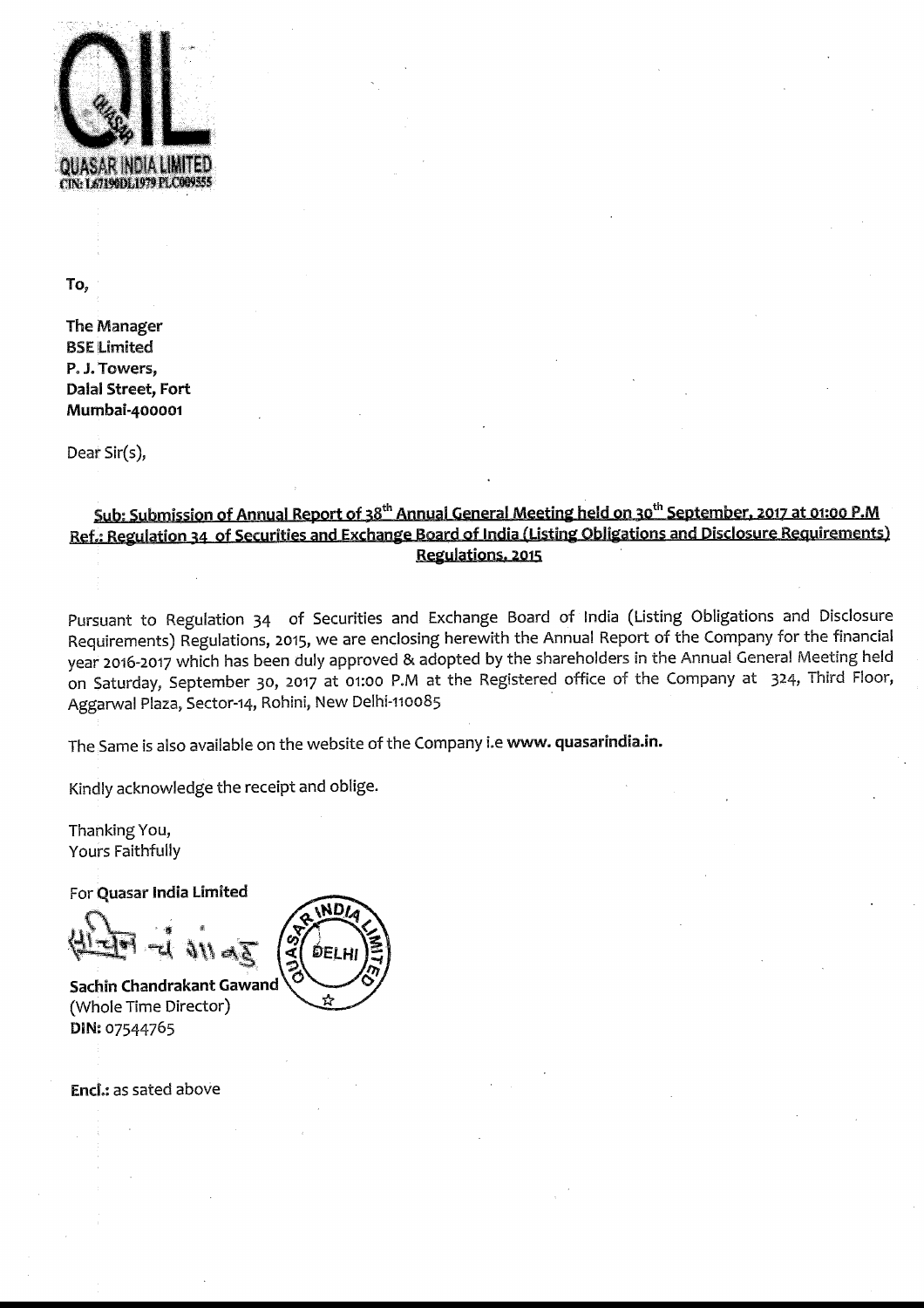

# **QUASAR INDIA Limited Annual Report 2016-2017**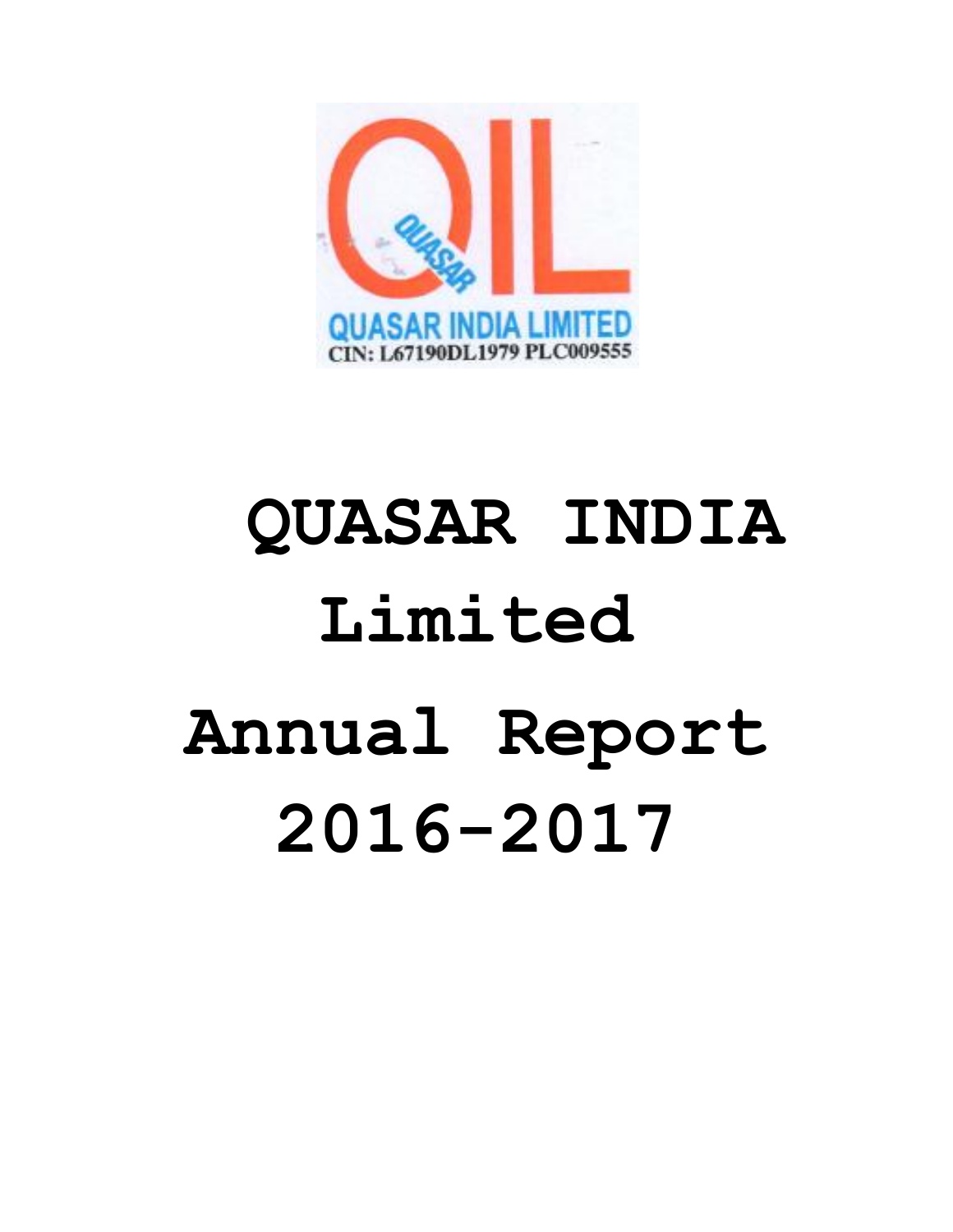

# **38th Annual General Meeting**

# **Venue:**

324, Third Floor,

Aggarwal Plaza,

Sector-14, Rohini,

New Delhi-110085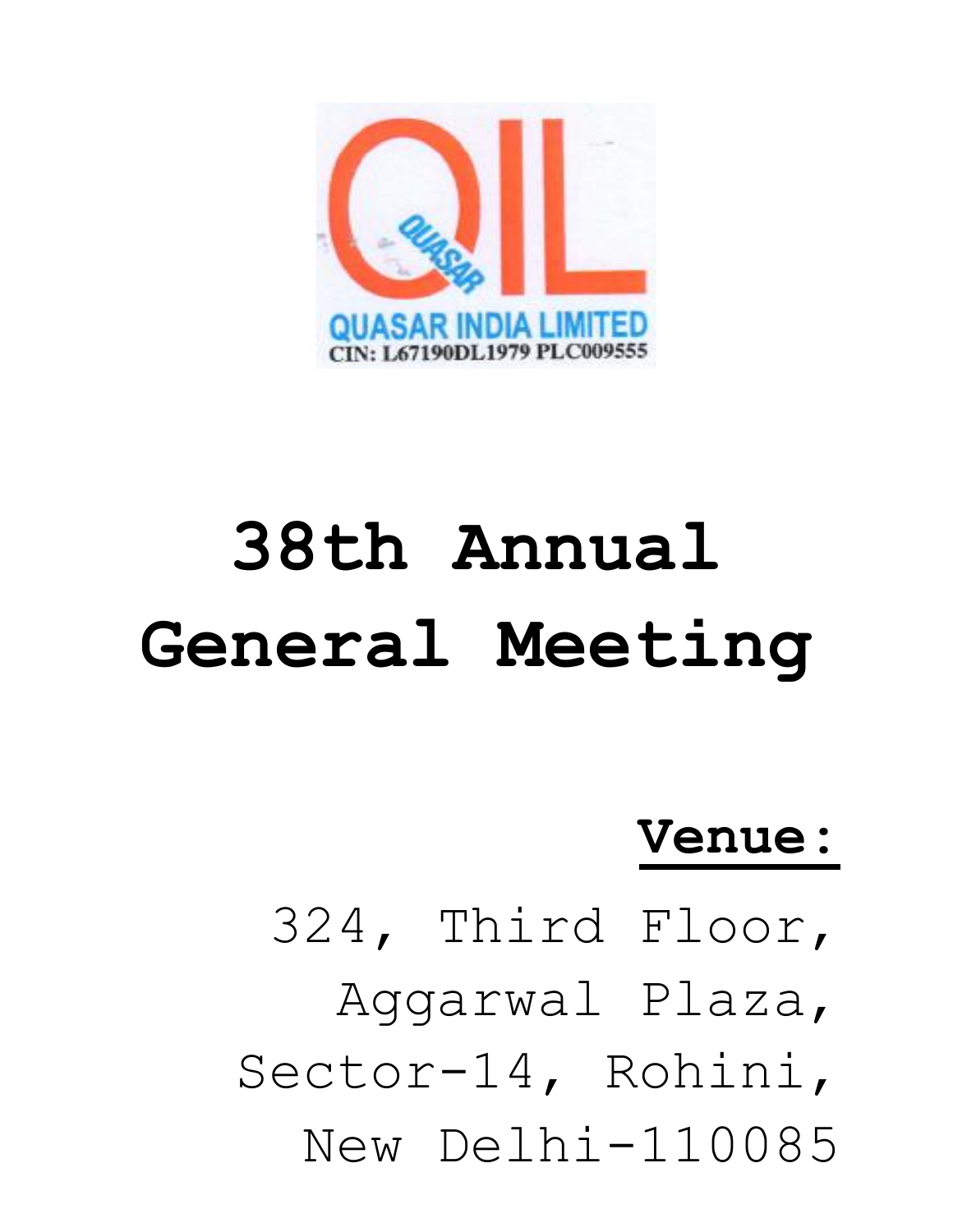#### **CORPORATE INFORMATION BOARD OF DIRECTORS**

**Mr. Sachin Chandrakant Gawand Mrs**. **Sweta Sachin Gavand**  Whole Time Director **Director** Director (DIN: **07544765**) (DIN: 07559004)

**Mr. Ganesh Prasad Gupta Mr. Hitesh Rai Makhija**  Independent Director **Additional Director** Additional Director (DIN: 03611693) DIN: 07509495 **Mr. Avinash Sharma**  Additional Director DIN: 07510278

 **Mr. Dinesh Kumar Maurya**  Company Secretary and Compliance officer

Chartered Accountants Company Secretaries 214, New Delhi House, 2nd Floor Flat-13,B lock A-10, Sector-23B 27, Barakhamba Road, Dwarka, New Delhi-110077 New Delhi-110001 Ph.: 9718403891 Ph.: (011) 43596011 E-mail Id: vnpdelhi@vnpaudit.com

## **AGENT**

Tel no.:+91-9873037413,011-27555137 Phase – I, New Delhi – 110 020 Website: www.quasarindia.in Tel No.: 011-26812682, 83 E-mail Id: quasarindia123@gmail.com Fax: +91-11-30857562

#### **BANKERS OF THE COMPANY LISTED AT**

Punjab National Bank BSE Limited

 **CIN** L67190DL1979PLC009555

#### **STATUTORY AUDITORS SECRETARIAL AUDITOR**

**M/s V.N. Purohit & Co. Akhilesh Kumar & Associates Contact Person: Mr. Gaurav Joshi** E-mail Id: csakhileshkumarjha@gmail.com

#### **REGISTERED OFFICE REGISTRAR & SHARE TRANSFER**

#### 324, Third Floor, Aggarwal Plaza **Skyline Financial Services Private Limited** Sector-14, Rohini, Delhi-10085, D-153 A, 1st Floor, Okhla Industrial Area,

E-mail Id: admin@skylinerta.com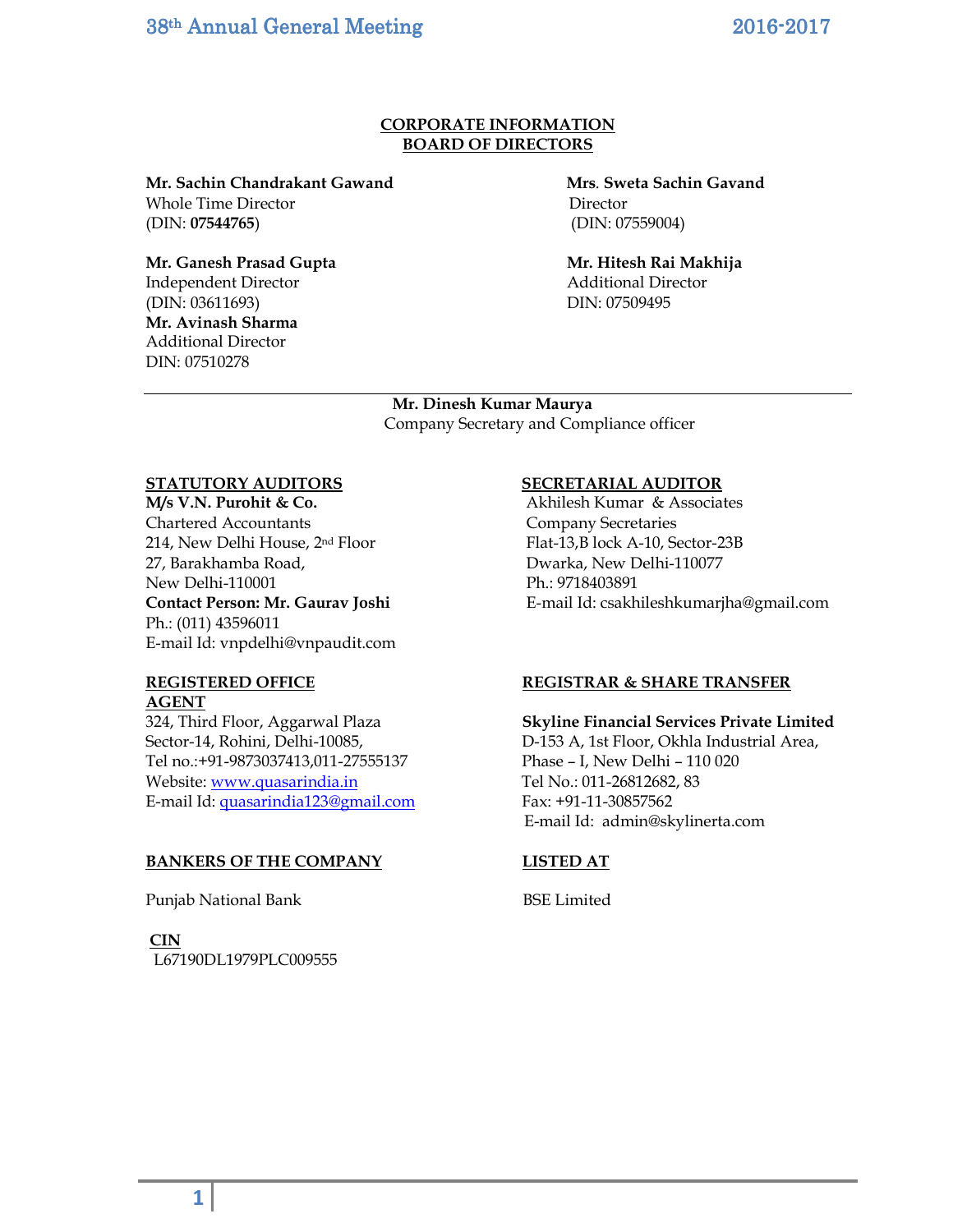#### **COMMITTEES OF BOARD OF DIRECTORS**

#### **AUDIT COMMITTEE**

| Mr. Avinash Sharma      | Chairman & Member | Independent Director |
|-------------------------|-------------------|----------------------|
| Mr. Hitesh Rai Makhija  | Member            | Independent Director |
| Mr. Ganesh Prasad Gupta | Member            | Independent Director |

#### **NOMINATION AND REMUNERATION COMMITTEE**

| Mr. Avinash Sharma      | Chairman & Member | <b>Independent Director</b> |
|-------------------------|-------------------|-----------------------------|
| Mr. Hitesh Rai Makhija  | Member            | Independent Director        |
| Mr. Ganesh Prasad Gupta | Member            | Independent Director        |

#### **STAKEHOLDERS RELATIONSHIP COMMITTEE**

| Mr. Avinash Sharma      | Chairman & Member | Independent Director |
|-------------------------|-------------------|----------------------|
| Mr. Hitesh Rai Makhija  | Member            | Independent Director |
| Mr. Ganesh Prasad Gupta | Member            | Independent Director |

#### **Important Communication to Members**

The Ministry of Corporate Affairs has taken a "Green Initiative in the Corporate Governance" by allowing paperless compliances by the companies and has incurred circulars stating that service of Notice / documents including Annual Report can be sent by e-mail to its members. To support this green initiative of the Government in full measure, members who have not registered their email addresses, so far as requested to register their e-mail addresses, with the Registrar & Share Transfer Agent of the Company.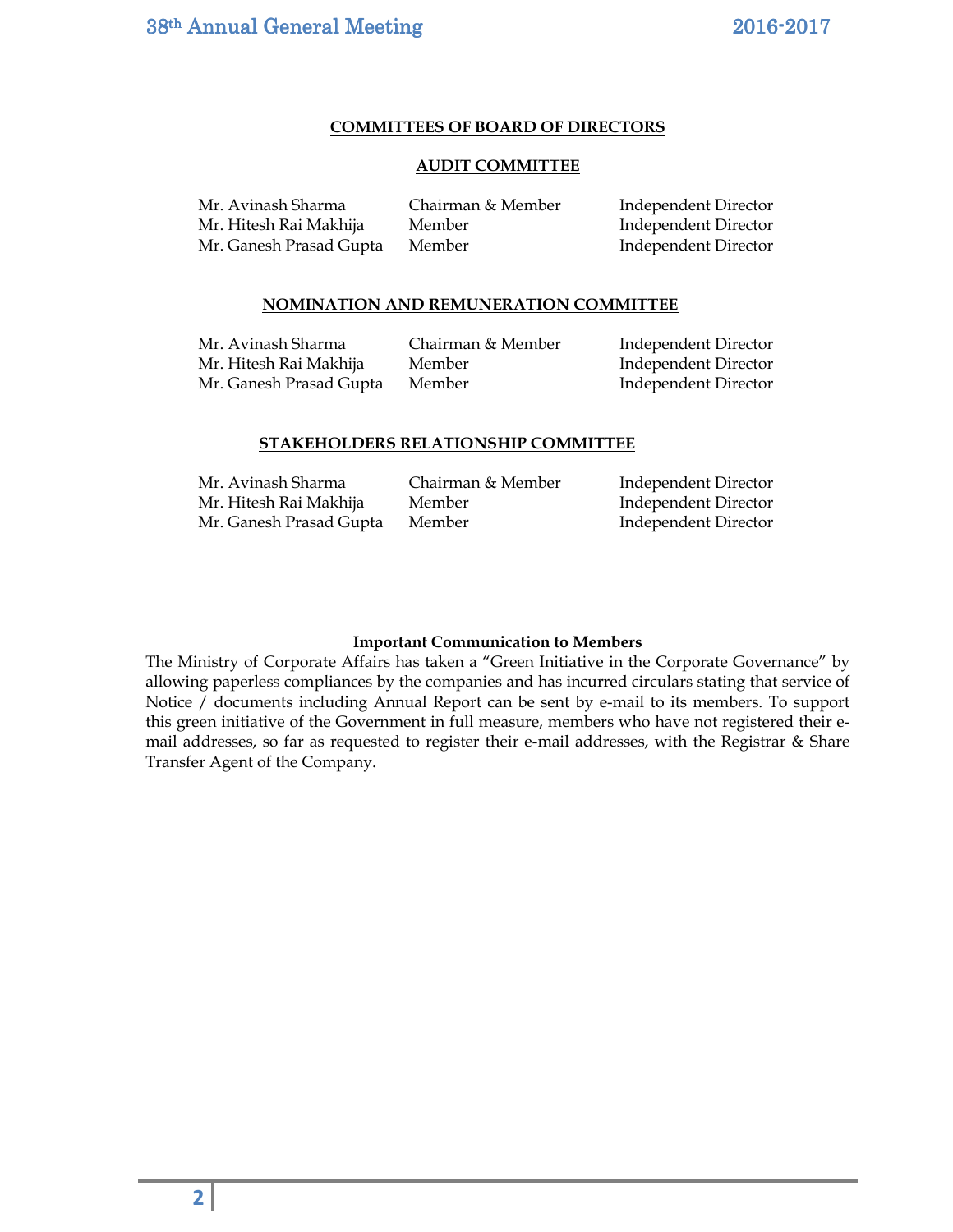Dear Member,

You are cordially invited to attend the 38<sup>th</sup> Annual General Meeting of the members of Quasar India Limited ('the Company') to be held on Saturday, 30<sup>th</sup> September, 2017 at 01:00 P.M. at 324, Third Floor, Aggarwal Plaza, Sector-14, Rohini New Delhi- 110085 . The notice of the meeting, containing the business to be transacted, is enclosed herewith. As per section 108 of the Companies Act, 2013 and Rule 20 of the Companies (Management and Administration) Rules, 2014, as amended by the Companies (Management and Administration) Amendment Rules, 2016 and Regulation 44 of SEBI (Listing Obligations And Disclosure Requirements) Regulations, 2015, the Company is pleased to provide its members the facility to cast their vote by electronic means on all resolutions set forth in the Notice. The instructions for e-voting are enclosed.

Thanking You

**Sd/- Sachin Chandrakant Gawand (Whole Time Director)** 

**Enclosed: Notice** Attendance Slip Proxy Form Ballot Form Route Map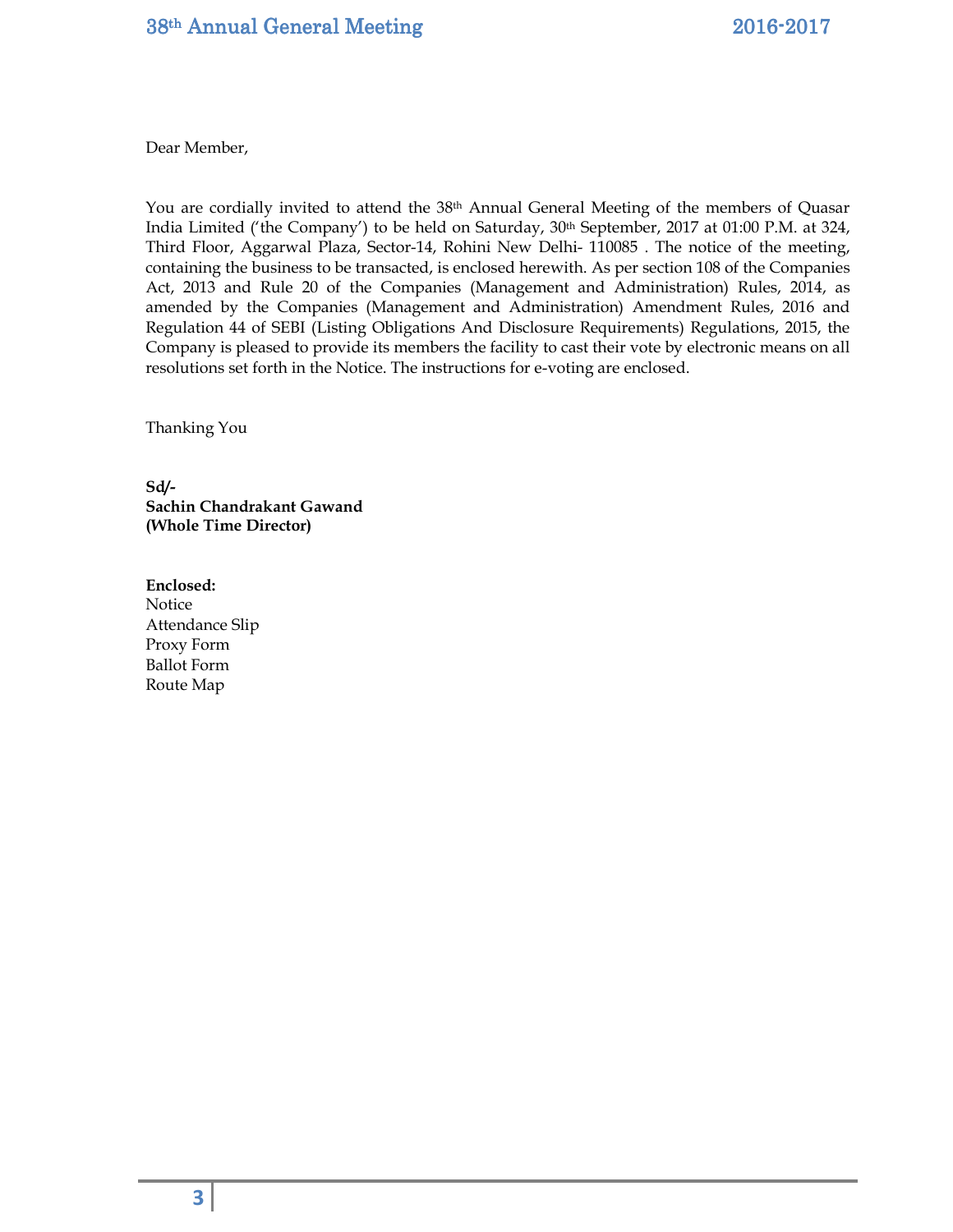#### **SUBJECT: DECLARATION ON AUDITED FINANCIAL RESULTS**

*(pursuant to the second proviso to Regulation 33(3)(d) of the Securities and Exchange Board of India (Listing Obligations and Disclosure Requirements ) Regulations, 2016*

Pursuant to Regulation 33(3)(d) of the Securities and Exchange Board of India (Listing Obligations and Disclosure Requirements) Regulations, 2015 as amended, by the SEBI (LODR) (Amendments) Regulations, 2016 vide notification No. SEBI/LAD-NRO/GN/2016-17/001 dated May 25, 2016 read with Circular No. CIR/CFD/CMD/56/2016 dated May 27, 2016, we, Narendra Kumar Gaur, Chief Financial Officer and Sachin Chandrakant Gawand, Whole Time Director on behalf of the Board of Directors of Quasar India Limited ("Company") (CIN: L67190DL1979PLC009555) having its registered office at 324, Third Floor, Aggarwal Plaza, Sector-14, Rohini, New Delhi-110085 hereby confirm that M/s. V.N. Purohit & Co., Chartered Accountants (FRN: 304040E), the Statutory Auditors of the Company have issued their Audit Report with unmodified opinion on Audited Standalone Financial Results of the Company for the quarter and year ended 31<sup>st</sup> March, 2017.

Kindly take this declaration on your records.

Yours Sincerely For **Quasar India Limited** For **Quasar India Limited** 

 **Sd/- Sd/- CFO Whole time Director PAN:** AKIPG9257F **DIN:** 07544765

**Narendra Kumar Gaur Sachin Chandrakant Gawand** 

**Date:** 30/05/2017 **Place:** New Delhi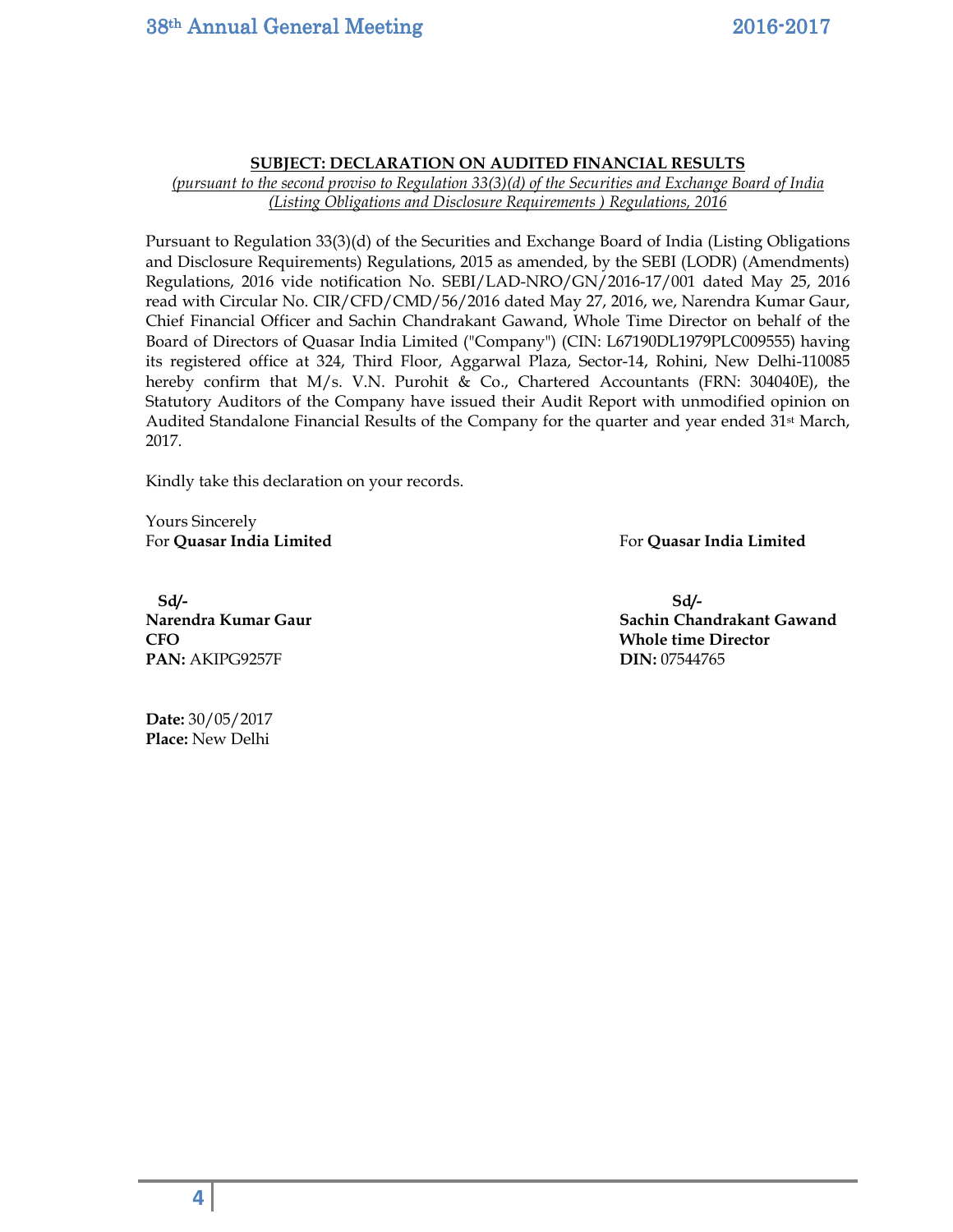| S. No. | <b>Contents</b>                           | Page No. |
|--------|-------------------------------------------|----------|
| 01     | Notice to Shareowners                     | $6 - 16$ |
| 02     | Directors' Report                         | 17-27    |
| a.     | Secretarial Audit Report                  | 28-31    |
| $b$ .  | MGT-9                                     | 32-43    |
| 03     | Management Discussion and Analysis Report | 44-46    |
| 04     | Independent Auditors' Report              | 47-53    |
| 05     | <b>Balance Sheet</b>                      | 54       |
| 06     | Statement of Profit & Loss Account        | 55       |
| 07     | <b>Cash Flow Statement</b>                | 56       |
| 08     | Notes to Accounts                         | 57-67    |
| 09     | Attendance Slip                           | 68       |
| 10     | Proxy Form                                | 69-70    |
| 11     | <b>Ballot Paper</b>                       | 71       |
| 12     | Route Map of Venue                        | 72       |

#### **TABLE OF CONTENTS**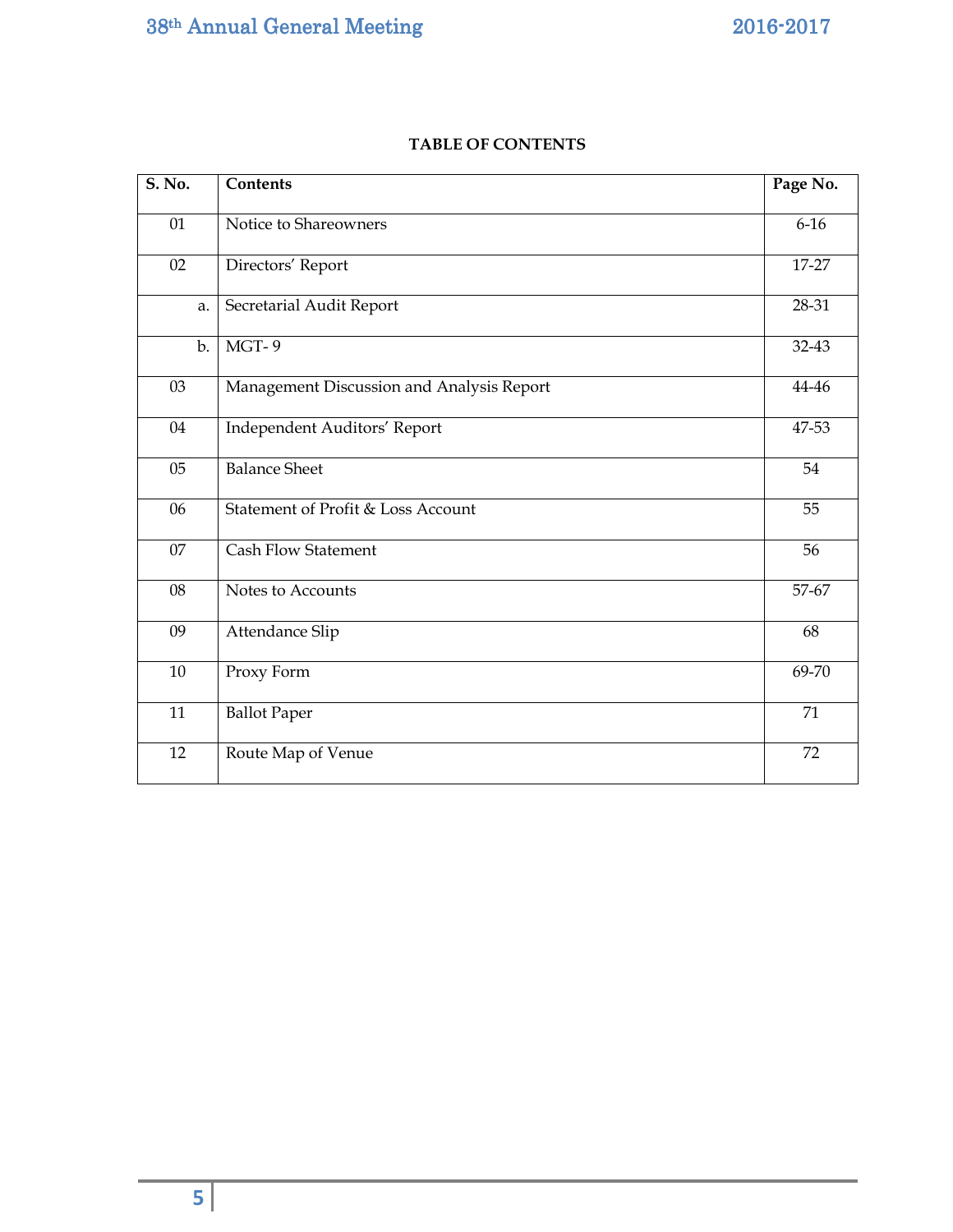#### **NOTICE**

**NOTICE** is hereby given that the 38th Annual General Meeting of the members of Quasar India Limited will be held on Saturday, 30<sup>th</sup> September, 2017 at 01:00 P.M. at the Registered office of the company at 324, Third Floor, Aggarwal Plaza, Sector-14, Rohini New Delhi- 110085 to transact the following businesses:

#### **ORDINARY BUSINESS:**

#### **1.Adoption of Financial Statements and the reports of the Board of Directors and Auditors' Report for the Financial Year ended March 31, 2017**

 To receive, consider and adopt the financial statement consisting of Balance Sheet for the year ended March 31, 2017 and the statement of Profit and Loss, Cash Flow Statement for the year ended on March 31, 2017 along with the reports of the Board of Directors and the Auditors thereon.

#### **2.Appointment of Ms. Sweta Sachin Gavand** (DIN: 07559004) **Director retire by rotation**

 To appoint a Director in place of Ms. Sweta Sachin Gavand (DIN: 07559004) who retires by rotation at this Annual General Meeting and, being eligible, offers herself for re-appointment as a Director of the Company.

#### **3. Ratification for the Appointment of Statutory Auditors of the Company**

 To consider and if thought fit, to pass with or without modification(s), the following Resolution as an Ordinary Resolution:

 **"RESOLVED THAT** pursuant to the provisions of Section 139 and other applicable provisions, if any, of the Companies Act, 2013 read with the Companies (Audit and Auditors) Rules, 2014 (including any statutory modification(s) or re-enactment(s) thereof, for the time being in force), the appointment of M/s V.N. Purohit & Co., Chartered Accountants **(FRN: 304040E)** as the Statutory Auditors of the Company till the conclusion of 39th AGM be and are hereby ratified and that the Board of Directors be and is hereby authorized to fix the remuneration payable to them for the financial year ending March 31, 2018, as may be determined by the Audit Committee in consultation with Statutory Auditors."

#### **SPECIAL BUSINESS:**

#### **4. Appointment of Mr. Avinash Sharma(DIN: 07510278) as a Director of the Company**

 To consider and if thought fit, to pass with or without modification(s), the following resolution as an **Ordinary Resolution**: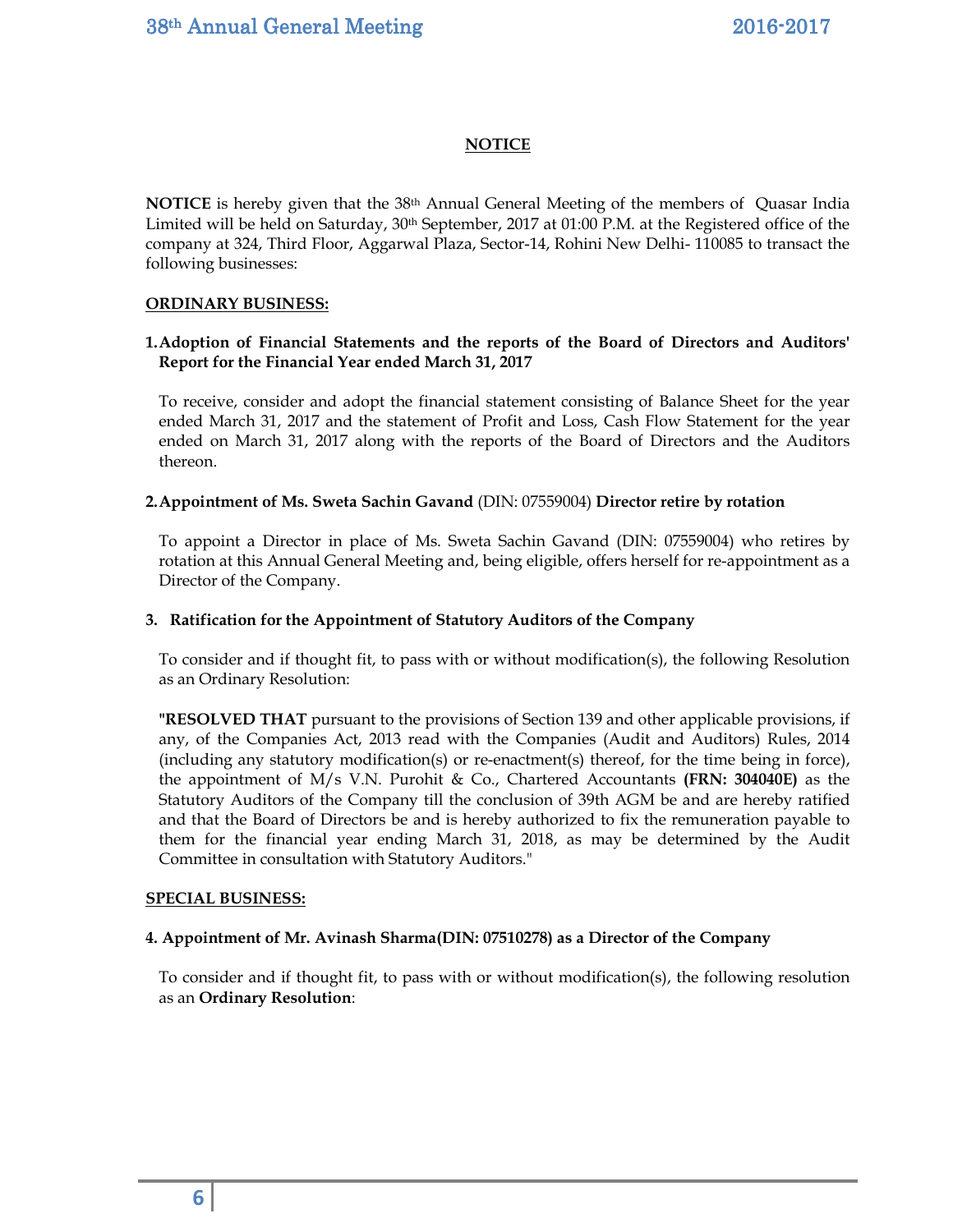**"RESOLVED THAT** pursuant to the provision of Section 149, 152, Schedule IV and any other applicable provisions of the Companies Act, 2013 and the Companies (Appointment and Qualification of Directors) Rules, 2014 (including any statutory modification(s) or re enactment thereof for the time being in force), Mr. Avinash Sharma (DIN: 07510278 ), who was appointed as an Additional Director of the company by the Board of Directors with effect from 01.03.2017 and who holds office up to the date of this Annual General Meeting in terms of Section 161 of the Companies Act, 2013 and in respect of whom the company has received a notice in writing from a member under Section 160 of the Companies Act, 2013 signifying her intention to propose Mr. Avinash Sharma as a candidate for the office of Director of the Company, be and is hereby appointed as an Ordinary Director of the Company**."**

 **"RESOLVED FURTHER THAT** the Board of Directors of the Company be and is hereby authorized to take all such steps and actions for the purpose of making all such filings as may be required in relation to the aforesaid appointment and further to do all such acts, deeds, matters and things as may be deemed necessary to give effect to this resolution.**"** 

**5. Appointment of Mr. Hitesh Rai Makhija (DIN: 07509495) as a Director of the Company** 

 To consider and if thought fit, to pass with or without modification(s), the following resolution as an **Ordinary Resolution**:

 **"RESOLVED THAT** pursuant to the provision of Section 149, 152, Schedule IV and any other applicable provisions of the Companies Act, 2013 and the Companies (Appointment and Qualification of Directors) Rules, 2014 (including any statutory modification(s) or re enactment thereof for the time being in force), Mr. Hitesh Rai Makhija (DIN: 07509495 ), who was appointed as an Additional Director of the company by the Board of Directors with effect from 01.03.2017 and who holds office up to the date of this Annual General Meeting in terms of Section 161 of the Companies Act, 2013 and in respect of whom the company has received a notice in writing from a member under Section 160 of the Companies Act, 2013 signifying her intention to propose Mr. Hitesh Rai Makhija as a candidate for the office of Director of the Company, be and is hereby appointed as an Ordinary Director of the Company**."**

 **"RESOLVED FURTHER THAT** the Board of Directors of the Company be and is hereby authorized to take all such steps and actions for the purpose of making all such filings as may be required in relation to the aforesaid appointment and further to do all such acts, deeds, matters and things as may be deemed necessary to give effect to this resolution.**"** 

#### **By the order of the Board of Directors of Quasar India Limited**

 **Sd/- Place: New Delhi Dinesh Kumar Maurya Date: 02.09.2017 (Company Secretary & Compliance officer) M.No:A35880**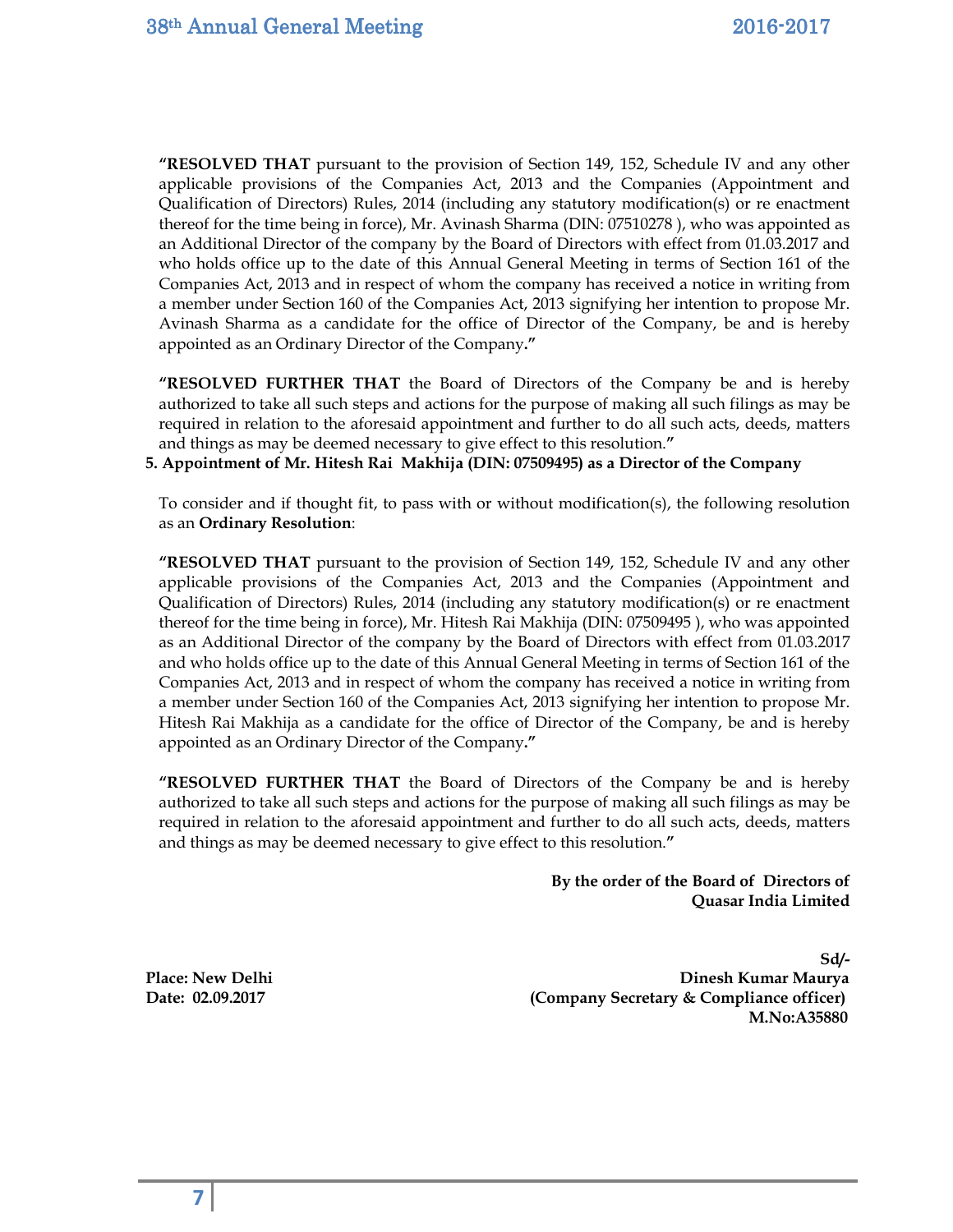#### **NOTES:**

#### **1. EXPLANATORY STATEMENT TO BE ANNEXED WITH NOTICE**

 An Explanatory Statement annexed to notice pursuant to Section 102(1) of the Companies Act, 2013 setting out the material facts relating to the Business stated under item no. 4 and 5 is annexed hereto.

#### **2. PROXY/AUTHORIZED REPRESENTATIVE**

(i) A MEMBER ENTITLED TO ATTEND AND VOTE IS ENTITLED TO APPOINT A PROXY, TO ATTEND AND ON A POLL, TO VOTE INSTEAD OF HIMSELF/HERSELF AND SUCH PROXY NEED NOT BE A MEMBER OF THE COMPANY.

 Pursuant to Section 105 of the Companies Act, 2013, a person can act as proxy on behalf of the members not exceeding 50 (Fifty) and holding in aggregate not more than ten percent of the total share capital of the Company carrying voting rights. However, a member holding more than ten percent, of the total share capital of the Company carrying voting rights may appoint a single person as proxy and such person shall not act as proxy for any other person or member.

 The instrument appointing proxy (Proxy Form), in order to be effective must be deposited at the registered office of the company, not less than forty-eight (48) hours before the commencement of the annual general meeting ("AGM"). Proxy Form is enclosed with the Annual Report.

- (ii) A member would be entitled to inspect the proxies lodged at any time during the business hours of the Company, during the period beginning 24 hours before the time fixed for the commencement of the AGM and ending with the conclusion of the AGM, provided that not less than 3 days of notice in writing is to be given to the Company.
- (iii) Corporate Members intending to send their authorized representatives to attend the AGM are requested to send a certified copy of the Board Resolution authorizing their representative to attend and vote in their behalf at the Meeting.

 (iv) In case of joint holders attending the AGM, only such joint holder who is higher in the order of names will be entitled to vote.

#### **3. BOOK CLOSURE**

 Pursuant to Companies Act, 2013 and Regulation 42 of SEBI (LODR) Regulations, 2015, Register of Members and Share Transfer Books of the Company will remain closed from Monday, September 18,2017 to Saturday, September 30, 2017 (both days inclusive).

#### **4. CUT OFF DATE:**

- (i) This Notice is being sent to all the members whose name appears as on September 01, 2017 in the register of members or beneficial owners as received from M/s Skyline Financial Services Private Limited, the Registrar and Transfer Agent of the Company.
- (ii) A person whose name is recorded in the register of members or in the register of beneficial owners maintained by the depositories as on Monday, September 25, 2017 (the "**Cut- Off Date**") only shall be entitled to vote through Remote E-voting and at the AGM. The voting rights of Members shall be in proportion to their share of the paid-up equity share capital of the Company as on the Cut Off date.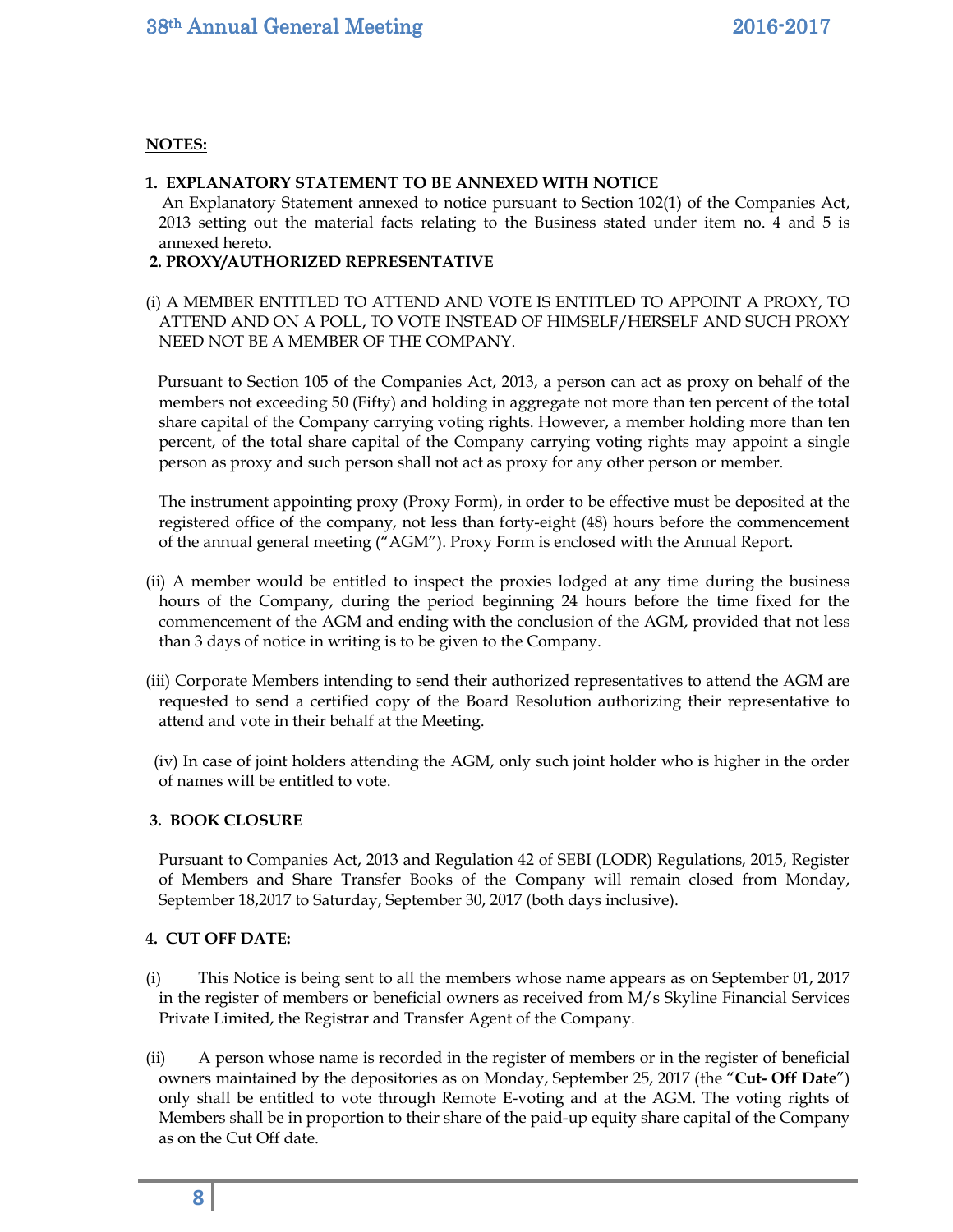#### **5. COMMUNICATION TO MEMBERS**

- (i) With a view to using natural resources responsibly, we request shareholders to update their email address, with their Depository Participants to enable the company to send communications electronically.
- (ii) The Notice of AGM and Annual Report 2016-2017 is being sent through electronic mode only to the members whose email addresses are registered with the Company/Depository Participant(s), unless any member has requested for a physical copy of the report. For members who have not registered their email addresses, physical copies of the Annual Report 2016-2017 are being sent by the permitted mode.
- (iii) Members may also note that the Notice of the 38th AGM and the Annual Report 2016-2017 will be available on the company's website, http://www.quasarindia.in/investor.php .The Physical copies of the documents will also be available at the Company's registered office for inspection during normal business hours on working days, Members who require communication in physical form in addition to e-communication, or have any other queries, may write to us at: quasarindia123@gmail.com
- (iv) The Register of Directors and Key Managerial Personnel and their Shareholding, maintained under Section 170 of the Companies Act, 2013 are open for inspection at the registered office of the Company on all working days except Saturdays and Sunday, between 11:00 a.m. to 1:00 p.m. and will also be available for inspection by the members at the Annual General Meeting.
- (v) The register of Contracts or Arrangements in which the directors are interested maintained under Section 189 of the Companies Act, 2013, are open for inspection at the registered office of the Company on all working days except Saturdays and Sunday, between 11:00 a.m. to 1:00 p.m. and will also be available for inspection by the members at the Annual General Meeting.
- (vi) In case you have any query relating to the enclosed annual accounts you are requested to send the same to the Company Secretary at the Registered office of the Company or on email Id "quasarindia123@gmail.com"at least 10 days before the date of AGM so as to enable the management to keep the information ready.
- (vii) The Securities and Exchange Board of India (SEBI) vide circular ref no. MRD/DoP/CIR-05/2007 dated April 27, 2007, made PAN the sole identification number for all participants transacting in the securities market, irrespective of the amount of transaction. In continuation of the aforesaid circular, it is hereby clarified that for securities market transactions and off market/private transactions involving transfer of shares of listed company in physical form, it shall be mandatory for the transferee(s) to furnish copy of PAN card to the Company/ Register and Share Transfer Agent for registration of such transfer of shares.
- (viii) For convenience of the members and proper conduct of the meeting entry to the meeting venue will be regulated by attendance slip, which is enclosed with this Annual Report. Members are requested to sign at the place provided on the Attendance Slip along with a valid identity proof such as the PAN Card, Passport, Aadhar Card, Driving License etc and hand it over at the registration counter at the venue.
- (ix) Only bonafide members of the Company whose name appear on the Register of Members/Proxy holders, in possession of valid attendance slips duly filled and signed will be permitted to attend the meeting. The Company reserves its right to take all steps as may be deemed necessary to restrict non-members for attending the meeting.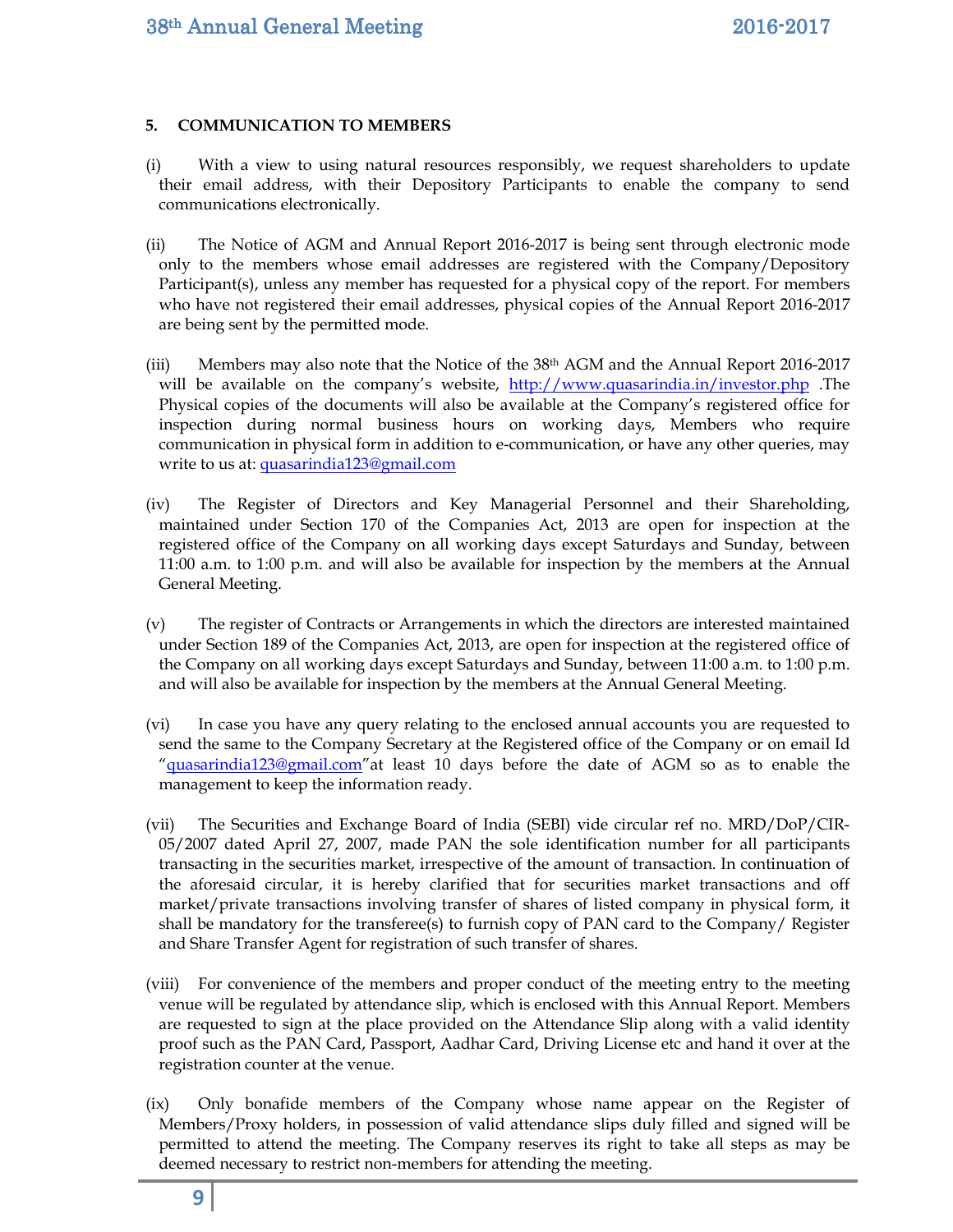(x) As a measure of economy, copies of Annual Reports will not be distributed at the venue of the Annual General Meeting. Members are, therefore, requested to bring their own copies of the Annual Reports to the meeting.

#### **6. VOTING BY MEMBERS**

The voting for the agenda items as mentioned in the Notice shall be done in the following manner:

- (i) Members may cast their votes through electronic means by using an electronic voting system from a place other than the venue of AGM ("**Remote E-voting**") in the manner provided below during the e-voting period as mentioned below.
- (ii) At the venue of AGM, voting shall be done through ballot papers ("**Ballot Paper**") and the members attending AGM who have not casted their vote by Remote E-voting shall be entitled to cast their vote through Ballot Paper.
- (iii)A Member may participate in the AGM even after exercising his right to vote through Remote E-voting but shall not be allowed to vote again at the venue of the AGM. If a Member casts votes through Remote E-voting and also at the AGM, then voting done through Remote E-voting shall prevail and voting done at the AGM shall be treated as invalid.

#### **(I)VOTING THROUGH ELECTRONIC MEANS**

#### **The instructions for shareholders voting electronically are as under:**

- (i) The voting period begins on September 27, 2017 at 09:00 a.m. and ends on September 29, 2017 at 05.00 p.m. During this period, shareholders' of the Company, holding shares either in physical form or in dematerialized form, as on the cut-off date i.e. September 25, 2017 may cast their vote electronically. The e-voting module shall be disabled by CDSL for voting thereafter.
- (ii) Shareholders who have already voted prior to the meeting date would not be entitled to vote at the meeting venue.
- (iii) The shareholders should log on to the e-voting website www.evotingindia.com.
- (iv) Click on Shareholders.
- (v) Now Enter your User ID
	- a.For CDSL: 16 digits beneficiary ID,
	- b.For NSDL: 8 Character DP ID followed by 8 Digits Client ID,
	- c.Members holding shares in Physical Form should enter Folio Number registered with the Company.
- (vi) Next enter the Image Verification as displayed and Click on Login.
- (vii)
- (viii) If you are holding shares in demat form and had logged on to www.evotingindia.com and voted on an earlier voting of any company, then your existing password is to be used.
- (ix) If you are a first time user follow the steps given below: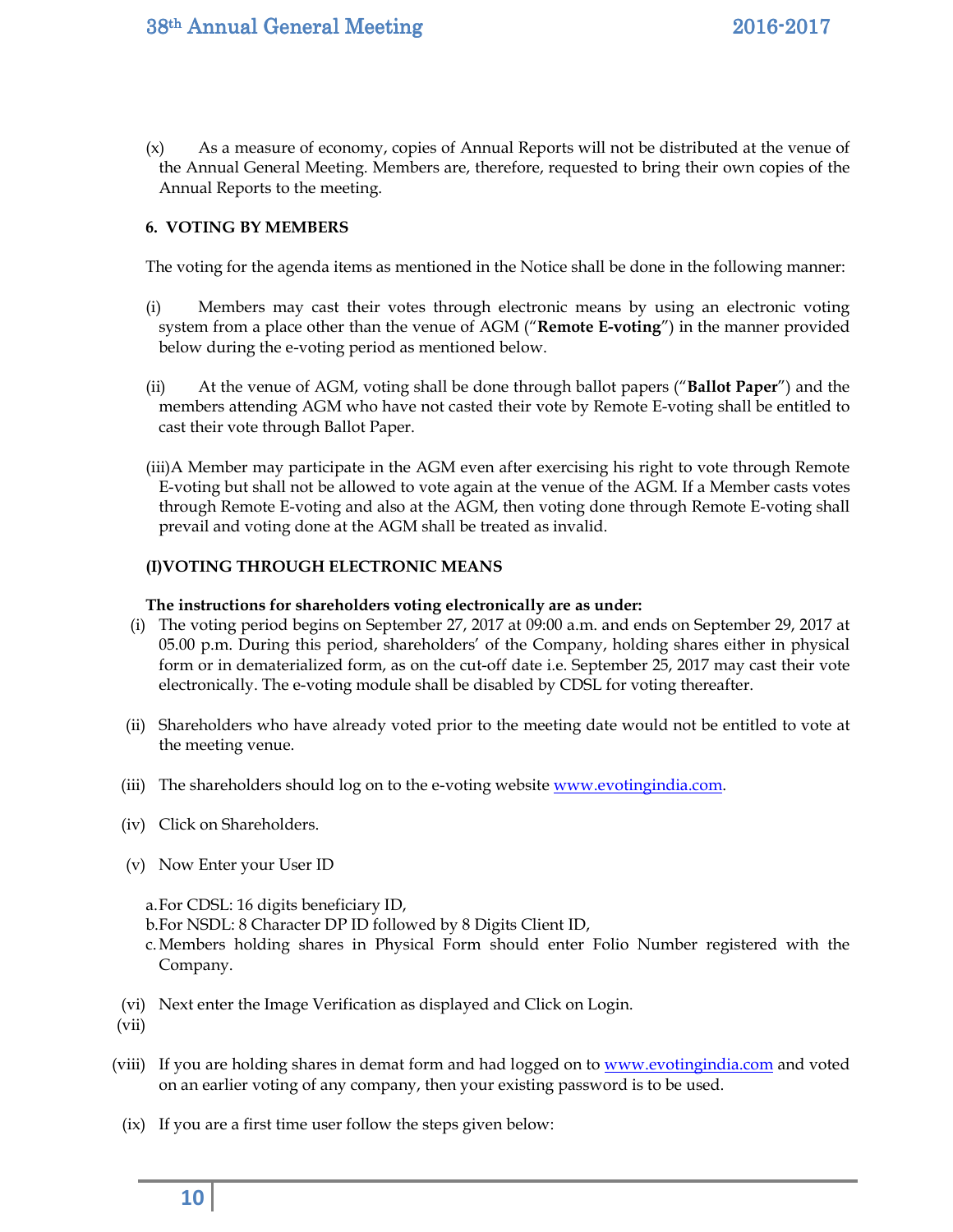|                     | For Members holding shares in Demat Form and Physical Form                               |  |
|---------------------|------------------------------------------------------------------------------------------|--|
| PAN                 | Enter your 10 digit alpha-numeric PAN issued by Income Tax Department                    |  |
|                     | (Applicable for both demat shareholders as well as physical shareholders)                |  |
|                     | •Members who have not updated their PAN with the Company/Depository                      |  |
|                     | Participant are requested to use the first two letters of their name and the 8 digits of |  |
|                     | the sequence number in the PAN field. Sequence no. can be obtained from CDSL. In         |  |
|                     | case the sequence number is less than 8 digits enter the applicable number of 0's        |  |
|                     | before the number after the first two characters of the name in CAPITAL letters. Eg.     |  |
|                     | If your name is Ramesh Kumar with sequence number 1 then enter RA00000001 in             |  |
|                     | the PAN field.                                                                           |  |
| Dividend            | Enter the Dividend Bank Details or Date of Birth (in dd/mm/yyyy format) as               |  |
| <b>Bank Details</b> | recorded in your demat account or in the company records in order to login.              |  |
| <b>OR</b>           | • If both the details are not recorded with the depository or company please enter the   |  |
| Date of             | member id / folio number in the Dividend Bank details field as mentioned in              |  |
| Birth (DOB)         | instruction (v).                                                                         |  |

(x) After entering these details appropriately, click on "SUBMIT" tab.

- (xi) Members holding shares in physical form will then directly reach the Company selection screen. However, members holding shares in demat form will now reach 'Password Creation' menu wherein they are required to mandatorily enter their login password in the new password field. Kindly note that this password is to be also used by the demat holders for voting for resolutions of any other company on which they are eligible to vote, provided that company opts for evoting through CDSL platform. It is strongly recommended not to share your password with any other person and take utmost care to keep your password confidential.
- (xii) For Members holding shares in physical form, the details can be used only for e-voting on the resolutions contained in this Notice.
- (xiii) Click on the EVSN for the relevant <QUASAR INDIA LIMITED> on which you choose to vote.
- (xiv) On the voting page, you will see "RESOLUTION DESCRIPTION" and against the same the option "YES/NO" for voting. Select the option YES or NO as desired. The option YES implies that you assent to the Resolution and option NO implies that you dissent to the Resolution.
- (xv) Click on the "RESOLUTIONS FILE LINK" if you wish to view the entire Resolution details.
- (xvi) After selecting the resolution you have decided to vote on, click on "SUBMIT". A confirmation box will be displayed. If you wish to confirm your vote, click on "OK", else to change your vote, click on "CANCEL" and accordingly modify your vote.
- (xvii) Once you "CONFIRM" your vote on the resolution, you will not be allowed to modify your vote.
- (xviii) You can also take a print of the votes cast by clicking on "Click here to print" option on the Voting page.
	- (xix) If a demat account holder has forgotten the login password then Enter the User ID and the image verification code and click on Forgot Password & enter the details as prompted by the system.
	- (xx) **Shareholders can also cast their vote using CDSL's mobile app m-Voting available for android based mobiles. The m-Voting app can be downloaded from Google Play Store. Apple and Windows phone users can download the app from the App Store and the Windows Phone Store respectively. Please follow the instructions as prompted by the mobile app while voting on your mobile.**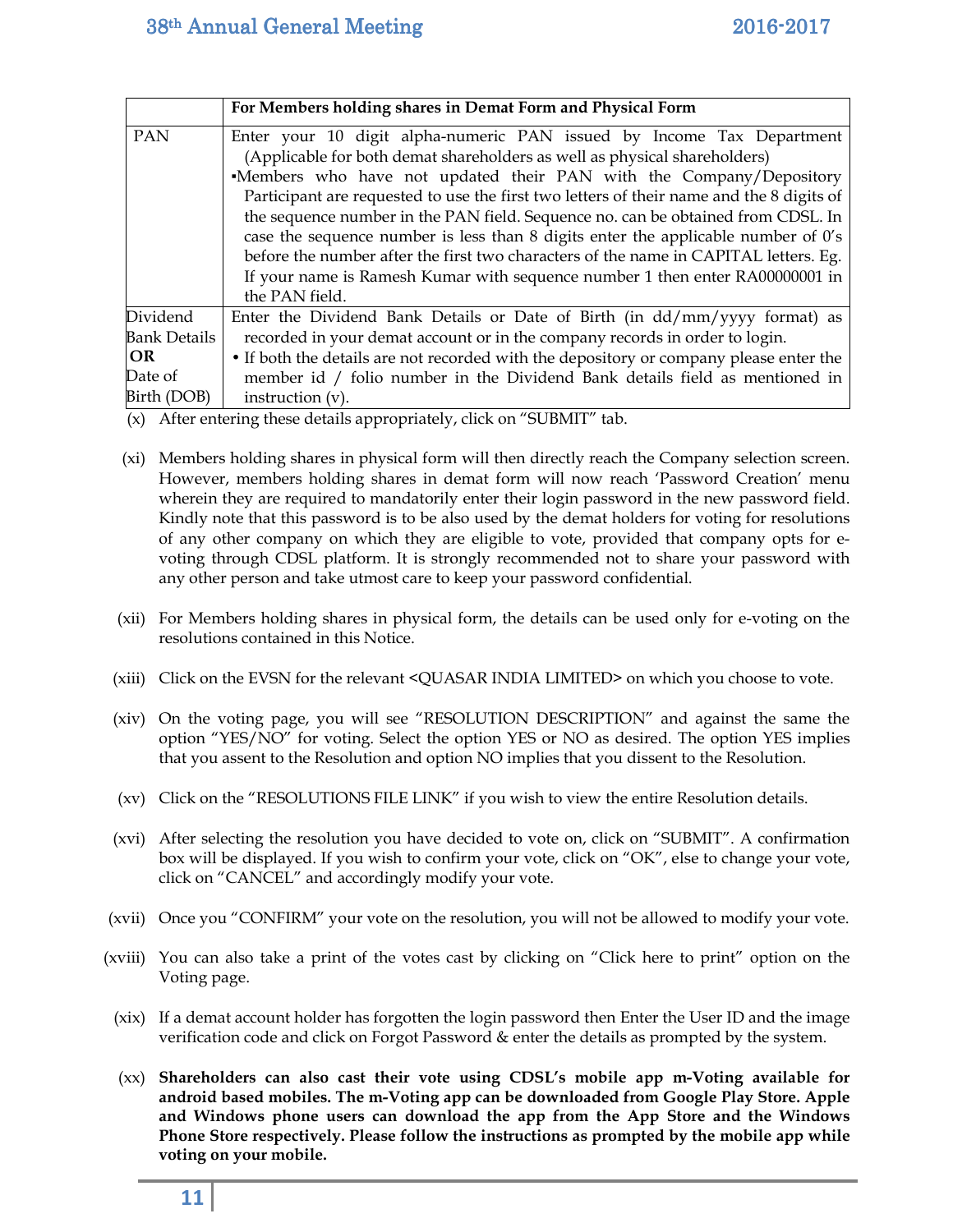#### (xxi) **Note for Non – Individual Shareholders and Custodians**

- Non-Individual shareholders (i.e. other than Individuals, HUF, NRI etc.) and Custodian are required to log on to www.evotingindia.com and register themselves as Corporates.
- A scanned copy of the Registration Form bearing the stamp and sign of the entity should be emailed to helpdesk.evoting@cdslindia.com.
- After receiving the login details a Compliance User should be created using the admin login and password. The Compliance User would be able to link the account(s) for which they wish to vote on.
- The list of accounts linked in the login should be mailed to helpdesk.evoting@cdslindia.com and on approval of the accounts they would be able to cast their vote.
- A scanned copy of the Board Resolution and Power of Attorney (POA) which they have issued in favour of the Custodian, if any, should be uploaded in PDF format in the system for the scrutinizer to verify the same.
- (xxii) In case you have any queries or issues regarding e-voting, you may refer the Frequently Asked Questions ("FAQs") and e-voting manual available at www.evotingindia.com, under help section or write an email to helpdesk.evoting@cdslindia.com.

#### **(A) E-voting Period**

 The Remote E-voting period commences on Wednesday, September 27, 2017 (09:00 A.M) and ends on Friday, September 29, 2017 (5:00 pm). During the aforesaid period, Members of the company may opt to cast their votes through Remote E-voting. After September 28, 2017 (5:00 p.m.) the Remote E-voting facility will be blocked.

#### **(B) User ID and Password for the members who became Members after dispatch of AGM notice:**

 Persons who have acquired shares and became members of the Company after the dispatch of the notice of AGM but before the cut- off date of September 25, 2017, may obtain their user ID and password for e-voting from the Company's Registrar and Share Transfer Agent or CDSL.

#### **(C) Queries in relation to E-voting:**

 If you have any queries regarding the e-Voting System, you may contact CDSL by sending them an email at helpdesk.evoting@cdslindia.com.

#### **(II) VOTING THROUGH BALLOT PAPER (POLL PAPER)**

 Members who have not exercised the option of Remote E-voting shall be entitled to participate and vote at the venue of the AGM on the date of the AGM. Voting at the venue of AGM shall be done through Ballot (Poll) Papers and Members attending the AGM shall be able to exercise their voting rights at the meeting through Ballot (Poll) Papers. After the agenda item has been discussed, the Chairman will instruct the Scrutinizer to initiate the process of voting on all the resolutions through Ballot (Poll) Papers. The Ballot (Poll) Papers will be issued to the Shareholders / Proxy holders/ Authorized Representatives present at the AGM. The Shareholders may exercise their right of vote by tick marking as  $(\sqrt{)}$  against "FOR" or "AGAINST" as his/her choice may be, on the agenda item in the Ballot (Poll) Paper and drop the same in the Ballot (Poll) Box(es) kept at the meeting hall for this purpose.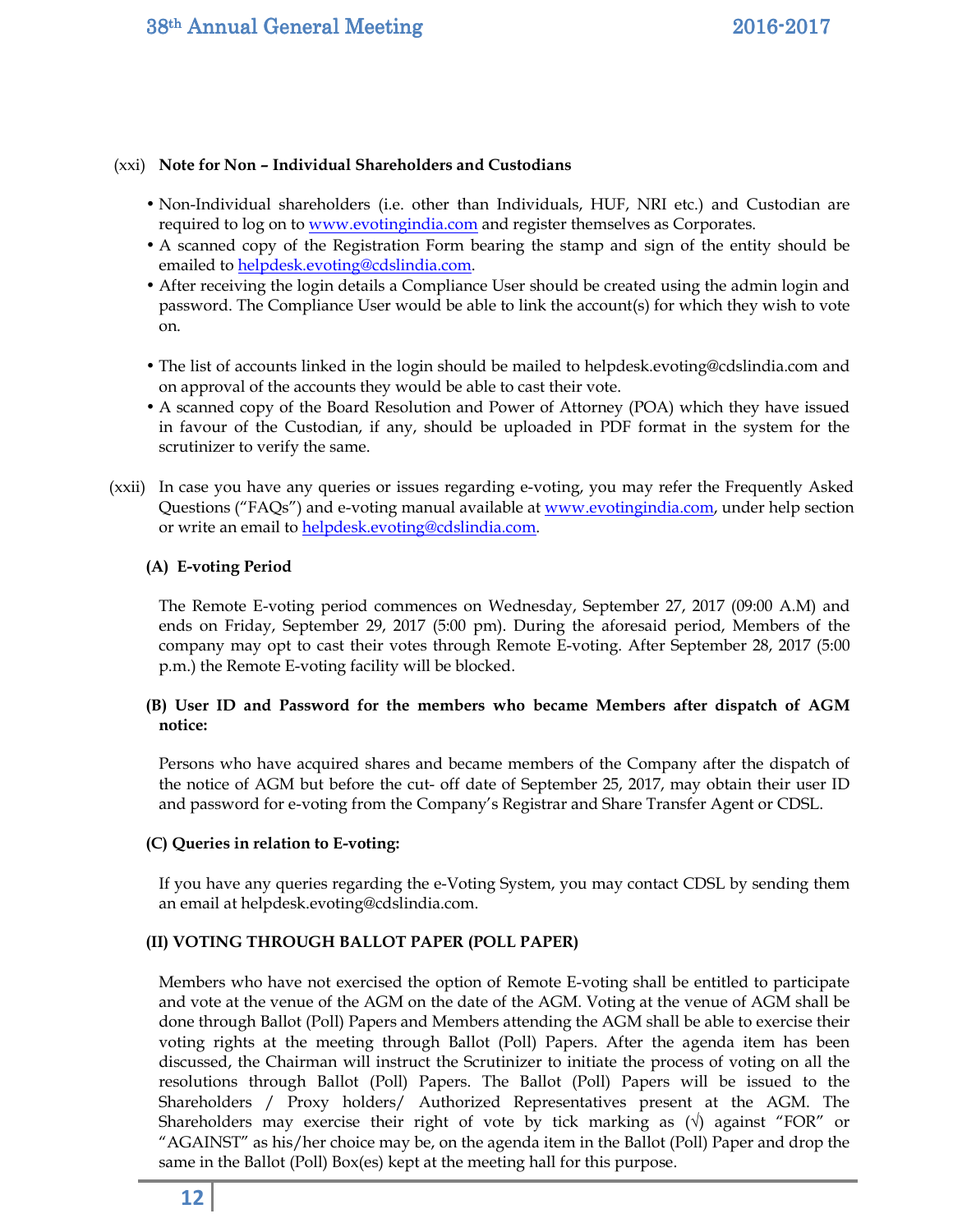#### **7. SCRUTINIZER**

- (i) Mr. Amit Kumar, Company Secretary in practice (Membership No. 5917) having consented to act as a scrutinizer has been appointed as scrutinizer ("**Scrutinizer**") for scrutinizing the voting process (Ballot Paper as well as Remote E-voting) in a fair and transparent manner.
- (ii) The Scrutinizer shall, immediately after the conclusion of voting at the AGM, first count the votes cast at the AGM by Ballot Papers and thereafter unblock the votes casted through e-voting in the presence of at least two witnesses not in the employment of the Company.

 The Scrutinizer shall, within a period not exceeding two days from the conclusion of the AGM, prepare and present a consolidated report of the total votes cast in favour or against, if any, to the Chairman of the Company or a person authorized by him in writing who shall countersign the same.

#### **8. DECLARATION OF RESULTS**

 The Result of voting (Remote E-voting and the voting at the AGM) on the resolutions shall be declared within 2 days from the date of AGM by the Chairman or any person authorized by him for this purpose. The results declared along with the report of the Scrutinizer shall be placed on the website of the company i.e. www.quasarindia.in in the investor's Info section and on the website of CDSL immediately after the result is declared and simultaneously communicated to the BSE Limited.

#### **9. DEMATERLIZATION**

 Pursuant to the directions of the SEBI, trading in the shares of your Company is in compulsory de-materialized form. Members who have not yet got their shares de-materialized, are requested to opt for the same in their own interest and send their share certificates through Depository Participant(s) with whom they have opened the de-materialization account to the Company's RTA.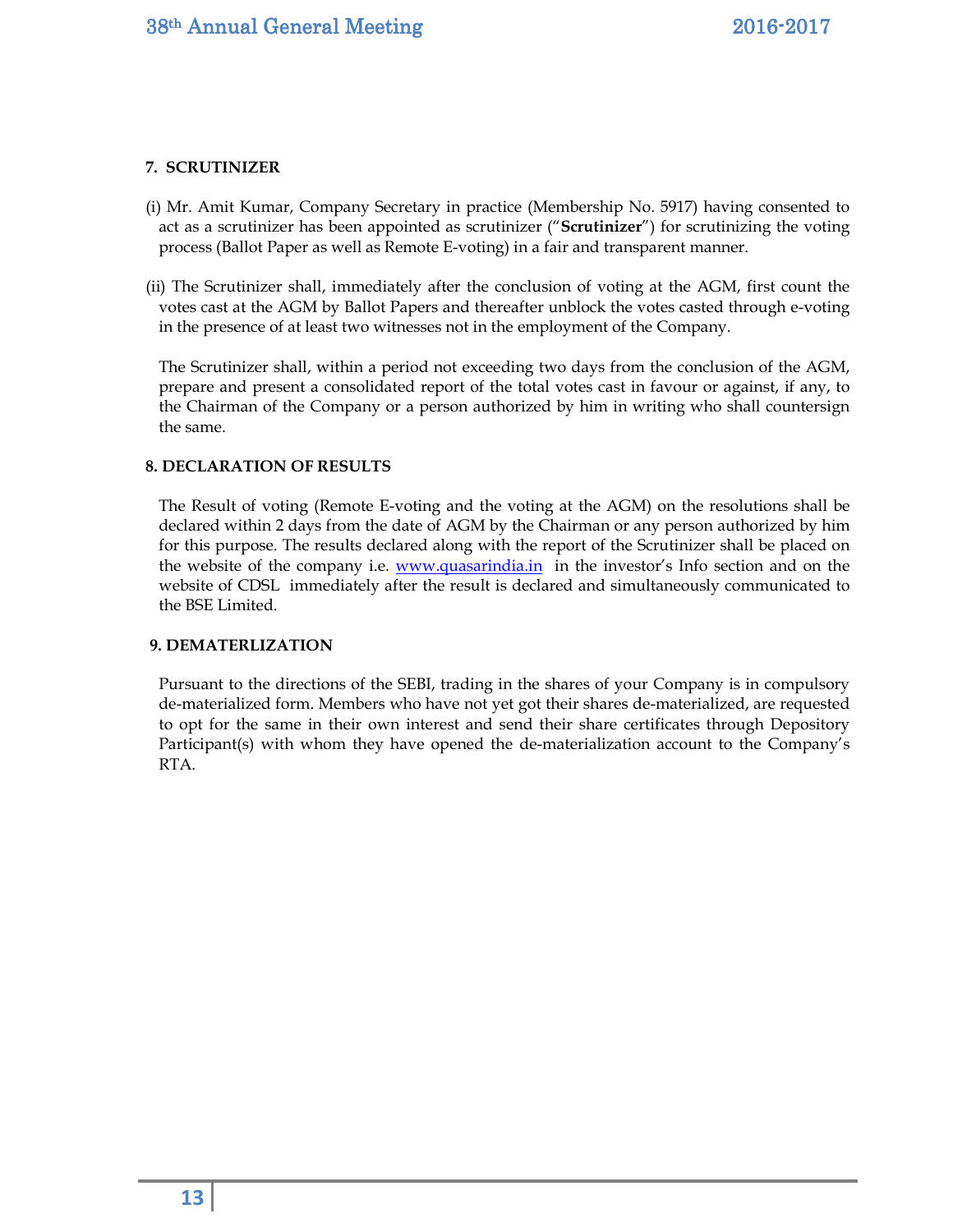#### **EXPLANATORY STATEMENT ANNEXED TO NOTICE PURSUANT TO SECTION 102(1) OF THE COMPANIES ACT, 2013**

#### **Item No: 4**

Pursuant to the provision of Section 161 of the Companies Act, 2013 (the 'Act'), Mr. Avinash Sharma was appointed as Additional Director of the Company at the Board Meeting held on March 01, 2017 and he will hold office upto the date of this Annual General Meeting.

The Company has received notice in writing under the provisions of Section 160 of the Act from Member along with required deposit proposing the candidature of Mr. Avinash Sharma for the office of Director of the Company.

Mr. Avinash Sharma has given declaration to the Board of Directors that he meets the criteria of independence as provided under Section 149 of the Act and relevant provisions of SEBI ((Listing Obligations and Disclosure Requirements) Regulations, 2015. In the opinion of the Board, the above Director fulfill the conditions for his appointment as an Independent Director in terms of Section 149 of the Act.

Mr. Avinash Sharma holds degree in Master of Commerce from Sikkim Manipal University having good knowledge of Commerce –accounting & management. Board considers that his association with the Company would be of immense benefit to the Company and it is desirable to avail services of Mr. Avinash Sharma as an Independent Director Therefore, it is proposed to appoint Mr. Avinash Sharma as an Independent Director of the Company for the term of five consecutive years upto February 28, 2022.

Mr. Avinash Sharma are not disqualified from being appointed as Directors in terms of section 164 of the Act and have given their consent to act as Directors  $\&$  a declaration that he fulfills the criteria as specified in 149(6) of Companies Act, 2013.

#### *Information about* **Mr**. **Avinash Sharma**

| Name:                                                  | Avinash Sharma                                |
|--------------------------------------------------------|-----------------------------------------------|
| Age:                                                   | 32 Years                                      |
| Nature of his expertise in specific functional<br>area | Finance                                       |
| Name of the other Companies in which                   | a. Shree Worstex Limited                      |
| Directorship held                                      | b. Rita Finance and Leasing Limited (Formerly |
|                                                        | Known as Rita Holdings Limited)               |
|                                                        | a. Shree Worstex Limited                      |
| Name of the other Companies in which                   |                                               |
| Committee Membership held                              | b. Rita Finance And Leasing Limited (Formerly |
|                                                        | Known as Rita Holdings Limited)               |
|                                                        |                                               |
| Shareholdings in the Company                           | Nil                                           |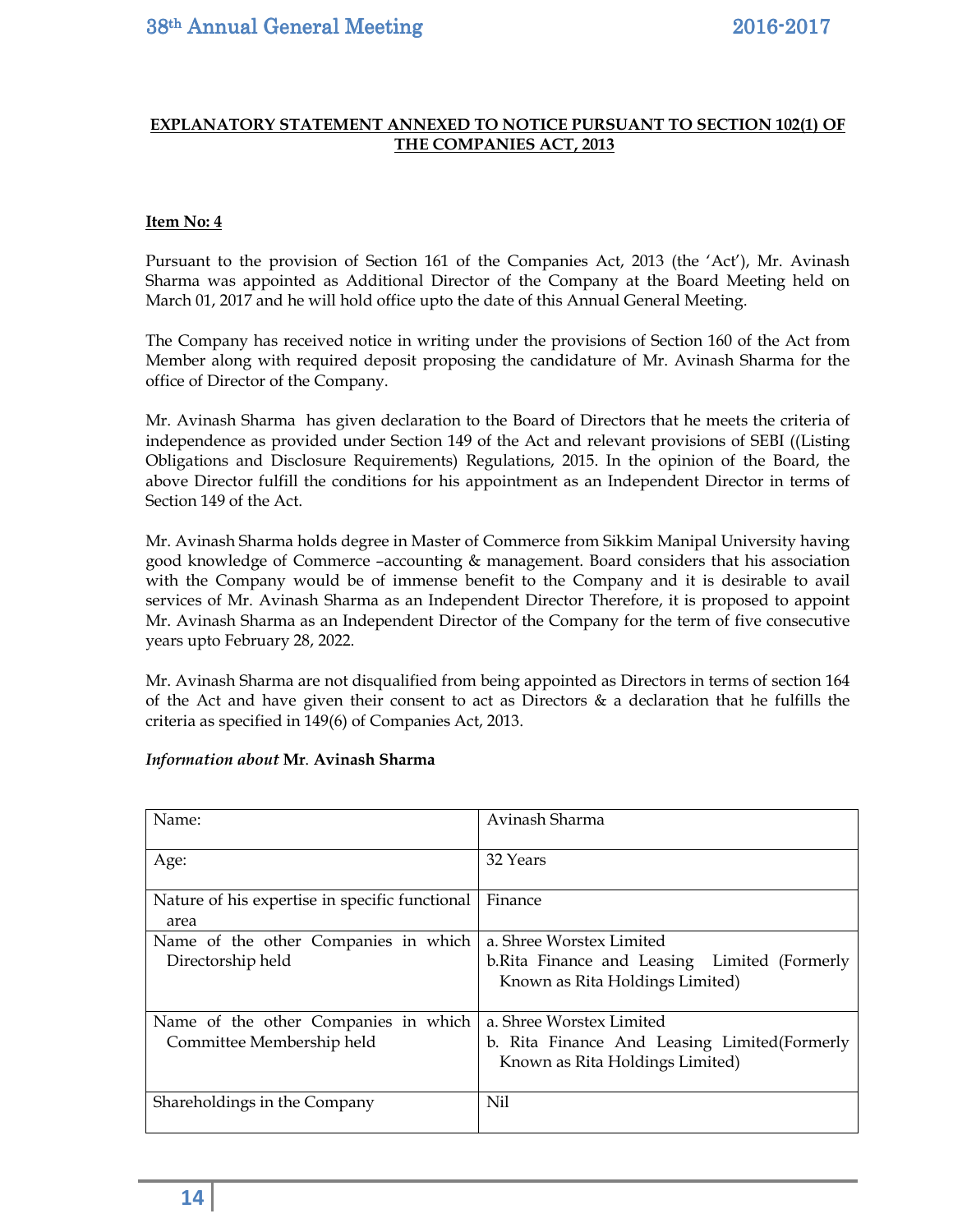**Except Mr. Avinash Sharma, being an appointee, none of the Directors and Key Managerial Personnel of the Company and their relatives are concerned or interested, financial or otherwise in the resolution as set out in Item no. 4**.

The Board recommends the resolution at item no. 4 for approval of the Members as Ordinary Resolution.

#### **Item No: 5**

Pursuant to the provisions of Section 161 of the Companies Act, 2013 (the 'Act'), Mr. Hitesh Rai Makhija was appointed as an Additional Director of the Company at the Board Meeting held on March 01, 2017 and he will hold office upto the date of this Annual General Meeting.

The Company has received notice in writing under the provisions of Section 160 of the Act from Member along with required deposit proposing the candidature of Mr. Hitesh Rai Makhija for the office of Director of the Company.

Mr. Hitesh Rai Makhija has given declaration to the Board of Directors that he meets the criteria of independence as provided under Section 149 of the Act and relevant provisions of SEBI ((Listing Obligations and Disclosure Requirements) Regulations, 2015. In the opinion of the Board, the above Directors fulfill the conditions for his appointment as Independent Director in terms of Section 149 of the Act.

Mr. Hitesh Rai Makhija is an MBA (Finance) & is having a good knowledge. Mr. Hitesh Rai Makhija is an asset to the Management As per the provisions of the Companies Act, 2013 and rules made there under, the Independent Directors are not liable to retire by rotation and required to be appointed by shareholders. Therefore, it is proposed to appoint Mr. Hitesh Rai Makhija as an Independent Director of the Company for the term of five consecutive years upto February 28, 2022.

Mr. Hitesh Rai Makhija are not disqualified from being appointed as Directors in terms of section 164 of the Act and have given their consent to act as Directors & a declaration that he fulfills the criteria as specified in 149(6) of Companies Act, 2013.

| Name:                                                             | Hitesh Rai Makhija                                                                                                           |
|-------------------------------------------------------------------|------------------------------------------------------------------------------------------------------------------------------|
| Age:                                                              | 33 Years                                                                                                                     |
| Nature of his expertise in specific functional<br>area            | Finance                                                                                                                      |
| Name of the other Companies in which<br>Directorship held         | a. Smart Capital Services Limited<br>b. Gulmohar Investments and Holdings Limited<br>c. Crazypricing Online Services Limited |
| Name of the other Companies in which<br>Committee Membership held | a. Smart Capital Services Limited<br>b. Gulmohar Investments and Holdings Limited<br>c. Crazypricing Online Services Limited |
| Shareholdings in the Company                                      | Nil                                                                                                                          |

#### *Information about* **Mr**. **Hitesh Rai Makhija**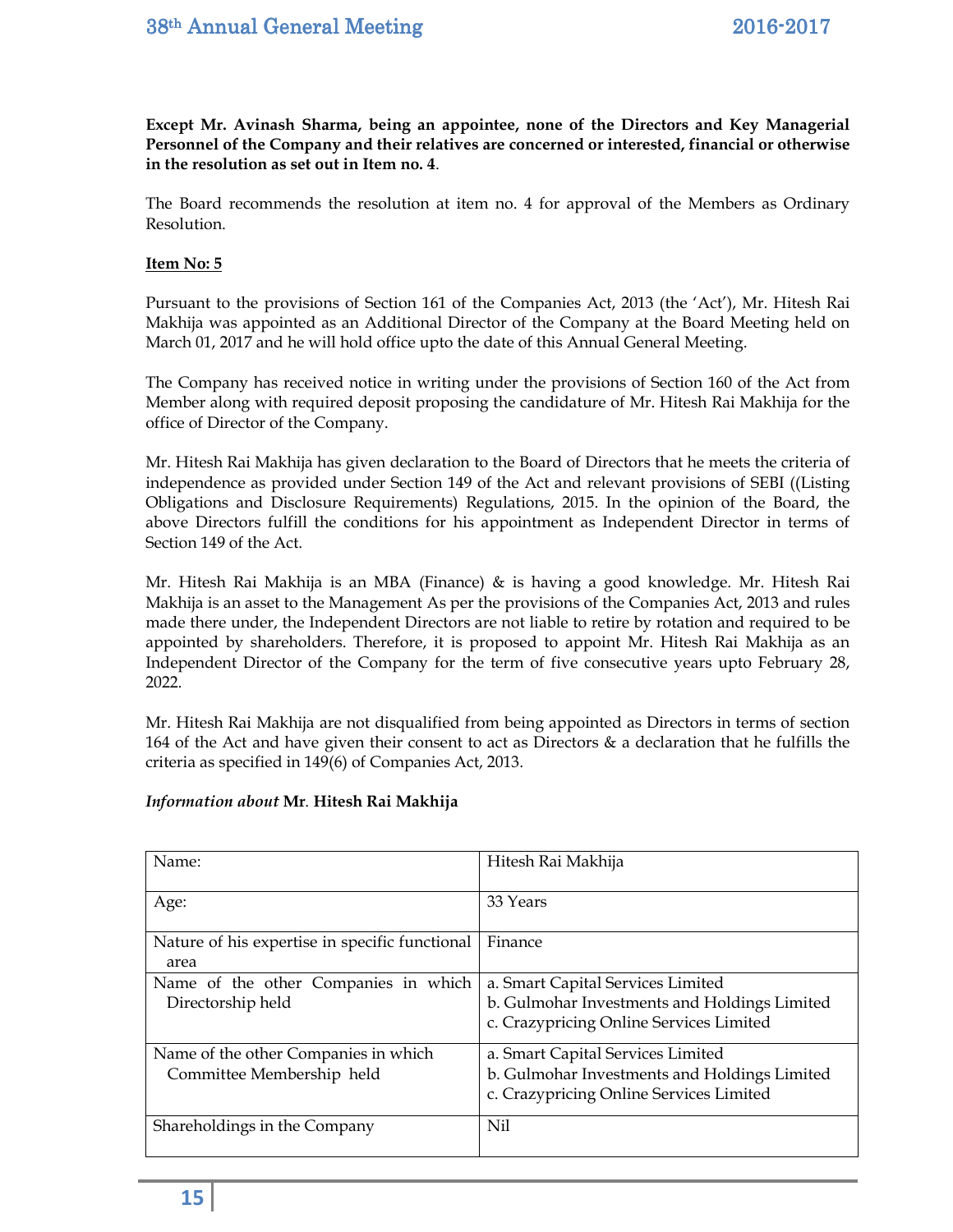**Except Mr. Hitesh Rai Makhija, being an appointee, none of the Directors and Key Managerial Personnel of the Company and their relatives are concerned or interested, financial or otherwise in the resolution as set out in Item no. 5**.

The Board recommends the resolution at item no. 5 for approval of the Members as Ordinary Resolution.

> **By the order of the Board of Directors of Quasar India Limited**

 **Sd/-**  Place: New Delhi **Dinesh Kumar Maurya Date: 02.09.2017 (Company Secretary & Compliance officer) M.No:A35880**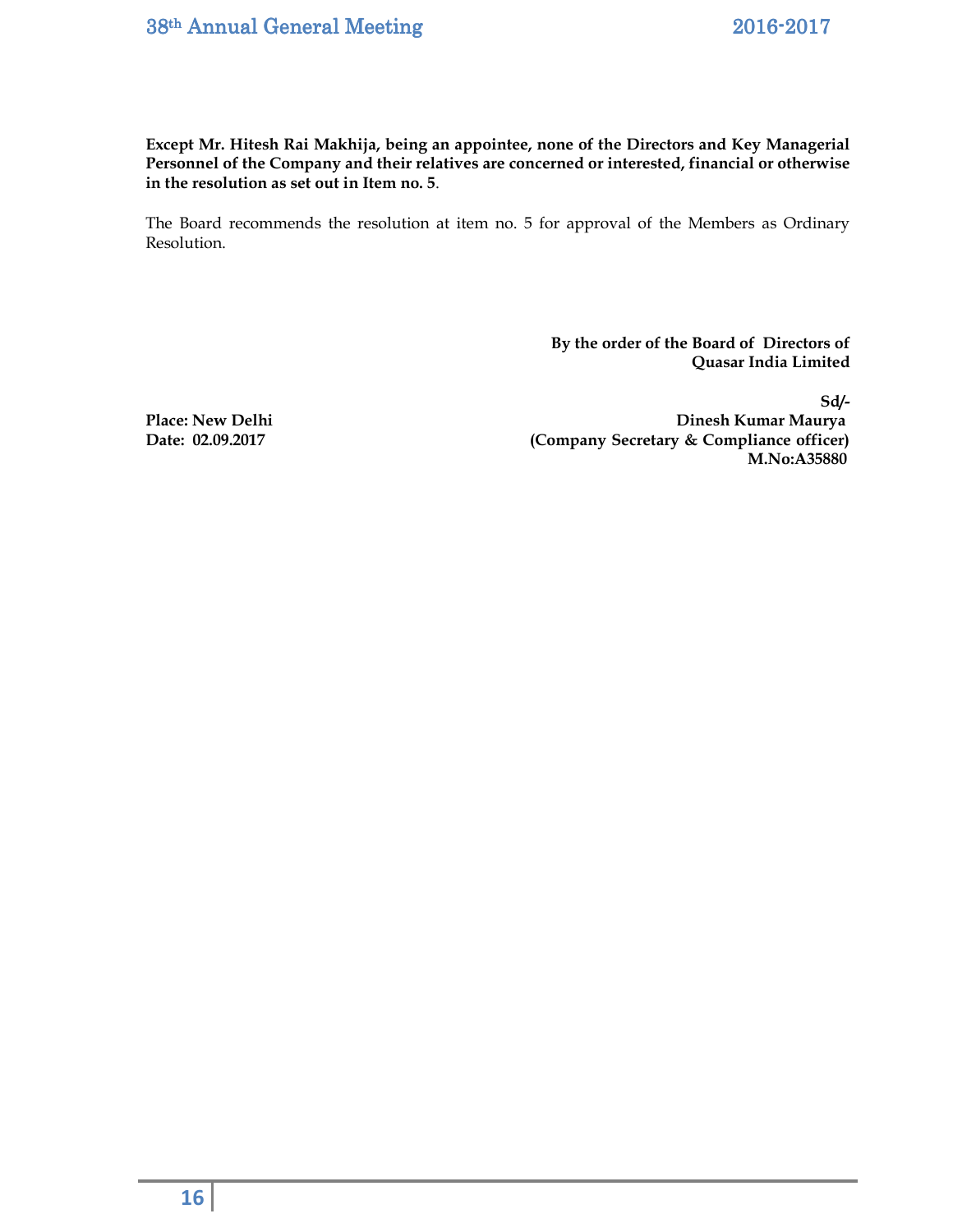#### **BOARD'S REPORT**

**To,** 

#### **The Members,**

Your Directors have pleasure in presenting the 38<sup>th</sup> Annual Report together with the Audited Statement of Accounts for the Financial Year ended March 31, 2017.

#### **FINANCIAL PERFORMANCE/ SUMMARY**

| Particular                     | <b>Current Year 2016-17</b> | Previous Year 2015-16 |
|--------------------------------|-----------------------------|-----------------------|
| Revenue from Operations        | 46,90,000                   | 65,21,500             |
| Total revenue (including other | 76,40,607                   | 1,04,31,517           |
| income)                        |                             |                       |
| Total Expenses:                | 74,81,355                   | 93,49,093             |
| Profit before tax              | 1,59,252                    | 10,82,424             |
| Tax Expenses:                  |                             |                       |
| Less: Current tax              | 49,266                      | 3,49,400              |
| Add: Deferred tax              | (560)                       | (4,920)               |
| Profit after tax               | 1,10,546                    | 7,37,944              |

#### **DIVIDEND**

To maintain the liquidity of funds, the Board of Directors has decided not to declare any dividend for this financial year 2016-2017. The Board assures you to present a much strong financial statements in coming years.

#### **SHARE CAPITAL**

During the year under review the company has not issued any shares or debentures or any other convertible instruments.

#### a. **BUY BACK OF SECURITIES**

The Company has not bought back any of its securities during the year under review.

#### b. **SWEAT EQUITY**

The Company has not issued any Sweat Equity Shares during the year under review.

#### c. **BONUS SHARES**

No Bonus Shares were issued during the year under review.

#### d. **EMPLOYEES STOCK OPTION PLAN**

The Company has not provided any Stock Option Scheme to the employees.

#### **DEPOSIT**

The Company has not accepted any fixed deposit during the year under review falling within the purview of Section 73 of the Companies Act, 2013 read with Companies (Acceptance of Deposits) Rules, 2014.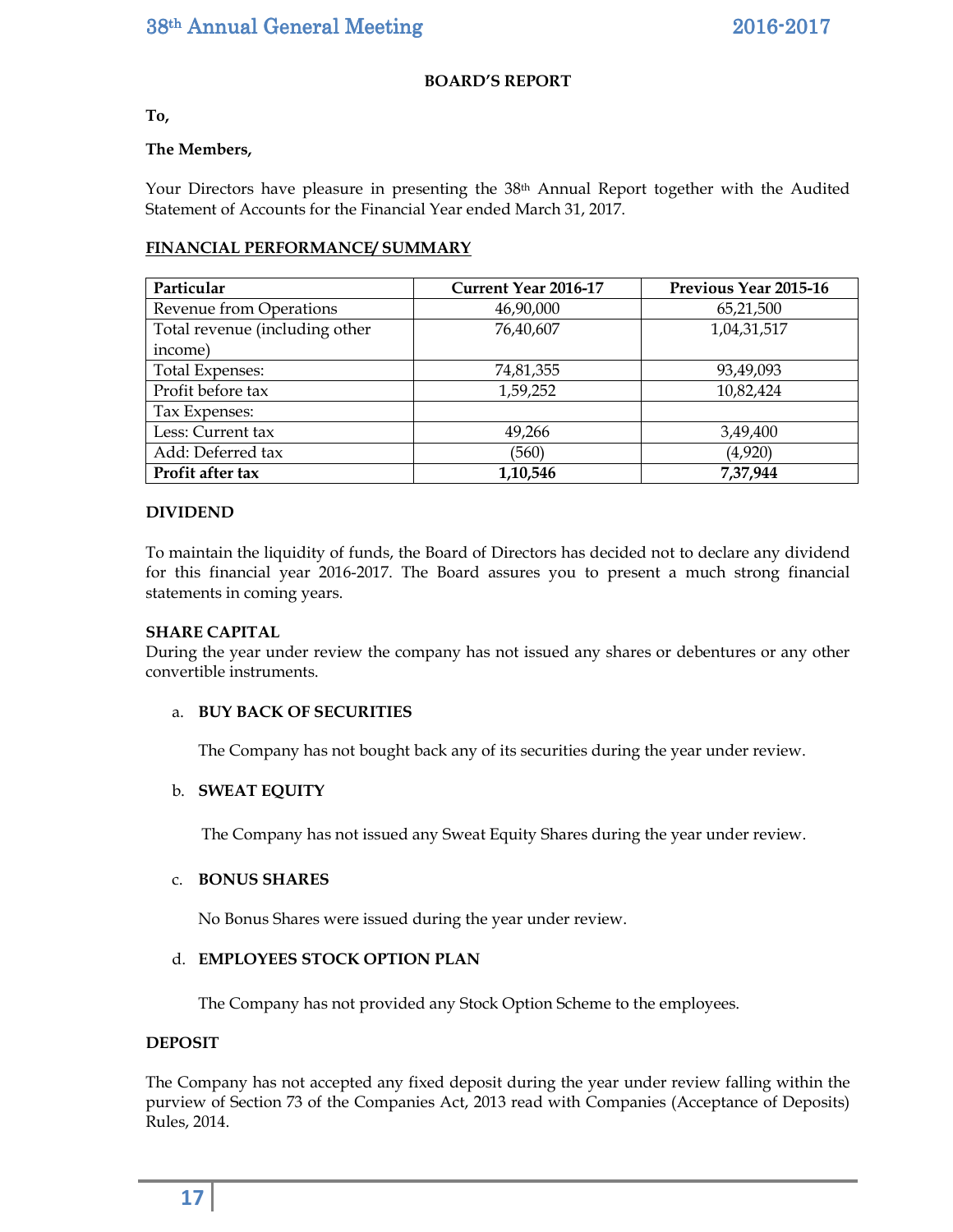#### **TRANSFER TO GENERAL RESERVES**

As the company has not declared any dividend, therefore, the Company has not proposes to carry any sum to the General Reserves of the Company for the period under consideration.

#### **CHANGE IN THE NATURE OF BUSINESS**

There is no change in the nature of business during the year.

#### **MATERIAL CHANGES AND COMMITMENTS**

There is no material change which may affect the financial position of the Company between the financial year and up to the date of this report.

#### **DETAILS OF SUBSIDIARY, JOINT VENTURE, ASSOCIATE COMPANIES DURING THE YEAR**

The Company has no subsidiaries, joint ventures or associated companies therefore disclosures in this regards are not provided in this report.

#### **PERFORMANCE AND FINANCIAL POSITION OF EACH OF THE SUBSIDIARIES, ASSOCIATES AND JOINT VENTURE COMPANIES**

The company has no subsidiaries, joint venture companies so there is no requirement of description of performance of Subsidiaries and Joint Venture companies.

#### **AUDITORS**

#### **Statutory Auditor**

M/s V.N. Purohit & Co., Chartered Accountants were appointed as Statutory Auditors of the Company to hold the office until the conclusion of the 39th AGM which was subject to the ratification at every AGM. As per the provisions of Section 139 of the Companies Act, 2013, the appointment of Statutory Auditors is required to be ratified by members at every Annual General Meeting. Accordingly, the appointment of M/s. V.N. Purohit & Co., Chartered Accountants, as Statutory Auditor of the Company is placed for ratification by the shareholders.

Accordingly, the Board recommends to the members of the Company for ratification of appointment of  $M/s$  V.N. Purohit & Co., Chartered Accountants as Statutory Auditors of the Company.

#### **Auditor's Report**

All Observations made in the Independent Auditors' Report and Notes forming part of the Financial Statements are self explanatory and do not call for any further comments under section 197(12) of the Companies Act, 2013 Except:

(i) However, the company has not passed special resolution of members in respect of loans, investments, guarantees and security given above the limit as prescribed under Section 186 of the Companies Act, 2013 and accordingly has not complied with such provisions;

**Response of Board of Directors:** With respect to compliance of Section 186 of Companies Act, 2013, the board assures that, it will take necessary steps to comply the provisions of Section 186 of Companies Act, 2013 at the earliest.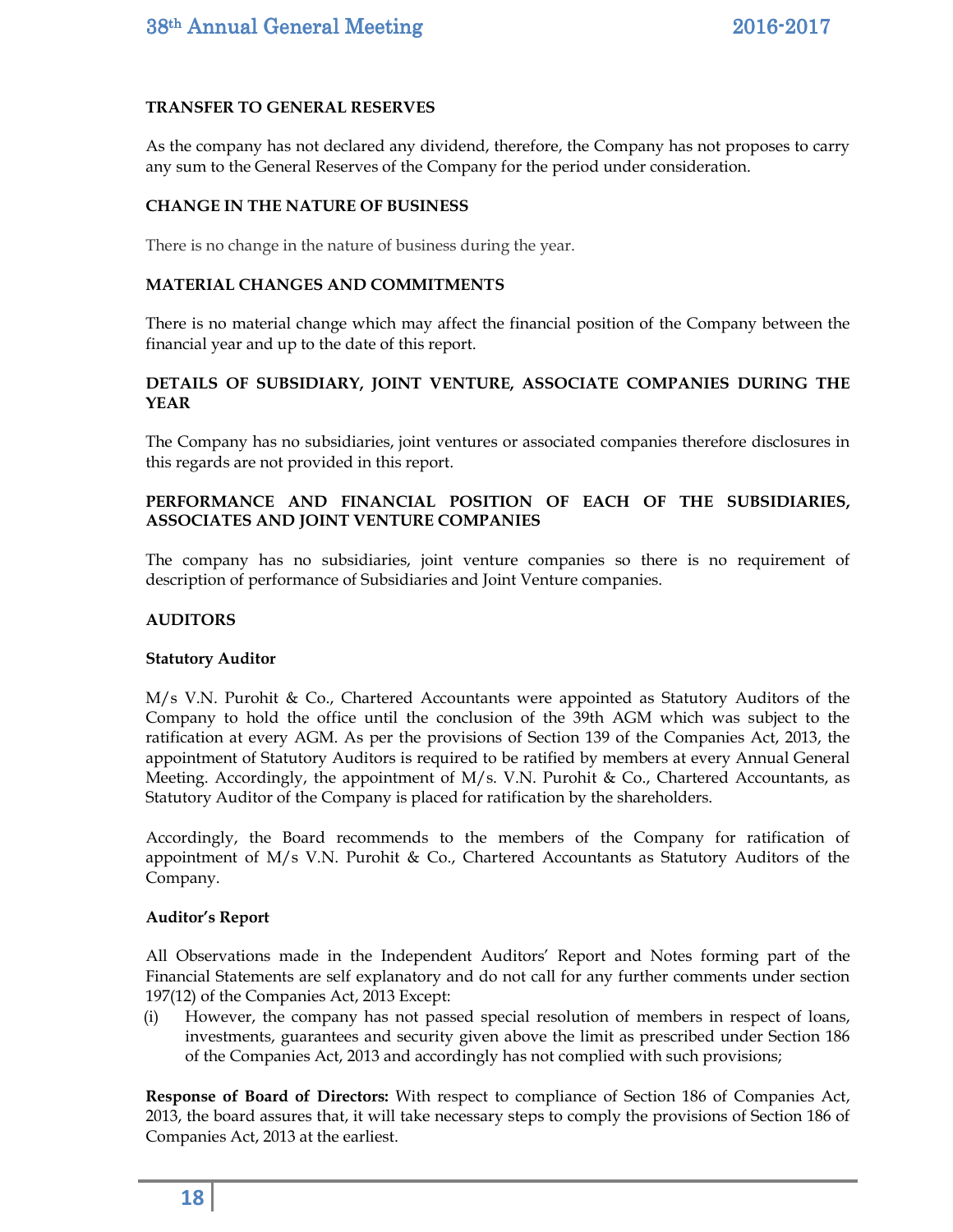#### **Secretarial Auditor**

M/s. Akhilesh & Associates, Practicing Company Secretary was appointed by the Board to conduct the secretarial audit of the Company for the F.Y 2016-2017, as required under Section 204 of the Companies Act, 2013 and Rules made there under. The Secretarial Audit Report for FY 2016- 2017 forming part of the annual report as **Annexure I.**

#### **Internal Auditor**

Mr. Sandeep Kumar performs the duties of internal auditors of the company and its report for F.Y. 2016-2017 is reviewed by the Audit Committee from time to time.

#### **SIGNIFICANT AND MATERIAL ORDERS**

There is no Significant Material order Passed during the Year.

#### **EXTRACT OF ANNUAL RETURN**

In accordance with Section 134(3)(a) of the Companies Act, 2013, an extract of annual return in the prescribed format **MGT-9** is appended as **Annexure II.**

#### **DETAILS IN RESPECT OF ADEQUACY OF INTERNAL FINANCIAL CONTROLS**

The Company has adequate system of internal control to safeguard and protect from loss, unauthorized use for disposition of its assets. All the transactions are probably authorized, recorded and reported to the Management. The Company is following all applicable accounting standards for properly maintaining the books of accounts and reporting financial statements. The internal Auditor of the company checks and verifies internal control and monitors them in accordance with policy adopted by the company. The Company continues to ensure proper and adequate systems and procedures commensurate with its size and nature of business.

#### **CONSERVATION OF ENERGY, TECHNOLOGY ABSORPTION AND FOREIGN EXCHANGE EARNINGS AND OUTGO**

Information required to be given pursuant to section 134(3)(m) of the Companies Act, 2013, read with the Companies (Accounts) Rules, 2014 and forming part of Board's Report for the year ended March 31, 2017 are given as below:

#### **A. Conservation of Energy**

The provision related conservation of energy does not apply to company, therefore the information as required under the Companies (Accounts) Rules, 2014 is not given. However the company is conscious about its responsibility to conserve energy, power, and other energy sources wherever possible. We emphasis towards a safe and clean environment and continue to adhere to all regulatory requirements and guidelines.

#### **B. Technology Absorption**

Your company has not imported any technology. However, we believe and use information technology extensively in all spheres of our activities to improve efficiency levels.

#### **Expenditure on Research and Development**

During the period under review company has not incurred any expenditure on R & D.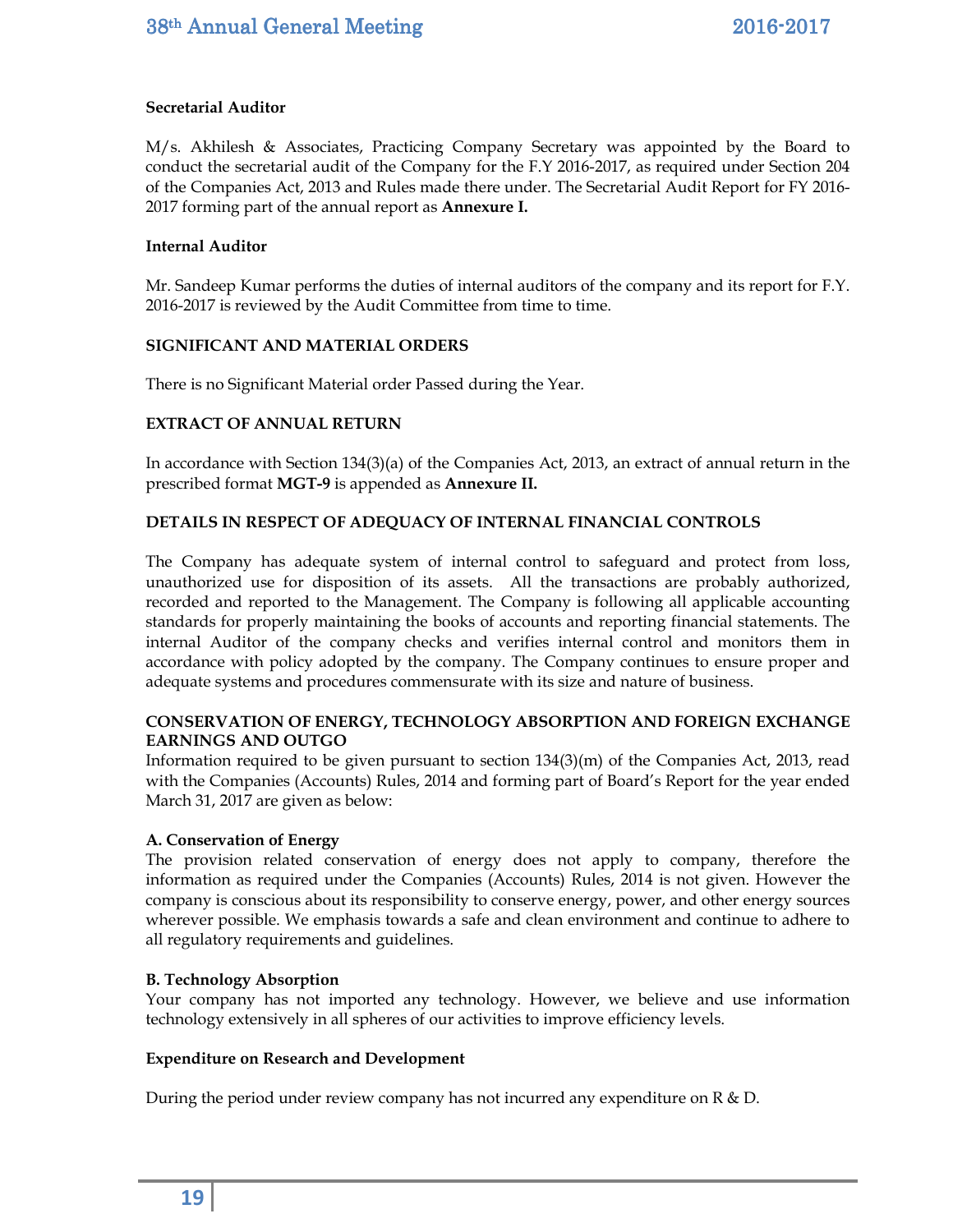| S. No.       | <b>Parameters</b>   | $F.Y. 2016-2017$ $F.Y.2015-2016$ |                   |
|--------------|---------------------|----------------------------------|-------------------|
| a)           | Capital Expenditure | 0.00                             | $0.00^{\circ}$    |
| $\mathbf{b}$ | Recurring           | 0.00                             | 0.00 <sub>1</sub> |

#### **C. Foreign Exchange Earnings and Outgo**

Details of Foreign Exchange, earnings and outgo are given as below:-

| <b>S. No.</b> | <b>Particulars</b>        | <b>Year 2017</b> | <b>Year 2016</b> |
|---------------|---------------------------|------------------|------------------|
|               | Foreign Exchange earning  | Nil              | Nil              |
|               | Foreign exchange outgoing | Nil              | Nil              |

#### **RISK MANAGEMENT POLICY**

The Company has implemented Risk Management Policy and the Board of Directors has prepared a comprehensive framework of risk management for assessment of risks and to determine the responses to these risks so as to minimize their adverse impact on the organization. The policy as approved by the Board of Directors is uploaded on Company's website http://www.quasarindia.in/investor.php

#### **CORPORATE SOCIAL RESPONSIBILITY**

The provision of Companies Act, 2013 regarding Corporate Social Responsibility shall not be applicable to companies having net worth not exceeding Rs. 500 Cr or turnover not exceeding Rs. 1,000 Cr or net profit not exceeding Rs. 5 Cr or more during any financial year, as on the last date of previous financial year. In this connection, we wish to inform you that in respect of our company as on the last audited balance sheet as at March 31, 2017 neither the net worth exceeds Rs. 500 Cr nor turnover exceeds Rs. 1,000 Cr nor net profit exceeding Rs. 5 Cr. Hence, the provisions of Companies Act, 2013 regarding Corporate Social Responsibility would not be applicable.

#### **NUMBER OF MEETINGS OF THE BOARD**

The agenda and Notice for the Meetings is prepared and circulated in advance to the Directors. The Board of Directors of the Company met Seven (7) times during the financial year 2016-17 i.e.  $30<sup>th</sup>$  May, 2016, 28<sup>th</sup> July, 2016, 12<sup>th</sup> August, 2016, 02<sup>nd</sup> September, 2016, 11<sup>th</sup> November, 2016, 10<sup>th</sup> February, 2017 and 01st March, 2017.

| Name of the Director           | Nos. of meetings attended |  |
|--------------------------------|---------------------------|--|
| Mr. Ankit Agarwal*             |                           |  |
| Ms.Usha Sharma*                |                           |  |
| Mr. Ganesh Prasad Gupta        |                           |  |
| Mr. Sachin Chandrakant Gawand* |                           |  |
| Ms. Sweta Sachin Gavand*       |                           |  |
| Mr. Avinash Sharma#            |                           |  |
| Mr. Hitesh Rai Makhija#        |                           |  |

Details of attendance of board meetings by directors of the Company are as follows:

Mr. Ankit Agarwal and Ms. Usha Sharma has resigned from the office of Board w.e.f 28th July, 2016, Mr. Sachin Chandrakant Gawand and Ms. Sweta Sachin Gavand has been appointed as an Additional Directors in the Board Meeting held on 28<sup>th</sup> July, 2016.

Mr. Avinash Sharma and Mr. Hitesh Rai Makhija has been appointed in the Board Meeting held on March 01, 2017 as an Additional Independent Directors of the Company.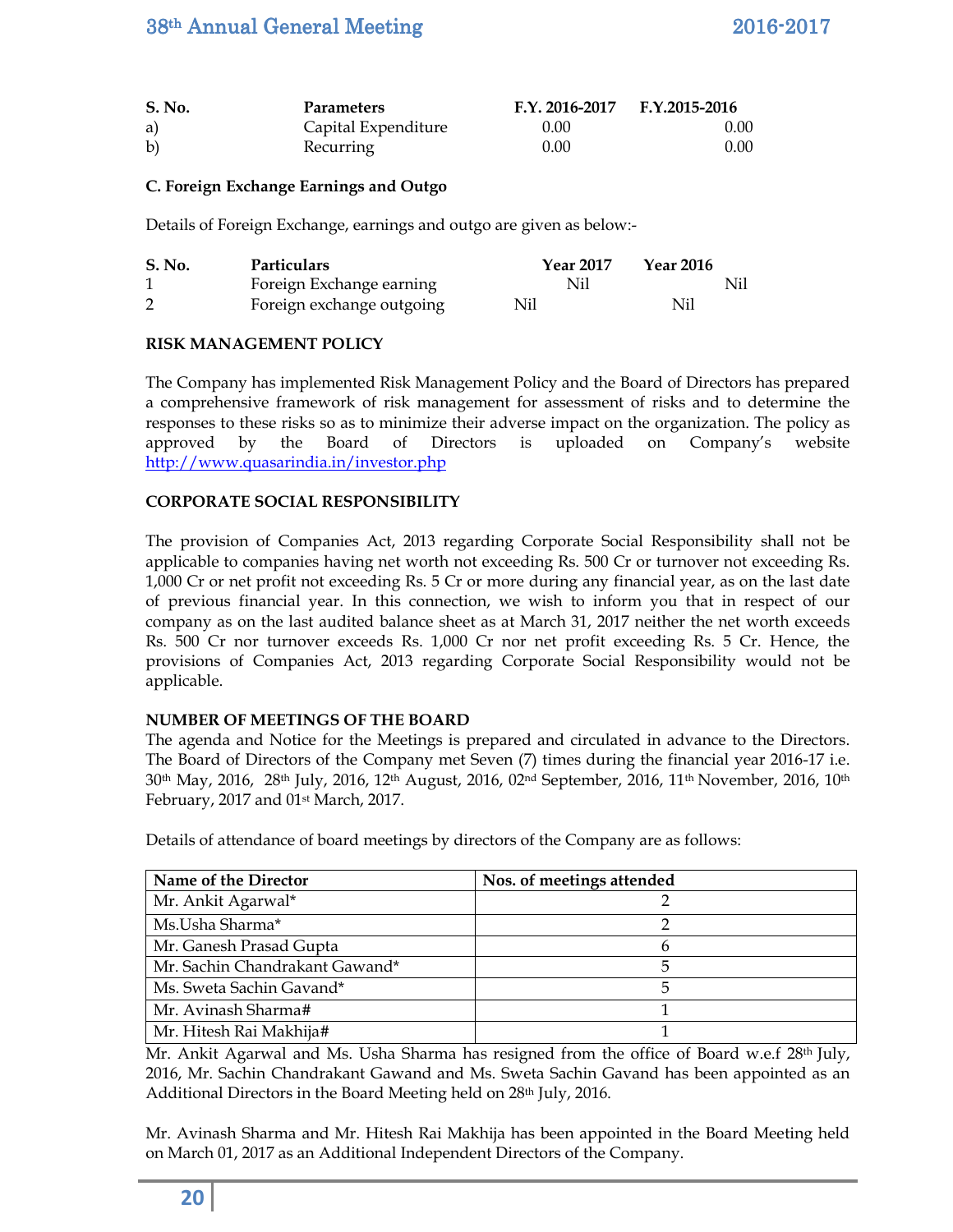#### **COMMITTEES OF THE BOARD**:

#### **AUDIT COMMITTEE:**

The Board has constituted the Audit Committee in accordance with the requirement of Companies Act, 2013 and other applicable provisions. All members of Audit Committee are financially literate and 2 Directors out of 3 members have financial management expertise. As on the date of this report, the Audit Committee comprises of the following Directors as on 31<sup>st</sup> March,2017:

| S.No | Name of the Member      | Category          |
|------|-------------------------|-------------------|
|      | Mr. Avinash Sharma      | Chairman & Member |
|      | Mr. Hitesh Rai Makhija  | Member            |
|      | Mr. Ganesh Prasad Gupta | Member            |

The Audit Committee met Four [4] times during the financial year 2016-17 on [25<sup>th</sup> May, 2016, 10<sup>th</sup> August, 2016, 11<sup>th</sup> November, 2016, and 10<sup>th</sup> February, 2017]. Details of attendance of meetings by directors are as follows:

| Name of the Member            | Nos. of meetings attended |
|-------------------------------|---------------------------|
| Mr. Ganesh Prasad Gupta       |                           |
| Mr. Sachin Chandrakant Gawand |                           |
| Ms. Sweta Sachin Gavand       | З                         |
|                               |                           |
| Mr. Ankit Agarwal*            |                           |
| Ms. Usha Sharma*              |                           |
| Mr. Avinash Sharma            | NIL.                      |
| Mr. Hitesh Rai Makhija        | NII                       |

\*Audit Committee were re-constituted effective from July 25, 2016, where Mr. Sachin Chandrakant Gawand and Ms. . Sweta Sachin Gavand was inducted in place of Mr. Ankit Agarwal and Ms. Usha Sharma

**\*\***Audit Committee were re-constituted effective from March 01, 2017, where Mr. Avinash Sharma and Mr. Hitesh Rai Makhija was inducted in place of Mr. Sachin Chandrakant Gawand and Ms. Sweta Sachin Gavand.

During the year under review, the Board accepted all the recommendations made by the Audit Committee of the Board.

#### **NOMINATION AND REMUNERATION COMMITTEE:**

The Company Re-constituted its Nomination and Remuneration Committee in terms of requirement of Companies Act, 2013. This Committee comprises of the following Directors as on 31st March,2017:

| <b>S. No.</b> | Name of the Member      | Category          |
|---------------|-------------------------|-------------------|
|               | Mr. Avinash Sharma      | Chairman & Member |
|               | Mr. Hitesh Rai Makhija  | Member            |
|               | Mr. Ganesh Prasad Gupta | Member            |

The Nomination and Remuneration Committee has met two [2] times during the financial year 2016-17 on [28th April, 2016], [27th February, 2017] .

Details of attendance of meetings by directors are as follows: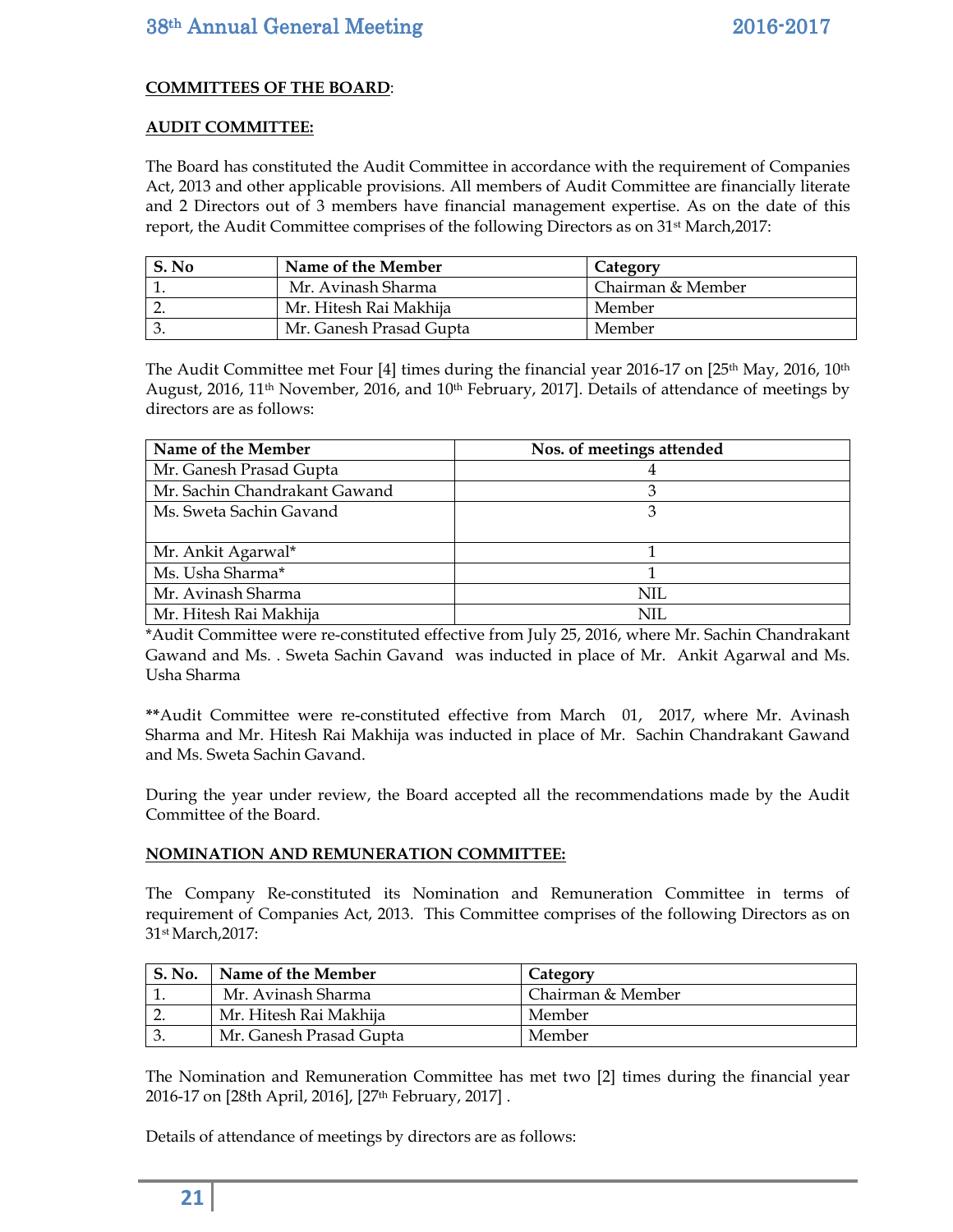## 38<sup>th</sup> Annual General Meeting 2016-2017

| Name of the Member            | Nos. of meetings attended |
|-------------------------------|---------------------------|
| Mr. Ganesh Prasad Gupta       |                           |
| Mr. Sachin Chandrakant Gawand |                           |
| Ms. Sweta Sachin Gavand       |                           |
| Mr. Ankit Agarwal*            |                           |
| Ms. Usha Sharma*              |                           |
| Avinash Sharma                | NIL.                      |
| Hitesh Rai Makhija            | NП                        |

\*Nomination and Remuneration Committee were re-constituted effective from July 25, 2016, where Mr. Sachin Chandrakant Gawand and Ms. Sweta Sachin Gavand was inducted in place of Mr. Ankit Agarwal and Ms. Usha Sharma

**\*\*** Nomination and Remuneration Committee were re-constituted effective from March 01, 2017, where Mr. Avinash Sharma and Mr. Hitesh Rai Makhija was inducted in place of Mr. Sachin Chandrakant Gawand and Ms. Sweta Sachin Gavand.

#### **STAKEHOLDER RELATIONSHIP COMMITTEE:**

The Company had constituted its Stakeholder Relationship Committee in terms of requirement of Companies Act, 2013. This Committee comprises of the following Directors as on 31st March,2017:

| <b>S. No.</b> | Name of the Member      | Category          |
|---------------|-------------------------|-------------------|
|               | Mr. Avinash Sharma      | Chairman & Member |
|               | Mr. Hitesh Rai Makhija  | Member            |
|               | Mr. Ganesh Prasad Gupta | Member            |

The Stakeholder Relationship Committee has not met during the Year.

\*Stakeholder Relationship Committee were re-constituted effective from July 25, 2016, where Mr. Sachin Chandrakant Gawand and Ms. . Sweta Sachin Gavand was inducted in place of Mr. Ankit Agarwal and Ms. Usha Sharma

**\*\*** Stakeholder Relationship Committee was reconstituted effective from March 01, 2017, where Mr. Avinash Sharma and Mr. Hitesh Rai Makhija was inducted in place of Mr. Sachin Chandrakant Gawand and Ms. Sweta Sachin Gavand.

#### **POLICY ON DIRECTORS' APPOINTMENT AND REMUNERATION**

The current policy is to have an appropriate mix of Executive and Independent directors to maintain the independence of the board, separate its function of Governance and Management. As on March 31, 2017,the Board consists of 5 members, One Executive, One Non-Executive director and three are Independent Directors. The Board periodically evaluates the need for change in its composition and its size.

We affirm that remuneration paid to the directors is as per the terms laid out in the remuneration policy of the company.

#### **DECLARATION BY INDEPENDENT DIRECTORS**

The Company has received necessary declaration from each Independent Director under section 149(7) of the Companies Act, 2013 that he/she meets the criteria of independence laid down in Section 149(6) of the Companies Act, 2013 and SEBI (LODR) Regulations, 2015.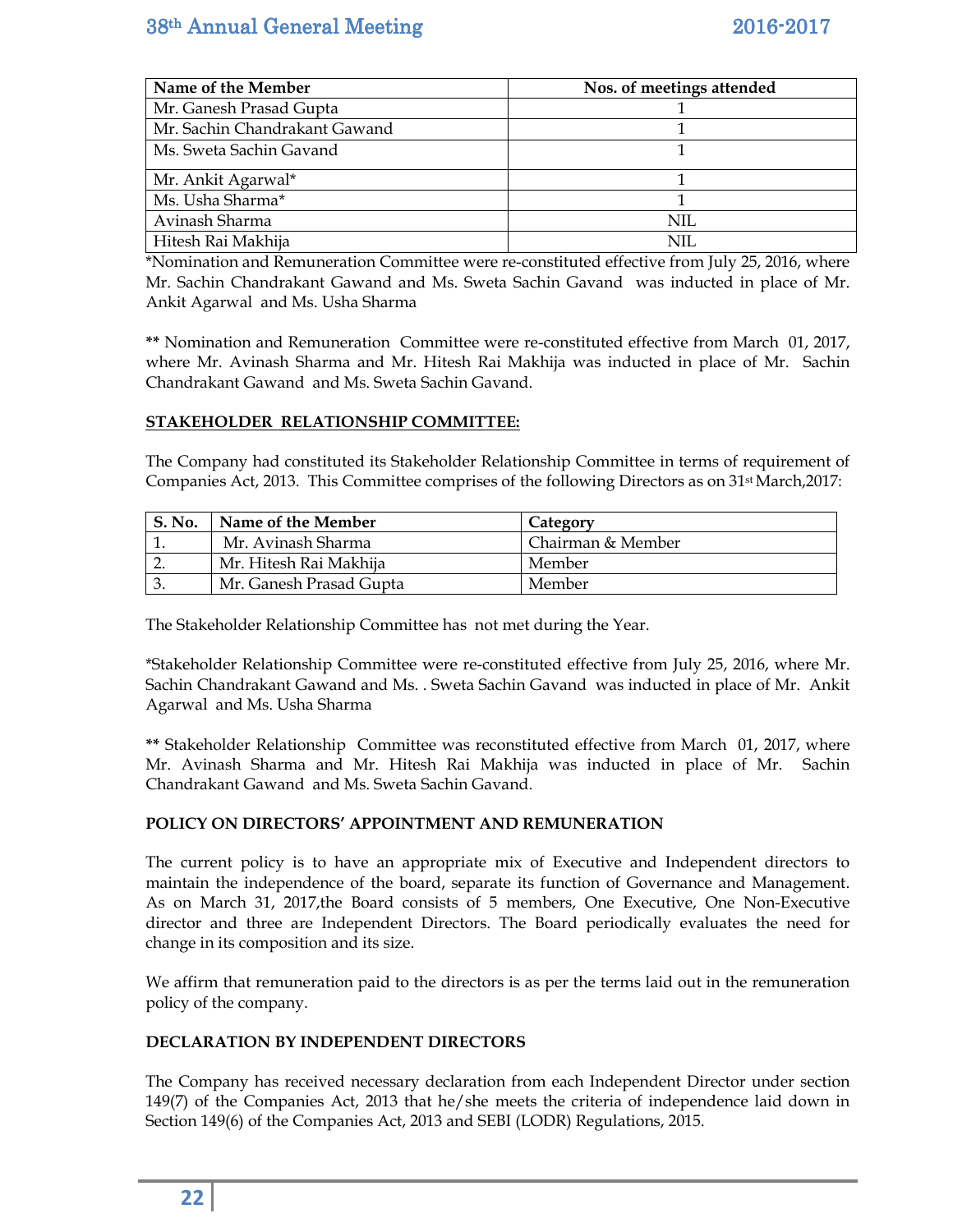#### **BOARD EVALUATION**

SEBI (LODR) Regulations, 2015 mandates that the Board shall monitor and review the Board evaluation framework. The Companies Act, 2013 states that a formal annual evaluation needs to be made by the board on its own performance and that of its committees and individual directors. Schedule IV of the Companies Act, 2013 states that performance evaluation of independent directors shall be done by the entire Board of Directors, excluding the director being evaluated.

The evaluation of all the directors and the board as a whole was conducted based on the criteria and frame work adopted by the Board. The evaluation process has been explained in this Annual report. The Board approved the evaluation results as collated by the nomination and remuneration committee.

#### **FAMILIARIZATION PROGRAMME FOR INDEPENDENT DIRECTORS**

Every new independent director of the board attends an orientation program. To familiarize the new inductees with the strategy, operations and functions of our Company, the executive directors/ senior managerial personnel make presentations to the inductees about the Company's strategy, operations, product and service offerings, markets, software delivery, organization structure, finance, human resources, technology, quality, facilities and risk management.

Further, at the time of appointment of an independent director, the Company issues a formal letter of appointment outlining his/her role, function, duties and responsibilities as a director. The format of the letter of appointment is available on our website i.e. http://www.quasarindia.in/investor.php

#### **INDUCTIONS**

During the Year under review, Composition of the Board has been Changed on the recommendation of Nomination and Remuneration Committee, the Board has appointed Mr. Sachin Chandakant Gawand as a Whole time Director of the Company w.e.f 28/07/2016 and Ms. Sweta Sachin Gavand as Non-Executive Director of the Company.

Mr. Hitesh Rai Makhija and Mr. Avinash Sharma as an Additional Independent Director of the Company w.e.f 01.03.2017.

Mr. Hitesh Rai Makhija and Mr. Avinash Sharma Additional Independent Director has given declaration that they meets the criteria of Independence as laid down under Section 149(6) of the Companies Act, 2013 and SEBI (LODR) Regulations, 2015.

#### **DETAILS OF KEY MANAGERIAL PERSONNEL**

The following 2 (Two) persons were formally appointed/ designated as Key Managerial Personnel of the Company in compliance with the provisions of Section 203 of the Companies Act, 2013.

- 1. Mr. Sachin Chandrakant Gawand– Whole Time Director
- 2. Mr. Dinesh Kumar Maurya- Company Secretary and Compliance Officer

\*Mr. Narendra Kumar Gaur has been resigned from the post of Chief Financial Officer & Key Managerial Personnel of the Company w.e.f. 13/07/2017.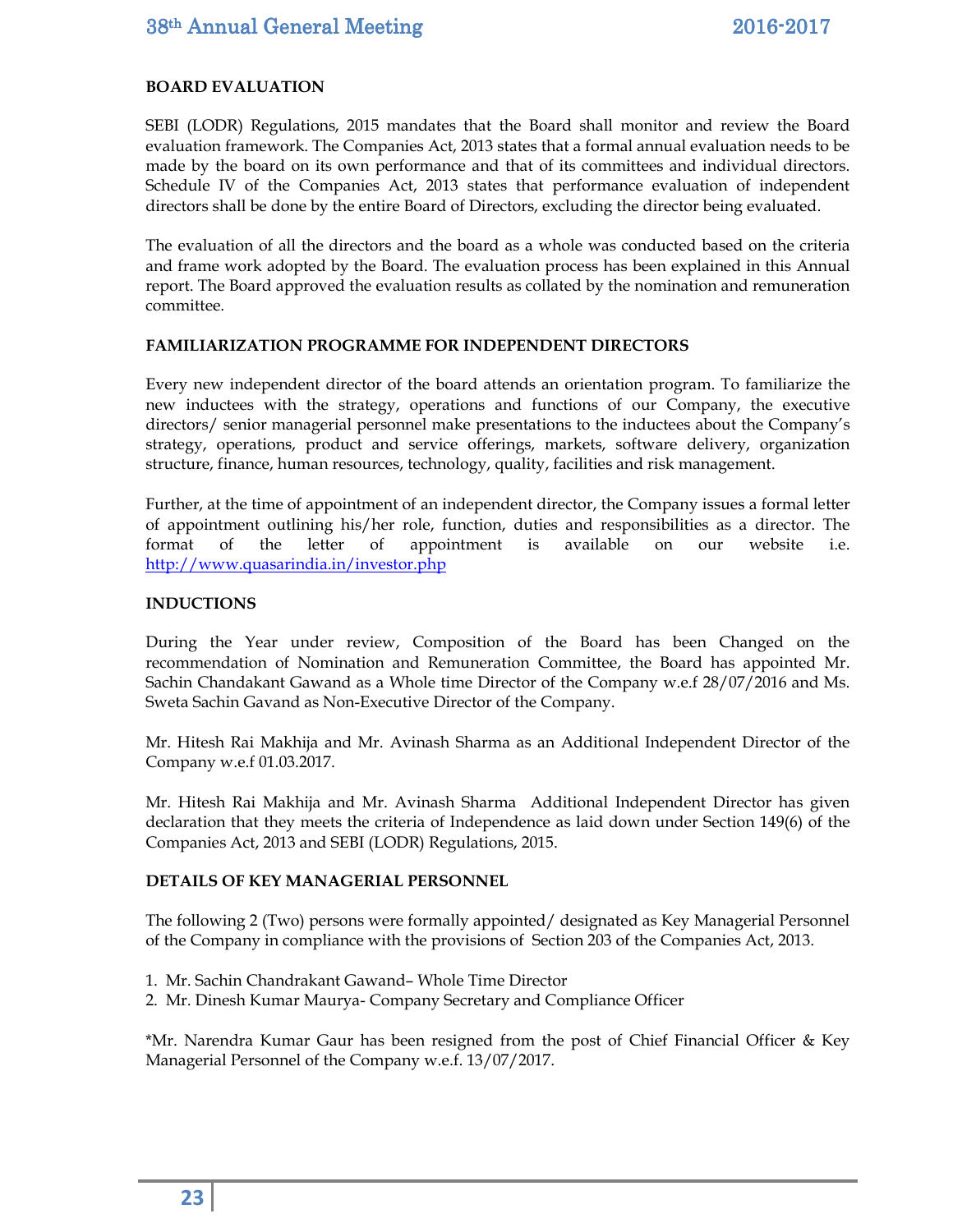#### **DETAILS OF ESTABLISHMENT OF VIGIL MECHANISM/ WHISTLE BLOWER POLICY FOR DIRECTORS AND EMPLOYEES**

In order to ensure that the activities of the company and its employees are conducted in a fair and transparent manner by adoption of highest standards of professionalism, honesty, integrity and ethical behavior of the company has adopted a vigil mechanism policy. The aim of the policy is to provide adequate safeguards against victimization of whistle blower who avails of the mechanism and also provide direct access to the Chairman of audit Committee, in appropriate and exceptional cases. Accordingly, 'Whistle Blower Policy' has been formulated with a view to provide a mechanism for the Directors and employees of the Company to approach the Ethics Counselor or the Chairman of the audit Committee of the Company.

The purpose of this policy is to provide a framework to promote responsible and secure whistle blowing. It protects employees willing to raise a concern about irregularities within the Company. This policy is also posted on the website (http://www.quasarindia.in/investor.php) of the company.

#### **CODE OF CONDUCT**

The Board of Directors has approved a Code of Conduct which is applicable to members of the Board and all employees in the course of day to day business operations of the company. The Code has been placed on the Company's website www.quasarindia.in. The Code lays down the standard procedure of business conduct which is expected to be followed by the directors and the designated employees in their business dealings and in particular on matters relating to integrity in the work place, in business practices and in dealing with stakeholders.

All the Board Members and the Senior Management personnel have confirmed compliance with the Code.

#### **PARTICULARS OF LOANS, GUARANTEE OR INVESTMENTS UNDER SECTION 186**

Particulars of Loans and Guarantees are provided in the Financial Statements of the Company.

#### **RELATED PARTY TRANSACTIONS**

The Company has not entered into a contract and arrangements with related party and complied with the provisions of section 188 of the Companies Act, 2013.

#### **PARTICULARS OF EMPLOYEE**

The information required under Section 197(12) of the Companies Act, 2013 read with rule 5(1) of the Companies (Appointment and Remuneration of Managerial Personnel) Rules, 2014 are given below:

|                                        | i) The ratio of the remuneration of each Director to the median remuneration of the employees |
|----------------------------------------|-----------------------------------------------------------------------------------------------|
| of the Company for the financial year: |                                                                                               |

| <b>Directors</b>              | Ratio to median remuneration# |
|-------------------------------|-------------------------------|
| Mr. Ankit Agarwal             | N.A.                          |
| Ms. Usha Sharma               | N.A.                          |
| Mr. Sachin Chandrakant Gawand | N.A                           |
| Mr. Sweta Sachin Gavand       | N.A                           |
| Mr. Ganesh Prasad Gupta       | N.A                           |
| Mr. Hitesh Rai Makhija        | N.A                           |
| Mr. Avinash Sharma            | N.A                           |

*# No Remuneration was paid to directors during the year under review.*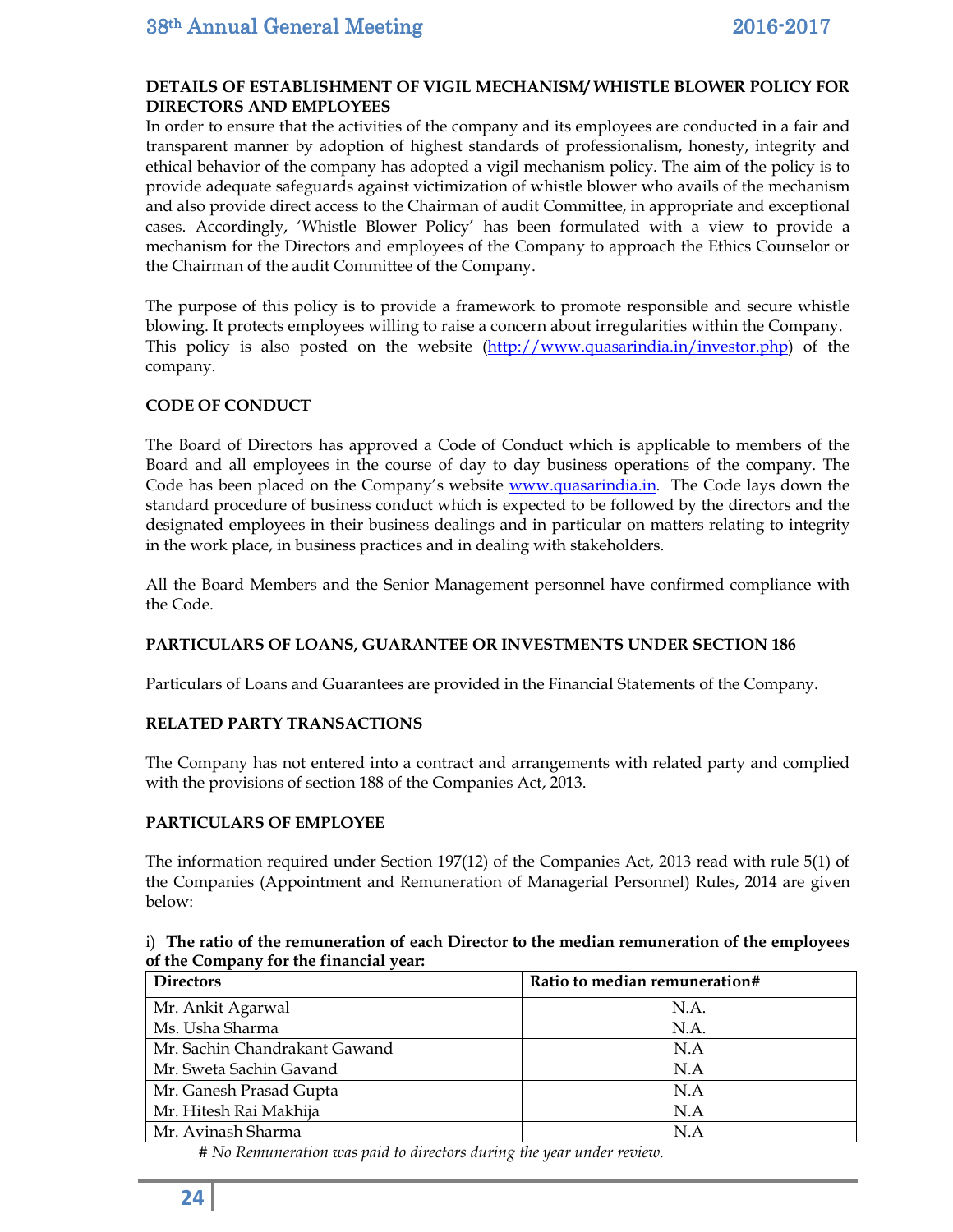#### ii) **The percentage increase in remuneration of each Director, Chief Executive Officer, Chief Financial Officer, Company Secretary or Manager, if any, in the Financial Year:**

No Remuneration was paid to Directors and CFO of the company during the year under review and preceding year. Hence, percentage increase in remuneration cannot be computed w.r.t remuneration to the Company Secretary, there is no percentage increase in remuneration during the year under review as compared to previous year.

#### iii)**The percentage increase in the median remuneration of employees in the financial year**: NIL

#### iv)**the number of Permanent employees on the rolls of the company** : 5

v) **average percentile increase already made in the salaries of employees other than the managerial personnel in the last financial year and its comparison with the percentile increase in the managerial remuneration and justification thereof and point out if there are any exceptional circumstances for increase in the managerial remuneration:** There was no increase in the salaries of employees and managerial personnel in the last financial year. Hence, the comparison between the two cannot be made.

vi)**Affirmation that the remuneration is as per the remuneration policy of the company:** It is hereby affirmed that the remuneration paid during the year is as per the Remuneration Policy of the Company.

#### **DISCLOSURE UNDER RULE 5 (2) & (3) OF THE COMPANIES (APPOINTMENT AND REMUNERATION OR MANAGERIAL PERSONNEL) RULES, 2014**

There is no directors/employees in the Company for which disclosure have to be made under the provisions of Rule 5 (2)  $\&$  (3) of the Companies (Appointment and Remuneration or Managerial Personnel) Rules, 2014.

| Name &     | Age | Remunerat Nature |                                      | ofQualificatioDate |         | ofLast                 | %of      | Whether        |
|------------|-----|------------------|--------------------------------------|--------------------|---------|------------------------|----------|----------------|
| Designatio | (in | ion              | Employment n &                       |                    |         | commenc Employm Equity |          | Related to     |
| n          |     | Years) Received  | (Contractual Experience ement offent |                    |         |                        | Share    | Director or    |
|            |     |                  | or otherwise)                        |                    | Employm |                        | held     | Manager        |
|            |     |                  |                                      |                    | ent     |                        |          |                |
| Ram        | 35  | 1,80,000         | Regular                              | 12th Pass          | 01/04/2 | N.A                    | $\Omega$ | N <sub>o</sub> |
| paswan     |     |                  |                                      |                    | 016     |                        |          |                |
| (Office    |     |                  |                                      |                    |         |                        |          |                |
| Executive) |     |                  |                                      |                    |         |                        |          |                |
| Ankita     | 25  | 1,20,000         | Regular                              | Graduate           | 01/10/  | N.A                    | $\Omega$ | N <sub>o</sub> |
| Goyal      |     |                  |                                      |                    | 2016    |                        |          |                |
| (Office    |     |                  |                                      |                    |         |                        |          |                |
| Executive  |     |                  |                                      |                    |         |                        |          |                |
| Ashish     | 28  | 1,08,000         | Regular                              | Graduate           | 05/10/  | N.A                    | $\Omega$ | No             |
| Kumar      |     |                  |                                      |                    | 2016    |                        |          |                |
| (Office    |     |                  |                                      |                    |         |                        |          |                |
| Executive  |     |                  |                                      |                    |         |                        |          |                |
| Kashi      | 32  | 1,02,000         | Regular                              | 12th Pass          | 06/10/  | N.A                    | $\Omega$ | No             |
| Agarwal    |     |                  |                                      |                    | 2016    |                        |          |                |
| (Office    |     |                  |                                      |                    |         |                        |          |                |
| Executive  |     |                  |                                      |                    |         |                        |          |                |

#### **A. Names of top ten employees in terms of remuneration drawn during the financial year 2016-17:**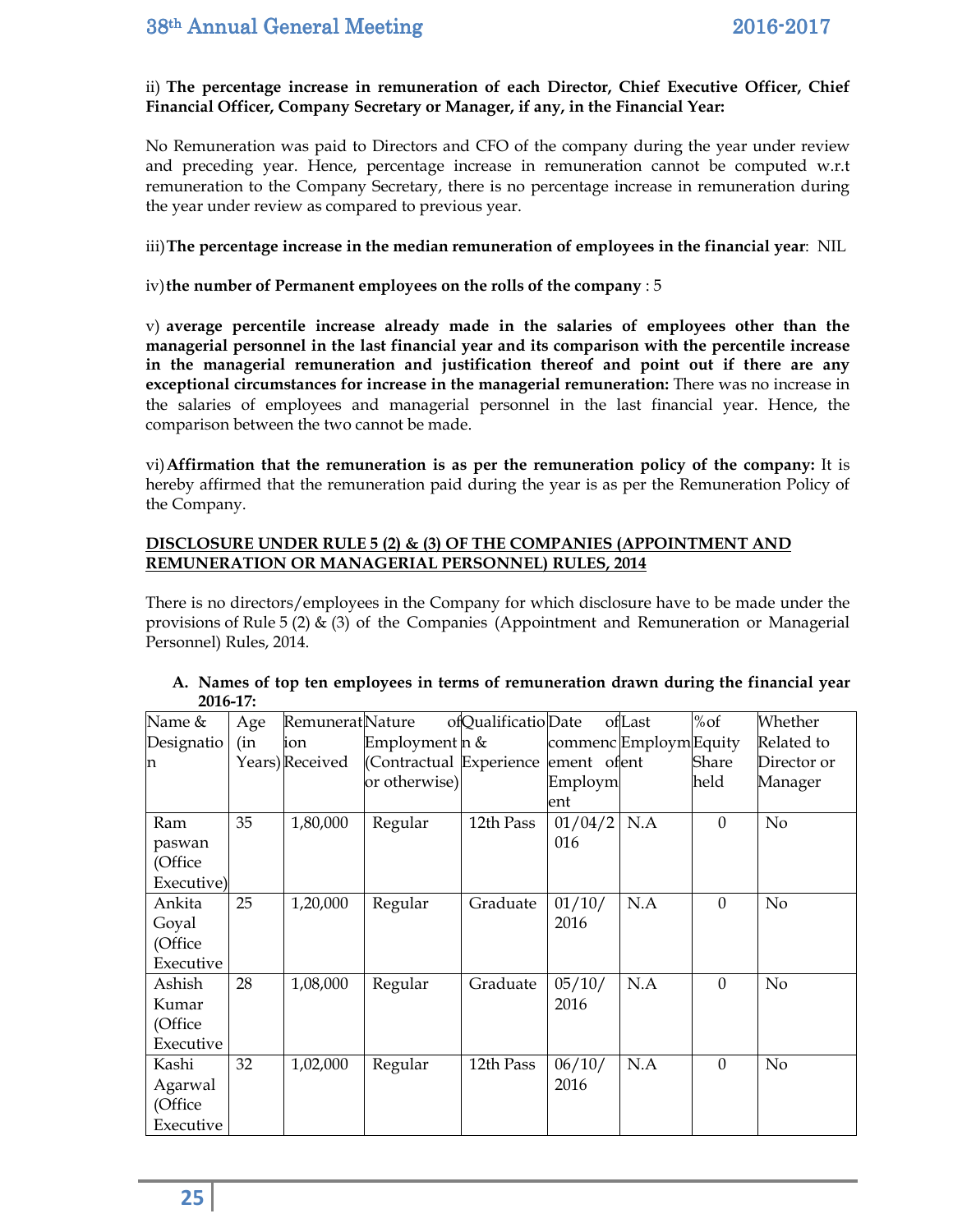#### $38th$  Annual General Meeting  $2016-2017$

|                  | <b><i>CO<sup>--</sup> Allitual General Meeting</i></b><br>2010201 |          |         |                   |      |       |  |                |
|------------------|-------------------------------------------------------------------|----------|---------|-------------------|------|-------|--|----------------|
| Ankit            | 35                                                                | 1,20,000 | Regular | Graduate $07/10/$ |      | I N.A |  | N <sub>o</sub> |
| Pathak           |                                                                   |          |         |                   | 2016 |       |  |                |
| (Office          |                                                                   |          |         |                   |      |       |  |                |
| <b>Executive</b> |                                                                   |          |         |                   |      |       |  |                |

#### **B. Names of employees who are in receipt of aggregate remuneration of not less than rupees one crore and two lakh if employed throughout the financial year 2016-17:**

| Name &     | Age | Remunerati Nature of Qualificat Date of |                 |                |                     | Last | %of   | Whether        |
|------------|-----|-----------------------------------------|-----------------|----------------|---------------------|------|-------|----------------|
| Designatio | (in | on                                      | Employm ion $&$ |                | commenceme Employm- |      |       | Equity related |
| In         |     | Years Received                          | ent             | Experiencnt of |                     | Ent  | Share | łю             |
|            |     |                                         | (Contractue     |                | Employment          |      | held  | Director       |
|            |     |                                         | al or           |                |                     |      |       | or             |
|            |     |                                         | otherwise)      |                |                     |      |       | Manager        |
|            |     |                                         |                 | NIL            |                     |      |       |                |
|            |     |                                         |                 |                |                     |      |       |                |
|            |     |                                         |                 |                |                     |      |       |                |

#### C. **Name of employee whose remuneration in aggregate was not less than eight lakh and fifty thousand per month if employed for part of the financial year 2016-17:**

| Name &   Age |  |  | Remune Nature of                                      | Qualificati Date of Last |         |  | % $of$ | Whether  |
|--------------|--|--|-------------------------------------------------------|--------------------------|---------|--|--------|----------|
| Designat (in |  |  | ration Employment on & commenc Employm-Equity related |                          |         |  |        |          |
| ion          |  |  | Years) Receive (Contractual Experience ement of Ent   |                          |         |  | Share  | to       |
|              |  |  | or otherwise)                                         |                          | Employm |  | held   | Director |
|              |  |  |                                                       |                          | lent    |  |        | Оľ       |
|              |  |  |                                                       |                          |         |  |        | Manager  |
| NIL          |  |  |                                                       |                          |         |  |        |          |

#### **SEXUAL HARASSMENT**

The Company has in place a Prevention of Sexual harassment policy in line with the requirements of the sexual harassment of Women at workplace ( Prevention, Prohibition and Redressal) Act, 2013. All employees (permanent, contractual, temporary, trainees) are covered under this policy. During the Year 2016-2017, no complaints were received by the Company related to sexual harassment.

#### **BUSINESS RESPONSIBILITY REPORT**

The same is not applicable to our Company. Since no initiative with respect to environmental, social etc has been taken.

#### **DIRECTOR'S RESPONSIBILITY STATEMENT**

In terms of the provisions of Section 133 of the Companies Act, 2013 and read with Rule 7 of the Companies (Accounts) Rules, 2014, the provisions of the Act (to the extent notified) and guidelines issued by the Securities and Exchange Board of India (SEBI). There are no material departures from prescribed accounting standards in the adoption of these standards. The directors confirm that:

- In preparation of the annual accounts for the financial year ended March 31, 2017, the applicable accounting standards have been followed.
- The directors had selected such accounting policies and applied them consistently and made judgments and estimates that are reasonable and prudent so as to give a true and fair view of the state of affairs of the company at the end of the financial year and of the profit and loss of the company for that period.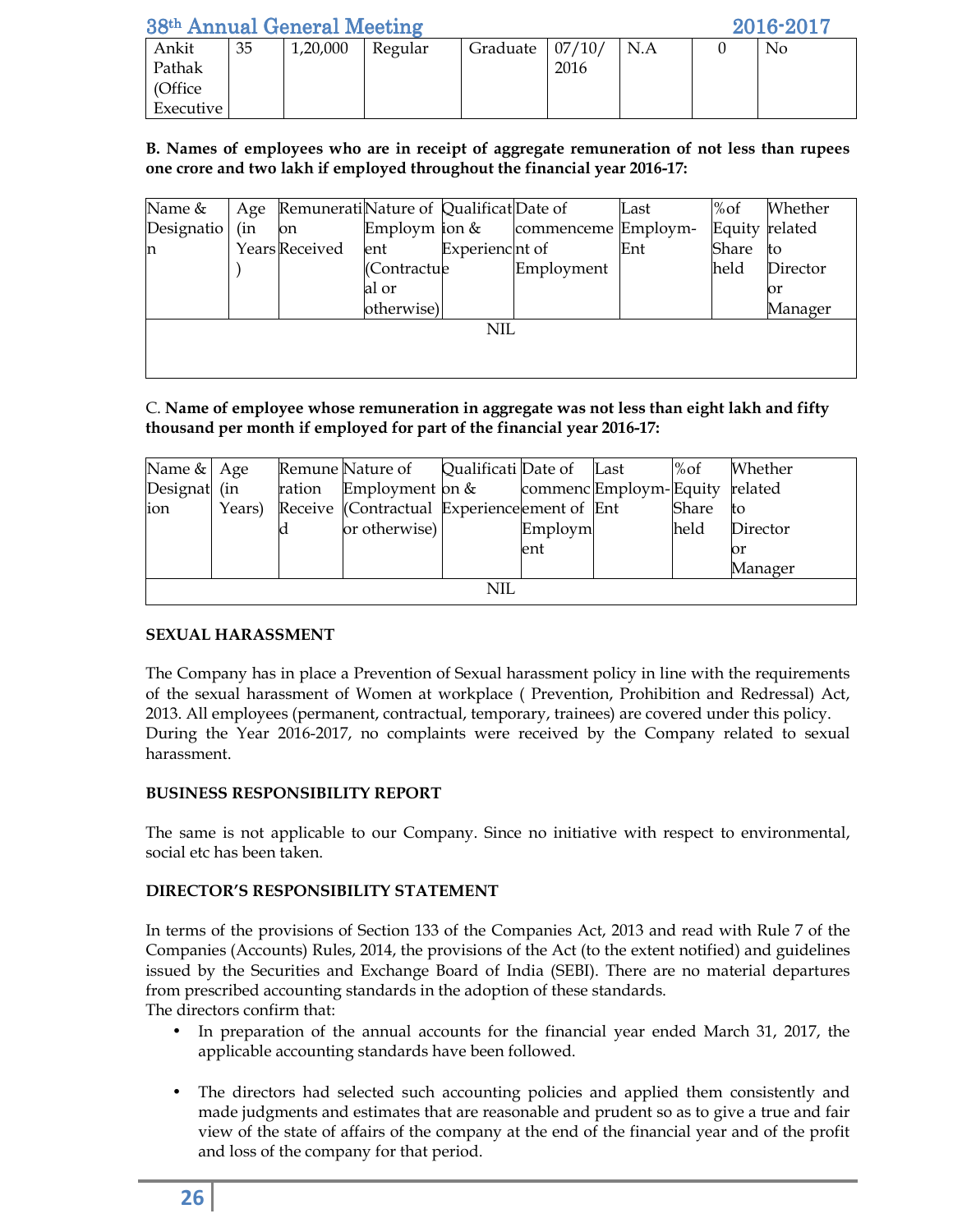### 38<sup>th</sup> Annual General Meeting 2016-2017

- The directors have taken proper and sufficient care towards the maintenance of adequate accounting records in accordance with the provisions of this Act for safeguarding the assets of the company and for preventing and detecting fraud and other irregularities.
- The directors had prepared the annual accounts on a going concern basis.
- The directors have laid down internal financial controls, which are adequate and are operating effectively.
- The directors have devised proper systems to ensure compliance with the provisions of all applicable laws and that such systems were adequate and operating effectively.

#### **STOCK EXCHANGE LISTING**

The Equity Shares of the Company are listed at the BSE Ltd (formerly Bombay Stock Exchange Ltd). The Company has already paid listing fees for the financial Year 2016-17.

#### **SUBSIDIARIES, JOINT VENTURES OR ASSOCIATE COMPANIES**

The Company does not have any Subsidiary, Joint Venture or Associate Company.

#### **CAUTIONARY NOTE**

The statements forming part of the Board's Report may contain certain forward looking remarks within the meaning of applicable securities laws and regulations. Many factors could cause the actual results, performances or achievements of the Company to be materially different from any future results, performances or achievements that may be expressed or implied by such forward looking statements.

#### **ACKNOWLEDGEMENT**

The Board expresses its sincere gratitude to the shareholders, bankers and clients for their continued support. The Board also wholeheartedly acknowledges with thanks the dedicated efforts of all the staff and employees of the Company.

> **For and on behalf of the Board of Directors of Quasar India Limited**

 **Sd/- Sd/- Place: New Delhi Sachin Chandrakant Gawand Sweta Sachin Gavand Date: 02.09.2017 Whole Time Director Director DIN: 07544765 DIN:07559004**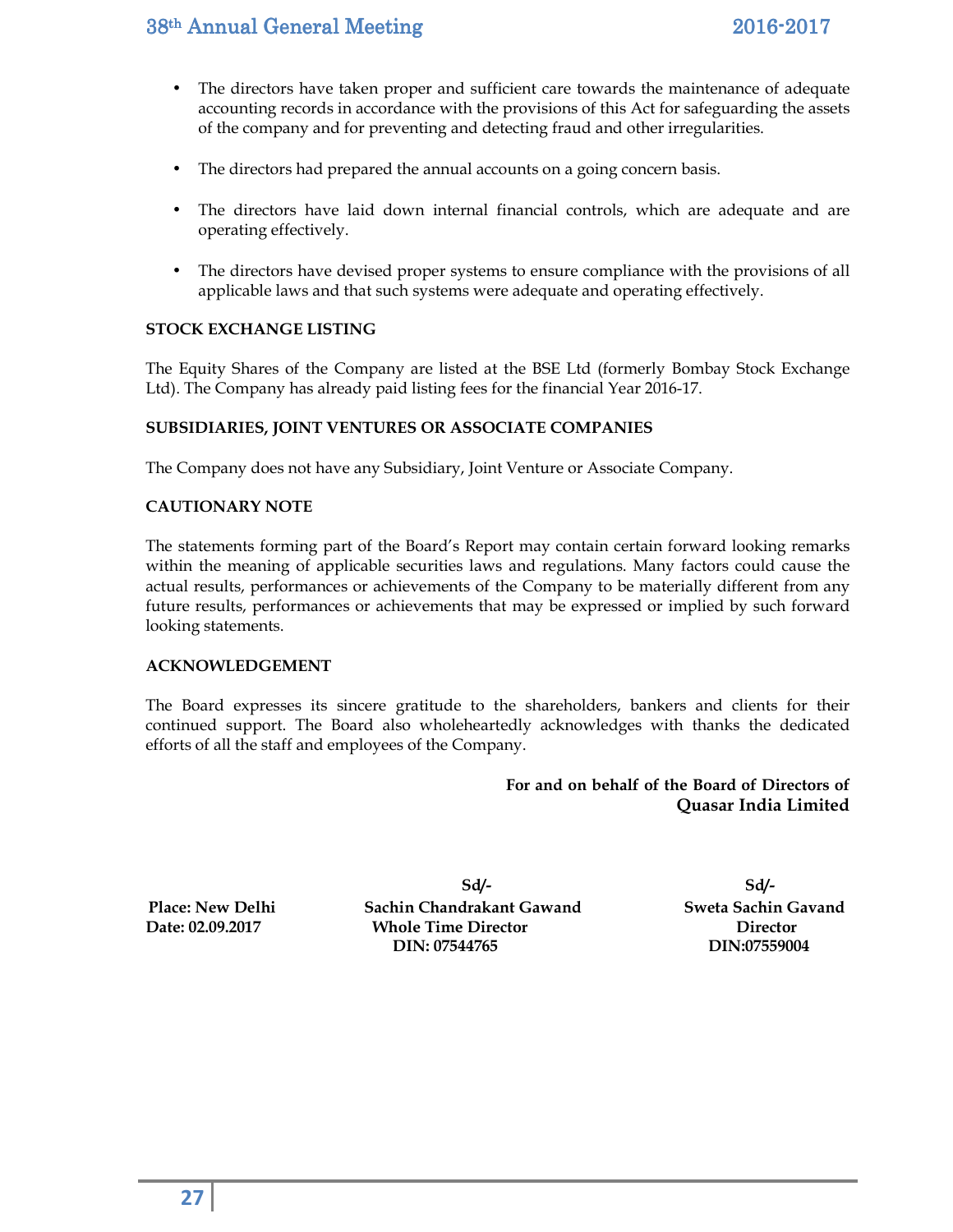# **AKHILESH & ASSOCIATES**

 **(Company Secretaries and Law Firm)**

#### **ANNEXURE-I**

#### **SECRETARIAL AUDIT REPORT**

For the financial year ended March 31, 2017 [*Pursuant to Section 204, 9(1) of the Companies Act, 2013 and Rule No. 09 of the Companies (Appointment and Remuneration Personnel) Rules, 2014*]

**To,** 

**The Member, QUASAR INDIA LIMITED** 324, Third Floor, Aggarwal Plaza, Sector- 14, Rohini, New Delhi- 110085

We have conducted the Secretarial Audit of the compliance of applicable statutory provisions and the adherence to good corporate practices by **QUASAR INDIA LIMITED** (hereinafter called the Company). Secretarial Audit was conducted in a manner that provided us reasonable basis for evaluating the corporate conducts/statutory compliances and expressing our opinion thereon.

Based on our verification of the Company's books, papers, minute books, forms and returns filed and other records maintained by the company and also the information provided by the Company, its officers, agents and authorized representatives during the conduct of secretarial audit, we hereby report that in our opinion, the Company has , during the audit period covering the financial year ended on **March 31, 2017** complied with the Statutory provisions listed hereunder and also that the Company has proper Board-processes and compliance-mechanism in place to the extent, in the manner and subject to the extent, in the manner and subject to the reporting made hereinafter.

We have examined the books, papers, minute books, forms and returns filed and other records maintained by the Company for the financial year ended on **March 31, 2017** according to the provisions of;

- 1. The Companies Act, 2013 (the Act) and the rules made there under;
- 2. The Securities Contracts ( Regulation) Act, 1956(SCRA) and the rules made there under;
- 3. The Depositories Act, 1996 and the Regulations and Bye-law framed hereunder;
- 4. Foreign Exchange Management Act, 1999 and the rules and regulations made there under to the extent of Foreign Direct Investment and Overseas Direct Investment;**(Not Applicable)**
- 5. The following Regulations and Guidelines prescribed under the Securities and Exchange Board of India, 1992 ('SEBI Act');

**Flat-13, Block-A-10, Sector 23B, Dwarka, New Delhi-110077**, Email-**csakhileshkumarjha@gmail.com**, Mobile No: - **9718403891 Uttarakhand // Bihar // New Delhi**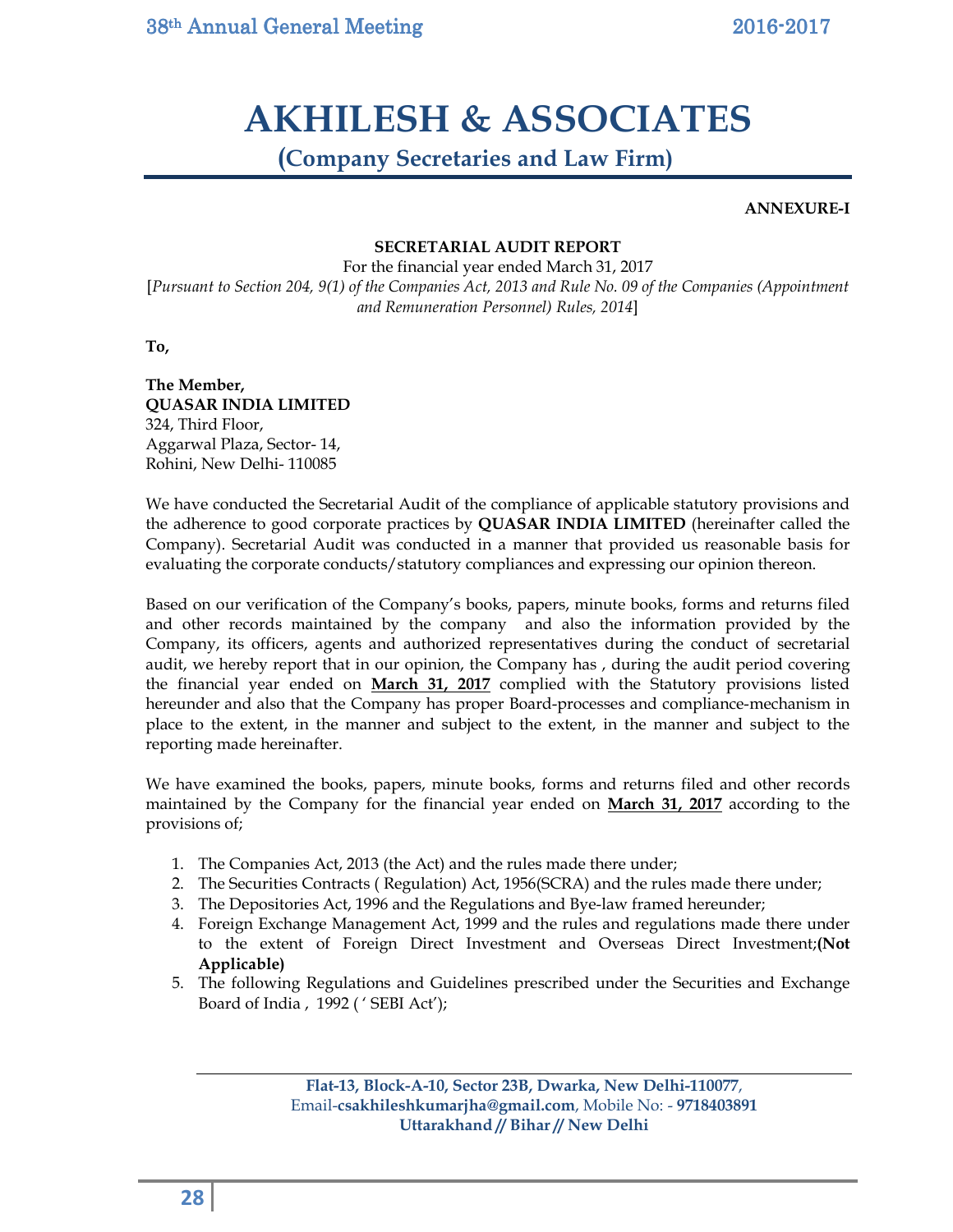## 38<sup>th</sup> Annual General Meeting 2016-2017

- (a) The Securities and Exchange Board of India( Substantial Acquisition of Shares and Takeovers) Regulations, 2011;
- (b) The Securities and Exchange Board of India (Prohibition of Insider Trading) Regulations, 1992;
- (c) The Securities and Exchange Board of India ( Issue of Capital and Disclosure Requirements) Regulations, 2009; **(Not Applicable)**
- (d) The Securities and Exchange Board of India (Employee Stock Option Scheme and Employee Stock Purchase Scheme) Guidelines , 1999; **(Not Applicable)**
- (e) The Securities and Exchange Board of India (Issue and Listing of Debt Securities) Regulations, 2008; **(Not Applicable)**
- (f) The Securities and Exchange Board of India (Registration to an Issue and Share Transfers Agents ) Regulations, 1993;
- (g) The Securities and Exchange Board of India (Delisting of Equity Shares) Regulations, 2009; **(Not Applicable)**
- (h) The Securities and Exchange Board of India (Buyback of Securities) Regulations, 1998; **(Not Applicable)**

#### 6. **OTHER LAWS** applicable to the Company;

We have examined the framework, processes and procedures of compliance of laws applicable on the Company in detail. We have examined reports, compliances with respect to applicable laws on test basis

#### **Other Miscellaneous and state laws**.

a) Income Tax Act, 1961;

c) The Indian Stamp Act 1899

(The Company has paid Stamp Duty on various instruments according to stamp rate prescribed by respective states)

We have also examined compliance with the applicable clause of the following;

- I. The Secretarial Standards issue by the Institute of Company Secretaries of India.
- II. The Listing Agreements entered into by the Company with **BSE Limited**
- *1- The Company has received a letter reference no L/SURV/OFL/KM/COMP/SCN/538452/1 dated 2/9/16 for suspension of trading in the securities of the Companies as a surveillance measures.*

During the period under review the Company has complied with the provisions of the Act, Rules, Regulations, Guidelines, Standards, etc mentioned above.

We further report that the Board of Directors of the Company is duly constituted with proper balance of Executive Directors, Non-Executive Directors and Independent Directors. The changes in the composition of the Board of Directors that took place during the period under review were carried out in compliance with the provisions of the Act.

Adequate notice is given to all Directors to schedule the Board Meetings, agenda and detailed notes on agenda were sent at least seven days in advance (except where the shorter notice was applicable), and a system exists for seeking and obtaining further information and clarification on the agenda items before the meeting and for meaningful participation at the meeting.

Al decision at Board Meetings and Committee Meetings are carried unanimously as recorded in the minutes of the Meetings of the Board of Directors or Committee of the Board, as the case may be.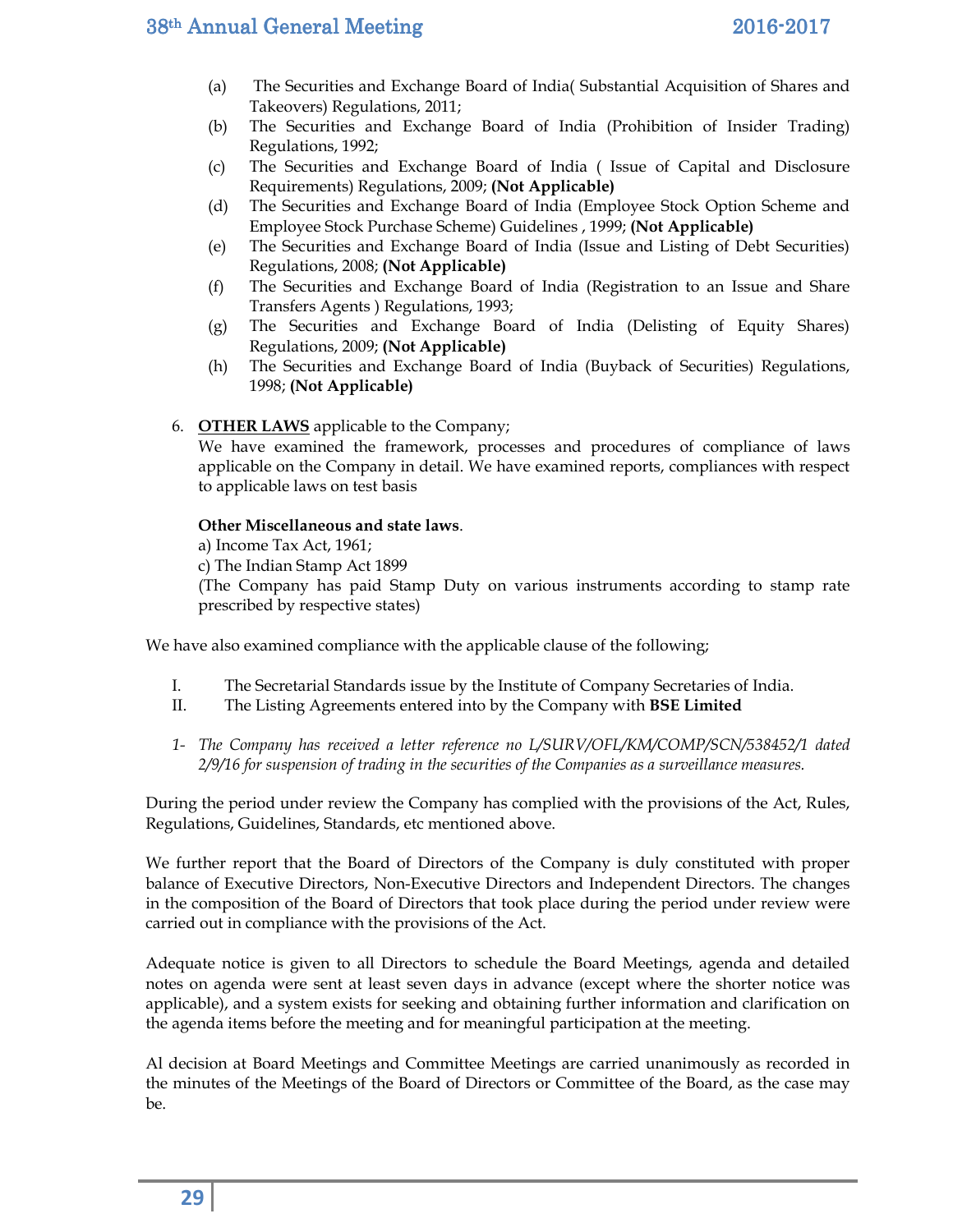#### 38<sup>th</sup> Annual General Meeting 2016-2017

We further report that there are adequate systems and processes in the Company commensurate with the size and operations of the Company to monitor and ensure compliance with applicable laws, rules, regulations and guidelines.

We further report that during the audit period the Company had no events which had bearing on the Company's affairs in pursuance of the above referred laws, rules, regulations, guidelines, standards etc

#### For **AKHILESH & ASSOCIATES**

**Sd/- (Akhilesh Kumar Jha)**  Proprietor FCS: 9031,CP: 18250 Place: Delhi Date: 04/08/2017 Note: This report is to be read with our letter of even date which is annexed as "ANNEXURE A" and forms an integral part if this report.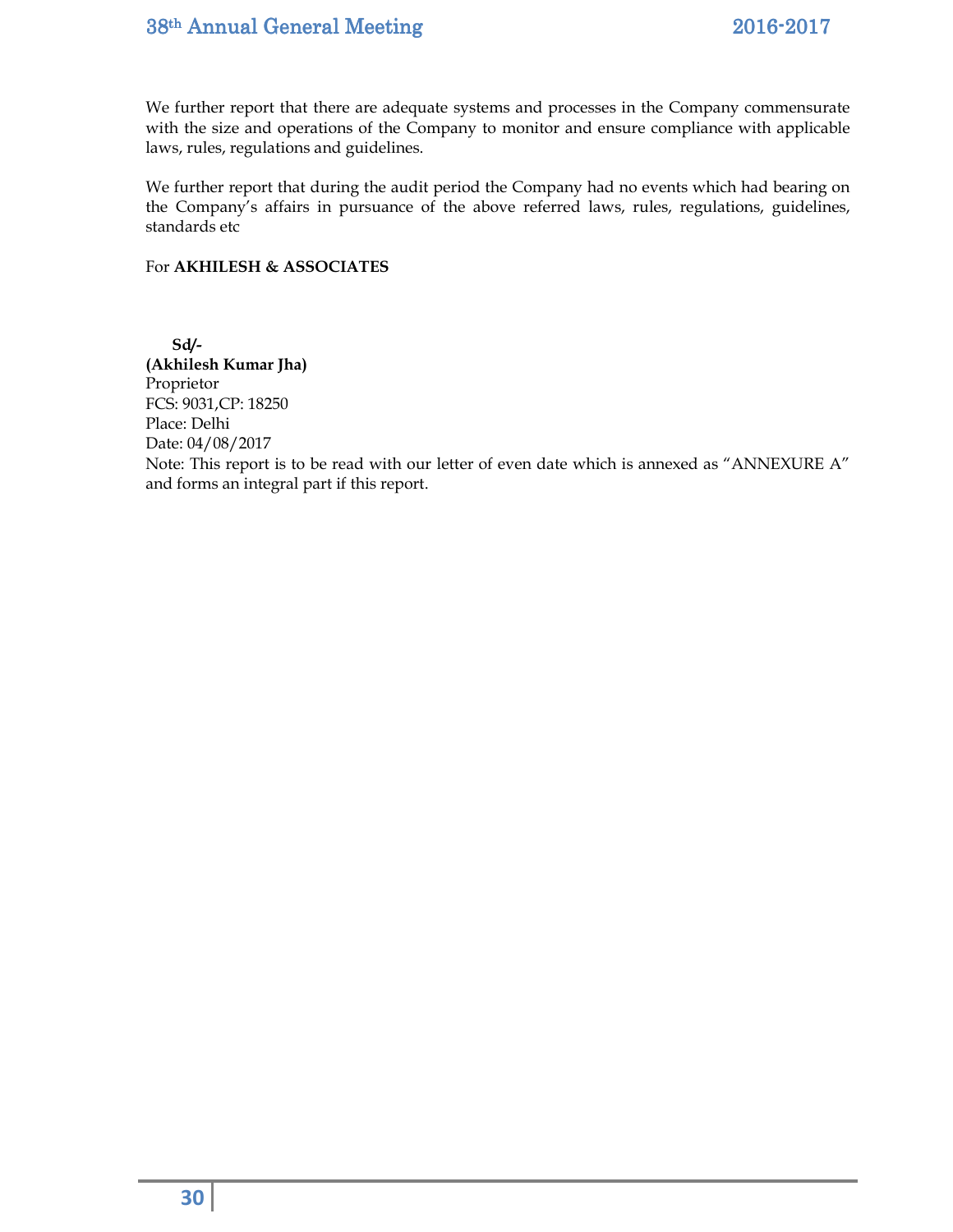## **AKHILESH & ASSOCIATES**

 **(Company Secretaries and Law Firm)**

 **"ANNEXURE A"** 

**To, The Member, QUASAR INDIA LIMITED** 324, Third Floor, Aggarwal Plaza, Sector- 14, Rohini, New Delhi- 110085 Our report of even date is to be read along with this letter.

- 1. Maintenance of Secretarial records is the responsibility of the management of the Company. Our responsibility is to express an opinion on these secretarial records based on our audit.
- 2. We have followed the audit practices and processes as were appropriate to obtain reasonable assurance about the correctness of the contents of the Secretarial records. The verification was done on the test basis to ensure that correct facts are reflected in Secretarial records. We believe that the processes and practices, we followed provide a reasonable basis for our opinion.
- 3. We have not verified the correctness and appropriateness of financial records and books of accounts of the Company.
- 4. Where ever required, we have obtained the Management representation about compliance of laws, rules and regulations and happenings of events etc.
- 5. The compliance of provisions of Corporate and other applicable laws, rules, regulations, standards is the responsibility of the management. Our examination was limited to the verification of procedures on test basis.
- 6. The Secretarial Audit Report is neither an assurance as to the future viability of the Company nor of efficacy or effectiveness with which the management has conducted the affairs of the Company.

#### For **AKHILESH & ASSOCIATES**

 **Sd/- (Akhilesh Kumar Jha)** Proprietor FCS: 9031,CP: 18250 Place: Delhi Date: 04/08/2017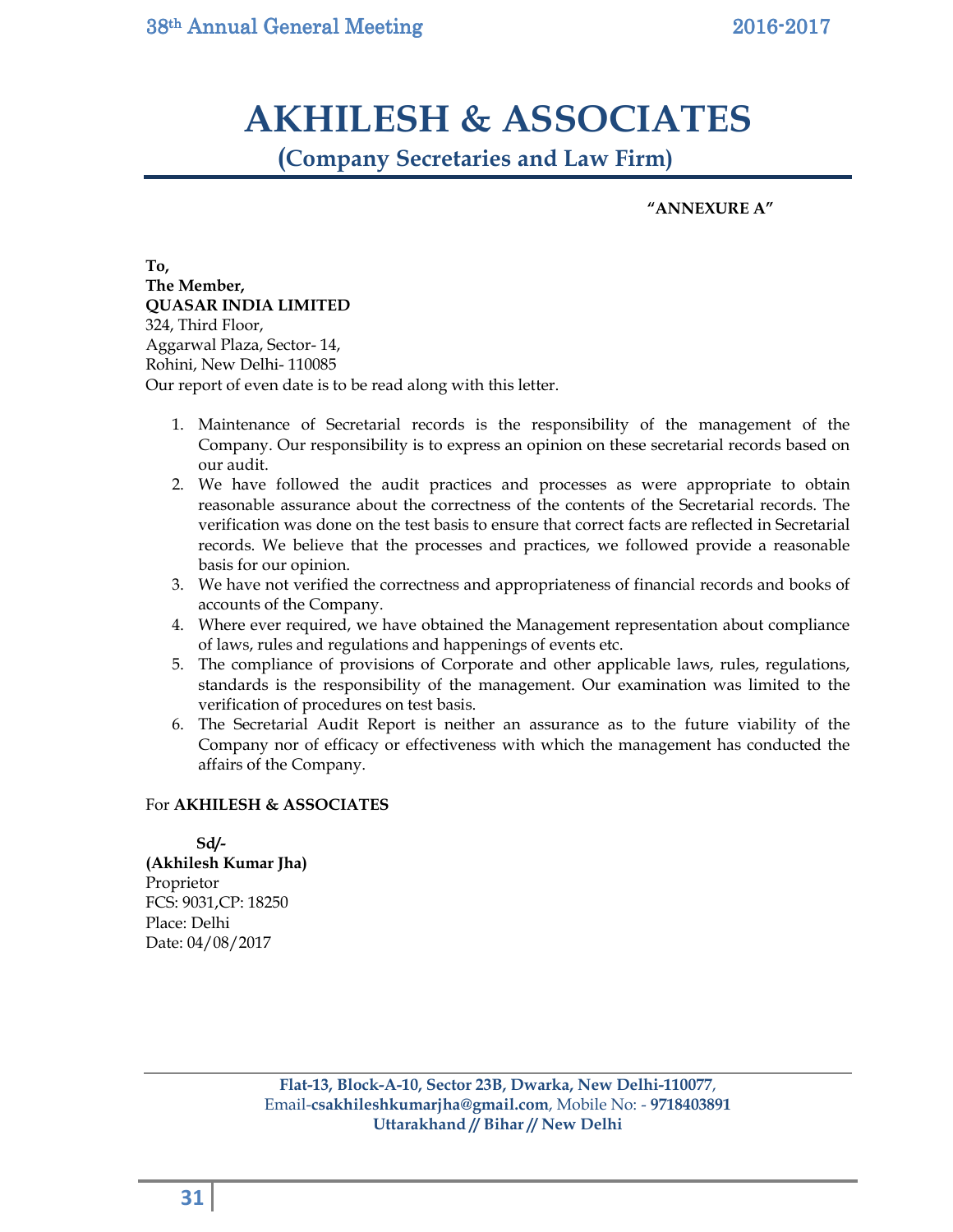## 38<sup>th</sup> Annual General Meeting 2016-2017

#### **ANNEXURE-II**

#### **Form No. MGT-9**

#### EXTRACT OF ANNUAL RETURNAS ON THE FINANCIAL YEAR ENDED ON 31.03.2017 [Pursuant to section 92(3) of the Companies Act, 2013 and rule 12(1) of the Companies (Management and Administration) Rules, 2014]

#### **I. REGISTRATION AND OTHER DETAILS**:

| i.   | <b>CIN</b>                                                                   | L67190DL1979PLC009555                                                                                                                                                                                                                                          |
|------|------------------------------------------------------------------------------|----------------------------------------------------------------------------------------------------------------------------------------------------------------------------------------------------------------------------------------------------------------|
| ii.  | Registration Date                                                            | 18.04.1979                                                                                                                                                                                                                                                     |
| iii. | Name of the Company                                                          | Quasar India Limited                                                                                                                                                                                                                                           |
| iv.  | Category / Sub-Category of the Company                                       | Company Limited by Shares / Indian Non-<br>Government Company                                                                                                                                                                                                  |
| V.   | Address of the Registered office and contact<br>details                      | 324, Third Floor, Aggarwal Plaza, Sector-14,<br>Rohini, Delhi-110085<br>Tel no.:+91-9873037413,011-27555137                                                                                                                                                    |
| vi.  | Whether listed company                                                       | Yes (Listed on BSE Limited)                                                                                                                                                                                                                                    |
| vii. | Name, Address and Contact details of<br>Registrar and Transfer Agent, if any | Contact Officer: Mr. Virender Rana<br>Skyline Financial Services Private Limited<br>D-153 A, 1st Floor, Okhla Industrial Area,<br>Phase - I, New Delhi - 110 020.<br>Tel No.: +91-11- 26812682<br>Fax No.: +91-11-26812683<br>Email id.: virenr@skylinerta.com |

#### **II. PRINCIPAL BUSINESS ACTIVITIES OF THE COMPANY**

All the business activities contributing 10 % or more of the total turnover of the company shall be stated:-

| Sr. No | Name and Description of  | NIC Code of the | % to total turnover of the |
|--------|--------------------------|-----------------|----------------------------|
|        | main products / services | Product/        | company                    |
|        |                          |                 |                            |
|        | Trading of Fabric        | 9961131         | 100%                       |
|        |                          |                 |                            |

#### **PARTICULARS OF HOLDING, SUBSIDIARY AND ASSOCIATE COMPANIES**

| Sr. No. | Name and       | CIN/GLN | Holding/             | $%$ of | Applicable |
|---------|----------------|---------|----------------------|--------|------------|
|         | address of the |         | Subsidiary/Associate | share  | Section    |
|         | company        |         |                      | s held |            |
|         | N.A            | N.A     | N.A                  | N.A    | N.A        |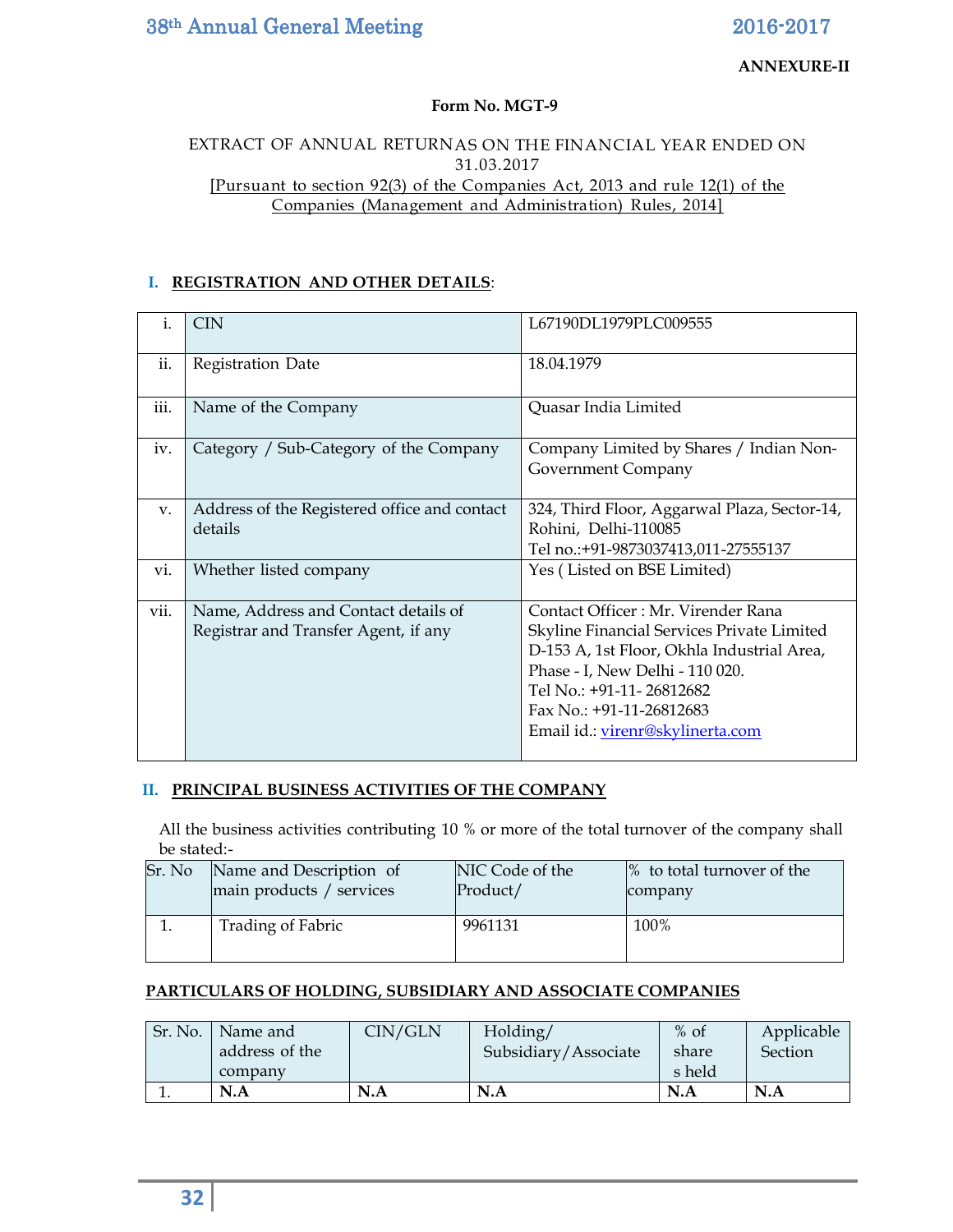## 38<sup>th</sup> Annual General Meeting 2016-2017

### **III. SHARE HOLDING PATTERN (Equity Share Capital Breakup as percentage of Total Equity)**

| Category-wise Share Holding                                       |                                                    |                        |                  |                                      |                                              |                  |                  |                                      |        |          |  |                  |
|-------------------------------------------------------------------|----------------------------------------------------|------------------------|------------------|--------------------------------------|----------------------------------------------|------------------|------------------|--------------------------------------|--------|----------|--|------------------|
|                                                                   |                                                    |                        |                  |                                      |                                              |                  |                  |                                      |        |          |  |                  |
| Categ<br>ory of                                                   | No. of Shares held at the<br>beginning of the year |                        |                  |                                      | No. of Shares held at the end of the<br>year |                  |                  |                                      | $\%$   |          |  |                  |
| Shareh<br>olders                                                  |                                                    |                        |                  |                                      |                                              |                  |                  |                                      | Change |          |  |                  |
|                                                                   |                                                    |                        |                  |                                      |                                              |                  |                  |                                      | during |          |  |                  |
|                                                                   |                                                    |                        |                  |                                      |                                              |                  |                  |                                      |        | the year |  |                  |
|                                                                   | Dema<br>t                                          | Physica<br>$\mathbf 1$ | Total            | $\%$<br>of<br>Total<br><b>Shares</b> | Demat                                        | Physica<br>1     | Total            | $\%$<br>of<br>Total<br><b>Shares</b> |        |          |  |                  |
| A.<br>Promote<br>r                                                |                                                    |                        |                  |                                      |                                              |                  |                  |                                      |        |          |  |                  |
| 1)<br><b>Indian</b>                                               |                                                    |                        |                  |                                      |                                              |                  |                  |                                      |        |          |  |                  |
| a)<br>Individu 000<br>al                                          | 1,11,2                                             | Nil                    | 1,11,2<br>000    | 20.78                                | 1,11,20<br>$00\,$                            | Nil              | 1,11,<br>2000    | 20.78                                |        |          |  | $\boldsymbol{0}$ |
| b)<br>Central<br>Govt                                             | $\boldsymbol{0}$                                   | $\mathbf{0}$           | $\mathbf{0}$     | $\mathbf{0}$                         | $\boldsymbol{0}$                             | $\mathbf{0}$     | $\boldsymbol{0}$ | $\boldsymbol{0}$                     |        |          |  | $0\,$            |
| c) State<br>Govt(s)                                               | $\boldsymbol{0}$                                   | $\boldsymbol{0}$       | $\boldsymbol{0}$ | $\boldsymbol{0}$                     | $\boldsymbol{0}$                             | $\boldsymbol{0}$ | $\boldsymbol{0}$ | $\boldsymbol{0}$                     |        |          |  | $\boldsymbol{0}$ |
| d)<br><b>Bodies</b><br>Corp                                       | $\boldsymbol{0}$                                   | $\boldsymbol{0}$       | $\boldsymbol{0}$ | $\boldsymbol{0}$                     | $\boldsymbol{0}$                             | $\boldsymbol{0}$ | $\boldsymbol{0}$ | $\boldsymbol{0}$                     |        |          |  | $\boldsymbol{0}$ |
| $\overline{e}$<br>Banks/<br>FI<br>f)                              | $\overline{0}$                                     | $\overline{0}$         | $\overline{0}$   | $\overline{0}$                       | $\overline{0}$                               | $\theta$         | $\overline{0}$   | $\boldsymbol{0}$                     |        |          |  | $\boldsymbol{0}$ |
| g) Any<br>Other                                                   | $\boldsymbol{0}$                                   | $\boldsymbol{0}$       | $\boldsymbol{0}$ | $\boldsymbol{0}$                     | $\boldsymbol{0}$                             | $\boldsymbol{0}$ | $\boldsymbol{0}$ | $\boldsymbol{0}$                     |        |          |  | $\boldsymbol{0}$ |
| $\overline{\text{Sub}}$<br>total(A)(<br>$1):=$<br>$\overline{2)}$ | 1,11,2<br>000                                      | Nil                    | 1,11,2<br>000    | 20.78                                | 1,11,20<br>$00\,$                            | <b>Nil</b>       | 1,11,<br>2000    | 20.78                                |        |          |  | $\pmb{0}$        |
| foreign                                                           |                                                    |                        |                  |                                      |                                              |                  |                  |                                      |        |          |  |                  |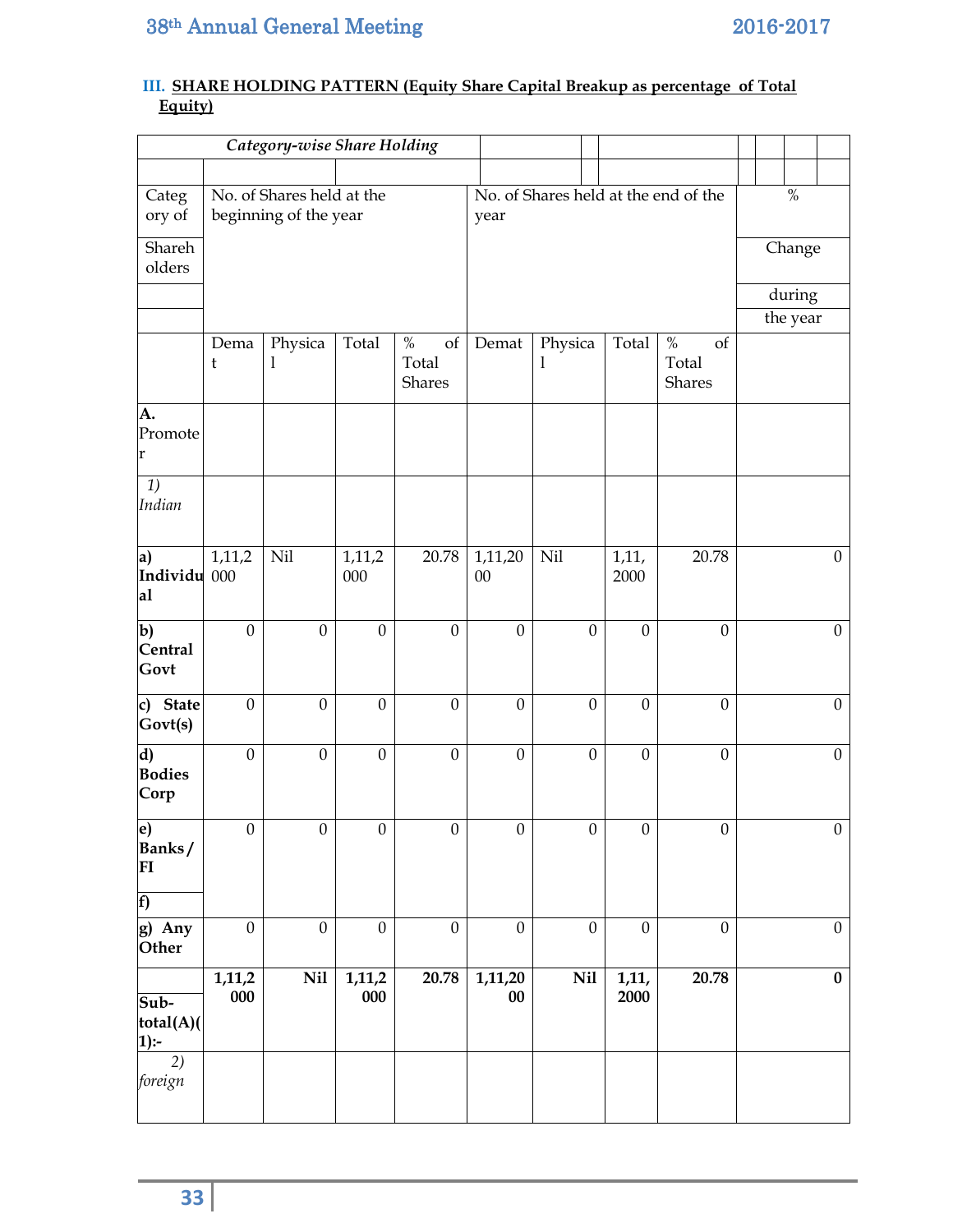|                                                         |                  | 38th Annual General Meeting |                  |                  |                  |                  |                  |                  | 2016-2017        |
|---------------------------------------------------------|------------------|-----------------------------|------------------|------------------|------------------|------------------|------------------|------------------|------------------|
| h)<br>NRIs-<br>Individu<br>als                          | $\Omega$         | $\mathbf{0}$                | $\overline{0}$   | $\boldsymbol{0}$ | $\boldsymbol{0}$ | $\boldsymbol{0}$ | $\boldsymbol{0}$ | $\boldsymbol{0}$ | $\theta$         |
| i)<br>Other-<br>Individu<br>als                         | $\boldsymbol{0}$ | $\boldsymbol{0}$            | $\boldsymbol{0}$ | $\boldsymbol{0}$ | $\boldsymbol{0}$ | $\boldsymbol{0}$ | $\boldsymbol{0}$ | $\boldsymbol{0}$ | $\boldsymbol{0}$ |
| j) Bodies<br>Corp.                                      | $\boldsymbol{0}$ | $\boldsymbol{0}$            | $\boldsymbol{0}$ | $\boldsymbol{0}$ | $\boldsymbol{0}$ | $\boldsymbol{0}$ | $\boldsymbol{0}$ | $\boldsymbol{0}$ | $\boldsymbol{0}$ |
| $\overline{\mathbf{k}}$<br>Banks/<br>FI                 | $\boldsymbol{0}$ | $\boldsymbol{0}$            | $\boldsymbol{0}$ | $\boldsymbol{0}$ | $\boldsymbol{0}$ | $\boldsymbol{0}$ | $\boldsymbol{0}$ | $\boldsymbol{0}$ | $\boldsymbol{0}$ |
| 1)<br>Any<br>Other                                      | $\boldsymbol{0}$ | $\boldsymbol{0}$            | $\boldsymbol{0}$ | $\boldsymbol{0}$ | $\boldsymbol{0}$ | $\boldsymbol{0}$ | $\boldsymbol{0}$ | $\boldsymbol{0}$ | $\boldsymbol{0}$ |
| Sub-<br>total<br>$(A)(2)$ :-                            | $\boldsymbol{0}$ | $\boldsymbol{0}$            | $\boldsymbol{0}$ | $\boldsymbol{0}$ | $\boldsymbol{0}$ | $\boldsymbol{0}$ | $\boldsymbol{0}$ | $\boldsymbol{0}$ | $\boldsymbol{0}$ |
| $\overline{\mathbf{B}}$ .<br>Public<br>Sharehol<br>ding |                  |                             |                  |                  |                  |                  |                  |                  |                  |
| 1.<br>Institutio<br>ns                                  | $\boldsymbol{0}$ | $\boldsymbol{0}$            | $\boldsymbol{0}$ | $\boldsymbol{0}$ | $\boldsymbol{0}$ | $\boldsymbol{0}$ | $\boldsymbol{0}$ | $\boldsymbol{0}$ | $\boldsymbol{0}$ |
| a)<br>Mutual<br>Funds                                   | $\boldsymbol{0}$ | $\boldsymbol{0}$            | $\boldsymbol{0}$ | $\boldsymbol{0}$ | $\boldsymbol{0}$ | $\boldsymbol{0}$ | $\boldsymbol{0}$ | $\boldsymbol{0}$ | $\boldsymbol{0}$ |
| $\overline{b}$<br>Banks/<br>FI                          | $\boldsymbol{0}$ | $\boldsymbol{0}$            | $\boldsymbol{0}$ | $\boldsymbol{0}$ | $\boldsymbol{0}$ | $\boldsymbol{0}$ | $\boldsymbol{0}$ | $\boldsymbol{0}$ | $\boldsymbol{0}$ |
| c)<br>Central<br>Govt                                   | $\boldsymbol{0}$ | $\boldsymbol{0}$            | $\boldsymbol{0}$ | $\boldsymbol{0}$ | $\boldsymbol{0}$ | $\boldsymbol{0}$ | $\boldsymbol{0}$ | $\boldsymbol{0}$ | $\boldsymbol{0}$ |
| d)<br><b>State</b><br>Govt(s)                           | $\boldsymbol{0}$ | $\boldsymbol{0}$            | $\boldsymbol{0}$ | $\boldsymbol{0}$ | $\boldsymbol{0}$ | $\boldsymbol{0}$ | $\boldsymbol{0}$ | $\boldsymbol{0}$ | $\boldsymbol{0}$ |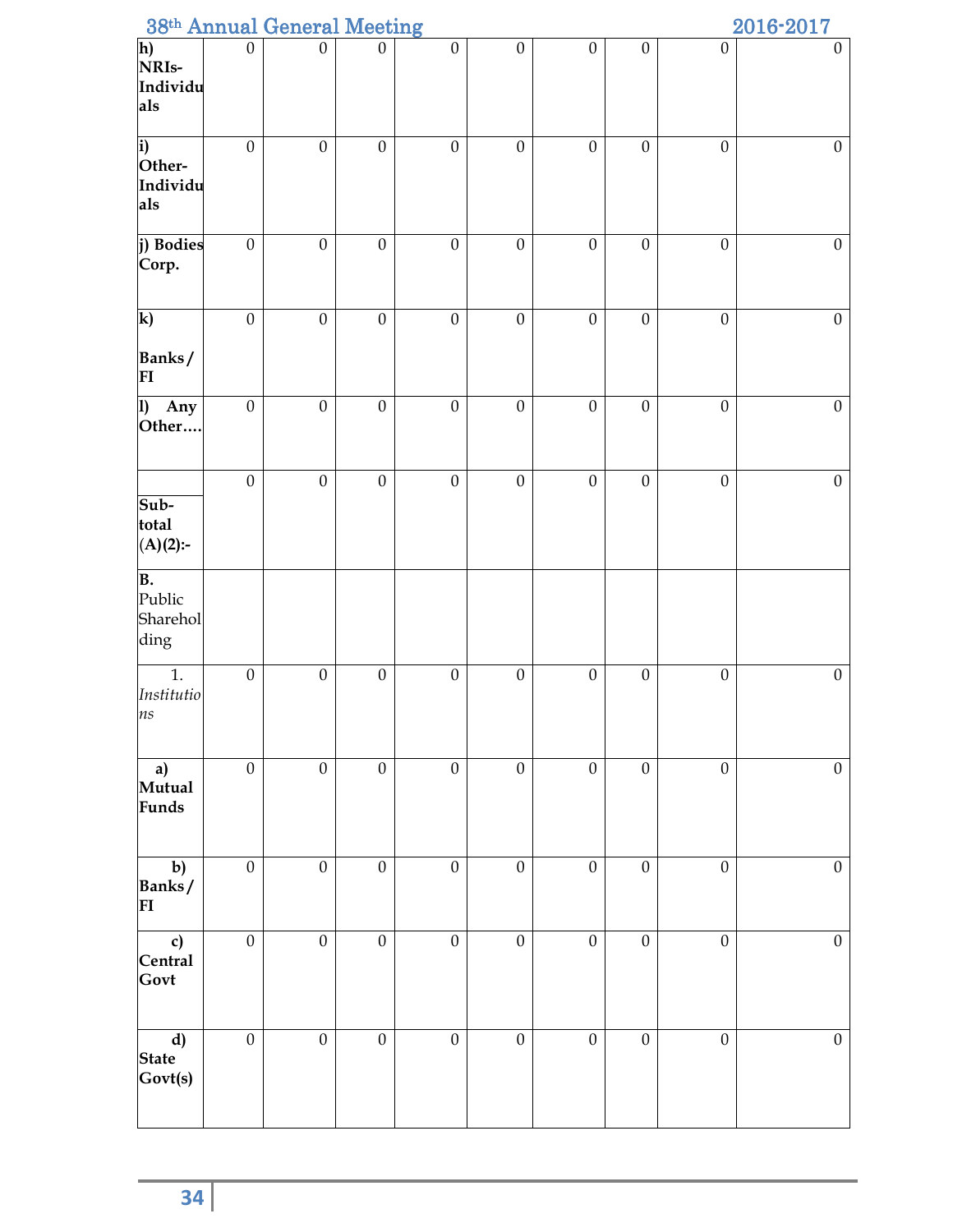|                                                                     |                  | 38th Annual General Meeting |                  |                  |                  |                  |                  |                  | 2016-2017        |
|---------------------------------------------------------------------|------------------|-----------------------------|------------------|------------------|------------------|------------------|------------------|------------------|------------------|
| e)<br>Venture<br>Capital<br>Funds                                   | $\theta$         | $\boldsymbol{0}$            | $\overline{0}$   | $\boldsymbol{0}$ | $\boldsymbol{0}$ | $\boldsymbol{0}$ | $\boldsymbol{0}$ | $\boldsymbol{0}$ | $\boldsymbol{0}$ |
| f)<br>Insuranc<br>e<br>Compan<br>ies                                | $\boldsymbol{0}$ | $\boldsymbol{0}$            | $\boldsymbol{0}$ | $\boldsymbol{0}$ | $\boldsymbol{0}$ | $\boldsymbol{0}$ | $\boldsymbol{0}$ | $\boldsymbol{0}$ | $\boldsymbol{0}$ |
| g)<br><b>FIIs</b>                                                   | $\boldsymbol{0}$ | $\boldsymbol{0}$            | $\boldsymbol{0}$ | $\boldsymbol{0}$ | $\boldsymbol{0}$ | $\boldsymbol{0}$ | $\boldsymbol{0}$ | $\boldsymbol{0}$ | $\boldsymbol{0}$ |
| $\overline{\mathbf{h}}$<br>Foreign<br>Venture<br>Capital<br>Funds   | $\boldsymbol{0}$ | $\boldsymbol{0}$            | $\boldsymbol{0}$ | $\boldsymbol{0}$ | $\boldsymbol{0}$ | $\boldsymbol{0}$ | $\boldsymbol{0}$ | $\boldsymbol{0}$ | $\boldsymbol{0}$ |
| i) Others<br>(specify)                                              | $\boldsymbol{0}$ | $\boldsymbol{0}$            | $\boldsymbol{0}$ | $\boldsymbol{0}$ | $\boldsymbol{0}$ | $\boldsymbol{0}$ | $\boldsymbol{0}$ | $\boldsymbol{0}$ | $\boldsymbol{0}$ |
| $\overline{\text{Sub}}$<br>total<br>(B)(1)                          | $\boldsymbol{0}$ | $\boldsymbol{0}$            | $\boldsymbol{0}$ | $\boldsymbol{0}$ | $\boldsymbol{0}$ | $\boldsymbol{0}$ | $\boldsymbol{0}$ | $\boldsymbol{0}$ | $\boldsymbol{0}$ |
| $2.$ Non<br>Institutio<br>ns                                        |                  |                             |                  |                  |                  |                  |                  |                  |                  |
| a)<br><b>Bodies</b><br>Corp.<br>$\overline{(\mathbf{i})}$<br>Indian | 12240<br>21      | $\boldsymbol{0}$            | 12240<br>21      | 22.87            | 12,87,2<br>31    | $\boldsymbol{0}$ | 12,87<br>,231    | 24.05            | $1.18\,$         |
|                                                                     |                  |                             |                  |                  |                  |                  |                  |                  |                  |
| $\mathbf{b}$<br>Individu<br>als                                     |                  |                             |                  |                  |                  |                  |                  |                  |                  |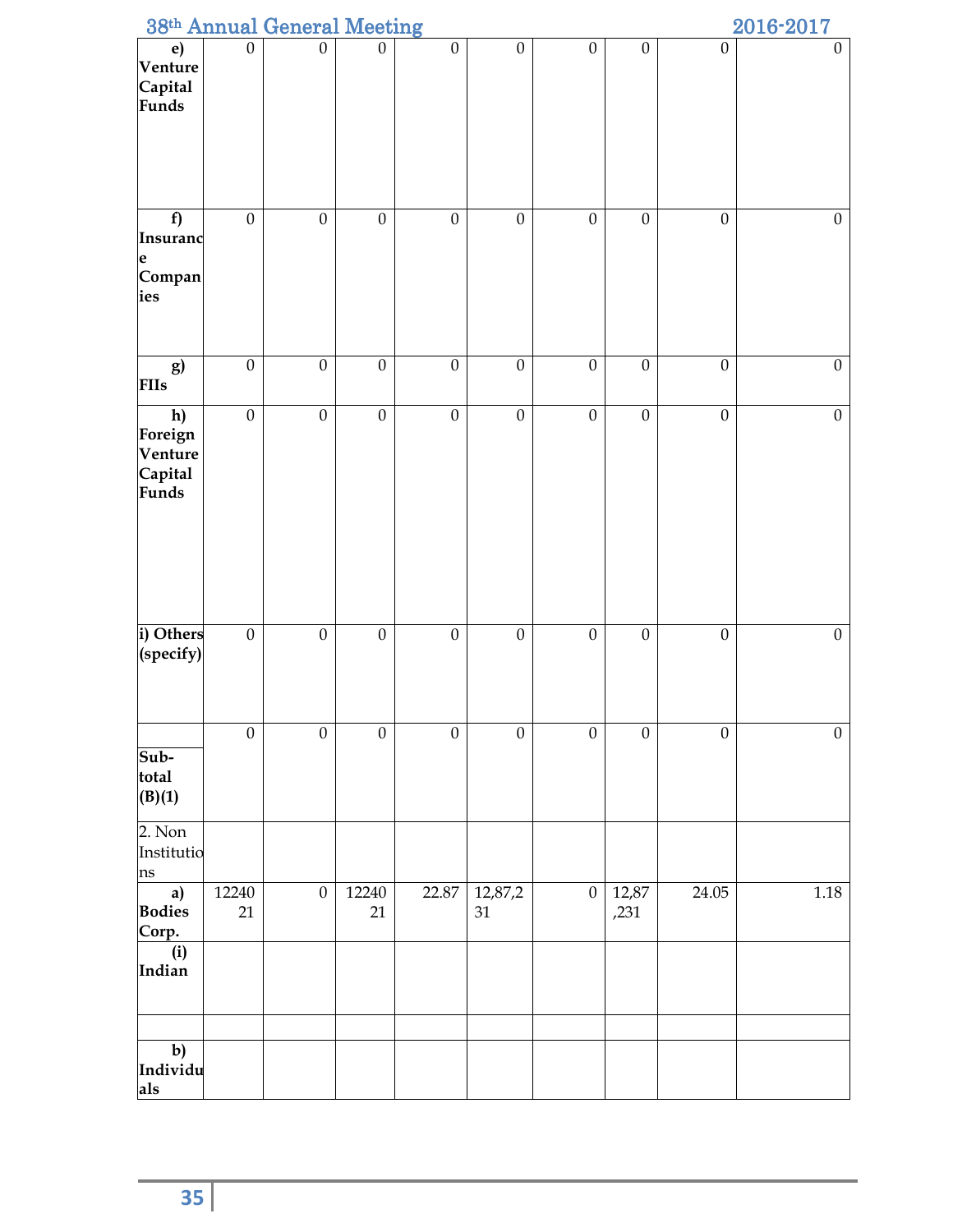|                                    |                  |                  | 38th Annual General Meeting<br>2016-2017 |                  |                  |                  |                  |                  |                  |  |  |
|------------------------------------|------------------|------------------|------------------------------------------|------------------|------------------|------------------|------------------|------------------|------------------|--|--|
| (i)                                | 22270            | 220300           | 24473                                    | 45.72            | 268526           | 162720           | 4312             | 8.06             | $-37.66$         |  |  |
| Individu                           | 29               |                  | 29                                       |                  |                  |                  | 46               |                  |                  |  |  |
| a1                                 |                  |                  |                                          |                  |                  |                  |                  |                  |                  |  |  |
| sharehol                           |                  |                  |                                          |                  |                  |                  |                  |                  |                  |  |  |
| ders                               |                  |                  |                                          |                  |                  |                  |                  |                  |                  |  |  |
| holding                            |                  |                  |                                          |                  |                  |                  |                  |                  |                  |  |  |
| nominal                            |                  |                  |                                          |                  |                  |                  |                  |                  |                  |  |  |
| share                              |                  |                  |                                          |                  |                  |                  |                  |                  |                  |  |  |
| capital                            |                  |                  |                                          |                  |                  |                  |                  |                  |                  |  |  |
| upto Rs.                           |                  |                  |                                          |                  |                  |                  |                  |                  |                  |  |  |
| 1 lakh                             |                  |                  |                                          |                  |                  |                  |                  |                  |                  |  |  |
|                                    |                  |                  |                                          |                  |                  |                  |                  |                  |                  |  |  |
| (iii)                              | 56915            | $\boldsymbol{0}$ | 56915                                    | 10.63            | 209545           | 55000            | 2150             | 40.18            | 29.55            |  |  |
| Individu                           | $\boldsymbol{0}$ |                  | $\boldsymbol{0}$                         |                  | 7                |                  | 457              |                  |                  |  |  |
| al                                 |                  |                  |                                          |                  |                  |                  |                  |                  |                  |  |  |
| sharehol                           |                  |                  |                                          |                  |                  |                  |                  |                  |                  |  |  |
| ders                               |                  |                  |                                          |                  |                  |                  |                  |                  |                  |  |  |
| holding                            |                  |                  |                                          |                  |                  |                  |                  |                  |                  |  |  |
| nominal<br>share                   |                  |                  |                                          |                  |                  |                  |                  |                  |                  |  |  |
|                                    |                  |                  |                                          |                  |                  |                  |                  |                  |                  |  |  |
| capital<br>in excess               |                  |                  |                                          |                  |                  |                  |                  |                  |                  |  |  |
| of Rs 1                            |                  |                  |                                          |                  |                  |                  |                  |                  |                  |  |  |
| lakh                               |                  |                  |                                          |                  |                  |                  |                  |                  |                  |  |  |
| c)                                 | $\bf{0}$         | $\bf{0}$         | $\bf{0}$                                 | $\bf{0}$         | 2055             | $\boldsymbol{0}$ | 2055             | 0.03             | 0.03             |  |  |
| Others(                            |                  |                  |                                          |                  |                  |                  |                  |                  |                  |  |  |
| NRI)                               |                  |                  |                                          |                  |                  |                  |                  |                  |                  |  |  |
| $H\overline{UF}$                   | $\boldsymbol{0}$ | $\boldsymbol{0}$ | $\boldsymbol{0}$                         | $\boldsymbol{0}$ | 366911           | 2600             | 3695             | 6.9              | 6.9              |  |  |
|                                    |                  |                  |                                          |                  |                  |                  | 11               |                  |                  |  |  |
| Clearin                            | $\boldsymbol{0}$ | $\boldsymbol{0}$ | $\boldsymbol{0}$                         | $\boldsymbol{0}$ | $\boldsymbol{0}$ | $\boldsymbol{0}$ | $\mathbf{0}$     | $\boldsymbol{0}$ | $\boldsymbol{0}$ |  |  |
| g                                  |                  |                  |                                          |                  |                  |                  |                  |                  |                  |  |  |
| Membe                              |                  |                  |                                          |                  |                  |                  |                  |                  |                  |  |  |
| rs                                 |                  |                  |                                          |                  |                  |                  |                  |                  |                  |  |  |
| Sub-                               |                  |                  |                                          |                  |                  |                  |                  |                  |                  |  |  |
| total                              |                  |                  |                                          |                  |                  |                  |                  |                  |                  |  |  |
| (B)(2)                             |                  |                  |                                          |                  |                  |                  |                  |                  |                  |  |  |
|                                    | 40202            | 220300           | 42405                                    | 79.2246          | 402018           | 220320           | 4240             | 79.22            | $\boldsymbol{0}$ |  |  |
| Total                              | $00\,$           |                  | $00\,$                                   | 6137             | $\boldsymbol{0}$ |                  | 500              |                  |                  |  |  |
| Public                             |                  |                  |                                          |                  |                  |                  |                  |                  |                  |  |  |
| <b>Shareh</b>                      |                  |                  |                                          |                  |                  |                  |                  |                  |                  |  |  |
| olding                             |                  |                  |                                          |                  |                  |                  |                  |                  |                  |  |  |
| $(B)=(B)$                          |                  |                  |                                          |                  |                  |                  |                  |                  |                  |  |  |
| $(1) +$                            |                  |                  |                                          |                  |                  |                  |                  |                  |                  |  |  |
| $\frac{\text{(B)}(2)}{\text{(C)}}$ |                  |                  |                                          |                  |                  |                  |                  |                  |                  |  |  |
|                                    | $\mathbf{0}$     | $\mathbf{0}$     | $\mathbf{0}$                             | $\boldsymbol{0}$ | $\boldsymbol{0}$ | $\boldsymbol{0}$ | $\boldsymbol{0}$ | $\mathbf{0}$     | $\boldsymbol{0}$ |  |  |
| <b>Shares</b>                      |                  |                  |                                          |                  |                  |                  |                  |                  |                  |  |  |
| held by                            |                  |                  |                                          |                  |                  |                  |                  |                  |                  |  |  |
| Custod                             |                  |                  |                                          |                  |                  |                  |                  |                  |                  |  |  |
| ian for                            |                  |                  |                                          |                  |                  |                  |                  |                  |                  |  |  |
| <b>GDRs</b>                        |                  |                  |                                          |                  |                  |                  |                  |                  |                  |  |  |
| $\&$                               |                  |                  |                                          |                  |                  |                  |                  |                  |                  |  |  |
| <b>ADRs</b><br>Grand               |                  | 220300           | 53525                                    | 100              | 513218           | 220320           | 5352             | 100              | $\boldsymbol{0}$ |  |  |
| <b>Total</b>                       | 51322<br>$00\,$  |                  | $00\,$                                   |                  | $\boldsymbol{0}$ |                  | 500              |                  |                  |  |  |
|                                    |                  |                  |                                          |                  |                  |                  |                  |                  |                  |  |  |
| $(A+B+$                            |                  |                  |                                          |                  |                  |                  |                  |                  |                  |  |  |
| $\mathbf{C}$                       |                  |                  |                                          |                  |                  |                  |                  |                  |                  |  |  |
|                                    |                  |                  |                                          |                  |                  |                  |                  |                  |                  |  |  |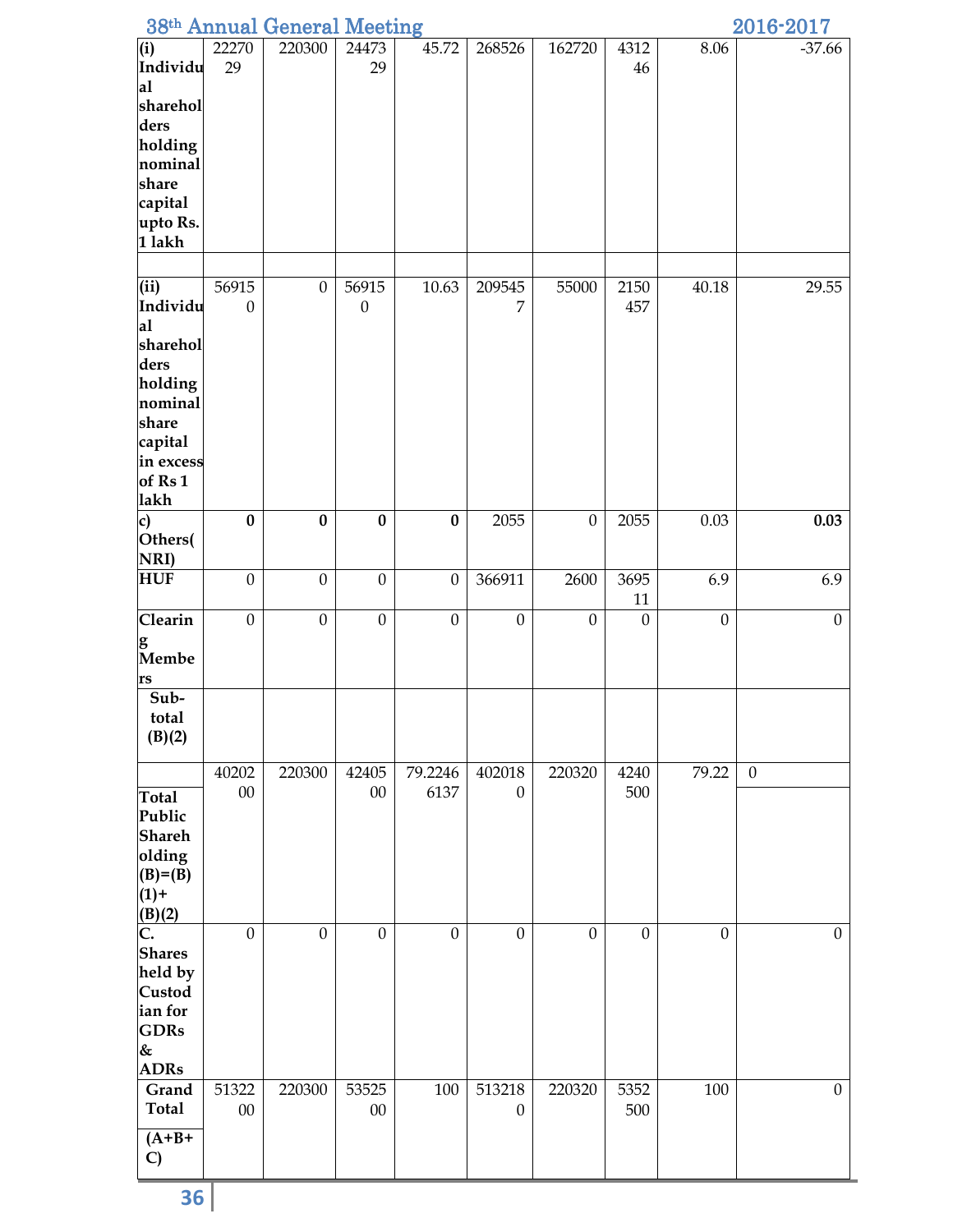### **i.** *Shareholding of Promoters*

| Sr.<br>No | Sharehold<br>er's Name | Shareholding at the beginning of<br>the year |                                            |                                                               | reholding at the end of the year |                                                           |                                                                 |                                                             |
|-----------|------------------------|----------------------------------------------|--------------------------------------------|---------------------------------------------------------------|----------------------------------|-----------------------------------------------------------|-----------------------------------------------------------------|-------------------------------------------------------------|
|           |                        | No. of<br><b>Shares</b>                      | % of total<br>Shares of<br>the compa<br>ny | % of Shares<br>Pledged /<br>encumbere<br>d to total<br>shares | No. of<br><b>Shares</b>          | $%$ of<br>total<br><b>Shares</b><br>of the<br>compa<br>ny | % of Shares<br>Pledged /<br>encumbere<br>ld to total<br>Ishares | $\%$ change<br>in<br>sharehold<br>ing<br>during<br>the year |
| 1.        | Ankit<br>Agarwal       | 1,11,2000                                    | 20.78                                      | $\theta$                                                      | 1,11,2000                        | 20.78                                                     | $\theta$                                                        | $\theta$                                                    |
|           | Total                  | 1,11,2000                                    | 20.78                                      | $\boldsymbol{0}$                                              | 1,11,2000                        | 20.78                                                     | $\theta$                                                        | $\theta$                                                    |

**ii.***Change in Promoters' Shareholding ( please specify, if there is no change*

| Sr.<br>no |                                                                                                                                                                                                     | Shareholding at the<br>beginning of the year |                                           | <b>Cumulative Shareholding</b><br>during the year |                                           |  |
|-----------|-----------------------------------------------------------------------------------------------------------------------------------------------------------------------------------------------------|----------------------------------------------|-------------------------------------------|---------------------------------------------------|-------------------------------------------|--|
|           |                                                                                                                                                                                                     | No. of shares                                | $\%$ of total<br>shares of the<br>company | No. of shares                                     | $\%$ of total<br>shares of the<br>company |  |
|           | At the beginning of the year                                                                                                                                                                        | 1,11,2000                                    | 20.78                                     | 1,11,2000                                         | 20.78                                     |  |
|           | Date wise Increase /<br>Decrease in Promoters<br>Share holding during the<br>year specifying the reasons<br>for increase<br>/ decrease (e.g. allotment /<br>transfer / bonus/ sweat<br>equity etc): | 0                                            | $\Omega$                                  | 0                                                 | $\Omega$                                  |  |
|           | At the End of the year                                                                                                                                                                              | 1,11,2000                                    | 20.78                                     | 1,11,2000                                         | 20.78                                     |  |

*\* No change in promoter shareholding during the year.* 

*iv. Shareholding Pattern of Top Ten Shareholders (other than Directors, Promoters and Holders of GDRs and ADRs):* 

| Sr.            | Name of   | No of            | $\%$ To       | <b>Transact</b> | <b>Increase</b> | Reason Cummulati | $\%$ of     |
|----------------|-----------|------------------|---------------|-----------------|-----------------|------------------|-------------|
| N <sub>0</sub> | Sharehold | <b>Shares At</b> | the           | ion Date        | /Decreas        | ve               | Tota        |
|                | er        | the              | <b>Total</b>  |                 | e               | Shareholdi       |             |
|                |           | <b>Begining</b>  | <b>Shares</b> |                 |                 | ng               | <b>Shar</b> |
|                |           | of Year          |               |                 |                 | Holding          | es of       |
|                |           | 01/04/2016       |               |                 |                 | during the       | the         |
|                |           | and End of       |               |                 |                 | Period           | Com         |
|                |           | The Year         |               |                 |                 | <b>Between</b>   | pany        |
|                |           | 31/03/2017       |               |                 |                 | 01/04/2015       |             |
|                |           |                  |               |                 |                 | and              |             |
|                |           |                  |               |                 |                 | 31/03/2016       |             |
|                |           |                  |               |                 |                 |                  |             |
|                |           |                  |               |                 |                 |                  |             |
|                |           |                  |               |                 |                 |                  |             |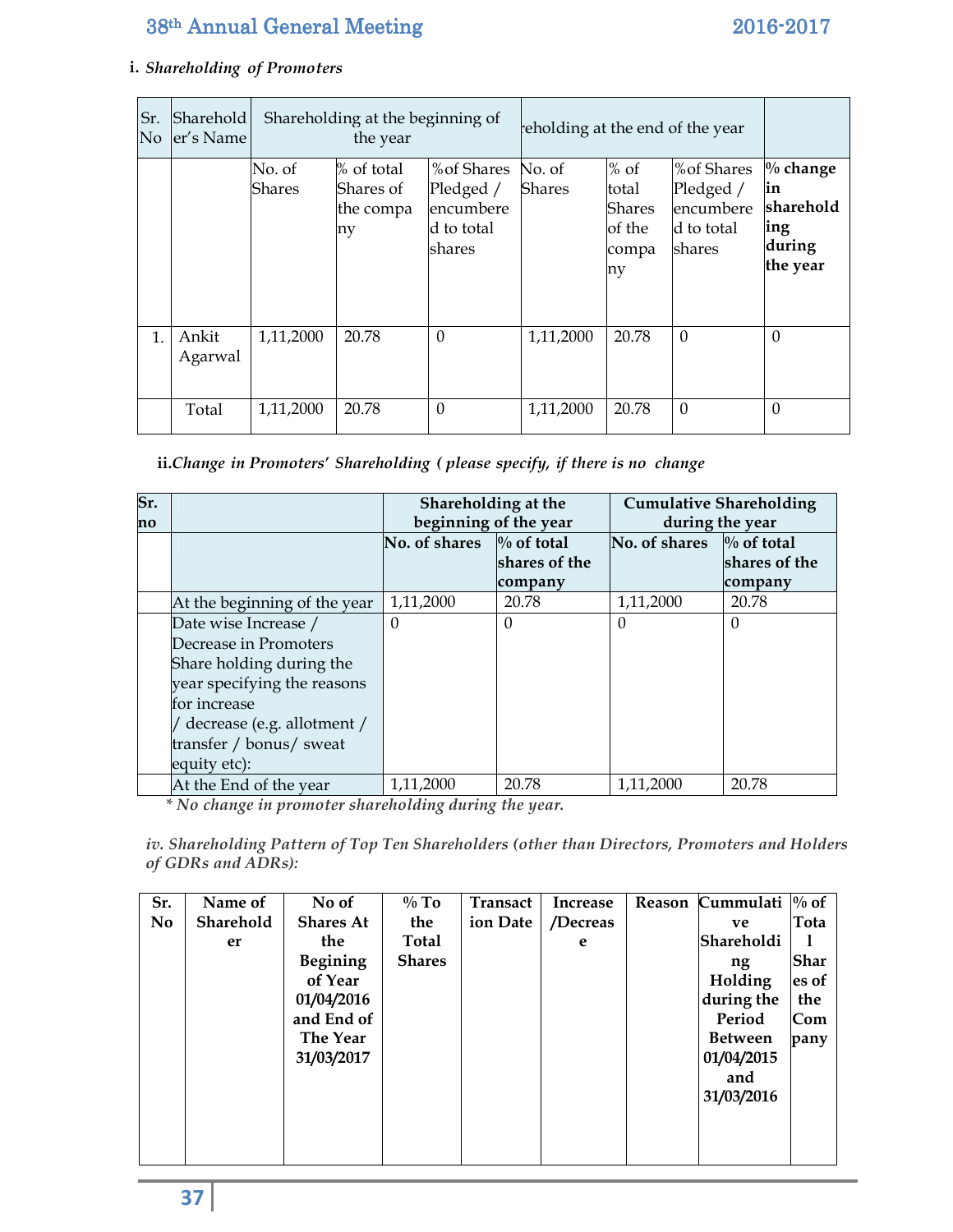|                |                          | 38th Annual General Meeting               |      |                             | 2016-2017 |                |                  |                  |
|----------------|--------------------------|-------------------------------------------|------|-----------------------------|-----------|----------------|------------------|------------------|
| $\mathbf{1}$   |                          | KAILASH CHAND MITTAL                      |      |                             |           |                |                  |                  |
|                | At the                   |                                           |      |                             |           |                |                  |                  |
|                | beginning                |                                           |      |                             |           |                |                  |                  |
|                | of the year              | 339400                                    | 6.34 |                             |           |                | 339400           | 6.34             |
|                | <b>Shares</b>            |                                           |      |                             |           |                |                  |                  |
|                | acquired/s<br>old        |                                           |      | 08/07/2<br>016              | -339400   | Sale           | $\boldsymbol{0}$ | $\boldsymbol{0}$ |
|                |                          |                                           |      | $\frac{15}{07}/2$           |           | Purcha         |                  |                  |
|                |                          |                                           |      | 016                         | 339400    | se             | 3394000          | 6.34             |
|                |                          |                                           |      | 22/07/2                     |           |                |                  |                  |
|                |                          |                                           |      | 016                         | $-30336$  | Sale           | 309064           | 5.77             |
|                |                          |                                           |      | 23/09/2                     |           |                |                  |                  |
|                |                          |                                           |      | 016                         | -309064   | Sale           | $\boldsymbol{0}$ |                  |
|                |                          |                                           |      | $\frac{1}{30/09/1}$<br>2016 | 309064    | Purcha         | 309064           | 5.77             |
|                | At the end               |                                           |      |                             |           | se             |                  |                  |
|                | of the Year              | 309064                                    | 5.77 |                             |           |                | 309064           | 5.77             |
| $\overline{2}$ | <b>KIRAN MITTAL</b>      |                                           |      |                             |           |                |                  |                  |
|                | At the                   |                                           |      |                             |           |                |                  |                  |
|                | beginning                |                                           |      |                             |           |                |                  |                  |
|                | of the year              | 229750                                    | 4.29 |                             |           |                | 229750           | 4.29             |
|                | <b>Shares</b>            |                                           |      |                             |           |                |                  |                  |
|                | acquired/s               |                                           |      | 24/06/2                     |           |                |                  | 3.89             |
|                | old                      |                                           |      | 016<br>$\frac{09}{09/2}$    | $-21495$  | Sale<br>Purcha | 208255           |                  |
|                |                          |                                           |      | 016                         | 9668      | se             | 217923           | 4.07             |
|                | At the end               |                                           |      |                             |           |                |                  |                  |
|                | of the Year              | 217923                                    | 4.07 |                             |           |                | 217923           | 4.07             |
|                |                          |                                           |      |                             |           |                |                  |                  |
| $\mathfrak{B}$ |                          | <b>SHRI RAVINDRA MEDIA VENTURES</b>       |      |                             |           |                |                  |                  |
|                | At the                   |                                           |      |                             |           |                |                  |                  |
|                | beginning<br>of the year | 150000                                    | 2.8  |                             |           |                | 150000           | 2.8              |
|                | <b>Shares</b>            |                                           |      |                             |           |                |                  |                  |
|                | acquired/s               |                                           |      | 03/06/2                     |           | Purcha         |                  |                  |
|                | old                      |                                           |      | 016                         | 20000     | se             | 170000           | 3.18             |
|                | At the end               |                                           |      |                             |           |                |                  |                  |
|                | of the                   | 170000                                    |      |                             |           |                |                  |                  |
|                | Year                     |                                           | 3.18 |                             |           |                | 170000           | 3.18             |
| $\overline{4}$ |                          | DIRECT MERCANTILE COMPANY PRIVATE LIMITED |      |                             |           |                |                  |                  |
|                | At the                   |                                           |      |                             |           |                |                  |                  |
|                | beginning                |                                           |      |                             |           |                |                  |                  |
|                | of the year              | 93822                                     | 1.75 |                             |           |                | 93822            | 1.75             |
|                | <b>Shares</b>            |                                           |      |                             |           |                |                  |                  |
|                | acquired/s<br>old        |                                           |      | 22/04/2<br>016              | 70000     | Purcha         | 163822           | 3.06             |
|                | At the end               |                                           |      |                             |           | se             |                  |                  |
|                | of the                   |                                           |      |                             |           |                |                  |                  |
|                | Year                     | 163822                                    | 3.06 |                             |           |                | 163822           | 3.06             |
|                |                          |                                           |      |                             |           |                |                  |                  |
|                |                          | NAVNEET AGGARWAL                          |      |                             |           |                |                  |                  |
|                |                          |                                           |      |                             |           |                |                  |                  |
| 5.             | At the                   | 135000                                    | 2.52 |                             |           |                | 135000           | 2.52             |
|                | beginning                |                                           |      |                             |           |                |                  |                  |
|                |                          |                                           |      |                             |           |                |                  |                  |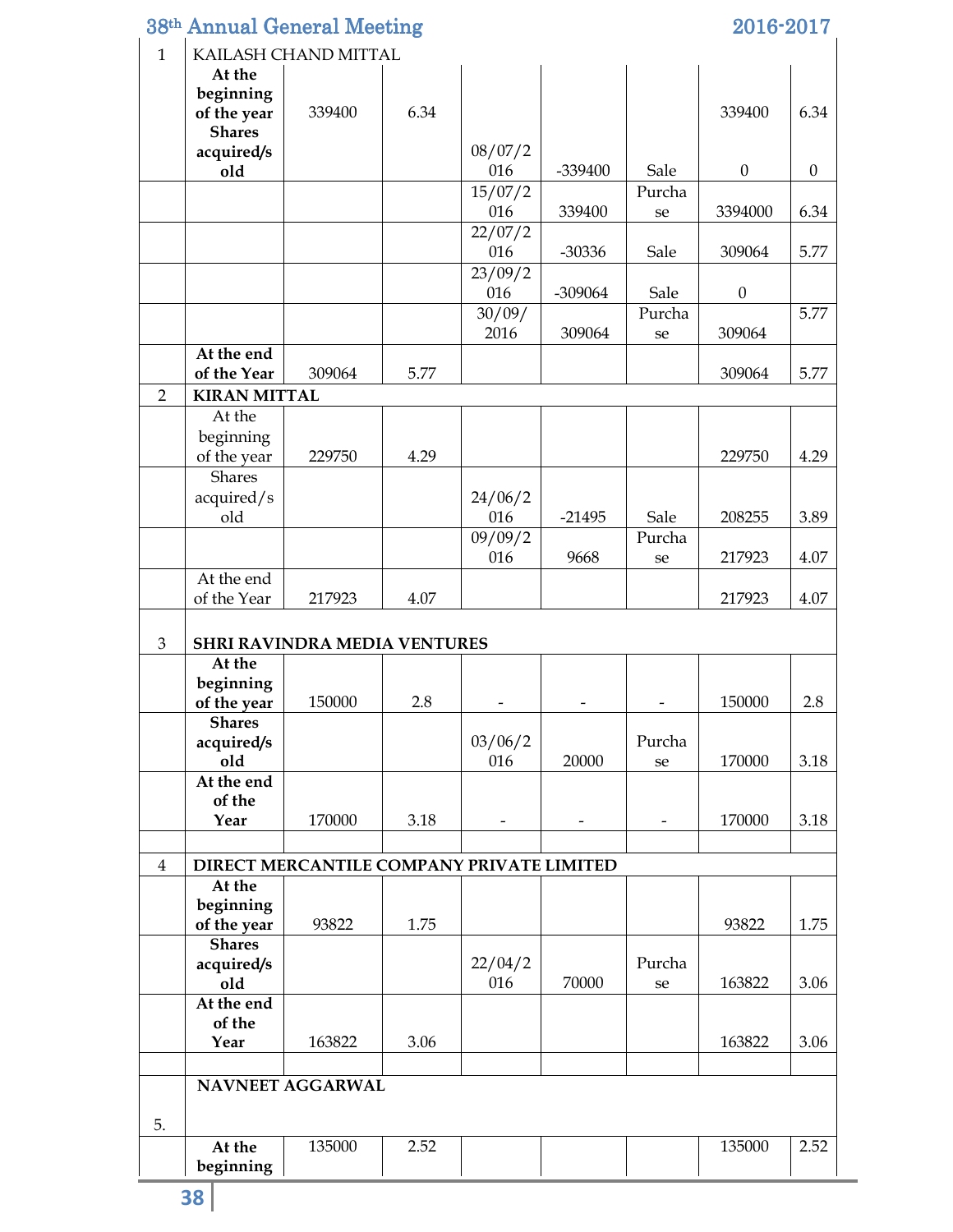|                |                          | Thinkar Gonoral McComp                           |      |                    |                     |              |                | ---          |
|----------------|--------------------------|--------------------------------------------------|------|--------------------|---------------------|--------------|----------------|--------------|
|                | of the year              |                                                  |      |                    |                     |              |                |              |
|                | <b>Shares</b>            |                                                  |      |                    |                     |              |                |              |
|                | acquired/s               |                                                  |      |                    |                     |              |                |              |
|                | old                      |                                                  |      |                    |                     |              |                |              |
|                | At the end               |                                                  |      |                    |                     |              |                |              |
|                | of the                   | 135000                                           | 2.52 |                    |                     |              | 135000         | 2.52         |
|                | Year                     |                                                  |      |                    |                     |              |                |              |
|                |                          |                                                  |      |                    |                     |              |                |              |
|                | DINESH KUMAR JAIN        |                                                  |      |                    |                     |              |                |              |
| 6.             |                          |                                                  |      |                    |                     |              |                |              |
|                | At the                   |                                                  |      |                    |                     |              |                |              |
|                | beginning                | 133100                                           | 2.49 |                    |                     |              | 133100         | 2.49         |
|                | of the year              |                                                  |      |                    |                     |              |                |              |
|                | <b>Shares</b>            |                                                  |      |                    |                     |              |                |              |
|                | acquired/s               |                                                  |      |                    |                     |              |                |              |
|                | old                      |                                                  |      |                    |                     |              |                |              |
|                | At the end               |                                                  |      |                    |                     |              |                |              |
|                | of the                   | 133100                                           |      |                    |                     |              | 133100         | 2.49         |
|                | Year                     |                                                  | 2.49 |                    |                     |              |                |              |
|                |                          |                                                  |      |                    |                     |              |                |              |
| $\overline{7}$ |                          | PANCHSHEEL PORTFOLIO CONSULTANTS PRIVATE LIMITED |      |                    |                     |              |                |              |
|                | At the                   |                                                  |      |                    |                     |              |                |              |
|                | beginning                |                                                  |      |                    |                     |              |                |              |
|                | of the year              | 47317                                            | .88  |                    |                     |              |                |              |
|                | <b>Shares</b>            |                                                  |      |                    |                     |              |                |              |
|                | acquired/s               |                                                  |      | 21/10/2            |                     | Purcha       |                |              |
|                | old                      |                                                  |      | 016                | 21461               | se           | 68778          | 1.28         |
|                |                          |                                                  |      | $\frac{09}{12}{2}$ |                     | Purcha       |                |              |
|                |                          |                                                  |      | 016                | 25675               | se           | 94453          | 1.76         |
|                | At the end               |                                                  |      |                    |                     |              |                |              |
|                | of the                   |                                                  |      |                    |                     |              |                |              |
|                | Year                     | 94453                                            | 1.76 |                    |                     |              | 94453          | 1.76         |
|                |                          |                                                  |      |                    |                     |              |                |              |
|                |                          |                                                  |      |                    |                     |              |                |              |
|                | <b>TIKAM</b>             | 71500                                            | 1.34 |                    |                     |              |                |              |
| $8\,$          | <b>SARAF</b>             |                                                  |      |                    |                     |              | 71500          | 1.34         |
|                |                          |                                                  |      |                    |                     |              |                |              |
|                | At the                   |                                                  |      |                    |                     |              |                |              |
|                | beginning                |                                                  |      |                    |                     |              |                |              |
|                | of the year              |                                                  |      |                    |                     |              |                |              |
|                |                          |                                                  |      |                    |                     |              |                |              |
|                |                          | 71500                                            | 1.34 |                    |                     |              | 71500          | 1.34         |
|                |                          |                                                  |      |                    |                     |              |                |              |
|                | <b>ABLAZE</b>            |                                                  |      |                    |                     |              |                |              |
|                | <b>TOUR</b>              |                                                  |      |                    |                     |              |                |              |
|                | <b>AND</b>               |                                                  |      |                    |                     |              |                |              |
|                | <b>TRAVELS</b>           |                                                  |      |                    |                     |              |                |              |
|                | <b>PRIVATE</b>           |                                                  |      |                    |                     |              |                |              |
| 9              | <b>LIMITED</b>           |                                                  |      |                    |                     |              |                |              |
|                | At the                   |                                                  |      |                    |                     |              |                |              |
|                |                          |                                                  |      |                    |                     |              |                |              |
|                | beginning<br>of the year | 100440                                           | 1.88 |                    |                     |              | 100440         | 1.88         |
|                | Shares                   |                                                  |      |                    |                     |              |                |              |
|                |                          |                                                  |      |                    |                     |              |                |              |
|                | acquired/s<br>old        |                                                  |      | 24/06/2<br>016     | $-940$              |              | 99500          |              |
|                |                          |                                                  |      |                    |                     | Sale         |                |              |
|                |                          |                                                  |      | 22/07/2            |                     |              |                | 1.86<br>1.37 |
|                |                          |                                                  |      | 016<br>29/07/      | $-26093$<br>$-2179$ | Sale<br>Sale | 73407<br>71228 | 1.33         |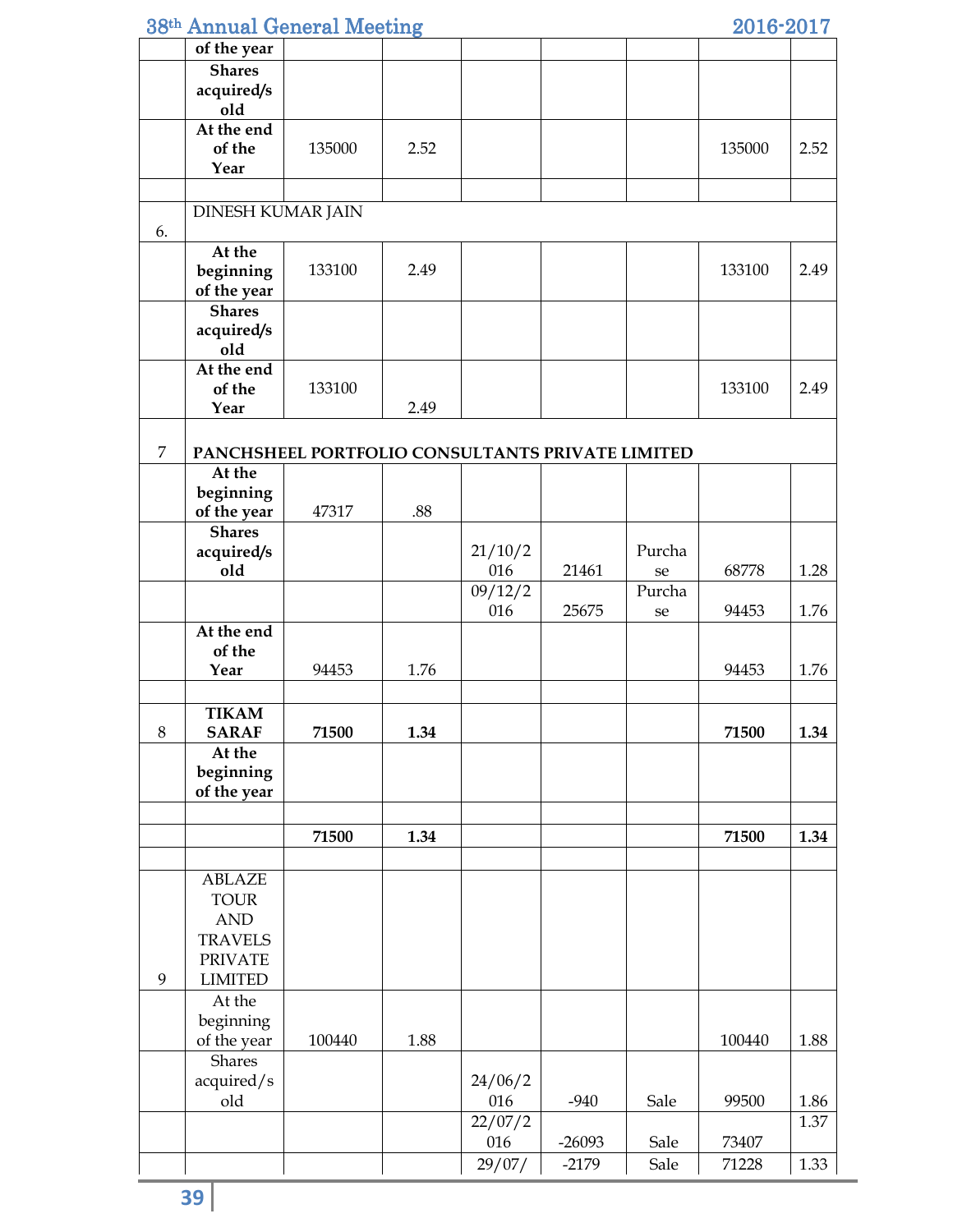|    |                    | -------- |      |         |       |      |       |                |
|----|--------------------|----------|------|---------|-------|------|-------|----------------|
|    |                    |          |      | 2016    |       |      |       |                |
|    |                    |          |      | 19/08/2 |       |      |       |                |
|    |                    |          |      | 016     | $-21$ | Sale | 71207 | 1.33           |
|    |                    |          |      | 09/09/2 |       |      |       |                |
|    |                    |          |      | 016     | $-18$ | Sale | 71189 | 1.33           |
|    |                    | 71189    | 1.33 |         |       |      | 71189 | 1.33           |
| 10 | <b>NARESH GARG</b> |          |      |         |       |      |       |                |
|    | At the             |          |      |         |       |      |       |                |
|    | beginning          |          |      |         |       |      |       |                |
|    | of the year        | 70500    | 1.32 |         |       |      | 70500 | 1.32           |
|    | <b>Shares</b>      |          |      |         |       |      |       |                |
|    | acquired/s         |          |      |         |       |      |       |                |
|    | old                |          |      |         |       |      |       |                |
|    | At the end         |          |      |         |       |      |       |                |
|    | of the             |          |      |         |       |      |       | 1.3            |
|    | Year               | 70500    | 1.32 |         |       |      | 70500 | $\overline{2}$ |

*v. Shareholding of Directors and Key Managerial Personnel:* 

| Sr.<br>no    | Name             | No. of<br>shares | Shareholding at the<br>beginning of the<br>year (as on<br>01/04/2015<br>% of total<br>shares of<br>the<br>company | Date       | Increase/<br>Decrease<br>in share-<br>holding | Reason | Cumulative<br>Shareholding during<br>the year (01-04-16 to<br>$31 - 03 - 17$<br>No. of<br>shares | $%$ of<br>total<br>shares of<br>the<br>company |
|--------------|------------------|------------------|-------------------------------------------------------------------------------------------------------------------|------------|-----------------------------------------------|--------|--------------------------------------------------------------------------------------------------|------------------------------------------------|
| A.           | <b>Directors</b> |                  |                                                                                                                   |            |                                               |        |                                                                                                  |                                                |
| $\mathbf{1}$ | Ganesh           | 100              | 0.001                                                                                                             | 01.04.2016 |                                               |        |                                                                                                  |                                                |
|              | Prasad           |                  |                                                                                                                   |            |                                               |        | 100                                                                                              | 0.001                                          |
|              | Gupta            |                  |                                                                                                                   |            |                                               |        |                                                                                                  |                                                |
|              | <b>TOTAL</b>     | 100              | .001                                                                                                              |            |                                               |        | 100                                                                                              | .001                                           |
|              |                  |                  |                                                                                                                   |            |                                               |        |                                                                                                  |                                                |

| <b>B.</b> Key Managerial<br>Personnel(KMP's) |  |
|----------------------------------------------|--|
|                                              |  |

## **V. INDEBTEDNESS**

Indebtedness of the Company including interest outstanding/accrued but not due for payment

|                                                                                                                                                                             | Secured<br>Loans<br>excluding<br>deposits | Unsecured<br>Loans | Deposits | Total<br>Indebtedness |
|-----------------------------------------------------------------------------------------------------------------------------------------------------------------------------|-------------------------------------------|--------------------|----------|-----------------------|
| Indebtedness at the<br>beginning of the financial<br>year (As on 01.04.2016)<br>i) Principal Amount<br>ii) Interest due but not<br>paid<br>iii) Interest accrued but<br>not | Nil                                       | Nil                | Nil      | Nil                   |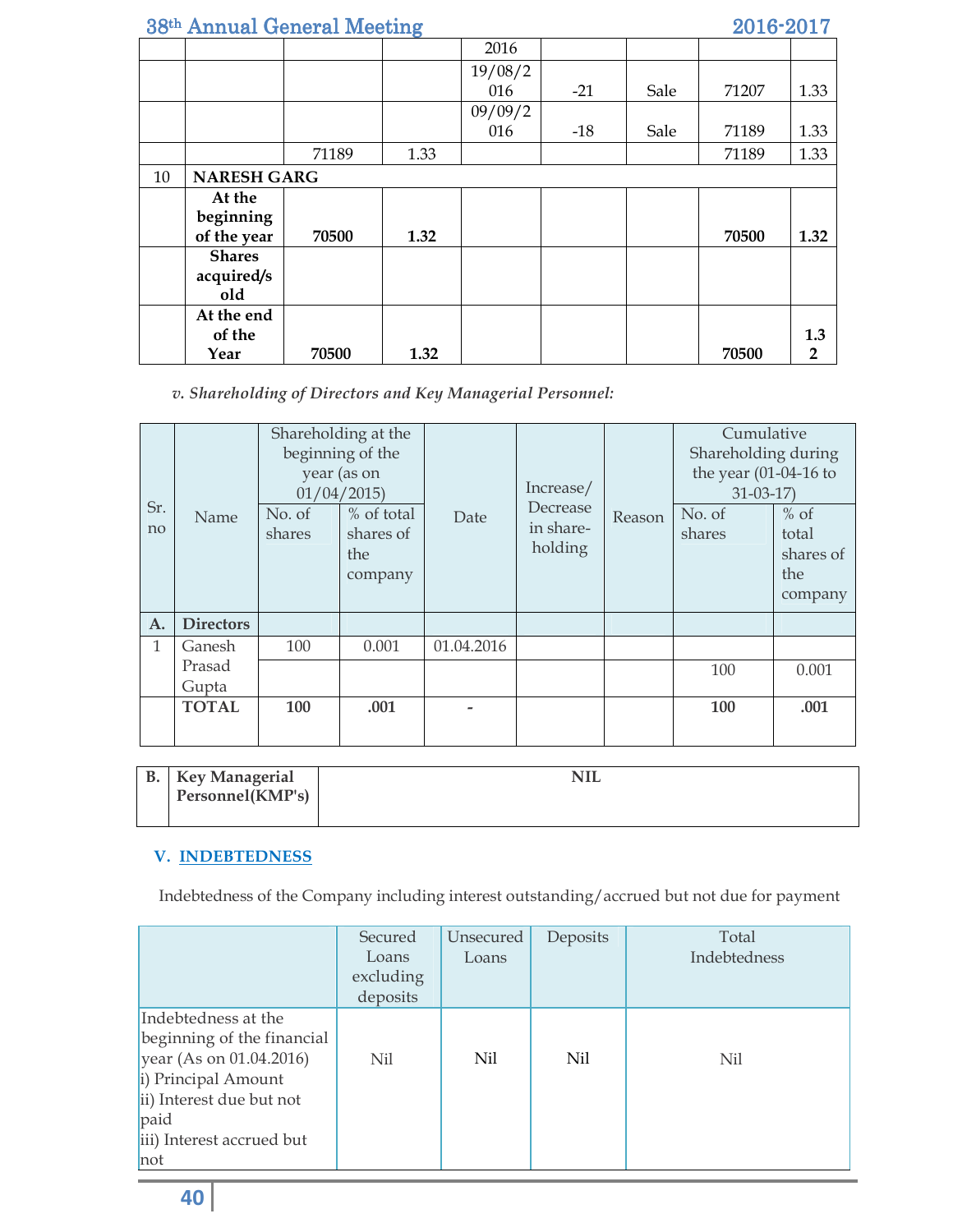| 38 <sup>th</sup> Annual General Meeting                                                                                                                                   |     |     | 2016-2017 |     |
|---------------------------------------------------------------------------------------------------------------------------------------------------------------------------|-----|-----|-----------|-----|
| Total(i+ii+iii)                                                                                                                                                           | Nil | Nil | Nil       | Nil |
| Change in Indebtedness<br>during the financial year<br>- Addition<br>- Reduction                                                                                          | Nil | Nil | Nil       | Nil |
| Net Change                                                                                                                                                                | Nil | Nil | Nil       | Nil |
| Indebtedness at the end<br>of the financial year (As<br>on 31.03.2017)<br>i) Principal Amount<br>ii) Interest due but not<br>paid<br>iii) Interest accrued but<br>not due | Nil | Nil | Nil       | Nil |
| Total (i+ii+iii)                                                                                                                                                          | Nil | Nil | Nil       | Nil |

### **VI. REMUNERATION OF DIRECTORS AND KEY MANAGERIAL PERSONNEL**

# **A. Remuneration to Managing Director, Whole-time Directors and/or Manager**

| SI.              | Particulars of Remuneration                                                                                                                                                                                                        |                     | Name of MD/WTD/ | Total      |            |                 |
|------------------|------------------------------------------------------------------------------------------------------------------------------------------------------------------------------------------------------------------------------------|---------------------|-----------------|------------|------------|-----------------|
| No.              |                                                                                                                                                                                                                                    | Manager             |                 |            |            | Amount          |
| $\overline{1}$ . | Gross salary (Mr. Ankit<br><b>Agarwal, Whole Time</b><br>Director)                                                                                                                                                                 | 1,75,00<br>$\Omega$ | Nil<br>Nil      | Nil<br>Nil | Nil<br>Nil | 1,75,000<br>Nil |
|                  | (a) Salary as per provisions<br>contained in section17(1) of<br>the Income-tax Act, 1961<br>(b) Value of perquisites<br>$u/s17(2)$ Income-tax Act,1961<br>(c) Profits in lieu of salary<br>undersection17(3)Income-<br>taxAct,1961 | Nil                 |                 |            |            |                 |
| $\vert$ 2.       | <b>Stock Option</b>                                                                                                                                                                                                                | Nil                 | Nil             | Nil        | <b>Nil</b> | Nil             |
| 3.               | Sweat Equity                                                                                                                                                                                                                       | <b>Nil</b>          | Nil             | Nil        | Nil        | Nil             |
| 4.               | Commission<br>- as% of profit<br>- others, specify                                                                                                                                                                                 | Nil                 | Nil             | Nil        | Nil        | Nil             |
| 5.               | Others, please specify                                                                                                                                                                                                             | Nil                 | Nil             | Nil        | Nil        | <b>Nil</b>      |
| 6.               | Total(A)                                                                                                                                                                                                                           | 1,75,00<br>$\theta$ | Nil             | <b>Nil</b> | Nil        | 1,75,000        |

# *B. Remuneration to other directors:*

| Sl. No. | Particulars of                                                                     | Name of MD/WTD/ |     |     | Total  |     |
|---------|------------------------------------------------------------------------------------|-----------------|-----|-----|--------|-----|
|         | Remuneration                                                                       | Manager         |     |     | Amount |     |
|         | <b>Independent Directors</b><br>Fee for attending board /<br>committee<br>meetings | Nil             | Nil | Nil | Nil    | Nil |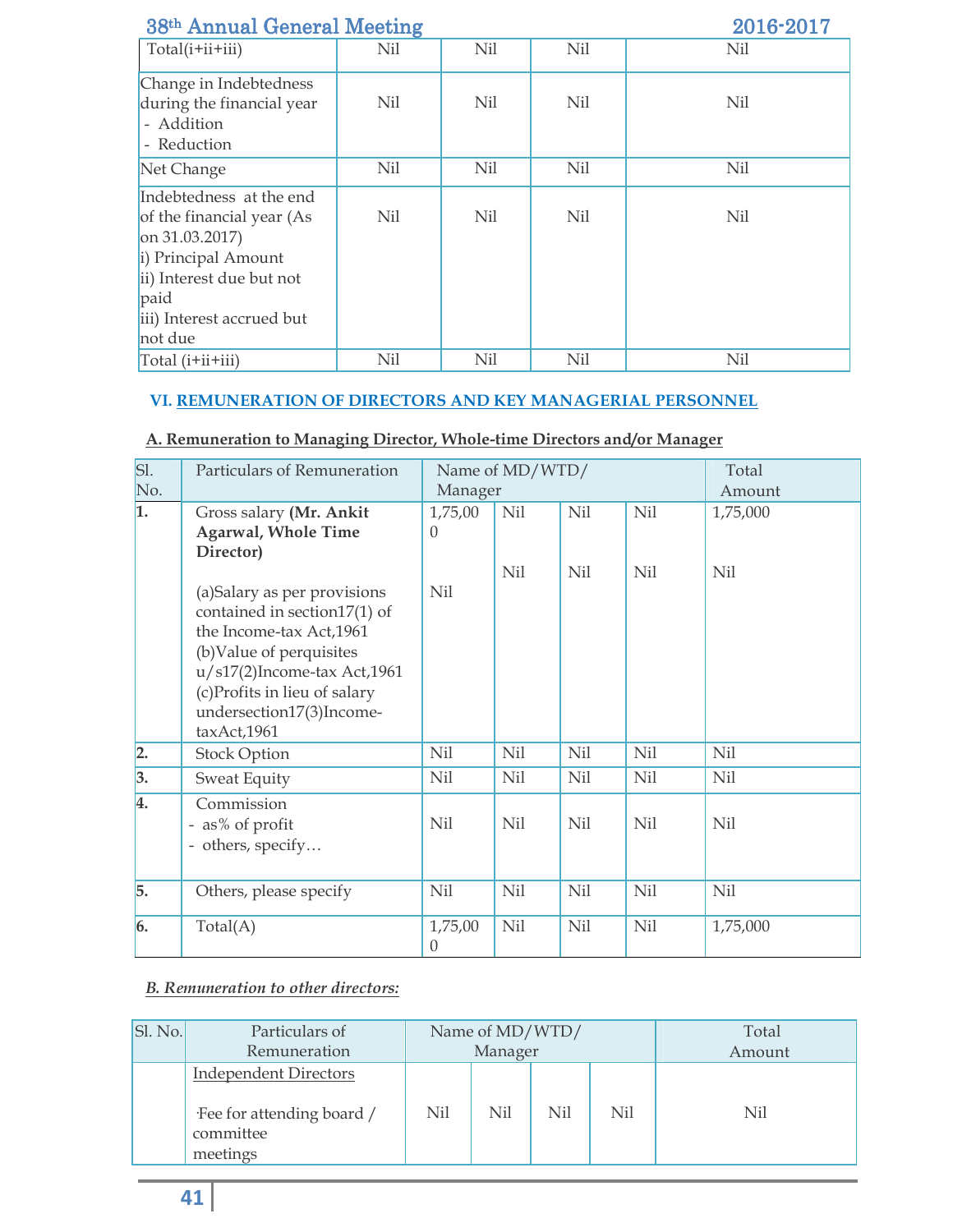| Commission<br>Others, please specify                                                                                              |     |     |     |            |     |
|-----------------------------------------------------------------------------------------------------------------------------------|-----|-----|-----|------------|-----|
| Total(1)                                                                                                                          | Nil | Nil | Nil | <b>Nil</b> | Nil |
| Other Non-Executive<br>Directors<br>• Fee for attending board /<br>committee meetings<br>• Commission<br>• Others, please specify | Nil | Nil | Nil | Nil        | Nil |
| Total(2)                                                                                                                          | Nil | Nil | Nil | <b>Nil</b> | Nil |
| $Total(B)=(1+2)$                                                                                                                  | Nil | Nil | Nil | <b>Nil</b> | Nil |
| <b>Total Managerial</b><br>Remuneration                                                                                           | Nil | Nil | Nil | Nil        | Nil |
| Overall Ceiling as per the<br>Act                                                                                                 | Nil | Nil | Nil | Nil        | Nil |

| SI.<br>no. | Particul<br>ars of<br>Remun<br>eration                                                                                                                                                                                                                                                                              |                   |                                          |                                                   | Key Managerial Personnel |                      |
|------------|---------------------------------------------------------------------------------------------------------------------------------------------------------------------------------------------------------------------------------------------------------------------------------------------------------------------|-------------------|------------------------------------------|---------------------------------------------------|--------------------------|----------------------|
|            |                                                                                                                                                                                                                                                                                                                     | <b>CEO</b>        |                                          | Company<br>Secretary                              | <b>CFO</b>               | Total                |
| 1.         | Gross<br>salary<br>(a)Salary as<br>per<br>provisions<br>contained<br>in<br>section $17(1)$<br>of the<br>Income-tax<br>Act, 1961<br>$(b)$ Value of<br>perquisites<br>u/s<br>$17(2)$ Incom<br>$e-$<br>taxAct,1961<br>$(c)$ Profits<br>in lieu of<br>salary<br>under<br>section<br>$17(3)$ Inco<br>me-tax<br>Act, 1961 | Nil<br>Nil<br>Nil | Sandeep<br>Kumar<br>50,000<br>Nil<br>Nil | Dinesh<br>Kumar<br>Maurya<br>10,000<br>Nil<br>Nil | Nil<br><b>Nil</b><br>Nil | 60,000<br>Nil<br>Nil |
| 2.         | <b>Stock</b><br>Option                                                                                                                                                                                                                                                                                              | Nil               | Nil                                      | Nil                                               | Nil                      | Nil                  |
| 3.         | Sweat<br>Equity                                                                                                                                                                                                                                                                                                     | Nil               | Nil                                      | Nil                                               | Nil                      | Nil                  |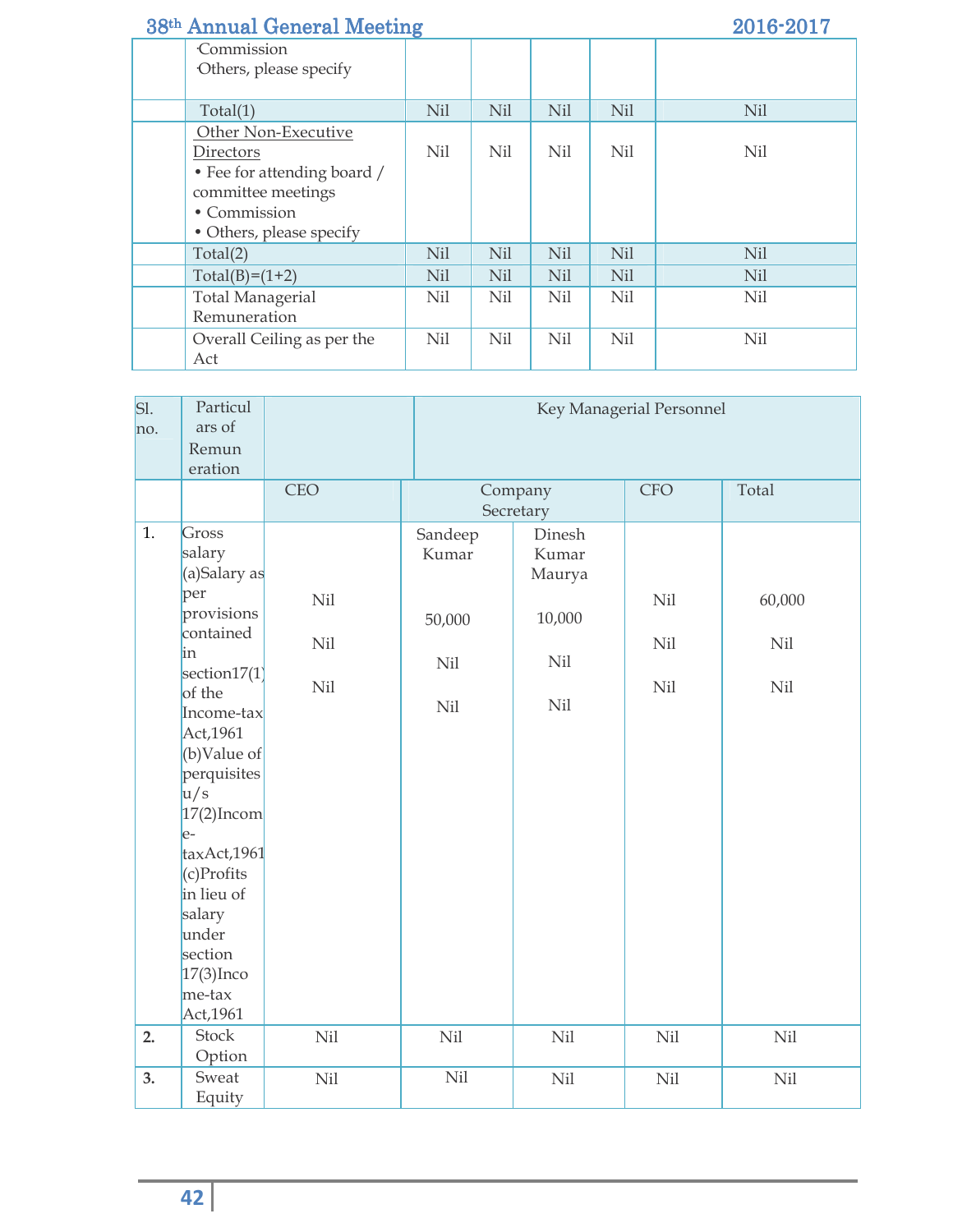| 4. | Commi<br>ssion<br>$\overline{\phantom{m}}$<br>$as\%$<br>$\sigma$<br>prof<br>it<br>-others,<br>specify | Nil        | Nil    | Nil    | Nil | Nil |
|----|-------------------------------------------------------------------------------------------------------|------------|--------|--------|-----|-----|
| 5. | Others,<br>please<br>specify                                                                          | Nil        | Nil    | Nil    | Nil | Nil |
|    | <b>Total</b>                                                                                          | <b>Nil</b> | 50,000 | 10,000 | Nil | Nil |

*C***. Remuneration to Key Managerial Personnel Other Than MD/Manager/WTD : NIL VII. PENALTIES/PUNISHMENT/COMPOUNDING OF OFFENCES:**

| Type                         | Section of       | <b>Brief</b> | Details of                     | Authority[RD/<br>NCLT/Court] | Appeal made.            |
|------------------------------|------------------|--------------|--------------------------------|------------------------------|-------------------------|
|                              | the<br>companies | description  | Penalty/Punish<br>ment/Compoun |                              | If any(give<br>details) |
|                              | Act              |              | ding fees imposed              |                              |                         |
| A. Company                   |                  |              |                                |                              |                         |
| Penalty                      | Nil              | Nil          | Nil                            | Nil                          | Nil                     |
| Punishment                   | Nil              | Nil          | Nil                            | Nil                          | Nil                     |
| Compounding                  | Nil              | Nil          | Nil                            | Nil                          | Nil                     |
| <b>B.</b> Directors          |                  |              |                                |                              |                         |
| Penalty                      | Nil              | Nil          | Nil                            | Nil                          | Nil                     |
| Punishment                   | Nil              | Nil          | Nil                            | Nil                          | Nil                     |
| Compounding                  | Nil              | Nil          | Nil                            | Nil                          | Nil                     |
| C. Other Officers In Default |                  |              |                                |                              |                         |
| Penalty                      | Nil              | Nil          | Nil                            | Nil                          | Nil                     |
| Punishment                   | Nil              | Nil          | Nil                            | Nil                          | Nil                     |
| Compounding                  | Nil              | Nil          | Nil                            | Nil                          | Nil                     |

 **For and on behalf of the Board of Directors of Quasar India Limited**

**Gavand** 

 **Sd/- Sd/- Place: New Delhi Sachin Chandrakant Gawand Sweta Sachin** 

Whole Time Director **Director** Director **DIN: 07544765 DIN: 07544765**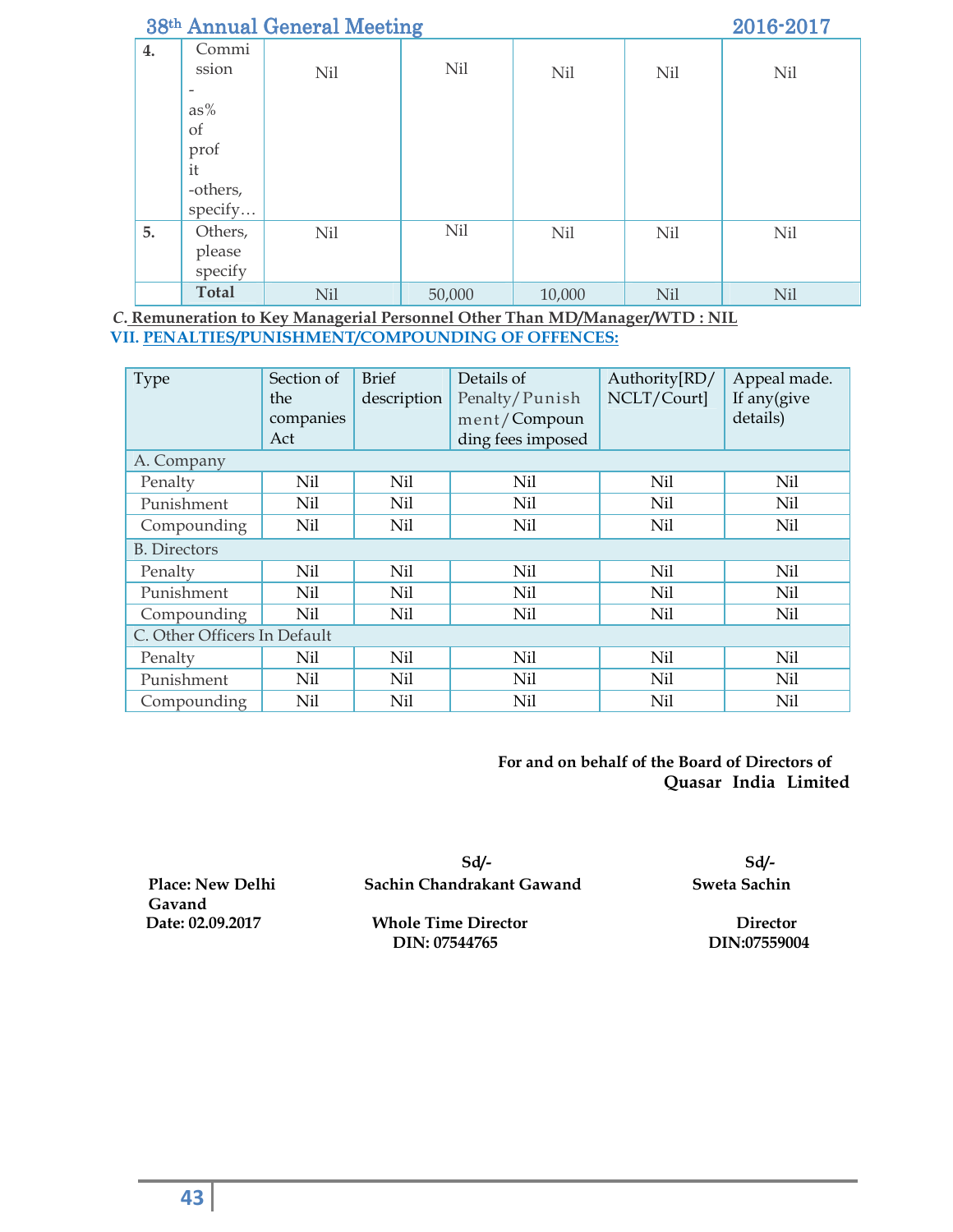#### **MANAGEMENT DISCUSSION AND ANALYSIS REPORT**

#### **I. INDUSTRY STRUCTURE AND DEVELOPMENT:**

The year witnessed a highly dynamic situation of our country, India must be consistent in regaining its position as a leading emerging market investment destination. This can only be possible if consistency and clarity is in our policies. In anticipation of the election results the equity markets have created an all time high and currency markets are buoyant but investors (private and foreign) are waiting for stability of governance. They will see policy actions before committing long term capital to India. Basically, India is experiencing a difficult economic situation on the growth, asset quality, inflation and fiscal deficit fronts. Growth estimation graph shows bottomward trends but recovery is predicated upon clarity of policy matters and decision making by the Government. Both of the factors are out of the control of private enterprises.

The past year has been a challenging year for our Industry with lots of ups and downs. Inspite of the above, the industry has been able to maintain its steady performance during the year under review. The Fabrics/Textile Industry has played a key role in the country's progress over the years and the situation is likely to gain momentum in the times ahead. The Industry continues to hold a dominant position in country's economic structure because of its huge contribution towards employment generation.

Your Company's performance for the year 2016-17 has to be viewed in the context of aforesaid economic and market environment.

#### **II. OPPORTUNITIES:**

The sector uses the loans for various business activities ranging from the business of hire Purchase Company and to acquire, to provide on all type hire purchase basis of industrial and official plant, equipment machinery, vehicles, Agriculture, Handicrafts, Trading, Services, Shops, Livestock, and Production to others. As banks are unable to appraise the credit requirements of the micro and small businesses they are unable to extend credit facilities with collateral security. The banking system will not be able to meet this demand and a wide gap exists giving the Company an opportunity to grow in its financing of Small Business/ Industrial Loans.

There is confidence of a revival in global the economic outlook in the coming years though this view is not presently supported by economic fundamentals driven by higher economic growth in the advance economies and constrained by moderate growth in emerging markets.

A 'Make in India' campaign has been veiled by the Prime Minister. The Make in India' scheme also puts in place the systems to address in a timely manner queries of potential investors. At present, the Government of India allows 100% Foreign Direct Investment (FDI) under the automatic route in the textile sector, subject to all applicable regulations and laws, which effectively backs the Make in India program for the textile and garment industry. Under the 'Make in India' initiative, investment opportunities for foreign companies and entrepreneurs are available across the entire value chain of synthetics, value–added and specialty fabrics, fabric processing set–ups for all kinds of natural and synthetic textiles, technical textiles, garments, and retail brands.

Changes in China's Textile Policy severely affected the country's export to that country. In spite of the above, we are of the firmed opinion that the future of the Textile Industry is quite promising. We hope that with the recoveries in economies of U.S.A and European Union will propel the growth of the Textile Industry. Ever growing retailing sector and increased purchasing power of both urban and rural people are still present in the economy and will lead to the growth of the Industry. The shifting of orders from China to India, due to various favourable factors will also help the Industry to increase its global share.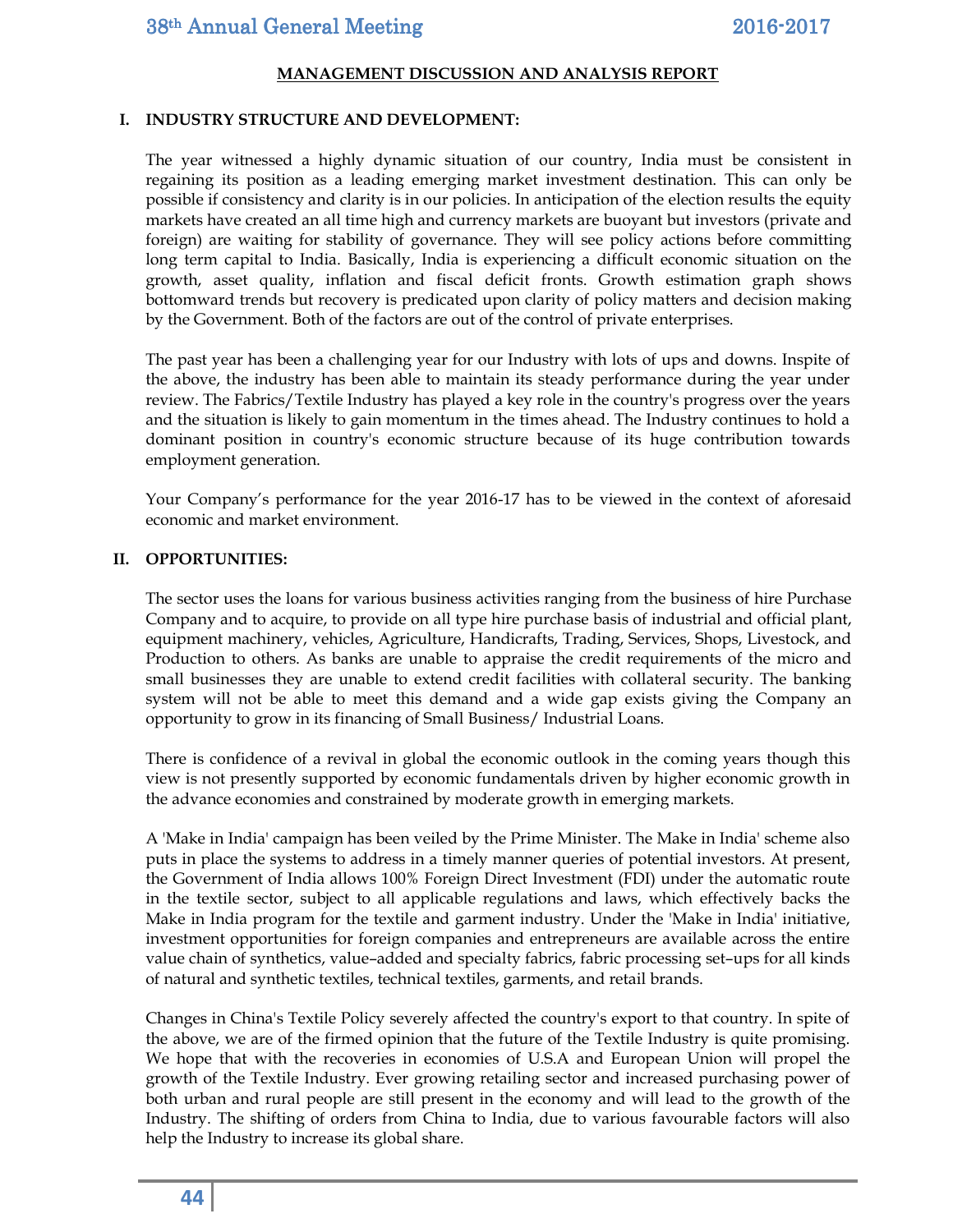#### **III. THREATS:**

Major threat faced by Delta Industrial Resources Limited would be circumstances of not being able to raise funds for its future business operations.

#### **IV. SEGMENT-WISE PERFORMANCE:**

The substantial part of the revenue of the Company is from two segment, currently engaged in a two segment i.e. Trading in Fabrics and Trading in Shares. Besides this, Company has also revenue from consultancy business. Details of performance have been provided in the Directors' Report.

#### **V. OUTLOOK:**

Quasar India Limited expects to improve its performance in financial year 2016- 17 and hopes to grow at rate faster than the growth of bank credit. The approach would be to continue with the growth momentum while balancing risk.

#### **VI. RISK MANAGEMENT:**

Risk Management is an integral part of our Company's business strategy. A dedicated team is a part of the management processes governed by the senior management team. This team reviews compliance with risk policies, monitors risk tolerance limits, reviews and analyzes risk exposure related to specific issues and provides oversight of risk across the organization. The team nurtures a healthy and independent risk management function to avoid any kind of misappropriations in the Company. As part of the Risk Management framework, the management of Credit Risk, Market Risk, Operational Risk and Fraud Risk are placed under the Head – Risk. The Credit Risk management structure includes separate credit policies and procedures for various businesses. The risk policies define prudential limits, portfolio criteria, exceptional approval metrics, etc. and cover risk assessment for new product offerings. Concentration Risk is managed by analyzing counterparty, industry sector, geographical region, single borrower and borrower group. Retail Finance credit approval is based on product / programs and monitoring is primarily done at the portfolio level across products and programs. Causal analysis is carried out and corrective actions are implemented on key risk indicators. A Senior Management oversight committee meets periodically to review the operational risk profile of the organization. Fraud risks are mitigated through a fraud risk management team.

#### **VII. INTERNAL CONTROL SYSTEMS AND THEIR ADEQUACY:**

The Company's internal control system is designed to ensure operational efficiency, protection and conservation of resources, accuracy and promptness in financial reporting and compliance with laws and regulations. The internal control system is supported by an internal audit process for reviewing the adequacy and efficiency of the Company's internal controls, including its systems and processes and compliance with regulations and procedures. Internal Audit Reports are discussed with the Management and are reviewed by the Audit Committee of the Board which also reviews the adequacy and effectiveness of the internal controls in the Company. The Company's internal control system is commensurate with the size, nature and operations of the Company.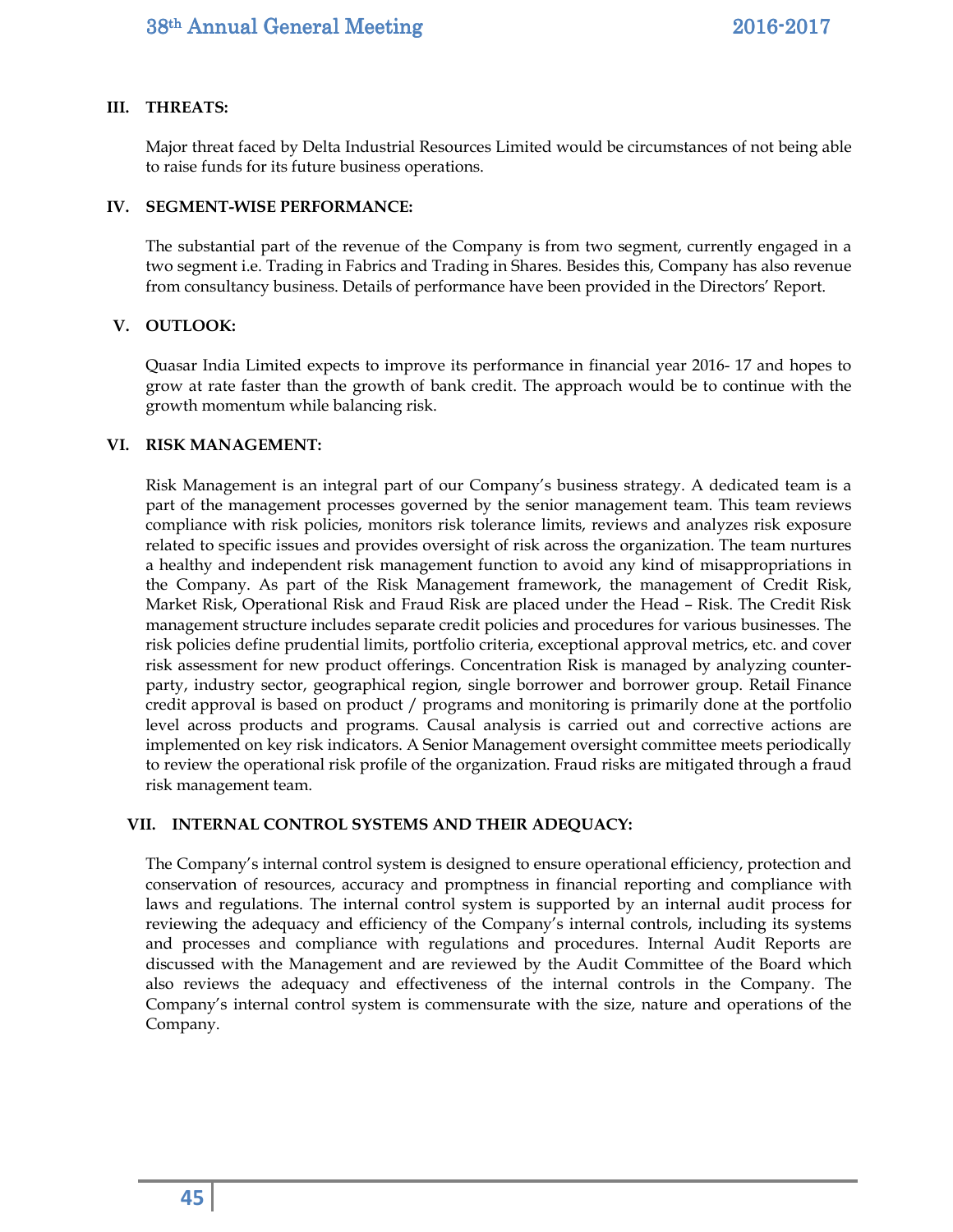#### **VIII. MATERIAL DEVELOPMENTS IN HUMAN RESOURCES/ INDUSTRIAL RELATIONS FRONT, INCLUDING NUMBER OF PEOPLE EMPLOYED:**

We recognize people as our most valuable asset and we have built an open, transparent and meritocratic culture to nurture this asset. Talent Management is a key people planning tool that provides an integrated means of identifying, selecting, developing and retaining top talent within our Organization. Attrition has been managed well and has been below industry benchmarks. Delta Industrial Resources Limited has kept a sharp focus on Employee Engagement. We follow 360 degree feedback to ensure the satisfaction of our people. We have a strong system of grievance handling too. No concern of our people goes without addressing. We strive for excellence by thriving on Delta Industrial Resources Limited's positivity. As on March 31, 2017, total number of employee on the pay roll of the Company is 5.

#### **IX. COMPLIANCE:**

The Company has generally complied and continues to comply with all the applicable regulations, circulars and guidelines issued by the SEBI and Stock Exchange such as Securities/Debentures Issues, Net Owned Funds, Concentration of Credit and Investment, filings, etc.

The Company has complied with all applicable provisions of the Companies Act, 2013,and the SEBI Act, and SEBI (Listing Obligations and Disclosure Requirements) Regulations, 2015 and other applicable rules/regulations/guidelines issued from time to time.

#### **For and on behalf of the Board of Directors of Quasar India Limited**

**Place: New Delhi Sachin Chandrakant Gawand Sweta Sachin Gavand Date: 02.09.2017 Whole Time Director Director DIN: 07544765 DIN:07559004** 

 **Sd/- Sd/-**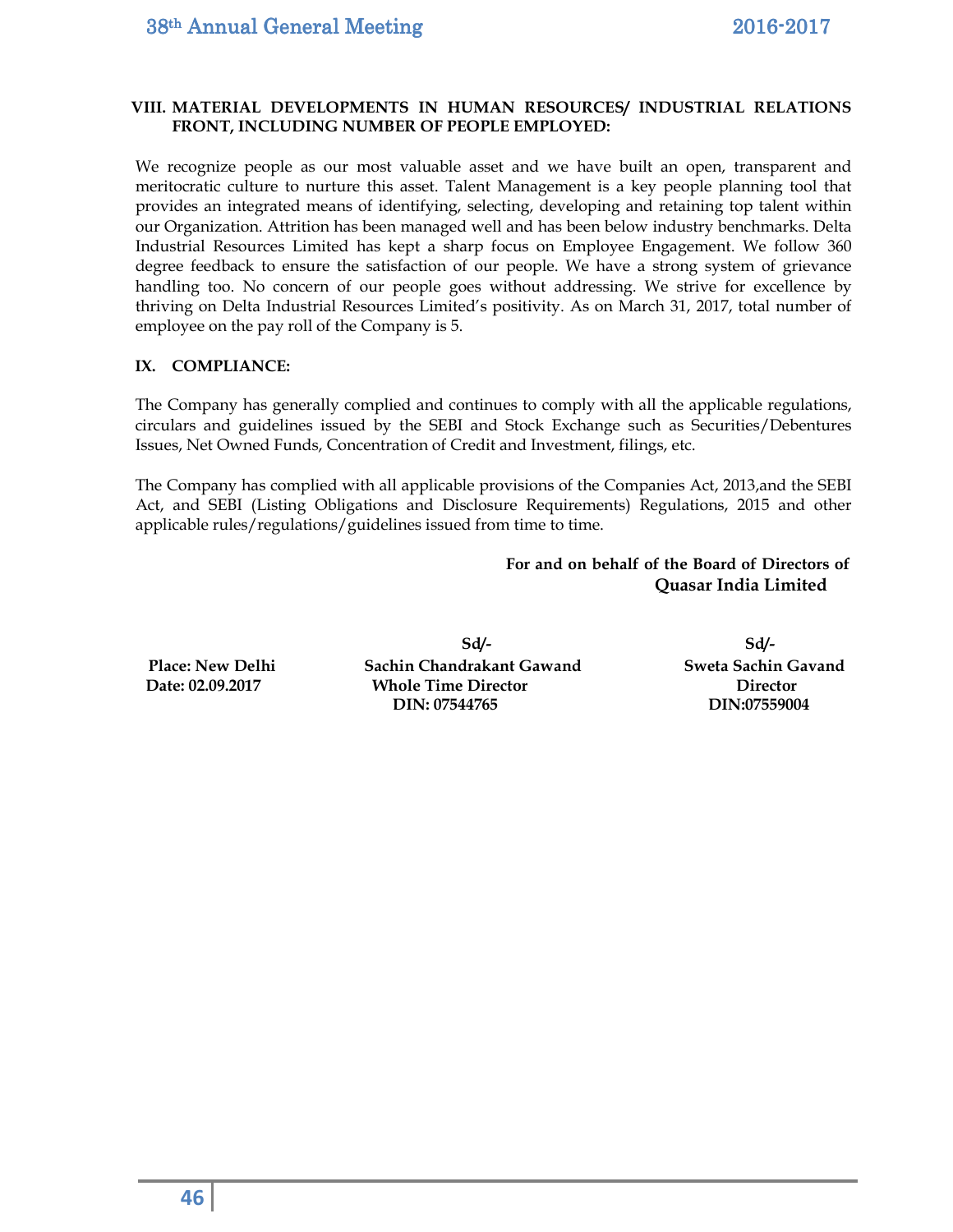

 Telefax: 43596011 E-mail: vnpdelhi@vnpaudit.com Website: www.vnpaudit.com

#### **INDEPENDENT AUDITOR'S REPORT**

**To The Shareholders of QUASAR INDIA LIMITED** 

#### **Report on Financial Statements**

We have audited the accompanying financial statements of **QUASAR INDIA LIMITED**, which comprise the Balance Sheet as at 31<sup>st</sup> March, 2017, the Statement of Profit and Loss and the Cash Flow Statement for the year then ended, and a summary of significant accounting policies and other explanatory information.

#### **Management's Responsibility for the Financial Statements**

The Company's Board of Directors is responsible for the matters stated in Section 134(5) of the Companies Act, 2013 ("the Act") with respect to the preparation of these financial statements that give a true and fair view of the financial position, financial performance and cash flows of the Company in accordance with the accounting principles generally accepted in India, including the Accounting Standards specified under section 133 of the Act, read with Rule 7 of the Companies (Accounts) Rules, 2014. This responsibility also includes maintenance of adequate accounting records in accordance with the provisions of the Act for safeguarding of the assets of the Company and for preventing and detecting frauds and other irregularities; selection and application of appropriateaccounting policies; making judgments and estimates that are reasonable and prudent; and design,implementation and maintenance of adequate internal financial controls, that were operating effectively for ensuring the accuracy and completeness of the accounting records, relevant to thepreparation and presentation of the financial statements that give a true and fair view and are free frommaterial misstatement, whether due to fraud or error.

#### **Auditor's Responsibility**

Our responsibility is to express an opinion on these financial statements based on our audit.We have taken into account the provisions of the Act, the accounting and auditing standards and matters which are required to be included in the audit report under the provisions of the Act and the Rules made there under.

We conducted our audit in accordance with the Standards on Auditing specified under Section 143(10) of the Act. Those Standards require that we comply with ethical requirements and plan and perform the audit to obtain reasonable assurance about whether the financial statements are free from material misstatement.

An audit involves performing procedures to obtain audit evidence about the amounts and the disclosures in the financial statements. The procedures selected depend on the auditor's judgment, including the assessment of the risks of material misstatement of the financial statements, whether due to fraud or error. In making those risk assessments, the auditor considers internal financial control relevant to the Company's preparation of the financial statements that give a true and fair view in order to design audit procedures that are appropriate in the circumstances but not for the purpose of expressing an opinion on whether the Company has in place the adequate internal financial control system over financial reporting and the operating effectiveness of such controls.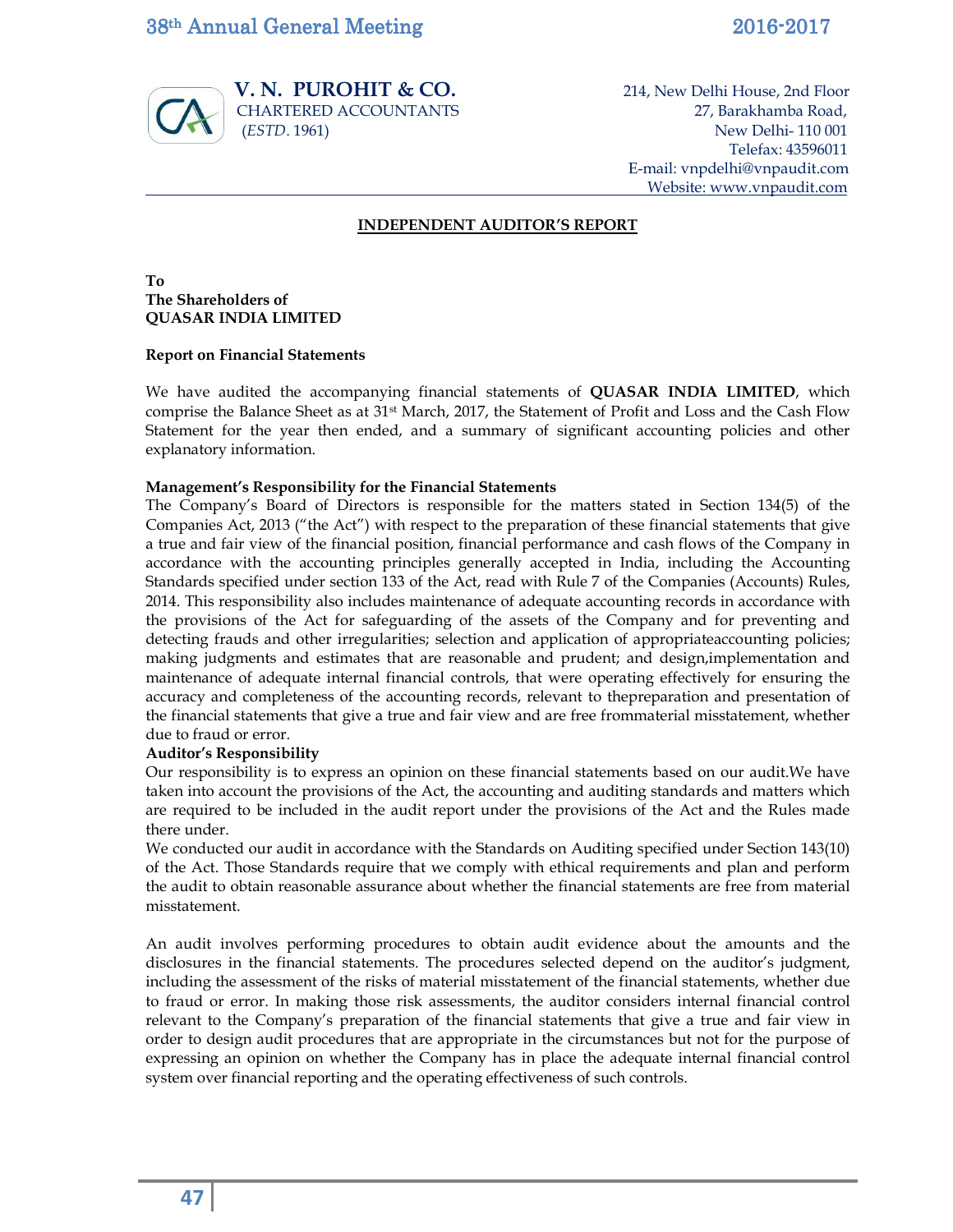An audit also includes evaluating the appropriateness of the accounting policies used and the reasonableness of the accounting estimates made by the Company's Directors, as well as evaluating the overall presentation of the financial statements.

We believe that the audit evidence we have obtained is sufficient and appropriate to provide a basis for our audit opinion on the financial statements.

#### **Opinion**

In our opinion and to the best of our information and the explanations given to us, the financial statementsgive the information required by the Act in the manner so required and give a true and fair view in conformity with accounting principles generally accepted in India:

- i. In case of the Balance Sheet, of the **state of affairs** of the company as at 31st March 2017;
- ii. In case of Statement of Profit and Loss, of the**profit**for the year ended on that date; and
- iii. In case of Cash Flow Statement, of the **cash flows** for the year ended on that date.

#### **Report on Other Legal and Regulatory Requirements**

- 1. As required by the Companies (Auditor's Report) Order 2016 (the Order), as amended, issued by the Central Government of India in terms of sub- section (11) of Section 143 of the Act, we give in the **Annexure- A**, a statement on the matters specified in paragraphs 3 and 4 of the said Order.
- 2. As required by Section 143(3) of the Act, we report that:
	- a) We have sought and obtained all the information and explanations which to the best of our knowledge and belief were necessary for the purposes of our audit.
	- b) In our opinion, proper books of account as required by law have been kept by the Company so far as it appears from our examination of those books.
	- c) The Balance Sheet, the Statement of Profit and Loss, and the Cash Flow Statement dealt with by this Report are in agreement with the books of account.
	- d) In our opinion, the aforesaid financial statements comply with the Accounting Standards specified under Section 133 of the Act, read with Rule 7 of the Companies (Accounts) Rules, 2014.
	- e) On the basis of the written representations received from the directors as on 31st March, 2017 taken on record by the Board of Directors, none of the directors is disqualified as on 31st March, 2017 from being appointed as a director in terms of Section 164 (2) of the Act.
	- f) The observation of financial transactions does not reveal any matter which has any adverse effect on the functioning of the Company.
	- g) With respect to adequacy of internal financial controls over financial reporting of the Company and the operating effectiveness of such controls, refer to our separate Report in **Annexure- B**.
	- h) With respect to the other matters to be included in the Auditor's Report in accordance with Rule 11 of the Companies (Audit and Auditors) Rules, 2014, in our opinion and to the best of our information and according to the explanations given to us:
		- i) The Company does not have any pending litigations in its financial statements;
		- ii) The Company has made provision, as required under the applicable law or accounting standards, for material foreseeable losses. However, company doesnot enter into any longterm contracts including derivative during the specified period;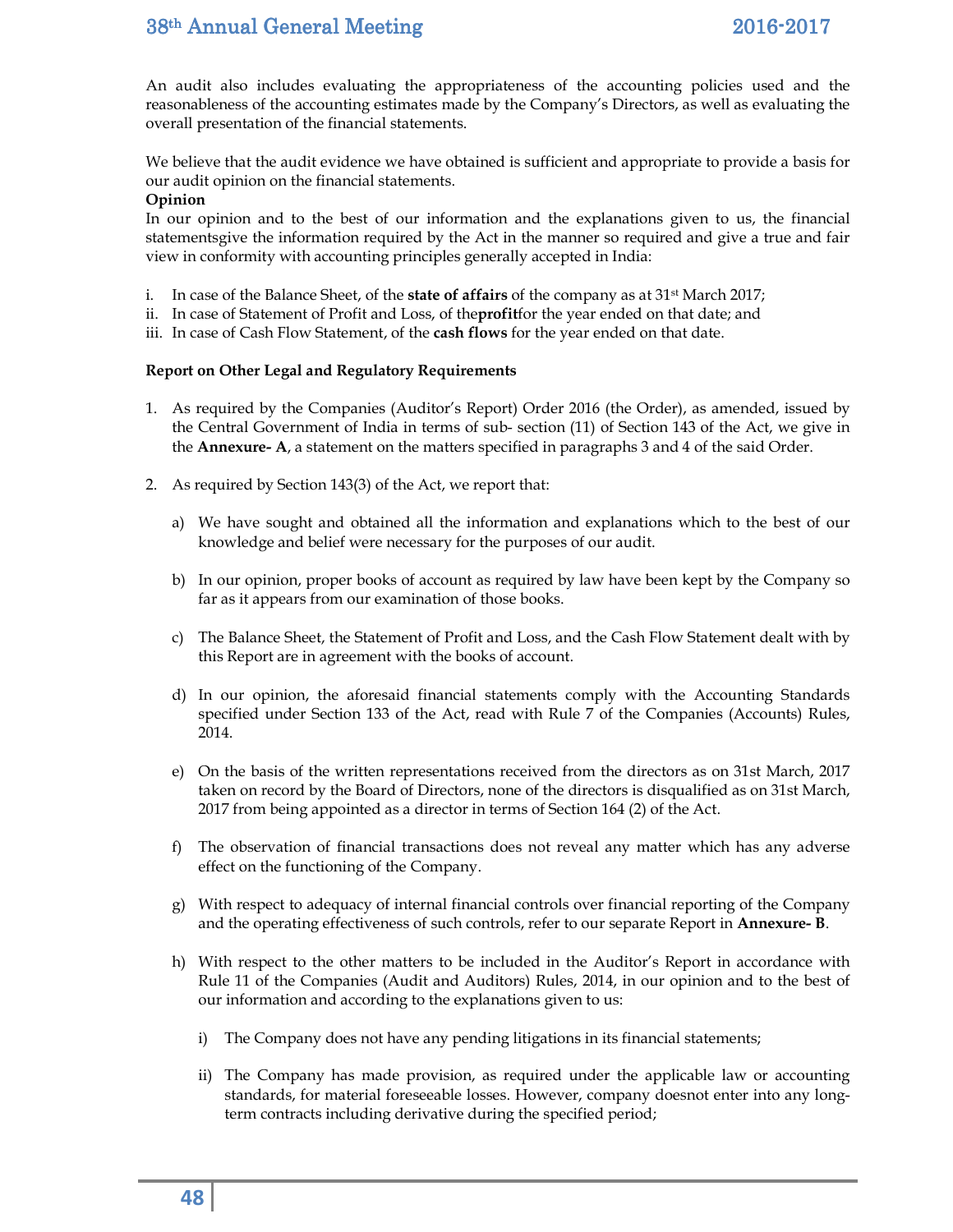- iii) The Company is not required to transfer any amount to theInvestor Education and Protection Fund.
- iv) The company had provided requisite disclosures in its financial statements as to holdings as well as dealings in Specified Bank Notes during the period from 8th November, 2016 to 30th December, 2016 and these are in accordance with the books of accounts maintained by the company.

Signed for the purpose of identification

**FOR V.N. PUROHIT & CO. Chartered Accountants**  Firm Regn. No. 304040E

 $Sd$  /-

**Gaurav Joshi**  Partner Membership No. 516027

New Delhi, the 30thday of May 2017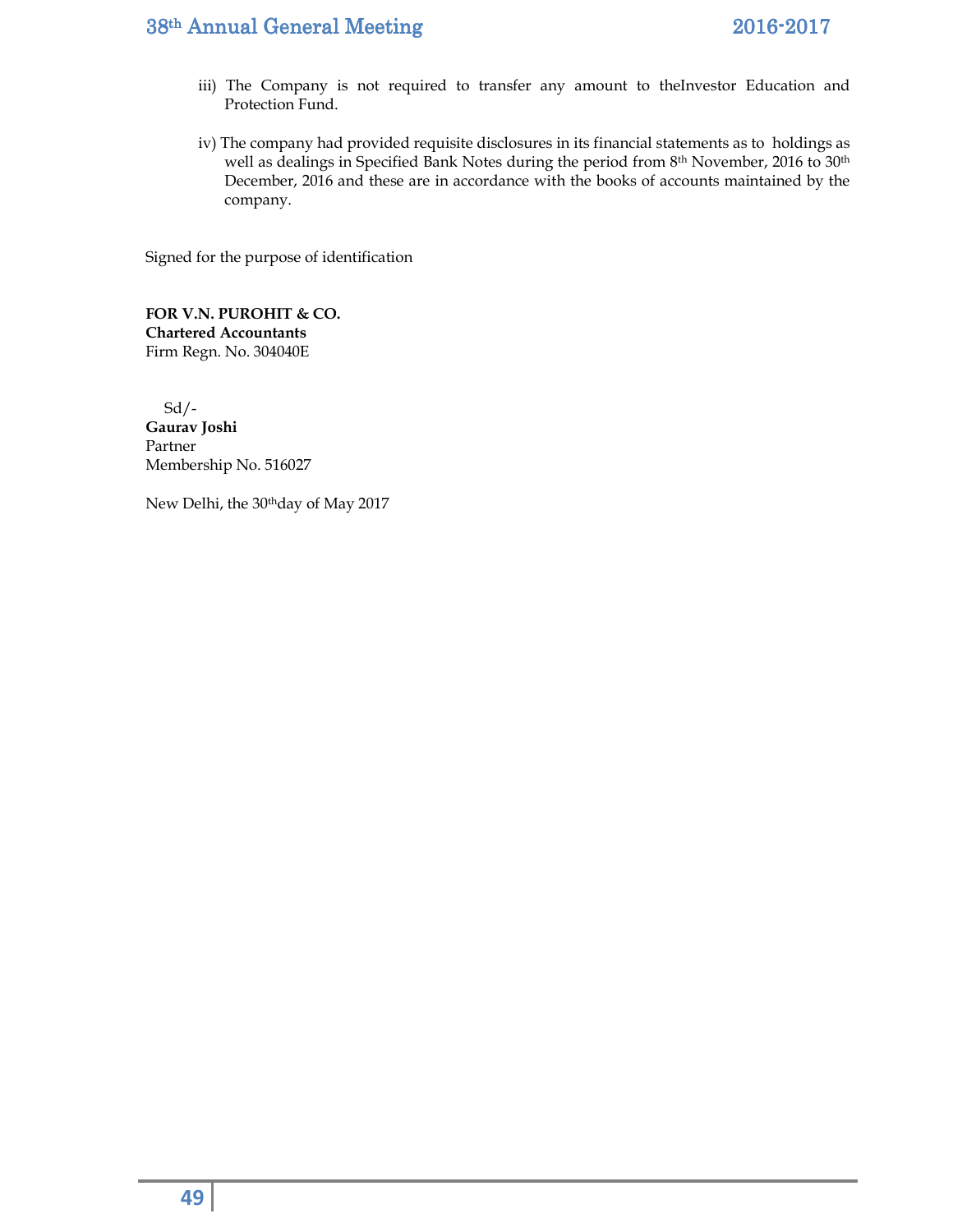

 **V. N. PUROHIT & CO.** 214, New Delhi House, 2nd Floor CHARTERED ACCOUNTANTS 27, Barakhamba Road, (*ESTD*. 1961) New Delhi- 110 001 Telefax: 43596011 E-mail: vnpdelhi@vnpaudit.com Website: www.vnpaudit.com

#### **ANNEXURE- A TO THE AUDITOR'S REPORT**

The Annexure referred to in Paragraph 1 under the heading of "Report on other Legal and Regulatory Requirements" of our report of even date to the members of **Quasar India Limited** (the Company) for the year ended on 31st March 2017.

(ii) (a) As per information and explanation given to us, the Company is maintaining proper records showing full disclosures of the fixed assets;

(b) As per information and explanation given to us, physical verification of fixed assets has been conducted once in a year by the management and no material discrepancies were noticed during the course of verification;

(c) According to information and explanation given to us, the company does not hold any immovable property during the period dealt with by this report;

- (iii) As per information and explanation given to us, physical verification of inventory has been conducted once in a year by the management and no material discrepancies were noticed during the course of verification;
- (iv) According to information and explanations given to us, the Company has not granted unsecured loans to parties covered in register maintained under section 189 of the Companies Act, 2013 and hence provisions of this sub- clause are not applicable;
- (v) According to information and explanations given to us, the Company has complied with the provisions of Section 185 of the Companies Act, 2013. *However, the company has not passed special resolution of members in respect of loans, investments, guarantees and security given above the limit as prescribed under section 186 of the Companies Act, 2013 and accordingly has not complied with such provisions;*
- (vi) According to information and explanations given to us, the Company has not accepted public deposits and the provision of section 73 to 76 or other relevant provisions of the Companies Act, 2013 and rules framed thereunder are not applicable to the Company;
- (vii) According to information and explanations given to us, the Company is not liable to maintain cost records as prescribed under section 148(1) of the Companies Act, 2013;
- (viii) (a) According to information and explanations given to us,the company is generally regular in depositing undisputed statutory dues including income-tax and any other applicable statutory dues to the appropriate authorities and there are no outstanding statutory dues as on the last day of the financial year concerned for a period of more than six months from the date they became payable;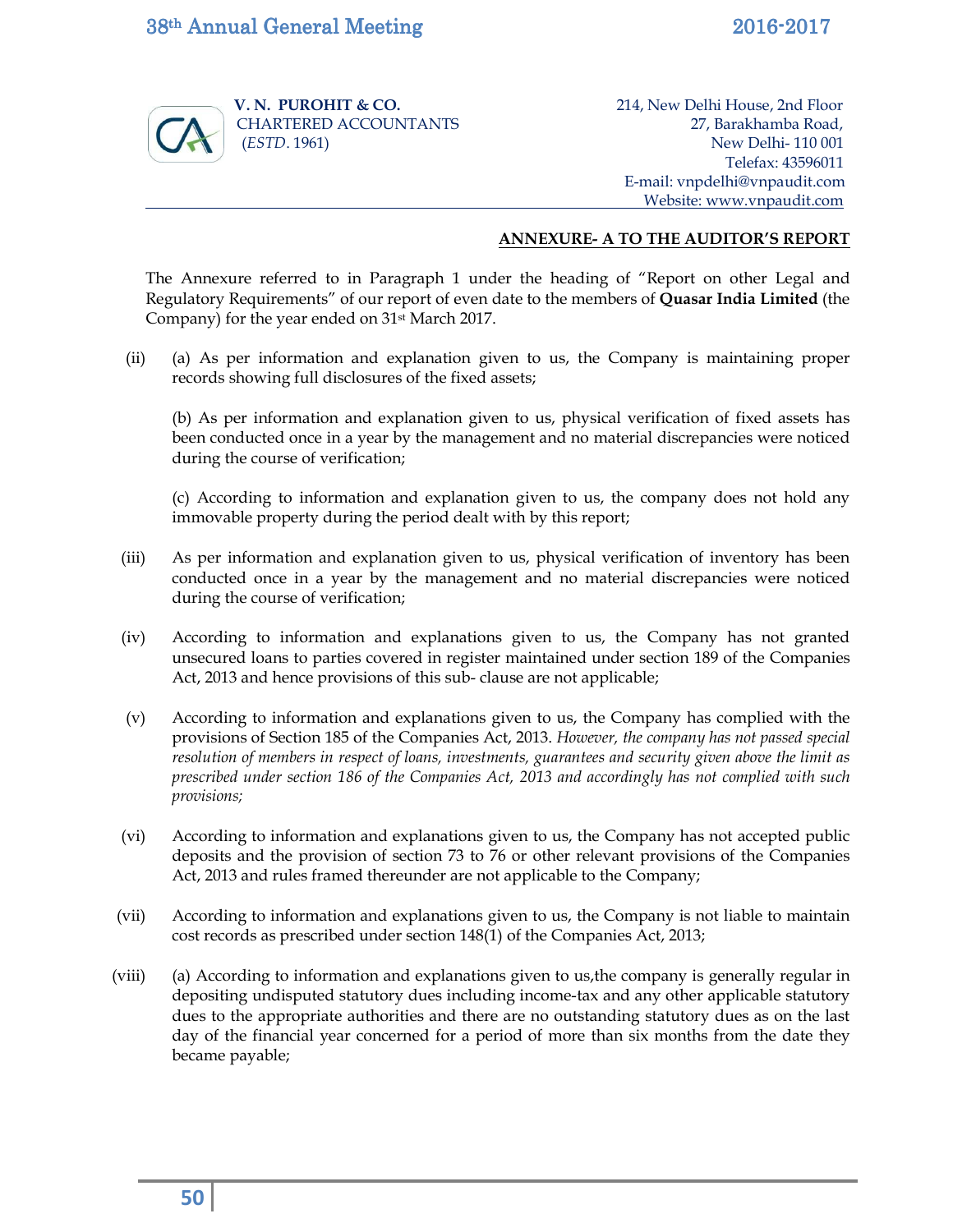(b) According to information and explanations given to us, there are no outstanding statutory dues on the part of Company which is not deposited on account of dispute;

- (ix) According to information and explanations given to us, the company has not obtained any loans and borrowings from any financial institution, bank, government or dues to debenture holders, and hence question of default of repayment does not arise;
- (x) According to information and explanations given to us, the Company has not raised money by way of initial public offer or further public offer. The Company has not taken any term loans and hence question of its utilization does not arise;
- (xi) According to information and explanations given to us, there is no noticed or unreported fraud on or by the Company during the year under audit;
- (xii) According to information and explanations given to us, the Company has paid managerial remuneration in accordance with applicable provisions of the Companies Act, 2013;
- (xiii) As per information, the Company is not a Nidhi Company, hence provisions of sub- clause (xii) of the Paragraph 3 of the Order are not applicable;
- (xiv) According to information and explanations given to us,all transactions with the related parties are in compliance with sections 177 and 188 of Companies Act, 2013 wherever applicable and the details have been disclosed in the financial statements etc., as required by the applicable accounting standards;
- (xv) According to information and explanations given to us, the Company has not made any preferential allotment or private placement of shares or fully or partly convertible debentures during the year under review;
- (xvi) According to information and explanations given to us, the Company has not entered into noncash transactions with directors or persons connected with him;
- (xvii) According to information and explanations given to us, the Company isnot a Non- Banking Financial Companyand does not requiredto be registered under Section 45-IA of the Reserve Bank of India Act, 1934.

Signed for the purpose of identification

**FOR V.N. PUROHIT & CO. Chartered Accountants**  Firm Regn. No. 304040E

 $Sd$  /-**Gaurav Joshi**  Partner Membership No. 516027

New Delhi, the 30thday of May 2017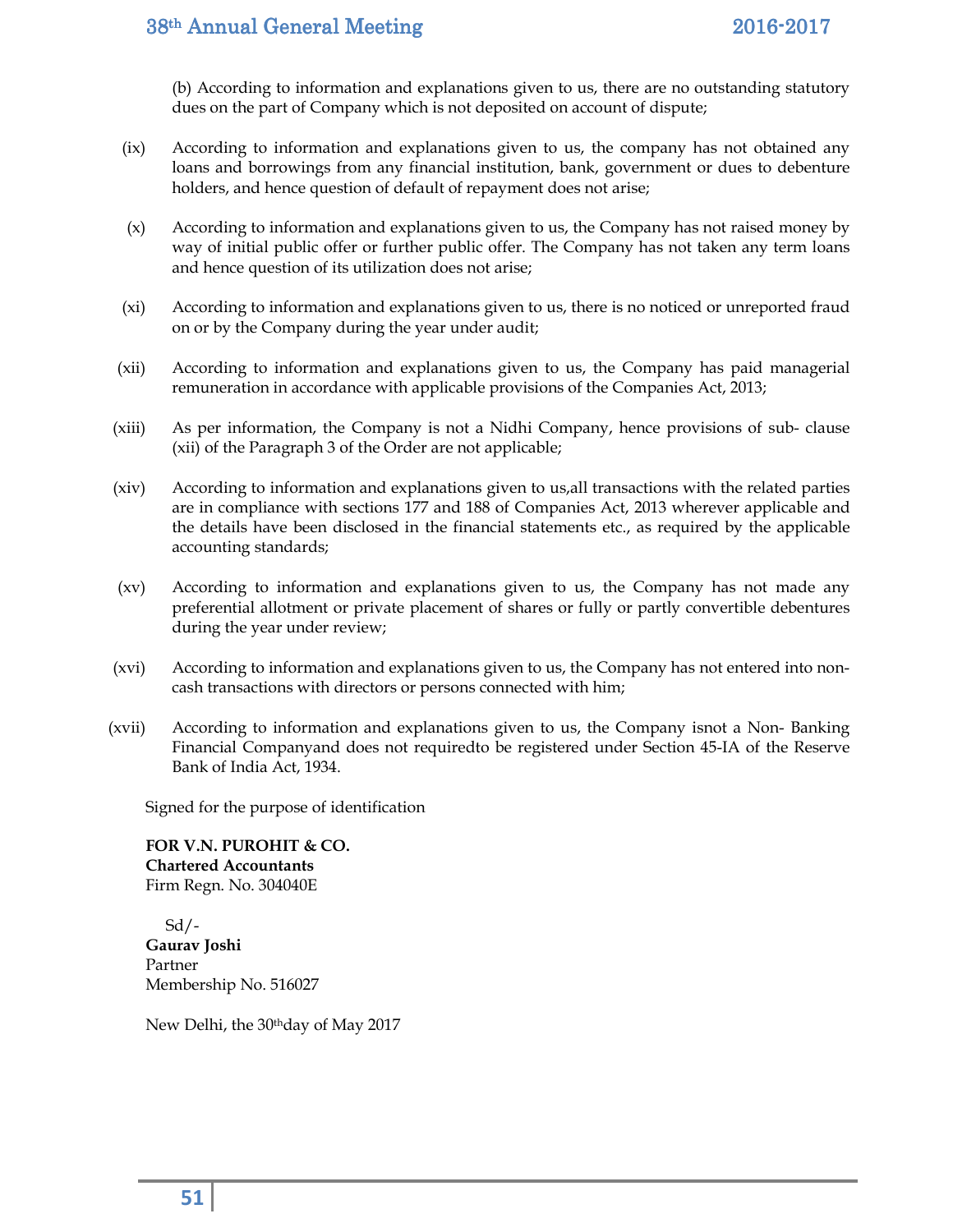

 Telefax: 43596011 E-mail: vnpdelhi@vnpaudit.com Website: www.vnpaudit.com

#### **ANNEXURE- B TO THE AUDITOR'S REPORT**

#### **Report on the Internal Financial Controls under Clause (i) of Sub- section (3) of Section 143 of the Companies Act, 2013**

We have audited the internal financial controls over financial reporting of **Quasar India Limited**(the Company) as on  $31<sup>st</sup>$  March 2017 in conjunction with our audit of the financial statements of the Company for the year ended on that date.

#### **Management's Responsibility for the Internal Financial Controls**

The Company's management is responsible for establishing and maintaining internal financial controls based on the internal control over financial reporting criteria established by the Company considering the essential components of internal controls stated in the Guidance Note on Audit of Internal Financial Control over Financial Reporting issued by the Institute of Chartered Accountants of India (ICAI). These responsibilities include the design, implementation and maintenance of adequate internal financial controls that were operating effectively for ensuring the orderly and efficient conduct of its business, including adherence to company's policies, the safeguarding of its assets, the prevention and detection of fraud and errors, the accuracy and completeness of accounting records, and the timely preparation of reliable financial information, as required under the Companies Act, 2013.

#### **Auditor's Responsibility**

Our responsibility is to express an opinion on the Company's internal financial controls over financial reporting based on our audit. We conducted our audit in accordance with the Guidance Note on Audit of Internal Financial Controls over Financial Reporting (the Guidance Note) and the Standards on Auditing, issued by ICAI and deemed to be prescribed under Section 143(10) of the Companies Act, 2013 to the extent applicable to an audit of internal financial controls, both applicable to an audit of Internal Financial Controls and, both issued by the ICAI. Those Standards and the Guidance Note require that we comply with ethical requirements and plan and perform the audit to obtain reasonable assurance about whether adequate internal financial controls over financial reporting was established and maintained and if such controls operated effectively in all material aspects.

Our audit involves performing procedures to obtain audit evidence about the adequacy of the internal financial control system over financial reporting and their operating effectiveness. Our audit of internal financial controls over financial reporting included obtaining an understanding of internal financial controls over financial reporting, assessing the risk that a material weakness exists, and testing and evaluating the design and operating effectiveness of internal control based on the assessed risk. The procedures selected depend on the auditor's judgment, including the assessment of risks of material misstatement of the financial statements, whether due to fraud or error.

We believe that the audit evidences we have obtained is sufficient and appropriate to provide a basis for our audit opinion on the Company's internal financial controls system over financial reporting.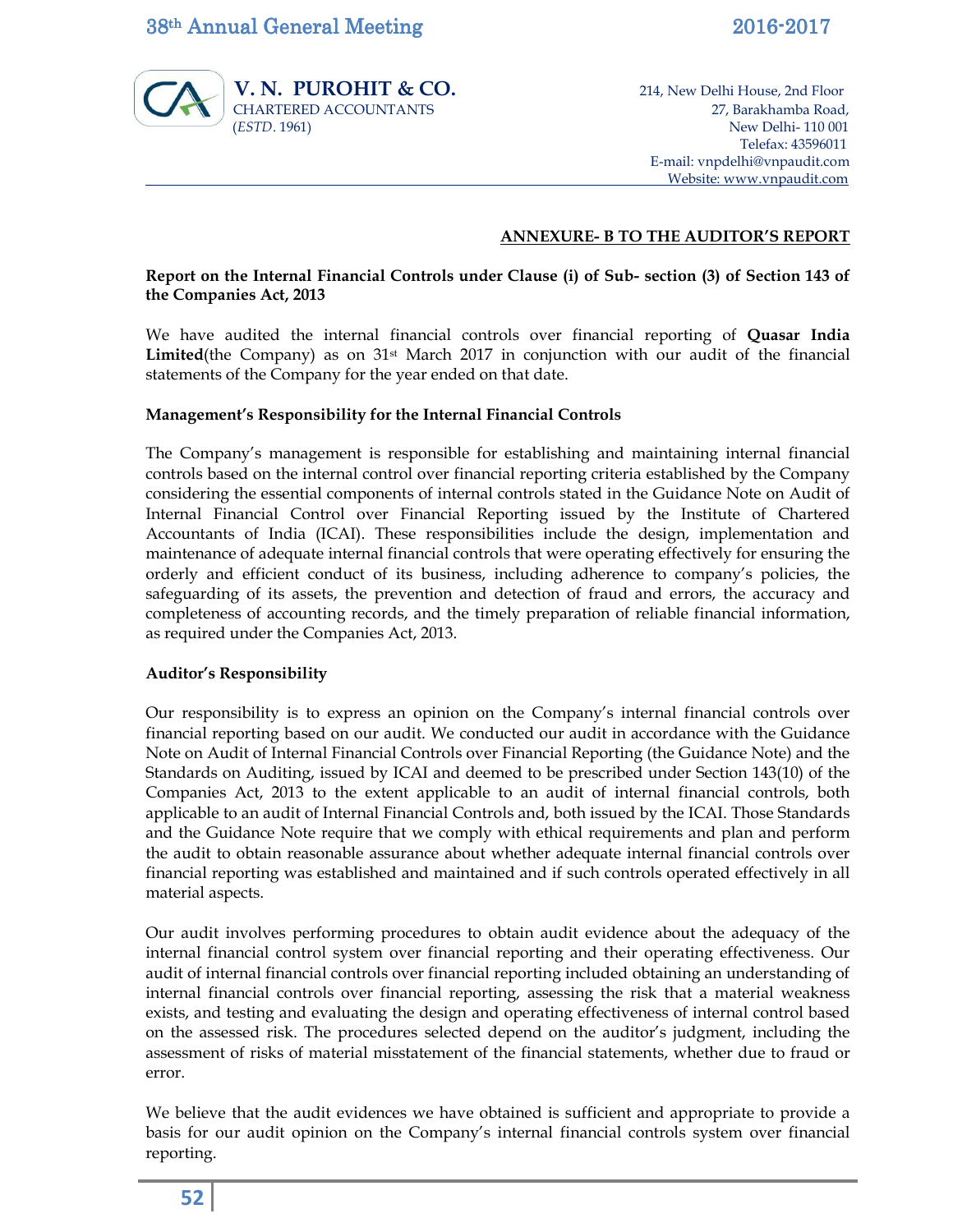#### **Meaning of Internal Financial Controls over Financial Reporting**

A Company's internal financial control over financial reporting is a process designed to provide reasonable assurance regarding the reliability of financial reporting and the preparation of financial statements for external purposes in accordance with generally accepted accounting principles. A Company's internal financial control over financial reporting includes those policies and procedures that: -

- (1) Pertain to the maintenance of records that, in reasonable detail, accurately and fairly reflect the transactions and dispositions of the assets of the Company;
- (2)

Provide reasonable assurance that transactions are recorded as necessary to permit preparation of financial statements in accordance with generally accepted accounting principles, and the receipt and expenditures of the Company are being only in accordance with authorisations of management and directors of the Company; and

(3) Provide reasonable assurance regarding prevention or timely detection of unauthorised acquisition, use or disposition of the Company's assets that could have a material effect on the financial statements.

#### **Inherent Limitations of Internal Financial Controls over Financial Reporting**

Because of the inherent limitations of internal financial controls over financial reporting, including the possibility of collusion or improper management override of controls, material misstatements due to error or fraud may occur and could not be detected. Also, projections of any evaluation of the internal financial control over financial reporting to future periods are subject to the risk that the internal financial controls over financial reporting may became inadequate because of changes in conditions, or that the degree of compliance with the policies or procedures may deteriorate.

#### **Opinion**

In our opinion, the Company has, in all material aspects, an adequate internal financial controls system over financial reporting and such internal financial controls over financial reporting were operating effectively as at 31st March 2017, based on "the internal financial controls over financial reporting criteria considering the essential components of internal control stated in the Guidance Note on Audit of Internal Financial Controls over Financial Reporting issued by the Institute of Chartered Accountants of India".

**FOR V.N. PUROHIT & CO. Chartered Accountants**  Firm Regn. No. 304040E

 $Sd$  /-**Gaurav Joshi**  Partner Membership No. 516027

New Delhi, the 30thday of May 2017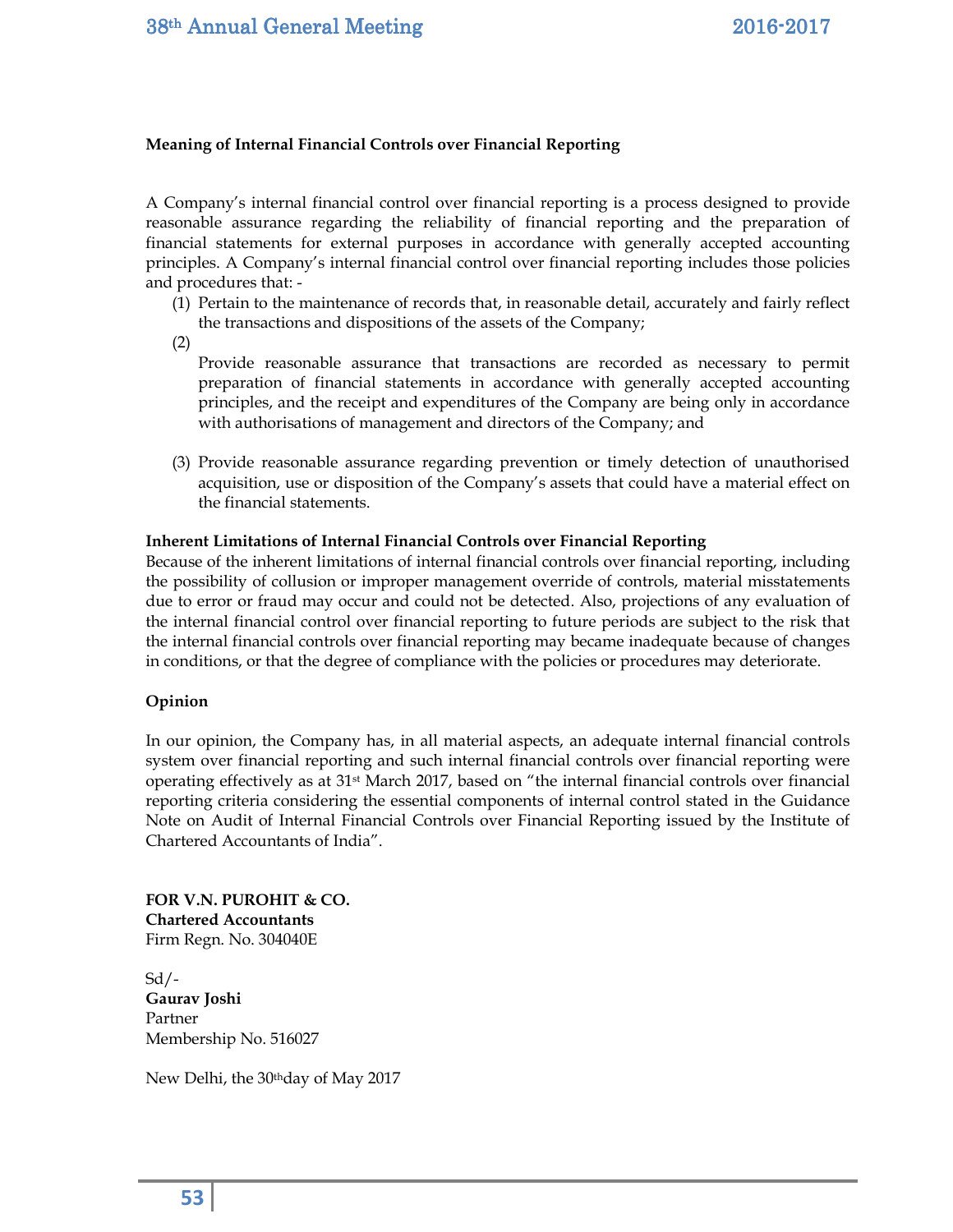# **QUASAR INDIA LIMITED**

# **CIN- L67190DL1979PLC009555**

BALANCE SHEET AS AT 31ST MARCH, 2017

|                                                                          |                             |                                                | [Amount in Rupees]         |
|--------------------------------------------------------------------------|-----------------------------|------------------------------------------------|----------------------------|
| <b>Particulars</b>                                                       | <b>Notes</b>                | As at                                          | As at                      |
|                                                                          |                             | 31st March 2017                                | 31st March 2016            |
|                                                                          |                             |                                                |                            |
| EQUITY AND LIABILITIES                                                   |                             |                                                |                            |
| <b>Shareholders' Funds</b>                                               |                             |                                                |                            |
| <b>Share Capital</b>                                                     | 3                           | 53,525,000                                     | 53,525,000                 |
| Reserves and Surplus                                                     | 4                           | 2,368,219                                      | 2,257,673                  |
| <b>Current liabilities</b>                                               |                             |                                                |                            |
| <b>Other Current Liabilities</b>                                         | 5                           | 74,454                                         | 224,350                    |
|                                                                          |                             |                                                |                            |
| <b>Total</b>                                                             |                             | 55,967,673                                     | 56,007,023                 |
| <b>ASSETS</b>                                                            |                             |                                                |                            |
| <b>Non-Current Assets</b>                                                |                             |                                                |                            |
| <b>Fixed Assets</b>                                                      |                             |                                                |                            |
| Tangible Assets                                                          | 6                           | 36,942                                         | 49,382                     |
| Deferred Tax Assets (net)                                                | 7                           | 10,094                                         | 9,534                      |
| <b>Current Assets</b>                                                    |                             |                                                |                            |
| <b>Current Investments</b>                                               | 8                           |                                                | 250,000                    |
| Inventories                                                              | 9                           | 3,517,850                                      | 4,626,000                  |
| <b>Trade Receivables</b>                                                 | 10                          |                                                | 1,799,861                  |
| Cash and Cash Equivalents                                                | 11                          | 2,562,136                                      | 1,346,665                  |
| Short-term loan and advances                                             | 12                          | 49,827,834                                     | 47,925,581                 |
| Other current assets                                                     | 13                          | 12,817                                         |                            |
| <b>Total</b>                                                             |                             | 55,967,673                                     | 56,007,023                 |
|                                                                          |                             |                                                |                            |
| Summary of significant acounting polices                                 | $\mathbf{2}$                |                                                |                            |
| See accompanying notes are an integral part of the financial statements. |                             |                                                |                            |
| IN TERMS OF OUR REPORT ATTACHED                                          |                             |                                                |                            |
| FOR V.N. PUROHIT & CO.                                                   |                             | For and on behalf of the Board of Directors of |                            |
| Firm Regn. No. 304040E                                                   | <b>QUASAR INDIA LIMITED</b> |                                                |                            |
| <b>Chartered Accountants</b>                                             |                             |                                                |                            |
|                                                                          |                             | $Sd$ /-                                        | $Sd$ /-                    |
| $Sd$ /-                                                                  |                             | Sachin Chandrakant Gawand                      | <b>Ganesh Prasad Gupta</b> |

**Gaurav Joshi Director Director Director Director Director Director Partner DIN -07544765 DIN -03611693 Membership No. 516027**

 **Sd/- Sd/- Sd/- Narendra Kumar Gaur Dinesh Kumar Maurya CFO Company Secretary** New Delhi, the 30th day of May 2017 and the state of MN-35880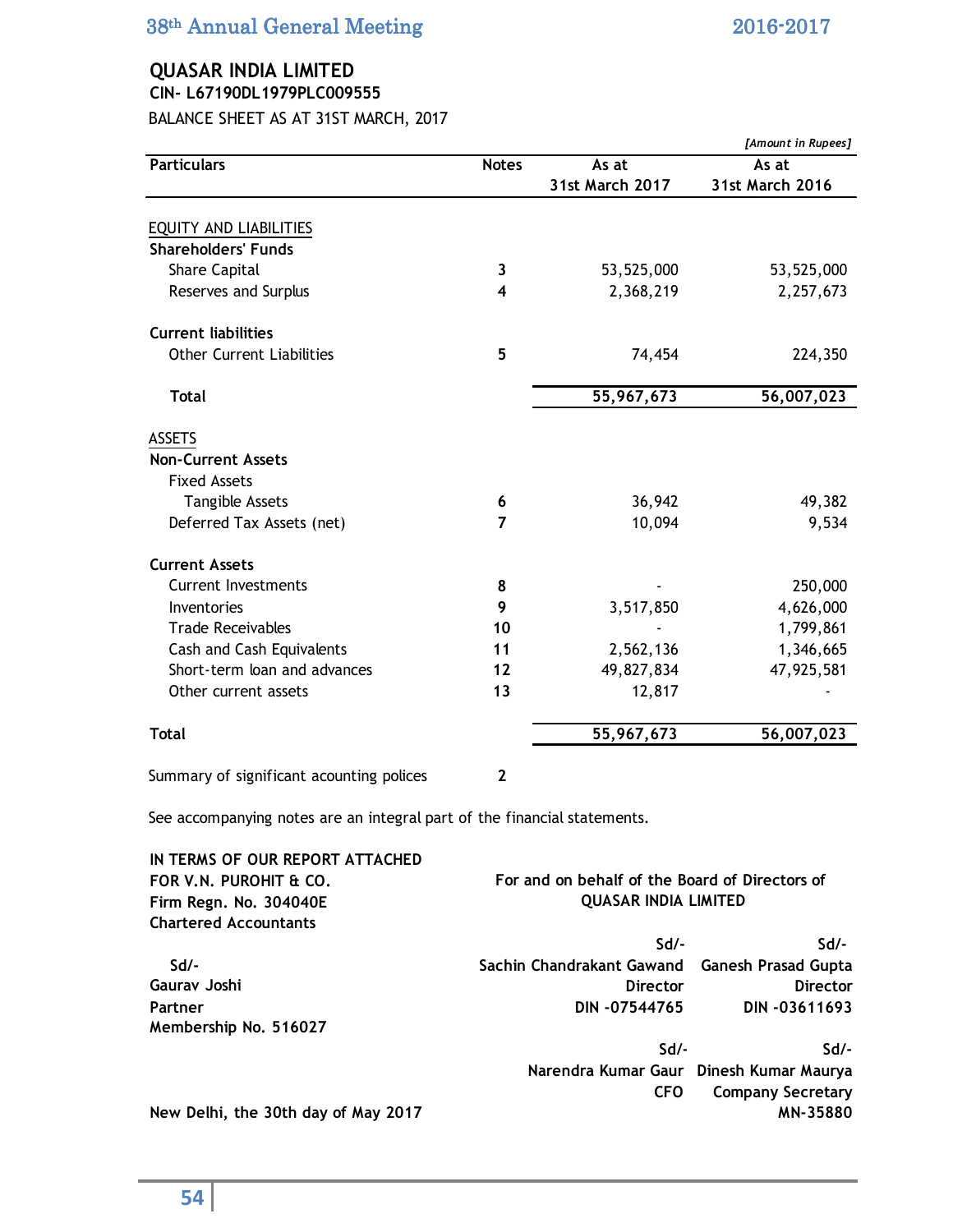### **QUASAR INDIA LIMITED**

#### **CIN- L67190DL1979PLC009555**

STATEMENT OF TRADING & PROFIT AND LOSS FOR THE PERIOD ENDED ON 31ST MARCH, 2017

|                                             |              |                     | [Amount in Rupees]  |
|---------------------------------------------|--------------|---------------------|---------------------|
| <b>Particulars</b>                          | <b>Notes</b> | From 1st April 2016 | From 1st April 2015 |
|                                             |              | to 31st March 2017  | to 31st March 2016  |
| A. CONTINUING OPERATIONS                    |              |                     |                     |
| <b>INCOME:</b>                              |              |                     |                     |
| Revenue from operations                     | 14           | 4,690,000           | 6,521,500           |
| Other Income                                | 15           | 2,950,607           | 3,910,017           |
| <b>Total Revenue</b>                        |              | 7,640,607           | 10,431,517          |
| <b>EXPENDITURE:</b>                         |              |                     |                     |
| Purchases of stock in trade                 | 16           | 3,517,850           | 7,566,000           |
| Changes in inventories                      | 17           | 1,108,150           | (1, 236, 900)       |
| Employee Benefit expenses                   | 18           | 883,764             | 1,147,566           |
| Depreciation & amortization expense         | 6            | 12,439              | 35,307              |
| Other Administrative expenses               | 19           | 1,959,152           | 1,837,120           |
| <b>Total Expenses</b>                       |              | 7,481,355           | 9,349,093           |
| Profit/(loss) before tax provision          |              | 159,252             | 1,082,424           |
| <b>Tax expenses</b>                         |              |                     |                     |
| <b>Current Tax</b>                          |              | 49,266              | 349,400             |
| Deferred tax                                |              | (560)               | (4,920)             |
| <b>Total Tax Expenses</b>                   |              | 48,706              | 344,480             |
| Profit/ (loss) for the year after tax (PAT) |              | 110,546             | 737,944             |
| Income tax adjustments for earlier years    |              |                     |                     |
| Net profit transfer to appropriation        |              | 110,546             | 737,944             |
| Earning per share (EPS)                     |              |                     |                     |
| nominal value of share Rs. 10               |              |                     |                     |
| <b>Basic</b>                                |              | 0.02                | 0.138               |
| Diluted                                     |              | 0.02                | 0.138               |
| Summary of significant acounting polices    | $\mathbf{2}$ |                     |                     |

See accompanying notes are an integral part of the financial statements.

| IN TERMS OF OUR REPORT ATTACHED |                                                |
|---------------------------------|------------------------------------------------|
| FOR V.N. PUROHIT & CO.          | For and on behalf of the Board of Directors of |
| Firm Regn. No. 304040E          | OUASAR INDIA LIMITED                           |
| <b>Chartered Accountants</b>    |                                                |

|                       | $Sd/-$                                        | Sd/-            |
|-----------------------|-----------------------------------------------|-----------------|
| $Sd$ .                | Sachin Chandrakant Gawand Ganesh Prasad Gupta |                 |
| Gaurav Joshi          | <b>Director</b>                               | <b>Director</b> |
| Partner               | DIN -07544765                                 | DIN-03611693    |
| Membership No. 516027 |                                               |                 |
|                       | $Sd$ /-                                       | $Sd/-$          |

**Narendra Kumar Gaur Dinesh Kumar Maurya CFO Company Secretary** New Delhi, the 30th day of May 2017 **MAX 19880 MN-35880**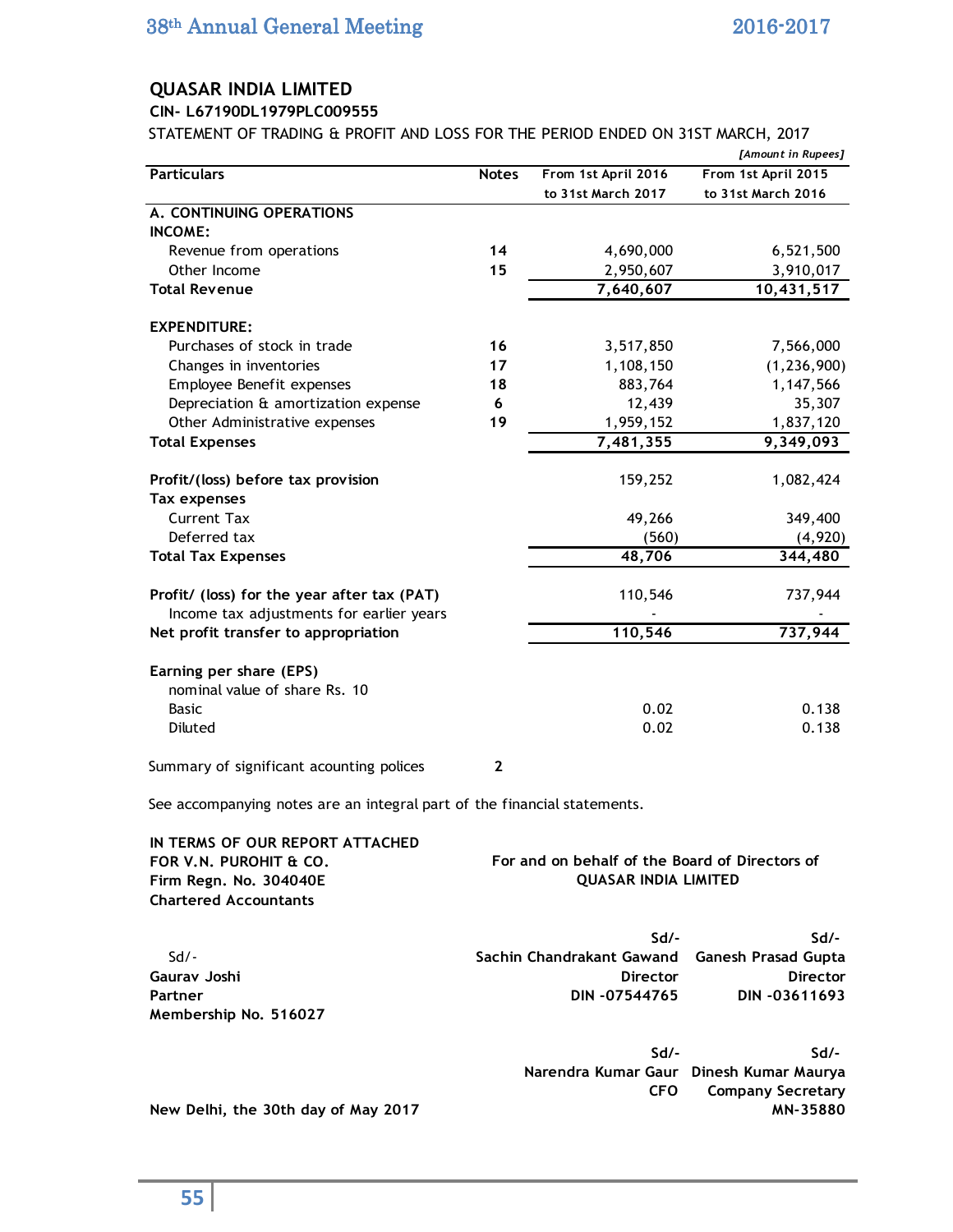#### **QUASAR INDIA LIMITED**

**CIN- L67190DL1979PLC009555**

CASH FLOW STATEMENT FOR THE PERIOD ENDED ON 31ST MARCH, 2017

|                |                                                      |                 | [Amount in Rupees] |
|----------------|------------------------------------------------------|-----------------|--------------------|
|                |                                                      |                 | For the year ended |
|                |                                                      | 31st March 2017 | 31st March 2016    |
| А.             | <b>CASH FLOW FROM OPERATING ACTIVITIES:</b>          |                 |                    |
|                | Net profit before tax and after extra-ordinary items | 159,252         | 1,082,424          |
|                | Adjustments for items not included:                  |                 |                    |
|                | Depreciation and Amortisation Expense                | 12,439          | 35,307             |
|                | Operating Profit before working capital changes      | 171,691         | 1, 117, 731        |
|                | Adjustment for Working capital:                      |                 |                    |
|                | (Increase)/ decrease in loans and advances           | (1,749,197)     | 1,719,765          |
|                | (Increase)/ decrease in Trade receivables            | 1,799,861       | (1,625,923)        |
|                | (Increase)/ decrease in inventories                  | 1,108,150       | (1, 236, 900)      |
|                | (Increase)/ decrease in other current assets         | (12, 817)       | 6,742              |
|                | Increase/ (decrease) in Other Current Liabilities    | (149, 896)      | 143,728            |
|                | Cash generated from operations                       | 1, 167, 792     | 125, 143           |
|                | <b>Direct Taxes Paid</b>                             | (202, 321)      | (500, 679)         |
|                | Net cash flow from operating activities (A)          | 965,471         | (375, 536)         |
|                |                                                      |                 |                    |
| В.             | <b>CASH FLOW FROM INVESTING ACTIVITIES :</b>         |                 |                    |
|                | Sale/(Purchase) of investments                       | 250,000         | (250,000)          |
|                | Net cash flow from investing activities (B)          | 250,000         | (250,000)          |
|                |                                                      |                 |                    |
| $\mathsf{C}$ . | <b>CASH FLOW FROM FINANCING ACTIVITIES:</b>          |                 |                    |
|                | Net cash flow from financing activities (C)          |                 |                    |
|                | Net cash flow during the year $(A + B + C)$          | 1,215,471       | (625, 536)         |
|                | Add: Opening cash and cash equivalents               | 1,346,665       | 1,972,201          |
|                | Closing cash and cash equivalents                    | 2,562,136       | 1,346,665          |
|                | Components of cash and cash equivalents              |                 |                    |
|                | Cash in hand                                         | 1,908,496       | 1,243,737          |
|                | Deposit with banks in current accounts               | 653,640         | 102,928            |
|                | Total cash and cash equivalents (Note 11)            | 2,562,136       | 1,346,665          |
|                |                                                      |                 |                    |
|                | IN TERMS OF OUR REPORT ATTACHED                      |                 |                    |

**FOR V.N. PUROHIT & CO. Firm Regn. No. 304040E Chartered Accountants**

**For and on behalf of the Board of Directors of QUASAR INDIA LIMITED**

|                       | $Sd$ /-                   | Sd/-                       |
|-----------------------|---------------------------|----------------------------|
| $Sd/-$                | Sachin Chandrakant Gawand | <b>Ganesh Prasad Gupta</b> |
| Gaurav Joshi          | <b>Director</b>           | <b>Director</b>            |
| Partner               | DIN -07544765             | DIN -03611693              |
| Membership No. 516027 |                           |                            |

**New Delhi, the 30th day of May 2017 MALE 2018 MALE 2018 MALE 2018 MALE 2018 MALE 2018 MALE 2018 MALE 2018 MALE 2018 MALE 2018 MALE 2018 MALE 2018 MALE 2018 MALE 2018 MALE 2018 MALE 2018 MAL** 

 **Sd/- Sd/- Narendra Kumar Gaur Dinesh Kumar Maurya CFO Company Secretary**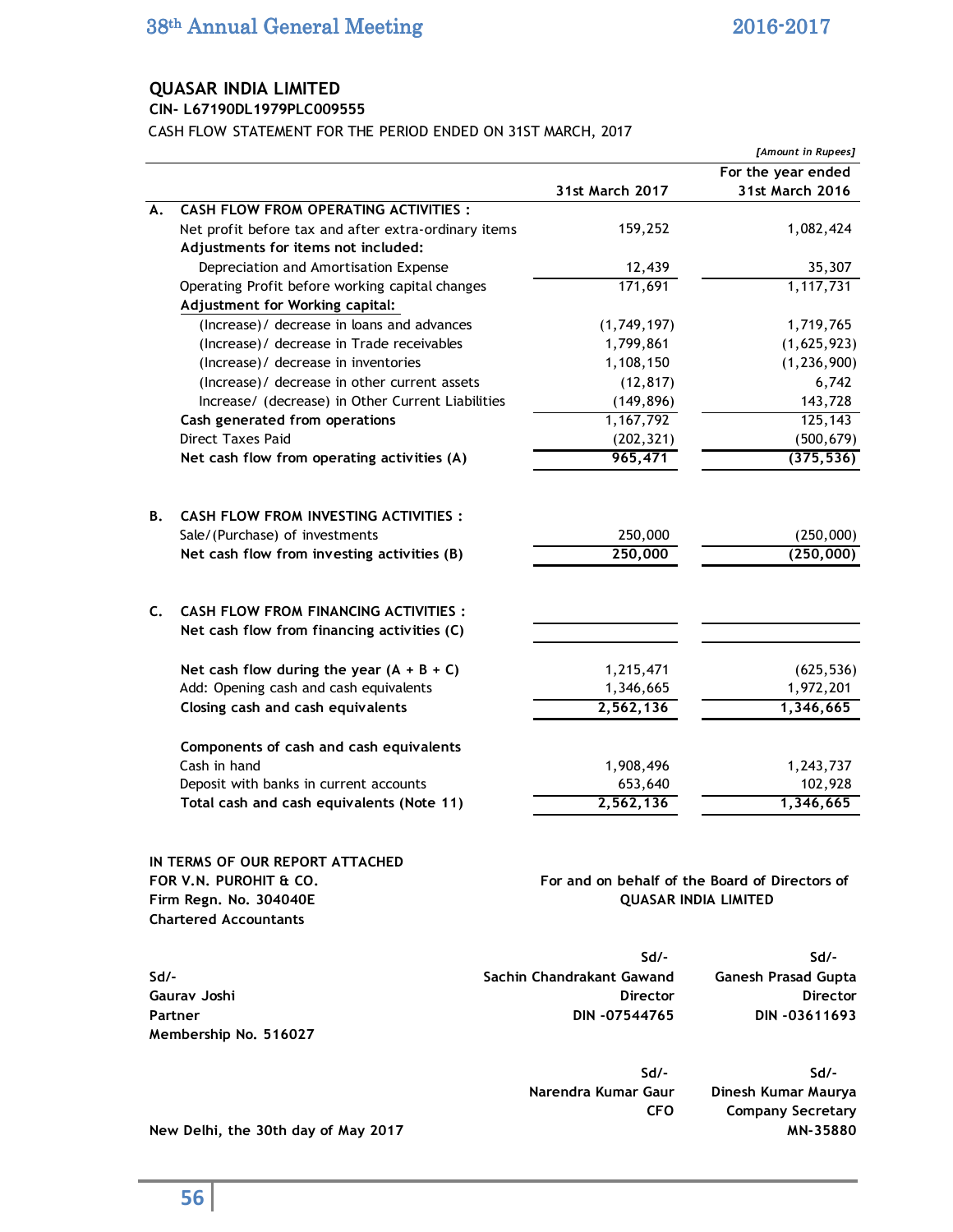#### **NOTES ANNEXED TO AND FORMING PART OF FINANCIAL STATEMENTS**

#### **1. Basis of preparation of Financial Statement**

The Financial Statements of the company have been prepared in accordance with generally accepted accounting principles in India (Indian GAAP). The company has prepared these Financial Statements to comply in all material respect with the accounting standards notified under the Companies (Accounting standards) Rule, 2006, (as amended) and the relevant provision of the companies Act, 2013.

The Financial Statements have been prepared on the accrual basis and under the historical cost convention.

#### **2. Summary of significant accounting policies :**

#### **a. Use of estimates**

The preparation of Financial Statements in conformity with Indian GAAP requires the management to make judgments, estimates and assumptions that affect the reported amounts of revenues, expenses, assets and liabilities and the disclosure of contingent liabilities, at the end of the reporting period. Although these estimates are based on the management's best knowledge of current event and actions, uncertainty about these assumptions and estimates could result in the outcomes requiring a material adjustment to the carrying amounts of assets or liabilities in future period.

#### **b. Fixed assets**

Fixed assets are carried at the cost of acquisition or construction less accumulated depreciation. The cost of fixed assets includes non-refundable taxes, duties, freight and other incidental expenses related to the acquisition and installation of the respective assets.

#### **c. Depreciation**

Depreciation on fixed asset is provided on the Written Down Value (WDV) Method. Depreciation is provided based on useful life of the assets as prescribed in Schedule II to the Companies Act, 2013.

> **For and on behalf of the Board of Directors of Quasar India Limited**

 **Sd/- Sd/-**  Sachin Chandrakant Gawand Sweta Sachin Gavand *Director* **Director Director Director** 

DIN: 07544765 DIN: 07559004

**Narendra Kumar Gaur Dinesh Kumar Maurya** 

 **Sd/- Sd/- CFO** Company Secretary PAN: AKIPG9257F PAN: ATHPM8230C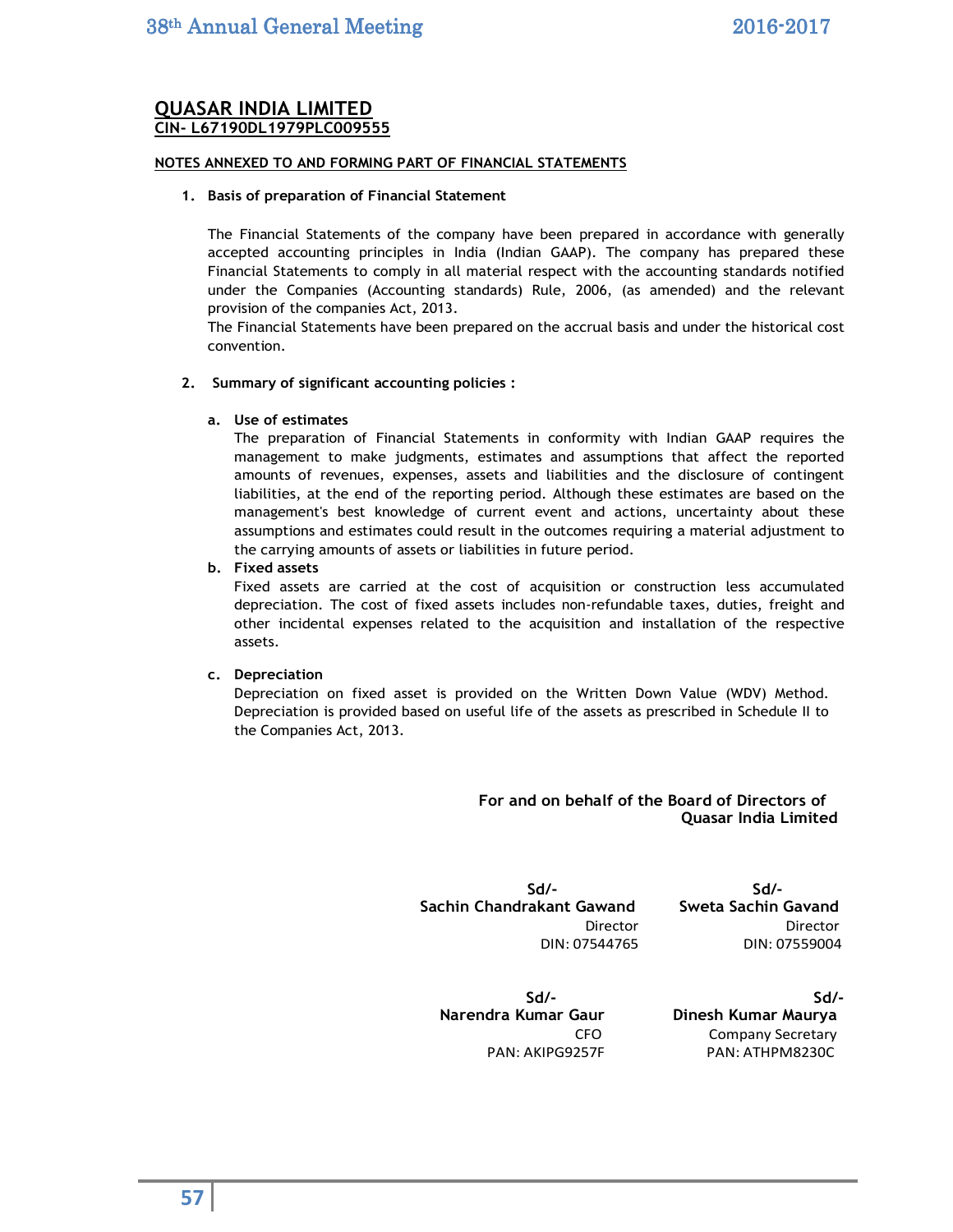### **d. Revenue recognition**

Having regards to the size, nature and level of operation of the business, the company is applying accrual basis of accounting for recognition of income earned and expenses incurred in the normal course of business.

### **e. Inventories**

Inventories include Cotton Fabrics and Super Poly Fabricsand valuation of them has been made at cost.

### **f. Taxes on Income**

Tax expense comprises of current tax and deferred tax. Current tax is measured at the amount expected to be paid to the tax authorities, using the applicable tax rates. Deferred income tax reflect the current period timing differences between taxable income and accounting income for the period and reversal of timing differences of earlier years/period.

Deferred tax assets are recognised only to the extent that there is a reasonable certainty that sufficient future income will be available except that deferred tax assets, in case there are unabsorbed depreciation or losses, are recognised if there is virtual certainty that sufficient future taxable income will be available to realize the same.

Deferred tax assets and liabilities are measured using the tax rates and tax law that have been enacted or substantively enacted by the Balance Sheet date.

> **For and on behalf of the Board of Directors of Quasar India Limited**

 **Sd/- Sd/- Sachin Chandrakant Gawand Sweta Sachin Gavand** Director Director

DIN: 07544765 DIN: 07559004

**Sd/- Sd/-** 

 **Narendra Kumar Gaur Dinesh Kumar Maurya CFO** Company Secretary PAN: AKIPG9257F PAN: ATHPM8230C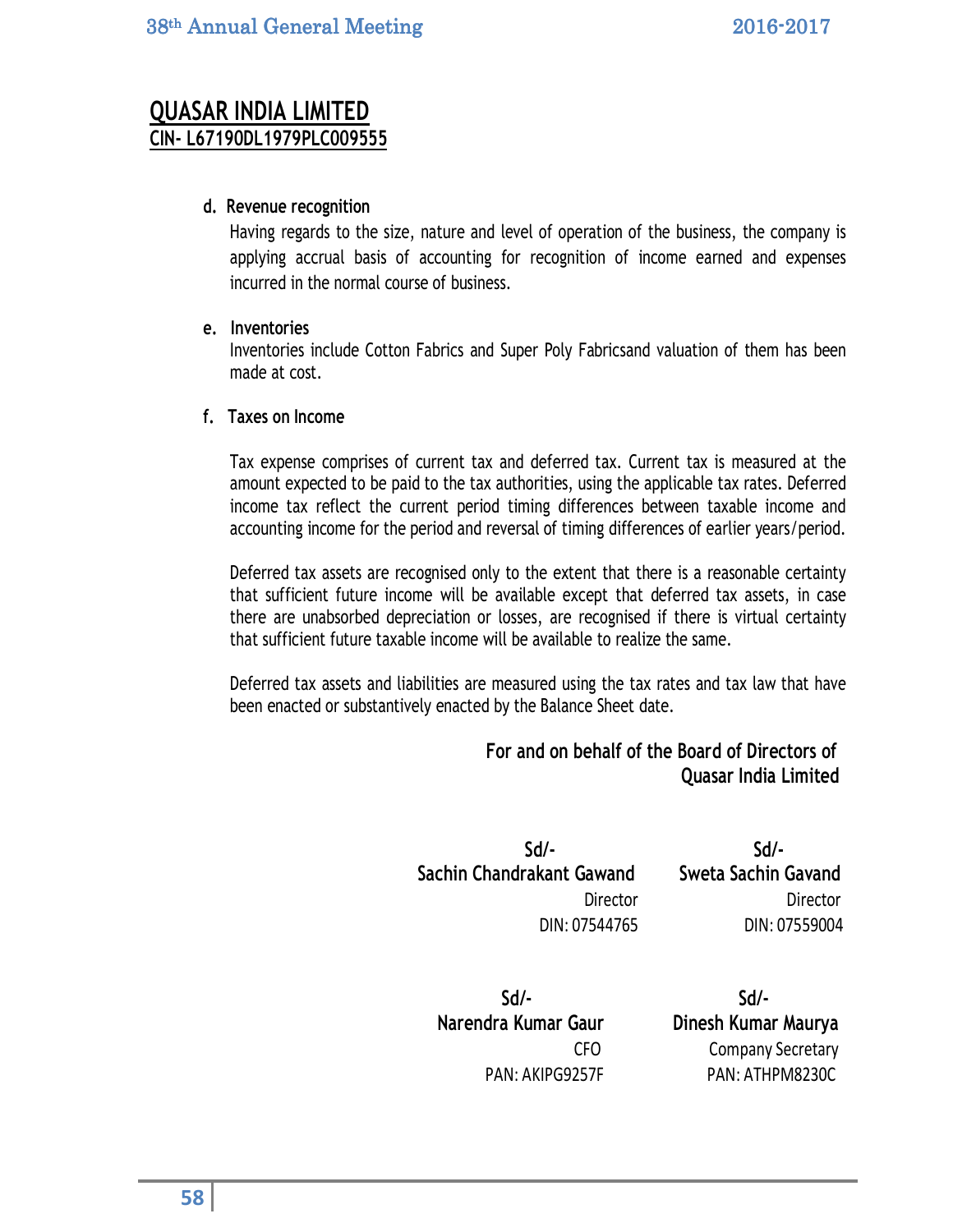#### **g. Provisions**

A provision is recognized when the company has a present obligation as a result of past event, it is probable that an outflow of resource embodying economic benefits will be require to settle the obligation and a reliable estimate can be made of the amount of the obligation. Provisions are not discounted to their present value and are determined based on the best estimate required to settle the obligation at the reporting date. These estimates are review at the end of each reporting date and adjusted to reflect the current best estimates.

#### **h. Earnings Per Share**

Basic Earnings per Share has been calculated by dividing the net profit or loss for the period attributable to equity shareholders by the weighted average number of equity shares outstanding during the period. Diluted Earnings per share has been computed by dividing the net profit after tax by the weighted average no. of equity shares considered for deriving basic earning per share and also the weighted average no. of equity shares that could have been issued upon conversion of all dilutive potential equity shares.

#### **I. Cash and cash equivalents**

Cash and cash equivalents comprise cash-in-hand, cash at bank and short term investments with the original maturity of three months or less.

#### **J. Investments**

Current investments are carried at lower of cost and quoted/ fair value, computed category-wise. Non Current investments are stated at cost. Provision for diminution in the value of Non Current investments is made only if such a decline is other than temporary.

> **For and on behalf of the Board of Directors of Quasar India Limited**

 **Sd/- Sd/- Sachin Chandrakant Gawand Sweta Sachin Gavand Properties Acceptance Director** Director **Contracts** Director

DIN: 07544765 DIN: 07559004

**Sd/- Sd/-** 

 **Narendra Kumar Gaur Dinesh Kumar Maurya CFO** Company Secretary PAN: AKIPG9257F PAN: ATHPM8230C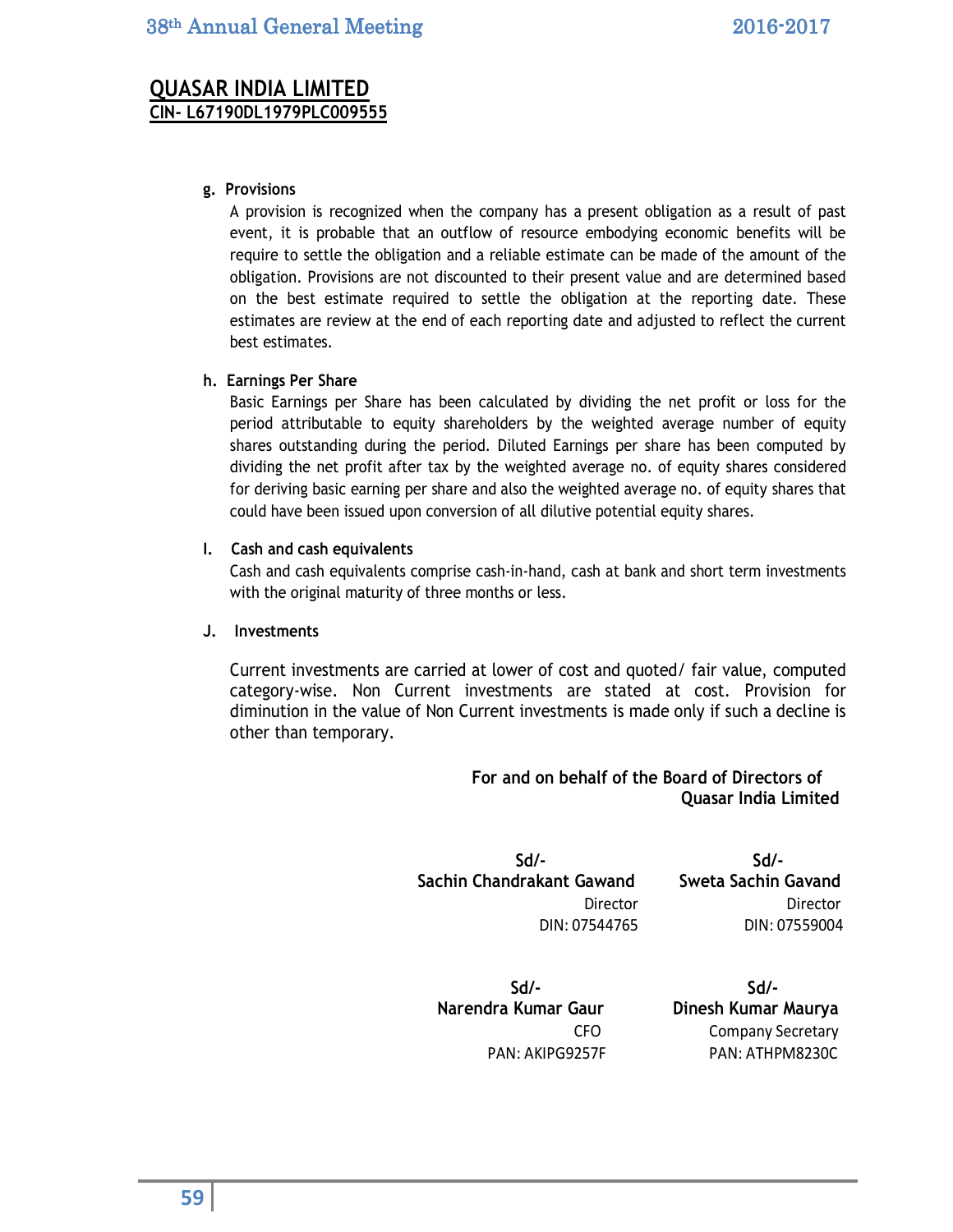#### **QUASAR INDIA LIMITED**

#### **CIN- L67190DL1979PLC009555**

NOTES TO THE FINANCIAL STATEMENTS FOR THE PERIOD FROM 1ST APRIL 2016 TO 31ST MARCH 2017

| 3. Share capital                                                | As at 31st March 2017<br>(Rupees) | As at 31st March 2016<br>(Rupees) |
|-----------------------------------------------------------------|-----------------------------------|-----------------------------------|
| <b>Authorised shares</b>                                        |                                   |                                   |
| 53,70,000 Equity Shares of Rs. 10 each                          | 53,700,000                        | 53,700,000                        |
| (31 March 2016: 53,70,000 Equity Shares of Re.10 each)          |                                   |                                   |
| 10,000 (31 March 2016: 10,000) Preference Shares of Rs.100 each | 1,000,000                         | 1,000,000                         |
|                                                                 |                                   |                                   |
| Issued, subscribed and fully paid- up shares                    |                                   |                                   |
| 53,52,500 Equity Shares of Rs. 10 each fully paid up            | 53,525,000                        | 53,525,000                        |
| (31 March 2016: 53,52,500 Equity Shares of Re. 10 each)         |                                   |                                   |
| Total issued, subscribed and fully paid- up share capital       | 53.525.000                        | 53.525.000                        |

**a. Reconciliation of Shares outstanding at the beginning and at the end of reporting period**

|                                              | As at 31st March 2017    |           | As at 31st March 2016 |           |
|----------------------------------------------|--------------------------|-----------|-----------------------|-----------|
|                                              | No.                      | (Rupees)  | No.                   | (Rupees)  |
| Share Capital at the beginning of the period | 5,352,500                | 5,352,500 | 53,525,000            | 5,352,500 |
| Consolidation of Share Capital               |                          |           | (48, 172, 500)        |           |
| Issue during the period                      | $\overline{\phantom{a}}$ |           | . .                   |           |
| Outstanding at the end of the period         | 5,352,500                | 5.352.500 | 5.352.500             | 5,352,500 |

#### **b. Terms and rights attached to equity shares**

The company has issued only one class of equity share having a par value of Rs. 10 (31 March 2016: Re. 10) per share. Each holder of equity shares is entitled to vote per share. The company declares and pays dividend if any, in Indian Rupees. The dividend proposed by the Board of Directors is subject to approval of the shareholders in the ensuing Annual

In the event of liquidation of the company, the holders of equity shares will be entitiled to receive remaining assets of the company, after distribution of all the preferential amount. The distribution will be in proportion to the number of equity shares held by the shareholder.

#### **c. Details of shareholders holding more than 5% shares in the company**

|                                                  | As at 31st March 2017 |                       | As at 31st March 2016 |                       |
|--------------------------------------------------|-----------------------|-----------------------|-----------------------|-----------------------|
|                                                  | Nos.                  | % holding             | Nos.                  | % holding             |
| Ankit Agarwal                                    | 1,112,000             | 20.78%                | 11,120,000            | 20.78%                |
| Kailash Chand Mittal                             | 339,400               | 6.34%                 | 339,400               | 6.34%                 |
| 4. Reserves and surplus                          |                       | As at 31st March 2017 |                       | As at 31st March 2016 |
|                                                  |                       | (Rupees)              |                       | (Rupees)              |
| Surplus/ (deficit) in statement of profit & loss |                       |                       |                       |                       |
| Balance as per last financial statements         | 2,257,673             |                       | 1,540,543             |                       |
| Add: Profilt/ (loss) for the year                | 110.546               |                       | 747.954               |                       |
| Less: Income tax adjusted for Earlier Years      |                       |                       | 30,824                |                       |
| Net (deficit) in statement of profit and loss    |                       | 2,368,219             |                       | 2,257,673             |
|                                                  |                       | 2.368.219             |                       | 2.257.673             |

 **For and on behalf of the Board of Directors of QUASAR INDIA LIMITED**

| $Sd/-$                   | $Sd/-$                    |
|--------------------------|---------------------------|
| Ganesh Prasad Gupta      | Sachin Chandrakant Gawand |
| <b>Director</b>          | <b>Director</b>           |
| DIN-03611693             | DIN-07544765              |
| $Sd$ /-                  | $Sd/-$                    |
| Dinesh Kumar Maurya      | Narendra Kumar Gaur       |
| <b>Company Secretary</b> | <b>CFO</b>                |
| MN-35880                 |                           |
|                          |                           |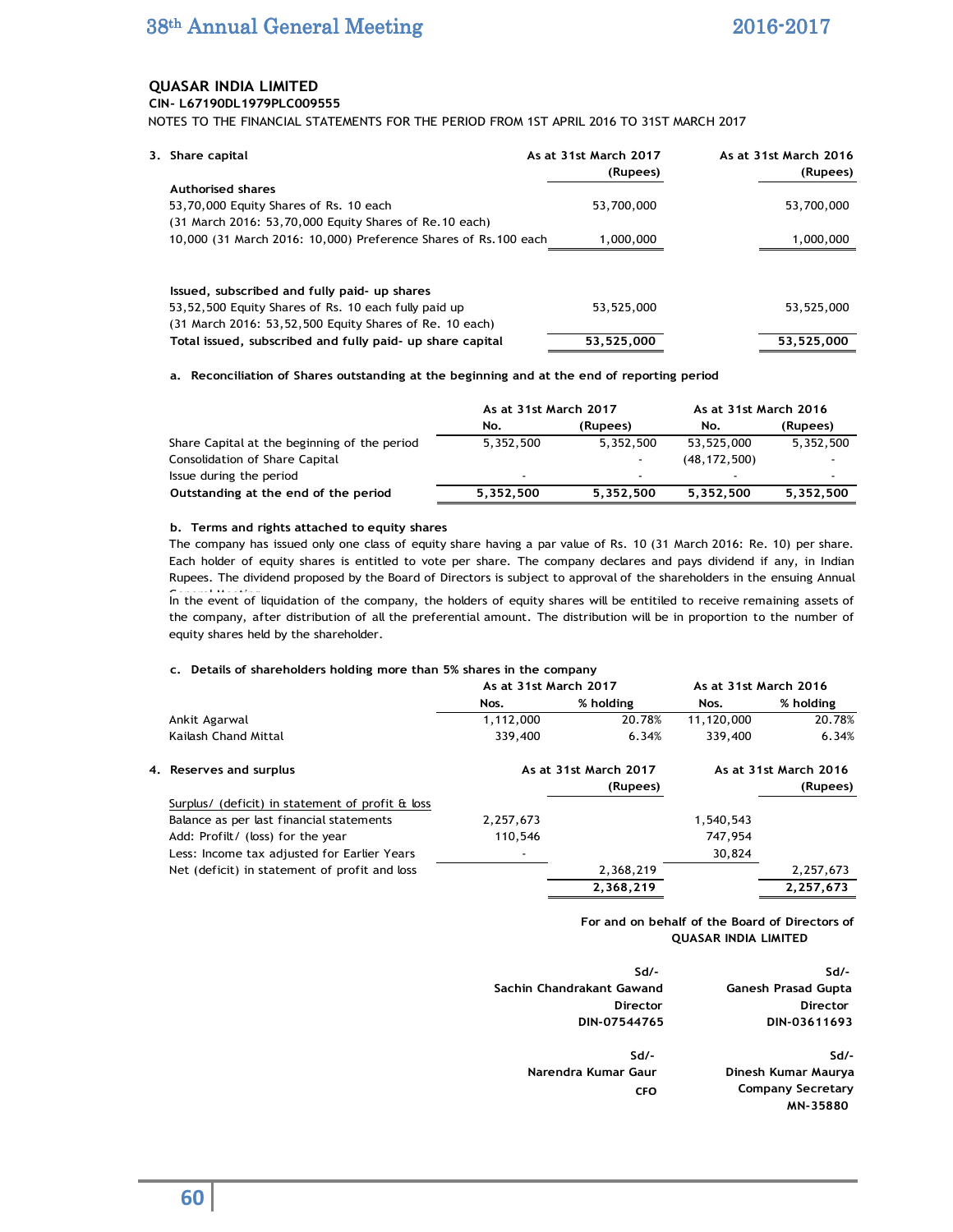#### **QUASAR INDIA LIMITED**

**CIN- L67190DL1979PLC009555**

NOTES TO THE FINANCIAL STATEMENTS FOR THE PERIOD FROM 1ST APRIL 2016 TO 31ST MARCH 2017

|   | 5. Other Current Liabilities                                                         | As at 31st March 2017 | As at 31st March 2016    |
|---|--------------------------------------------------------------------------------------|-----------------------|--------------------------|
|   |                                                                                      | (Rupees)              | (Rupees)                 |
|   | Audit fee payable                                                                    | 36,750                | 22,900                   |
|   | Internal Audit Fees Payable                                                          | 15,000                |                          |
|   | TDS payable                                                                          | 3,500                 | 1,700                    |
|   | Salary Payable                                                                       | 10,000                | 35,000                   |
|   | Sundry Creditors for Expenses                                                        | 9,204                 | 164,750                  |
|   |                                                                                      | 74,454                | 224,350                  |
|   | 7 Deferred tax Assets (net)                                                          | As at 31st March 2017 | As at 31st March 2016    |
|   |                                                                                      | (Rupees)              | (Rupees)                 |
|   | Tax effect on timing difference on account of WDV                                    | 10,094                | 9,534                    |
|   | of Fixed Assets between Companies Act & Income Tax Act                               |                       |                          |
|   |                                                                                      | 10,094                | 9,534                    |
| 8 | <b>Current Investment</b>                                                            | As at 31st March 2017 | As at 31st March 2016    |
|   |                                                                                      | (Rupees)              | (Rupees)                 |
|   | Nil (31st March 2016: 25000) Equity Shares of Rs. 10 each in<br>Alps Dealers Limited |                       | 250,000                  |
|   |                                                                                      |                       | 250,000                  |
|   |                                                                                      |                       |                          |
| 9 | Inventories                                                                          | As at 31st March 2017 | As at 31st March 2016    |
|   |                                                                                      | (Rupees)              | (Rupees)                 |
|   | Nil (31 March 2015: 14,000 metres) of Cotton Fabrics                                 |                       | 4,626,000                |
|   | 17,480 Kgs. (31 March 2016: Nil) of Super poly fabrics                               | 3,517,850             |                          |
|   |                                                                                      | 3,517,850             | 4,626,000                |
|   | 10 Trade Receivables                                                                 | As at 31st March 2017 | As at 31st March 2016    |
|   |                                                                                      | (Rupees)              |                          |
|   | Outstanding for a period exceeding six months (from the date                         |                       | (Rupees)<br>1,278,000.00 |
|   | they are due for payment)                                                            |                       |                          |
|   | <b>Other Receivables</b>                                                             |                       | 521,861                  |
|   |                                                                                      |                       | 1,799,861                |
|   | 11 Cash and cash equivalents                                                         | As at 31st March 2017 | As at 31st March 2016    |
|   |                                                                                      | (Rupees)              | (Rupees)                 |
|   | Cash in hand (as certified)                                                          | 1,908,496             | 1,243,737                |
|   | Balances with banks in Current Accounts                                              | 653,640               | 102,928                  |
|   |                                                                                      | 2,562,136             | 1,346,665                |
|   | 12 Short-term loan and advances                                                      | As at 31st March 2017 | As at 31st March 2016    |
|   |                                                                                      | (Rupees)              | (Rupees)                 |
|   | Unsecured, Considered good                                                           |                       |                          |
|   | Loan to Body Corporate and Others                                                    | 36,506,666            | 37,457,469               |
|   | Security Deposits                                                                    | 39,000                | 39,000                   |
|   | Advances Recoverable in cash or kind                                                 | 13,100,000            | 10,400,000               |
|   | Advance Income Tax (Net of Provisions)                                               | 182,168               | 29,112                   |
|   |                                                                                      | 49,827,834            | 47,925,581               |
|   |                                                                                      |                       |                          |

 **For and on behalf of the Board of Directors of QUASAR INDIA LIMITED**

| Sd/-                                          | Sd/-                                         |
|-----------------------------------------------|----------------------------------------------|
| <b>Ganesh Prasad Gupta</b><br><b>Director</b> | Sachin Chandrakant Gawand<br><b>Director</b> |
| DIN-03611693                                  | DIN-07544765                                 |
| $Sd/-$                                        | $Sd$ /-                                      |
| Dinesh Kumar Maurya                           | Narendra Kumar Gaur                          |
| <b>Company Secretary</b><br>MN-35880          | <b>CFO</b>                                   |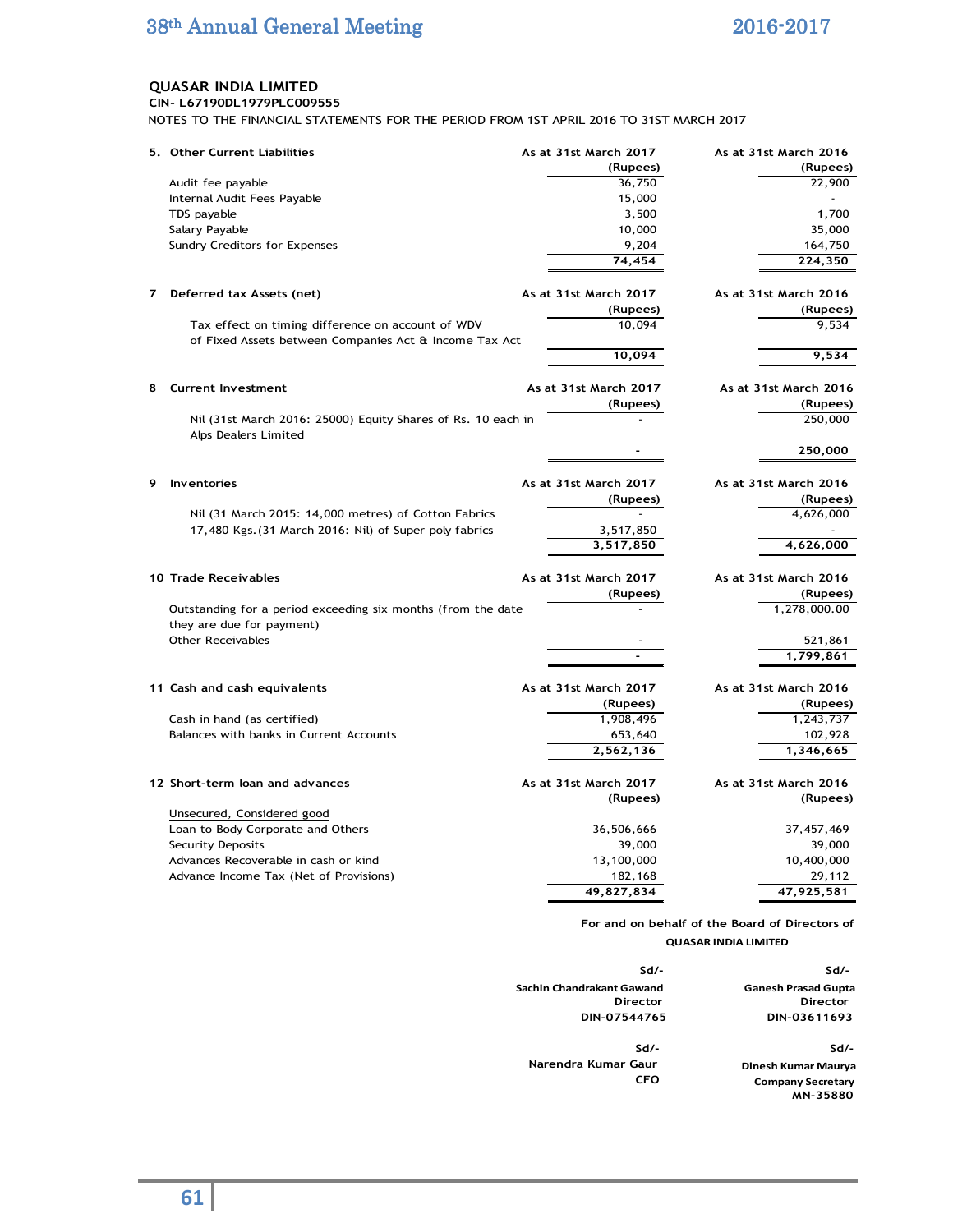#### QUASAR INDIA LIMITED

**CIN- L67190DL1979PLC009555**

NOTES TO THE FINANCIAL STATEMENTS FOR THE PERIOD FROM 1ST APRIL 2016 TO 31ST MARCH 2017

| 13 Other current assets                                                                                                | As at 31st March 2017  | As at 31st March 2016     |
|------------------------------------------------------------------------------------------------------------------------|------------------------|---------------------------|
|                                                                                                                        | (Rupees)               | (Rupees)                  |
| Advance payment for Expenses                                                                                           | 12,817                 |                           |
|                                                                                                                        | 12,817                 |                           |
| 14 Revenue from operations                                                                                             | For the year ended     | For the year ended        |
|                                                                                                                        | <b>31st March 2017</b> | 31st March 2016           |
|                                                                                                                        | (Rupees)               | (Rupees)                  |
| Sale of Cotton Fabrics                                                                                                 | 4,690,000              | $\overline{6}$ , 521, 500 |
| 14,000 metres (31 March 2016: 24,000 metres)                                                                           |                        |                           |
|                                                                                                                        | 4,690,000              | 6,521,500                 |
| 15 Other Income                                                                                                        | For the year ended     | For the year ended        |
|                                                                                                                        | 31st March 2017        | 31st March 2016           |
|                                                                                                                        | (Rupees)               | (Rupees)                  |
| Commission Income                                                                                                      |                        | 300,000                   |
| Interest Received                                                                                                      | 2,950,607              | 3,610,017                 |
|                                                                                                                        | $\overline{2,950,607}$ | 3,910,017                 |
| 16 Purchase of trade goods                                                                                             | For the year ended     | For the year ended        |
|                                                                                                                        | 31st March 2017        | 31st March 2016           |
|                                                                                                                        | (Rupees)               | (Rupees)                  |
| Purchase of Cotton Fabrics                                                                                             |                        | 7,566,000                 |
| Nil (31 March 2016: 24,000 metres)                                                                                     |                        |                           |
| Purchase of Super Poly Fabrics                                                                                         | 3,517,850              |                           |
| 17,480 Kgs. (31 March 2016: Nil)                                                                                       |                        |                           |
|                                                                                                                        | 3,517,850              | 7,566,000                 |
| 17 Changes in inventories                                                                                              | For the year ended     | For the year ended        |
|                                                                                                                        | <b>31st March 2017</b> | 31st March 2016           |
|                                                                                                                        | (Rupees)<br>4,626,000  | (Rupees)<br>3,389,100     |
| Inventories at the beginning of the year - Stock in trade<br>Less : Inventories at the end of the year -Stock in trade | 3,517,850              | 4,626,000                 |
|                                                                                                                        | 1,108,150              | (1, 236, 900)             |
|                                                                                                                        |                        |                           |
| 18 Employee benefit expenses                                                                                           | For the year ended     | For the year ended        |
|                                                                                                                        | <b>31st March 2017</b> | 31st March 2016           |
|                                                                                                                        | (Rupees)               | (Rupees)                  |
| Director remuneration                                                                                                  | 150,000                | 300,000                   |
| Salaries and wages                                                                                                     | 697,200                | 723,600                   |
| Staff welfare expenses                                                                                                 | 36,564                 | 123,966                   |
|                                                                                                                        | 883,764                | 1,147,566                 |

 **For and on behalf of the Board of Directors of QUASAR INDIA LIMITED**

| $Sd/-$                     | Sd/-                      |
|----------------------------|---------------------------|
| <b>Ganesh Prasad Gupta</b> | Sachin Chandrakant Gawand |
| <b>Director</b>            | <b>Director</b>           |
| DIN-03611693               | DIN-07544765              |

 **Sd/- Sd/- Sd/- Narendra Kumar Gaur**<br>CFO **Dinesh Kumar Gaur**<br>Company Secretary  **CFO CFO Company Secretary Company Secretary MN-35880**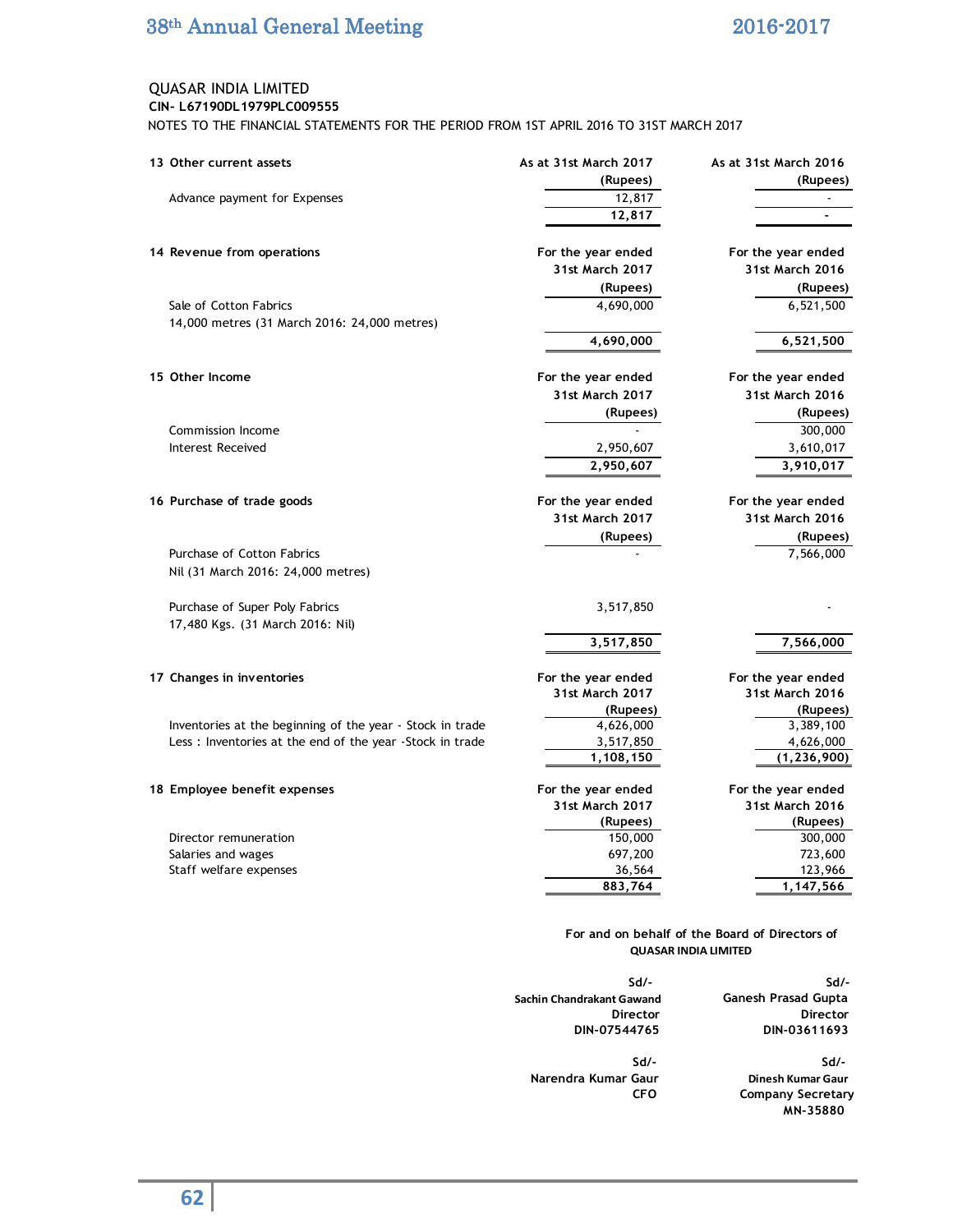# **QUASAR INDIA LIMITED**

**CIN- L67190DL1979PLC009555**

**NOTES TO THE FINANCIAL STATEMENTS FOR THE PERIOD FROM 1ST APRIL 2016 TO 31ST MARCH 2017**

| 19 Other administrative expenses      | For the year ended | For the year ended |
|---------------------------------------|--------------------|--------------------|
|                                       | 31st March 2017    | 31st March 2016    |
|                                       | (Rupees)           | (Rupees)           |
| <b>Accounting Charges</b>             | 45,000             | 30,000             |
| Auditors remuneration (Refer Note 27) | 49,536             | 38,344             |
| <b>Internal Audit Fees</b>            | 15,000             |                    |
| Advertisement & Publication charges   | 65,057             | 31,336             |
| <b>Bad Debts</b>                      | 25,646             |                    |
| <b>Business Promotion</b>             | 1,014,848          | 360,050            |
| <b>Bank Charges</b>                   | 2,300              | 397                |
| Interest Charges                      | 4,615              |                    |
| Conveyance expenses                   | 102,358            | 168,854            |
| Diwali Expenses                       | 11,066             | 110,685            |
| <b>Electricity Expenses</b>           | 8,180              | 16,560             |
| Filing fee & Subscriptions            | 339,601            | 352,995            |
| News Paper, Books & Periodicals       | 12,434             | 13,487             |
| Postage, Stamps & Couriers            | 21,308             | 116,764            |
| Printing and Stationery               | 35,711             | 114,020            |
| Professional charges                  | 39,557             | 176,196            |
| Rent                                  | 156,000            | 156,000            |
| Repairs & Maintenance                 | 4,383              | 41,787             |
| Software expenses                     |                    | 4,300              |
| Telephone & Mobile expenses           | 4,714              | 24,271             |
| Tour & Travelling Expenses            |                    | 81,074             |
| <b>Website Charges</b>                | 1,838              |                    |
|                                       | 1,959,152          | 1,837,120          |
| IN TERMS OF OUR REPORT ATTACHED       |                    |                    |

**FOR V.N. PUROHIT & CO. Firm Regn. No. 304040E Chartered Accountants**

**For and on behalf of the Board of Directors of QUASAR INDIA LIMITED**

| Chartered Accountants               |                                         |                          |
|-------------------------------------|-----------------------------------------|--------------------------|
|                                     | $Sd$ /-                                 | $Sd/-$                   |
| $Sd/-$                              | Sachin Chandrakant Gawand               | Ganesh Prasad Gupta      |
| Gauray Joshi                        | <b>Director</b>                         | <b>Director</b>          |
| <b>Partner</b>                      | DIN -07544765                           | DIN -03611693            |
| Membership No. 516027               |                                         |                          |
|                                     | $Sd/-$                                  | $Sd/-$                   |
|                                     | Narendra Kumar Gaur Dinesh Kumar Maurya |                          |
|                                     | <b>CFO</b>                              | <b>Company Secretary</b> |
| New Delhi, the 30th day of May 2017 |                                         | MN-35880                 |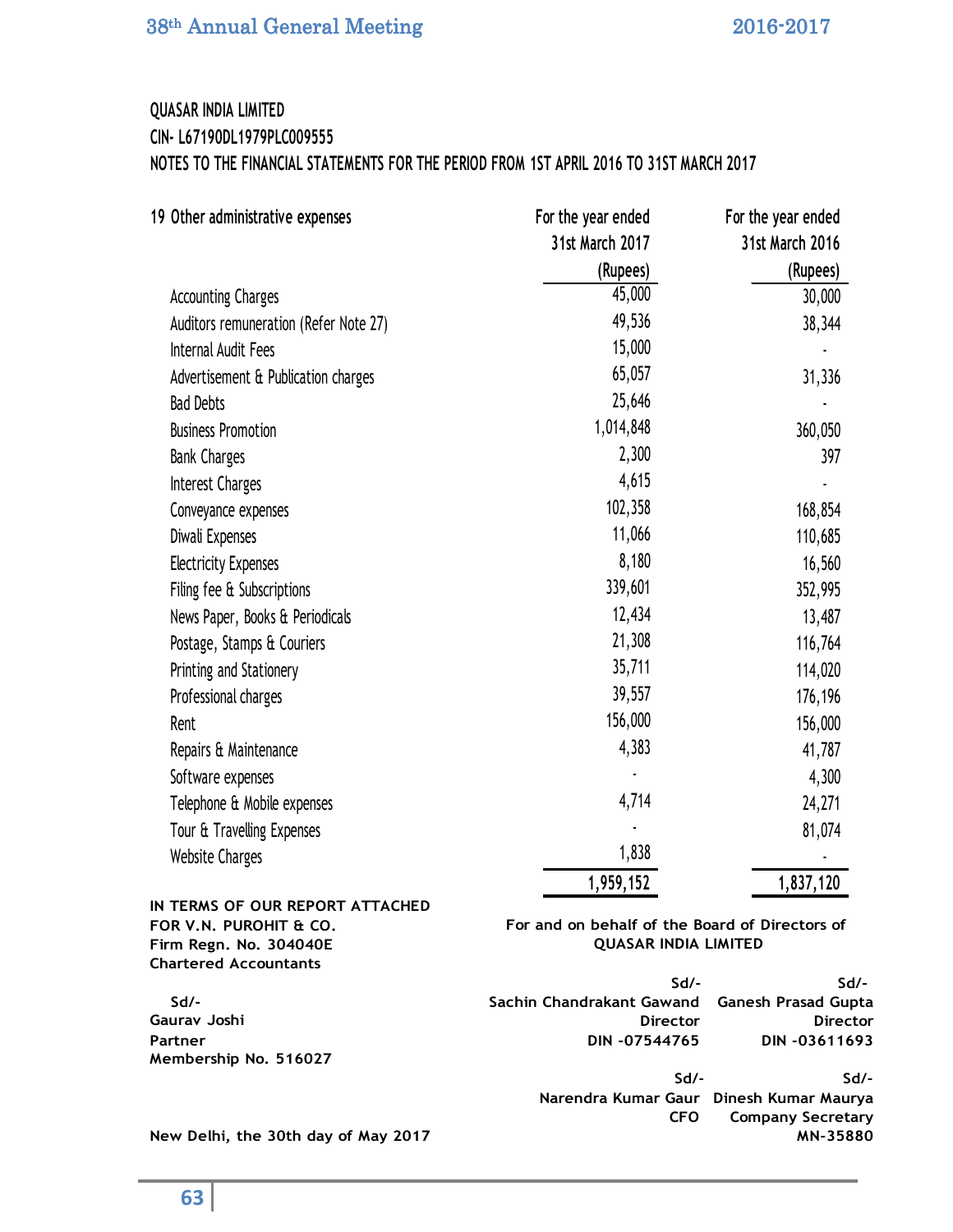#### **QUASAR INDIA LIMITED CIN- L67190DL1979PLC009555 NOTES ANNEXED TO AND FORMING PART OF FINANCIAL STATEMENTs**

20. There is no Micro, Small and Medium Enterprises as defined under Micro, Small & Medium Enterprises Development Act, 2006 to which Company owes dues which are outstanding for a period more than 45 days as on Balance Sheet Date.

The above information regarding Micro, Small and Medium Enterprises has been determined on the basis of information availed with the Company and has been duly relied by the auditors of the Company.

- 21. Provisions of Accounting Standard (AS) 17 on 'Segment Reporting' are not applicable on the Company.
- 22. In the opinion of the management, the current assets, loans and advances have a realizable value in the ordinary course of business is not less than the amount at which they are stated in the Balance Sheet.
- 23. Balance shown under head Sundry Debtors, Creditors and Advances are subject to confirmation.
- 24. Necessary disclosures as per requirements of Accounting Standard (AS)- 18 on 'Related Party Disclosure' are made as under:
	- a. Related Parties covered: -

| $\mathbf{(i)}$ | Key<br>Management<br>Personnel                                                                                     | Mr. Ganesh Prasad Gupta (Director)<br>Mr. Sachin Chandrakant Gawand (Whole Time Director)<br>Ms. Sweta Sachin Gavand (Director)<br>Mr. AnkitAggarwal(Past Whole Time Director)<br>Ms. Usha Sharma (Past Director)<br>Mr. Narendra Kumar Gaur (CFO)<br>Mr. Dinesh Kumar Maurya (Company Secretary) |
|----------------|--------------------------------------------------------------------------------------------------------------------|---------------------------------------------------------------------------------------------------------------------------------------------------------------------------------------------------------------------------------------------------------------------------------------------------|
|                |                                                                                                                    | Mr. Sandeep Kumar (Past Company Secretary)                                                                                                                                                                                                                                                        |
| (ii)           | Relatives<br>of<br>Kev                                                                                             | None                                                                                                                                                                                                                                                                                              |
|                | Management Personnel                                                                                               |                                                                                                                                                                                                                                                                                                   |
| (iii)          | Enterprises owned or<br>significantly influenced<br>the<br>bv<br>Kev<br>Management Personnel<br>or their Relatives | None                                                                                                                                                                                                                                                                                              |

#### **For and on behalf of the Board of Directors of Quasar India Limited**

 **Sd/- Sd/- Sachin Chandrakant Gawand Sweta Sachin Gavand** *Director* **Director Director Director** DIN: 07544765 DIN: 07559004

 $Sd/-$ 

 **Narendra Kumar Gaur Dinesh Kumar Maurya CFO** Company Secretary PAN: AKIPG9257F PAN: ATHPM8230C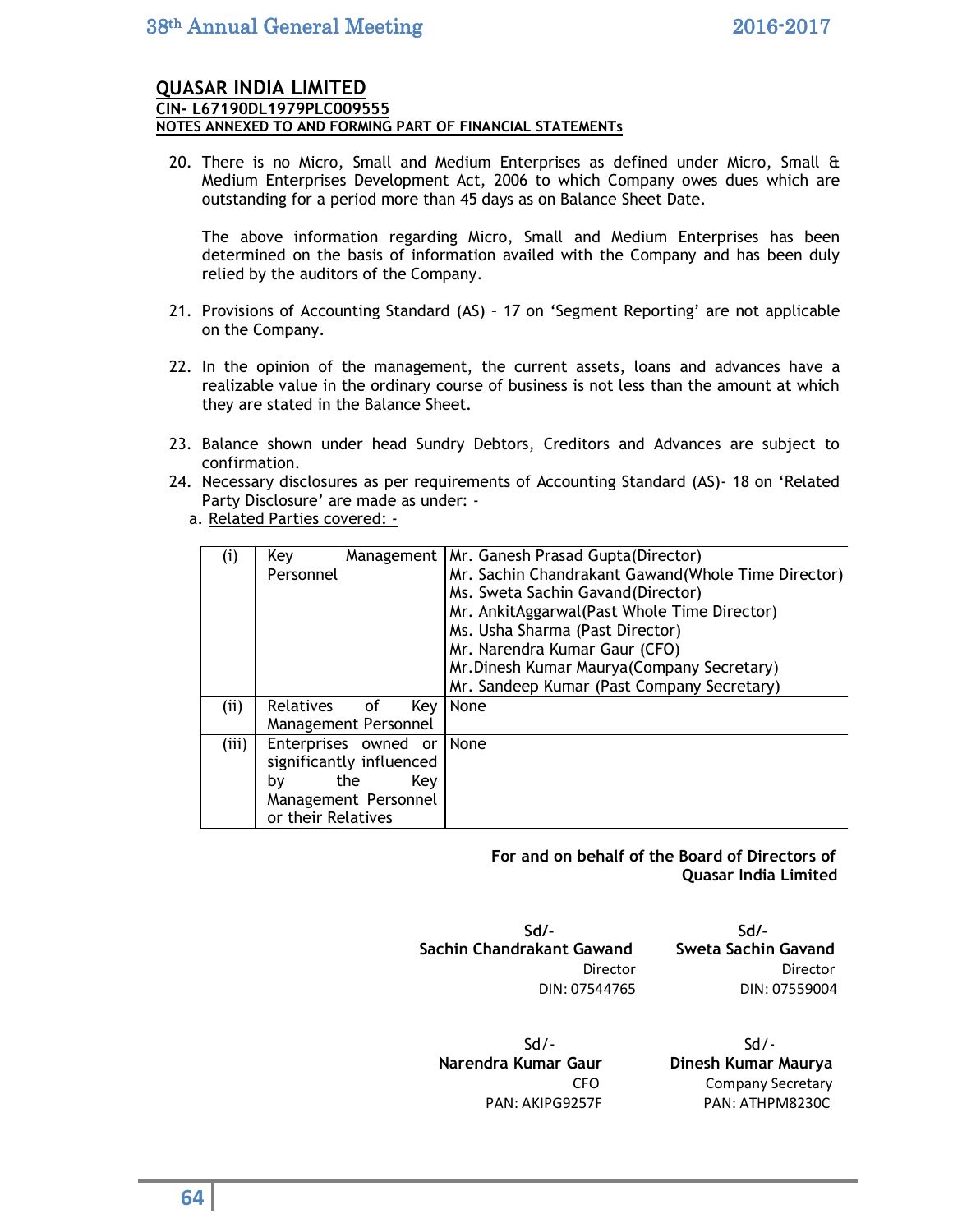#### **QUASAR INDIA LIMITED CIN- L67190DL1979PLC009555**

b. Transaction with Related Parties: -

| <b>Transaction with</b> | Nature of Transaction | 31/03/2017 | 31/03/2016 |
|-------------------------|-----------------------|------------|------------|
|                         |                       | (Rs.)      | (Rs.)      |
| AnkitAggarwal           | Remuneration          | 1,50,000   | Nil        |
| Dinesh Kumar Maurya     | Remuneration          | 10,000     | Nil        |
| Sandeepkumar            | Remuneration          | 50,000     | Nil        |
| <b>Total</b>            |                       | 2,10,000   | <b>Nil</b> |

<sup>25</sup>. Disclosure of Specified Bank Notes pursuant to notification no. G.S.R 308(E) dated 30<sup>th</sup> March, 2017 :

|                                                              | Specified<br><b>Bank</b><br><b>Notes</b> | <b>Other</b><br>Denomination<br><b>Notes</b> | Total     |
|--------------------------------------------------------------|------------------------------------------|----------------------------------------------|-----------|
| Closing Cash in Hand as on 8 <sup>th</sup> November<br>2016  | 12,00,000                                | 22,60,033                                    | 34,60,033 |
| <b>Add:Permitted Receipts</b>                                | Nil                                      | 85,000                                       | 85,000    |
| Less: Permitted Payments                                     | Nil                                      | 2,57,599                                     | 2,57,599  |
| Less: Amount Deposited in Banks                              | 12,00,000                                | Nil                                          | 12,00,000 |
| Closing Cash in Hand as on 31 <sup>st</sup> December<br>2016 | Nil                                      | 20,87,434                                    | 20,87,434 |

| 26. | <b>Particulars</b>                        | 31/03/2017<br>(Rs.) | 31/03/2016<br>(Rs.) |
|-----|-------------------------------------------|---------------------|---------------------|
|     | Earnings/ Remittances and/ or Expenditure |                     |                     |
|     | in Foreign Currency                       | Nil                 | Nil                 |

 **For and on behalf of the Board of Directors of Quasar India Limited** 

| $Sd$ /-                   | Sd/-                |
|---------------------------|---------------------|
| Sachin Chandrakant Gawand | Sweta Sachin Gavand |
| Director                  | Director            |
| DIN: 07544765             | DIN: 07559004       |

 $Sd/-$ **Narendra Kumar Gaur Dinesh Kumar Maurya** 

**CFO** Company Secretary PAN: AKIPG9257F PAN: ATHPM8230C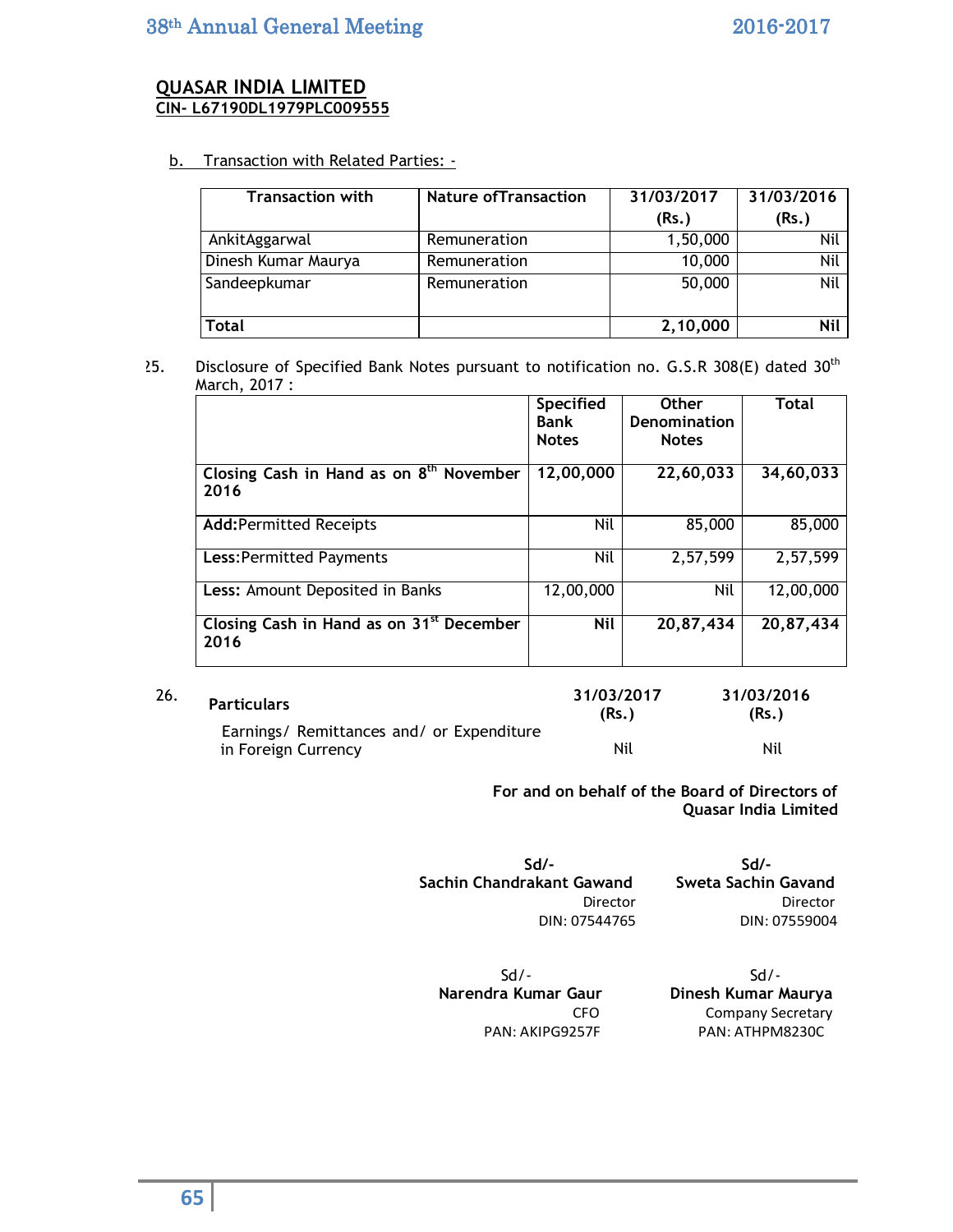27. Break- up of Payments made to Statutory Auditors (Including Service Tax) is disclosed as under: -

|                                                        | 31/03/2017 | 31/03/2016 |
|--------------------------------------------------------|------------|------------|
|                                                        | (Rs.)      | (Rs.)      |
| In respect of Statutory Audit (including Tax<br>Audit) | 40,250     | 22,900     |
| In respect of Certification                            | 9.286      | 15,444     |
| <b>TOTAL</b>                                           | 49,536     | 38,344     |

28. Break- up of Payments made Director is disclosed as under: -

| <b>Transaction with</b>           | <b>Nature</b><br>ofTransaction | $\overline{31/03/2017}$<br>(Rs.) | 31/03/2016<br>(Rs.) |                     |
|-----------------------------------|--------------------------------|----------------------------------|---------------------|---------------------|
| Mr. Ankit Aggarwal                | Remuneration                   | 1,50,000                         | Nil                 |                     |
| 29.<br><b>Particulars</b>         |                                |                                  | 31/03/2017<br>(Rs.) | 31/03/2016<br>(Rs.) |
| Contingent Liability provided for |                                |                                  | Nil                 | Nil                 |

- 30. Previous Year's Figures have been re- arranged or re- grouped wherever considered necessary.
- 31. Figures have been rounded off to the nearest rupees.
- 32. Figures in brackets indicate negative (-) figures.

Signed for the purpose of Identification

Signed for the purpose of Identification

**FOR V.N. PUROHIT & CO. Chartered Accountants**  Firm Regn. 304040E

#### **For and on behalf of the Board of Directors of Quasar India Limited**

| $Sd$ /-                   | $Sd$ /-                        |
|---------------------------|--------------------------------|
| Sachin Chandrakant Gawand | Sweta Sachin Gavand            |
| Director                  | Director                       |
| DIN: 07544765             | DIN: 07559004                  |
| $Sd$ .                    | $Sd$ /-<br>Dinesh Kumar Maurya |
|                           | Narendra Kuma Gaur             |

New Delhi, the 30th day of May 2017

PAN: AKIPG9257F PAN: ATHPM8230C

**CFO Company Secretary**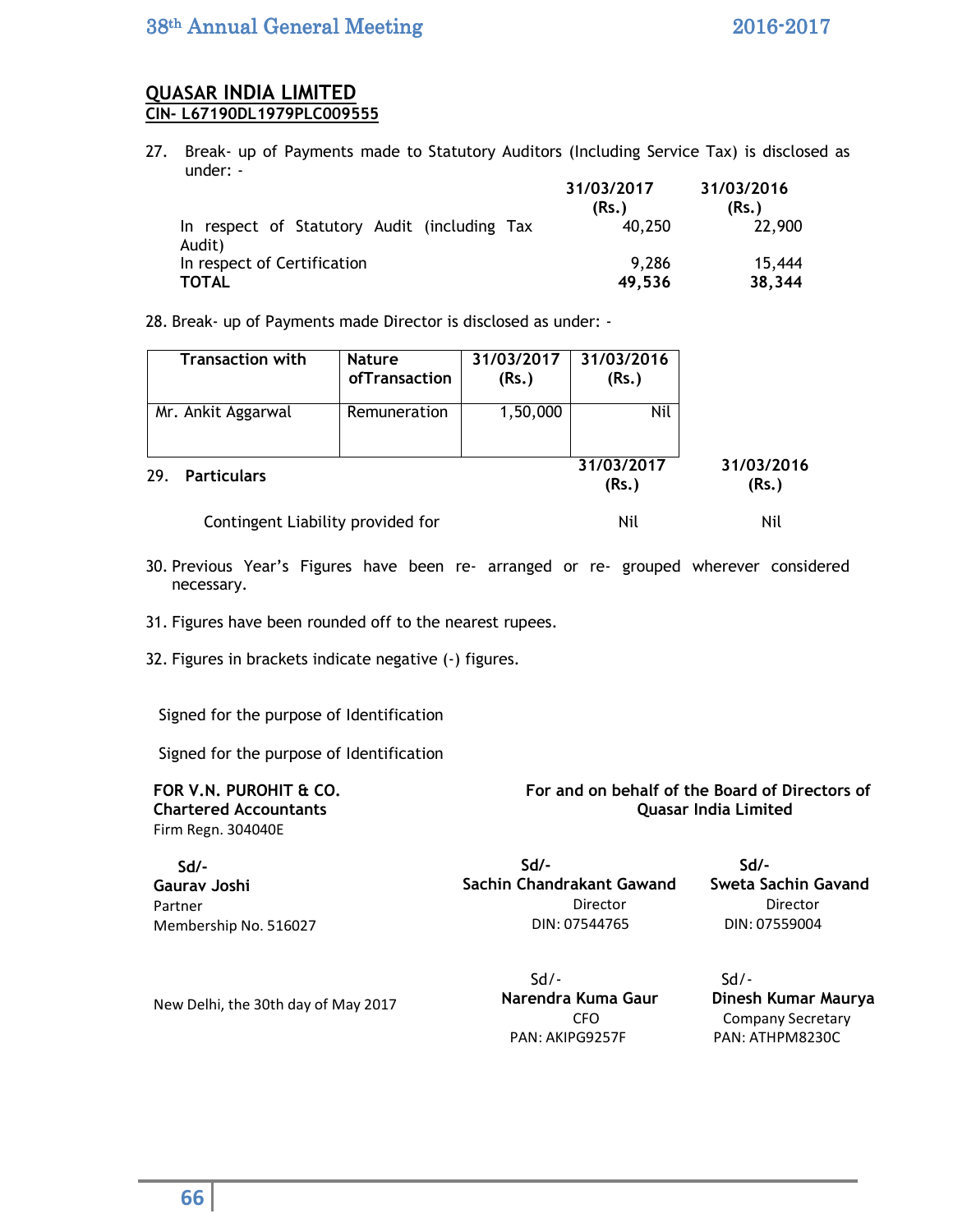# 38<sup>th</sup> Annual General Meeting 2016-2017 **CIN- L67190DL1979PLC009555 QUASAR INDIA LIMITED**

**NOTES TO THE FINANCIAL STATEMENTS FOR THE PERIOD FROM 1ST APRIL 2016 TO 31ST MARCH 2017**

| NOLE - O (FIXEU ASSELS)  |               |                |                    |                |                |                     |                |              | <b>HIIOUIL III RUPERS!</b> |
|--------------------------|---------------|----------------|--------------------|----------------|----------------|---------------------|----------------|--------------|----------------------------|
| Tangible assets          | <b>USEFUL</b> |                | <b>GROSS BLOCK</b> |                |                | <b>DEPRECIATION</b> |                |              | <b>NET BLOCK</b>           |
|                          | LIFE          |                |                    |                |                |                     |                |              |                            |
|                          |               | <b>Balance</b> | Additions /        | <b>Balance</b> | <b>Balance</b> | Depreciation        | <b>Balance</b> | W.D.V. as on | W.D.V. as on               |
|                          |               | as at          | <b>Deletion</b>    | as at          | as at          | during the year     | as at          | 31,03,17     | 31,03,2016                 |
|                          |               | 1 April, 2016  |                    | 31 March,      | 1 April, 2016  |                     | 31 March,      |              |                            |
|                          |               |                |                    | 2017           |                |                     | 2017           |              |                            |
| (i) Tangible Assets      |               |                |                    |                |                |                     |                |              |                            |
| (a) Computers            | }             | 150,960        |                    | 150,960        | 143,412        |                     | 143,412        | 7,548        | 7,548                      |
| (b) Furniture & Fixtures | 10            | 88,670         |                    | 88,670         | 51,438         | 10,032              | 61,470         | 27,200       | 37,232                     |
| (c) Refrigerator         | 5             | 13,600         |                    | 13,600         | 11,004         | 1,358               | 12,362         | 1,238        | 2,596                      |
| (d) RO Systems           | 5             | 10,500         |                    | 10,500         | 8,495          | 1,049               | 9,544          | 956          | 2,005                      |
| Total                    |               | 263,730        |                    | 263,730        | 214,349        | 12,439              | 226,788        | 36,942       | 49,381                     |
| Previous year            |               | 263,730        |                    | 263,730        | 179,041        | 35,307              | 214,348        | 49,382       | 68,147                     |

**IN TERMS OF OUR REPORT ATTACHED FOR V.N. PUROHIT & CO.** Firm Regn. No. 304040E

**Chartered Accountants**

 **For and on behalf of the Board of Directors of Quasar India Limited**

|              | Sd/-                      | Sd/-                |
|--------------|---------------------------|---------------------|
|              | Sachin Chandrakant Gawand | Sweta Sachin Gavand |
| Sd/-         | Director                  | Director            |
| Gaurav Joshi | DIN: 07544765             | DIN: 07559004       |

Sd/- Sd/- New Delhi, the 30th day of May 2017 **Narendra Kumar Gaur Dinesh Kumar Maurya**  CFO Company Secretary PAN: AKIPG9257F PAN: ATHPM8230C

Partner Membership No. 516027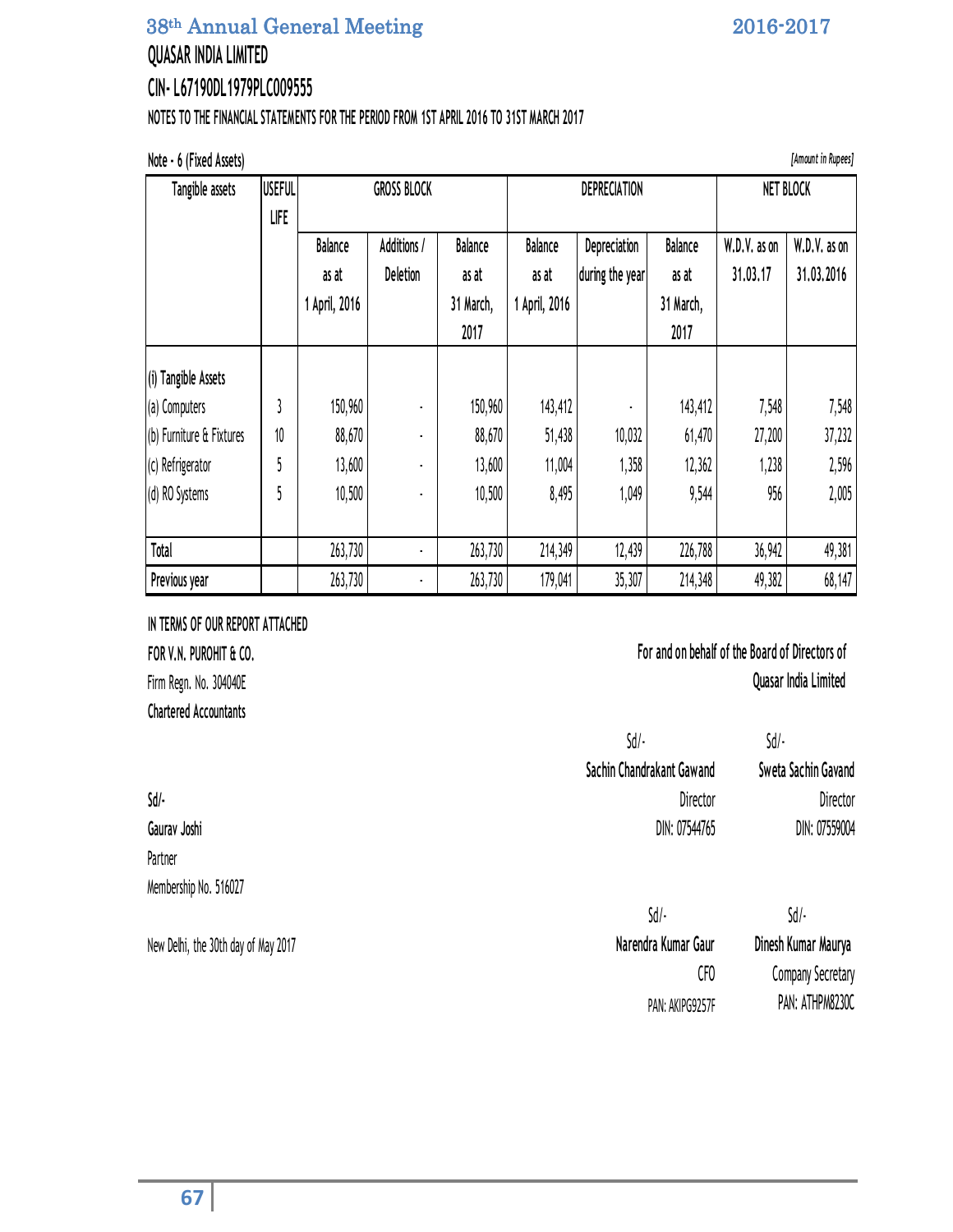#### **ATTENDANCE SLIP (To be presented at the entrance**)

#### **Annual General Meeting of the Company to be held on Saturday, the 30th September, 2017 at 01:00 P.M at 324, Third Floor, Aggarwal Plaza, Sector-14, Rohini, New Delhi-110085**

| Folio No. DPID NoClient ID No                       |  |
|-----------------------------------------------------|--|
|                                                     |  |
|                                                     |  |
| 1. Only Member/Proxy holder can attend the Meeting. |  |

2. Member/Proxy holder should bring his/her copy of the Annual Report to reference at the meeting.

……………………………………...TEAR HERE……………………………………………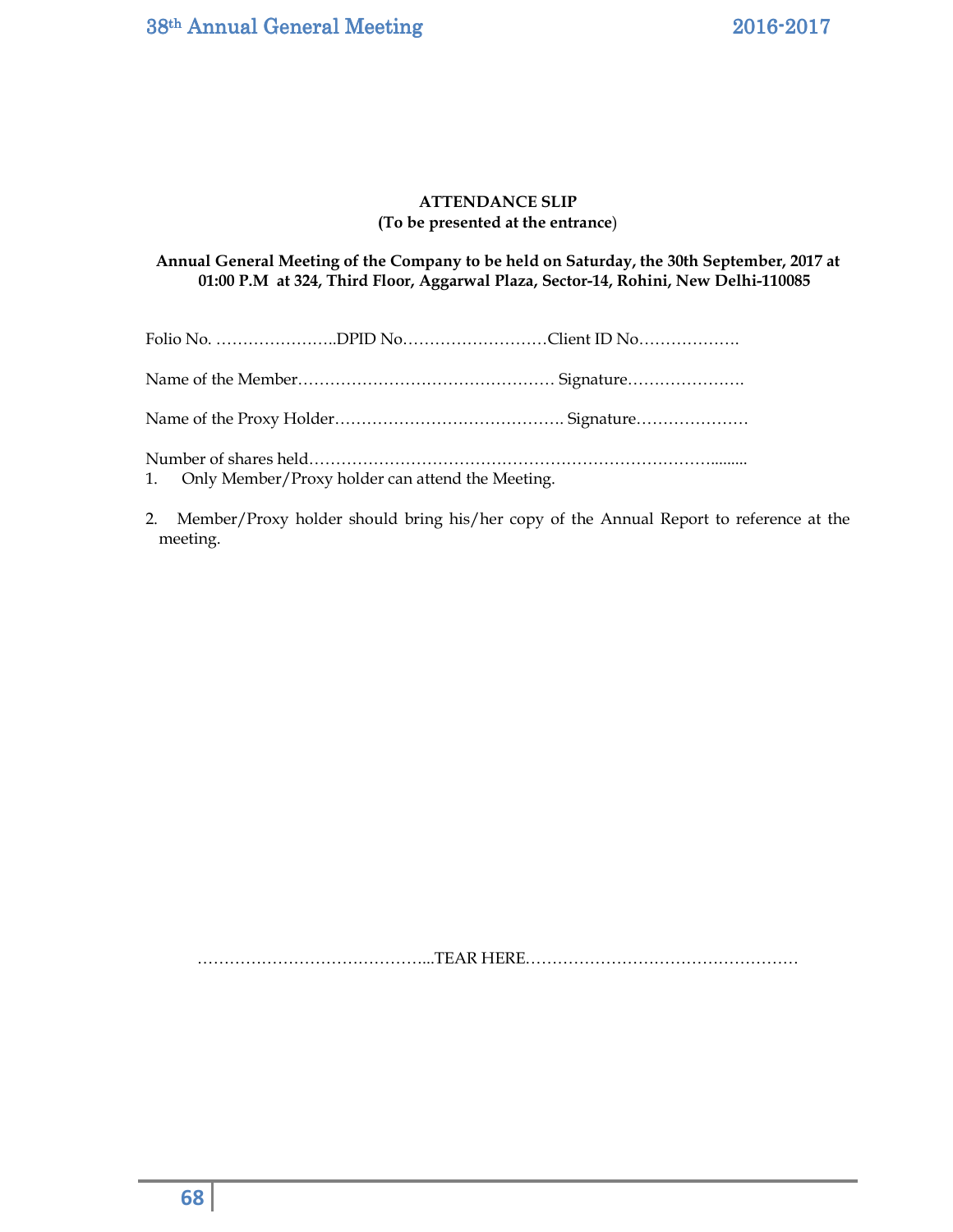# **Form No. MGT-11 Proxy Form**  [Pursuant to Section 105(6) of the Companies Act, 2013 and Rule 19(3) of the Companies (Management and Administration) Rules, 2014]

| I/We, being the member(s) holdingShares of Quasar India Limited, hereby appoint |
|---------------------------------------------------------------------------------|
|                                                                                 |
| or failing him                                                                  |
|                                                                                 |
| or failing him                                                                  |

as my/our proxy to attend and vote (on a poll) for me/ us and on my/our behalf at the Annual General Meeting of the Company to be held on Saturday, September 30, 2017 at 01:00 P.M at **324, Third Floor, Aggarwal Plaza, Sector-14, Rohini, New Delhi-110085** .

……………………………………...TEAR HERE……………………………………………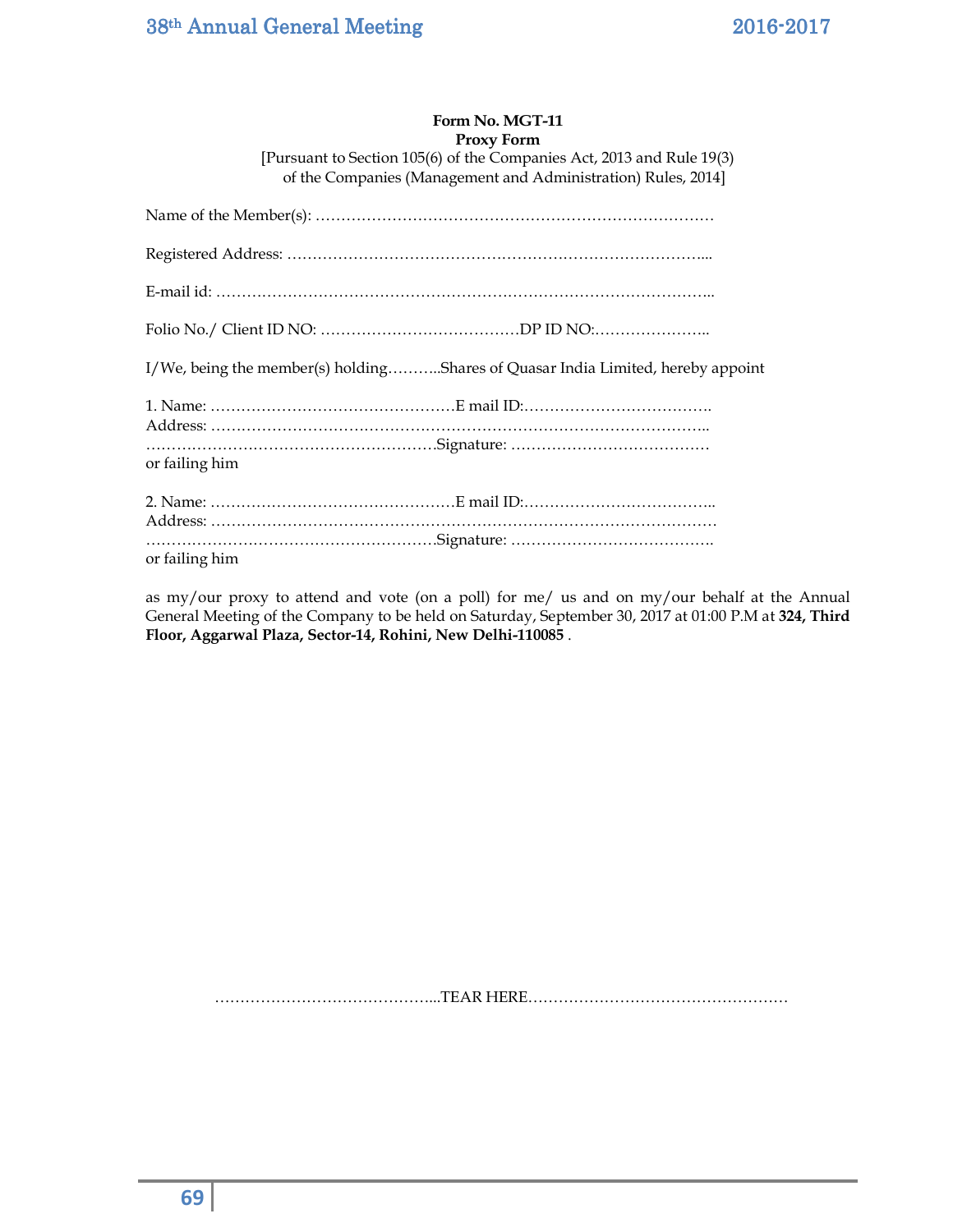# 38<sup>th</sup> Annual General Meeting 2016-2017

| <b>S. No.</b> | Resolution                                                                                                                                           | Number of<br>shares held | For | <b>Against</b> |  |
|---------------|------------------------------------------------------------------------------------------------------------------------------------------------------|--------------------------|-----|----------------|--|
|               | <b>ORDINARY BUSINESS:</b>                                                                                                                            |                          |     |                |  |
| $\mathbf{1}$  | Adoption of Financial Statements and the<br>reports of the Board of Directors and<br>Auditors' Report for the Financial Year<br>ended March 31, 2017 |                          |     |                |  |
| 2             | Appointment of Ms. Sweta Sachin Gavand<br>(DIN: 07559004) Director retire by rotation                                                                |                          |     |                |  |
| 3             | Ratification for the Appointment<br>of<br>Statutory Auditors of the Company                                                                          |                          |     |                |  |
|               | <b>SPECIAL BUSINESS:</b>                                                                                                                             |                          |     |                |  |
| 4.            | Appointment of Mr. Avinash Sharma(DIN:<br>07510278) as a Director of the Company                                                                     |                          |     |                |  |
| 5.            | Appointment of Mr. Hitesh Rai Makhija<br>$(DIN: 07509495)$ as a Director of the<br>Company                                                           |                          |     |                |  |

\*\* I/We direct my/our Proxy to vote on the Resolutions in the manner as indicated below:

Signed this…………………day of………………..2017

|        |                                                  |  | Affix   |
|--------|--------------------------------------------------|--|---------|
|        |                                                  |  | Revenue |
|        | Signature of ShareholderSignature of Proxy Stamp |  |         |
| Holder |                                                  |  |         |

### **NOTES:**

- 1. This Form in order to be effective should be duly completed and deposited at the Registered office of the Company at **324, Third Floor, Aggarwal Plaza, Sector-14, Rohini, New Delhi-110085** not less than 48 hours before the Commencement of the Meeting.
- 2. Those Members who have multiple folios with different joint holders may use copies of this Attendance Slip/Proxy.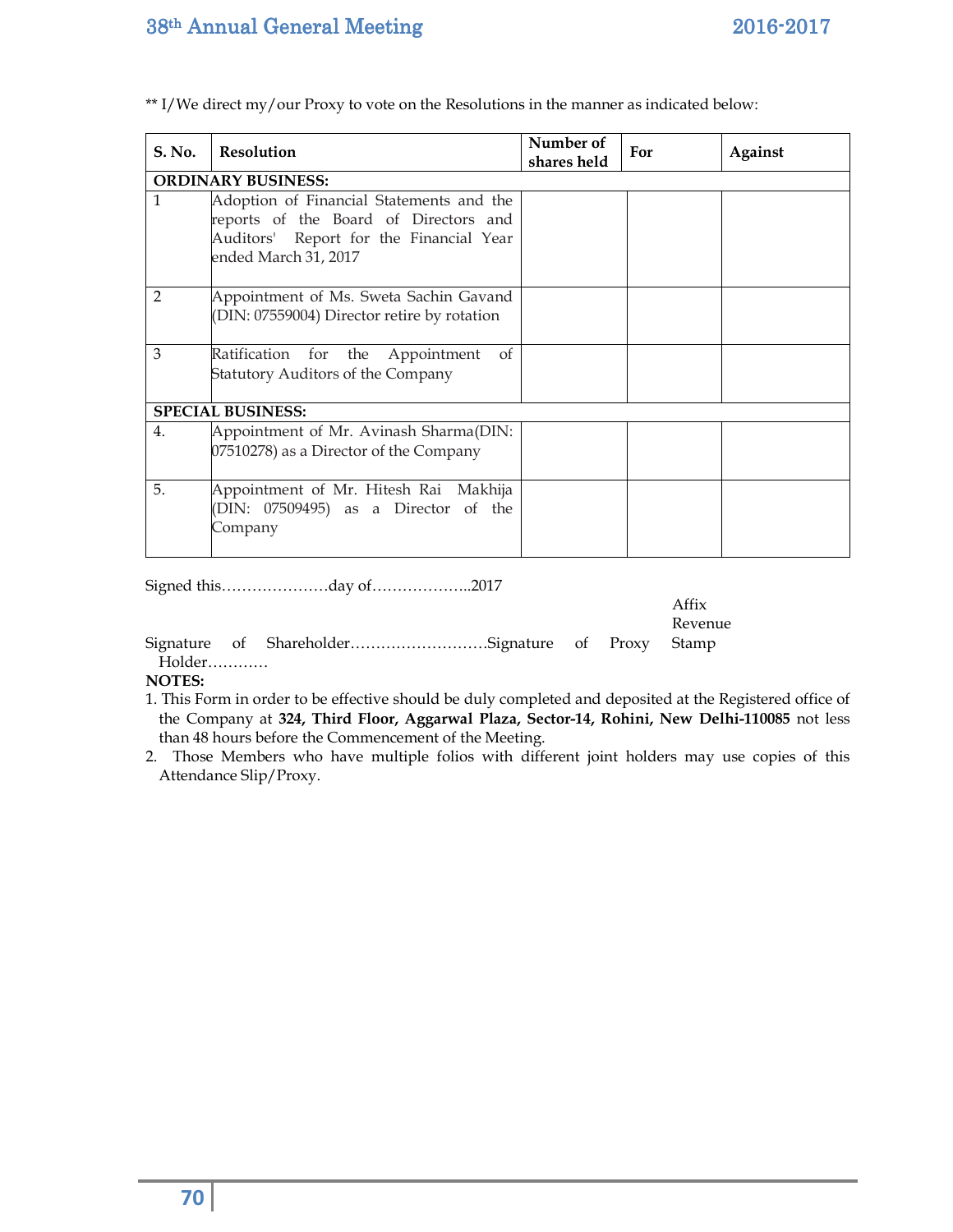## **FORM NO. MGT-12**

#### **Polling Paper**

## *[Pursuant to section 109(5) of the Companies Act, 2013 and rule 21(1)(c) of the Companies (Management and Administration) Rules, 2014]*

Name of the Company: Quasar India Limited

Registered office: 324, Third Floor, Aggarwal Plaza, Sector-14 Rohini New Delhi-110085

#### **BALLOT PAPER**

| $S$ No | <b>Particulars</b>                                     | <b>Details</b> |
|--------|--------------------------------------------------------|----------------|
|        | Name of the First Named Shareholder (In block letters) |                |
|        | Postal address                                         |                |
|        | Registered folio No./*Client ID No. (*Applicable to    |                |
|        | investors holding shares in dematerialized form)       |                |
|        | Class of Share                                         |                |

I hereby exercise my vote in respect of Ordinary/Special resolution enumerated below by recording my assent or dissent to the said resolution in the following manner:

| No                       | Item No.                                                                                                                                                         | No. of shares<br>held by me | I assent to the<br>resolution | I dissent from the<br>resolution |  |  |
|--------------------------|------------------------------------------------------------------------------------------------------------------------------------------------------------------|-----------------------------|-------------------------------|----------------------------------|--|--|
| <b>Ordinary Business</b> |                                                                                                                                                                  |                             |                               |                                  |  |  |
| $\mathbf{1}$ .           | Financial<br>Adoption<br>of<br>Statements and the reports of<br>the Board of Directors and<br>Auditors' Report for the<br>Financial Year ended March<br>31, 2017 |                             |                               |                                  |  |  |
| 2.                       | Appointment of Ms. Sweta<br>Sachin<br>Gavand<br>(DIN:<br>07559004) Director retire by<br>rotation                                                                |                             |                               |                                  |  |  |
| 3.                       | Ratification<br>for<br>the<br>Appointment of Statutory<br>Auditors of the Company                                                                                |                             |                               |                                  |  |  |
| <b>Special Business</b>  |                                                                                                                                                                  |                             |                               |                                  |  |  |
| 4.                       | Appointment of Mr. Avinash<br>Sharma(DIN: 07510278) as a<br>Director of the Company                                                                              |                             |                               |                                  |  |  |
| 5.                       | Appointment of Mr. Hitesh<br>Rai Makhija (DIN: 07509495)<br>as a Director of the Company                                                                         |                             |                               |                                  |  |  |

Place:

Date: (Signature of the shareholder)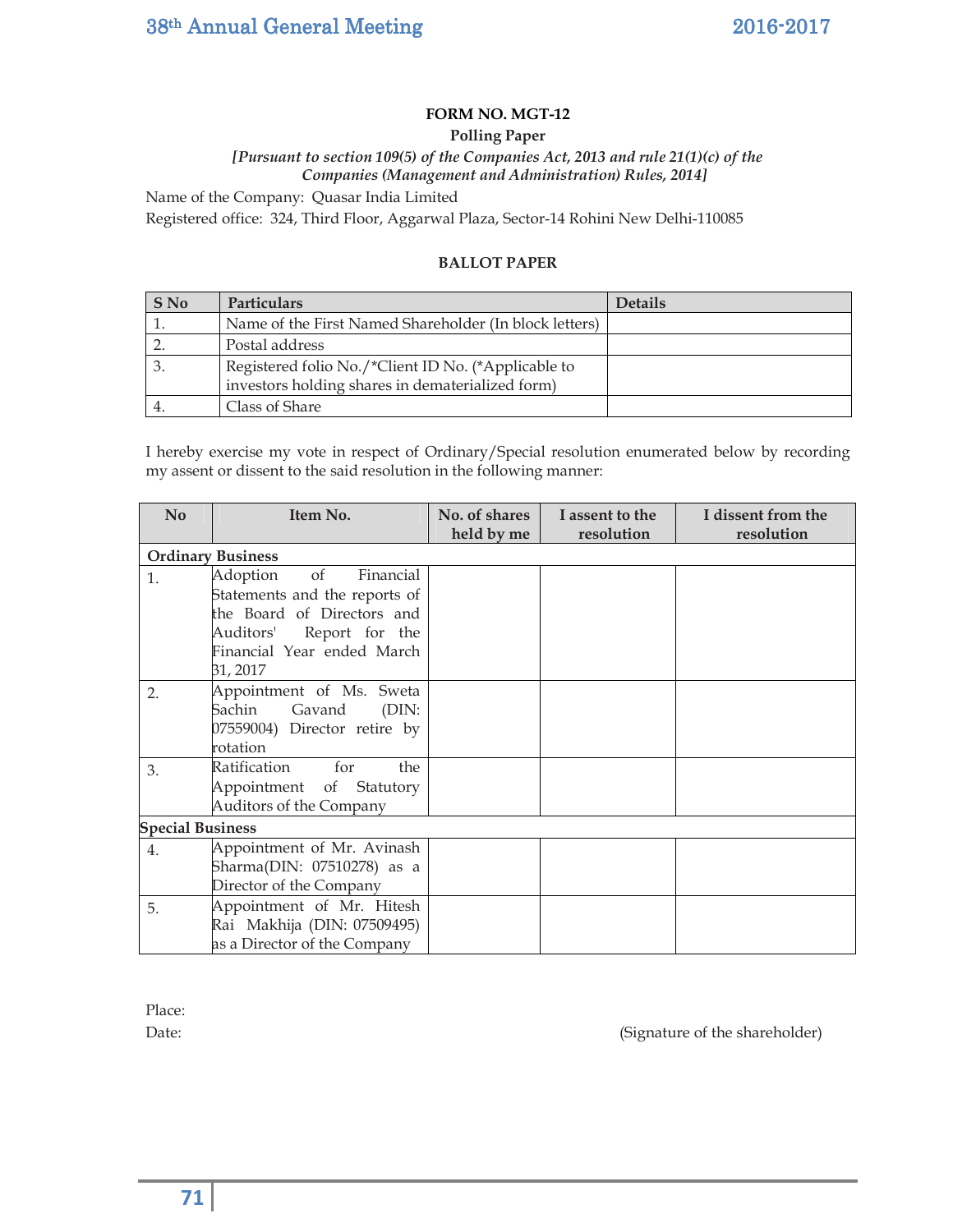#### SHALIMAR PLACE Passport Seva Kendras m **ROCKET 41** Premier Inn New Delhi Shalimar Bagh AMBEDKAR! **CERE NAGAR** CKET 37 SHALIN Haiderpur Re **EXTENT** - Haiderpur Water POCKETJO POCKET & **Treatment Plant** GOBINO. HAIDER PUR MONALLA POCKET 44 Vivekananda Institute **POCKET 48** ÷ of Professional Studies PODKET 10. **AUGICCA POCKET FI JAL ROARD District Park MOCKET'S** COLONY Shahmar Bagh POCKET 3 POCKE Abhinav Public School + POCK **NHALIMAR R A** Aggerwal Plaza POCK **JNCOM!** 4, **TAX COLONY OCKESS**  $\mathcal{A}^{\mathcal{Q}}$ BLOCK FOR m T шń **Contract** UTTANI. BEGGA-D **TAUTURA** LOCK C A BLOCK **BLOCK PU** KU-BLOCK **BLOCK AN BLOCKINU** Ò. **CRAMBARD C**a **MAGES WE** BLOCK SU 80 JIOCK VP **BLOCK VP BLOCK UO** BLOCK CD. aco Google Ğ,  $n =$ 試行 Rukmini Den m Public Schoo Mip dite 80314 Google Terms Send bodback 200 mil **The Martyra CO**

## **ROUTE MAP TO THE AGM VENUE**